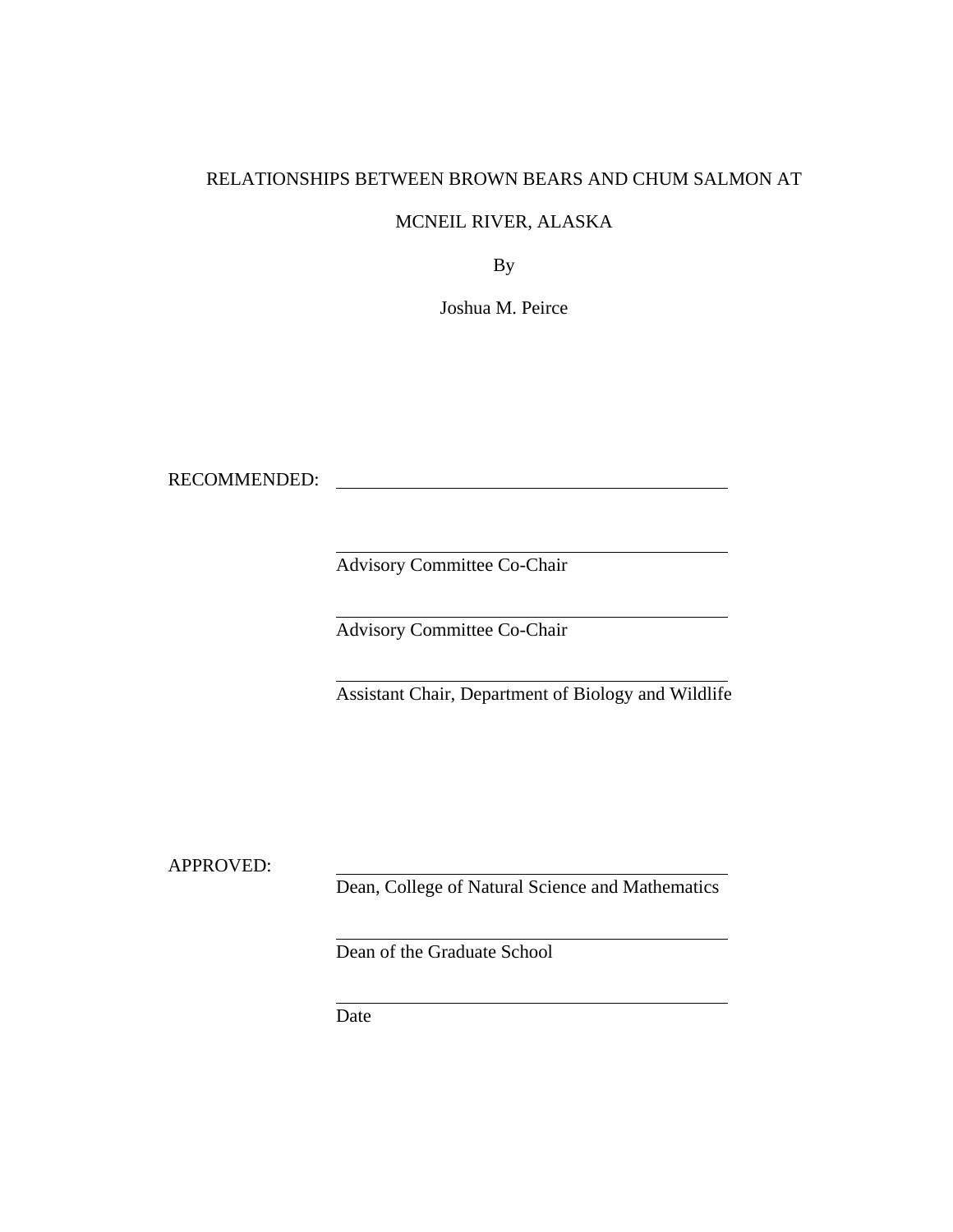# RELATIONSHIPS BETWEEN BROWN BEARS AND CHUM SALMON AT MCNEIL RIVER, ALASKA

A

## THESIS

Presented to the Faculty

of the University of Alaska Fairbanks

in Partial Fulfillment of the Requirements

for the Degree of

### MASTER OF SCIENCE

By

Joshua M. Peirce, B.S.

Fairbanks, Alaska

August 2007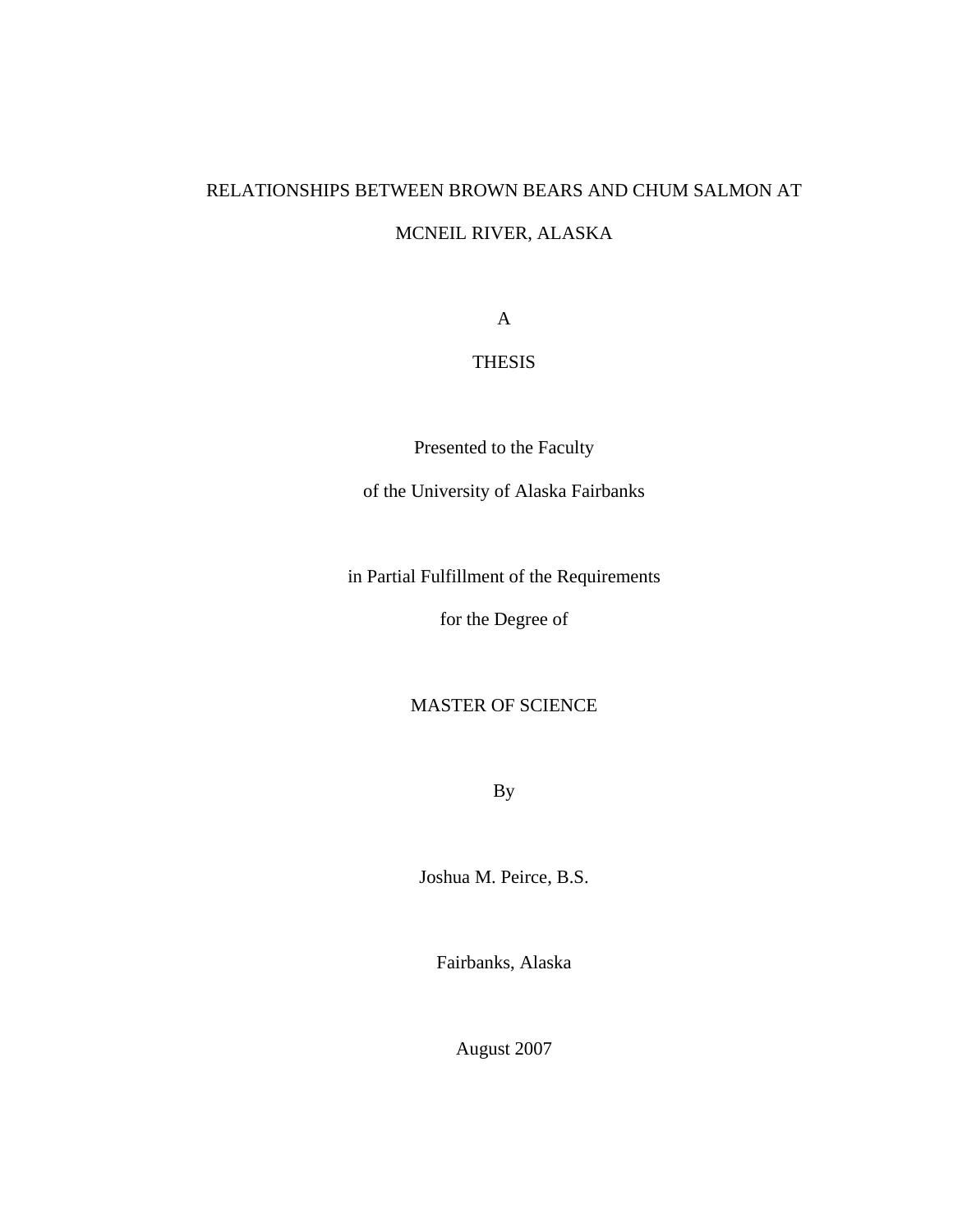#### Abstract

<span id="page-2-0"></span>Since 1967, the McNeil River State Game Sanctuary (MRSGS) has been managed by the Alaska Department of Fish and Game to "provide permanent protection for brown bears". Up to 144 bears have been identified in a summer at MRSGS, and 72 bears at once have been observed in the vicinity of McNeil Falls. In this study, 155 chum salmon were radio tagged as they entered McNeil River and monitored daily. In 2005 and 2006 bears killed 48% of pre-spawning tagged chum salmon and consumed 99% of all tagged chums below McNeil Falls where most of the run occurs. A retrospective analysis of 31 years of run data using a new stream life, and a correction for observer efficiency, revealed that the current escapement goal of 13,750-25,750 actually represents 34,375- 64,375 chum salmon. Considering the large removal of pre-spawning chum salmon, I recommend an additional 23,000 chum salmon be added to the escapement goal. Additionally, an annual escapement of 4,000-6,000 chum salmon above McNeil Falls should be set as an objective. These recommendations should encourage increased chum salmon returns, providing both food for McNeil bears, as well as benefiting the commercial fishery with increased harvest opportunities.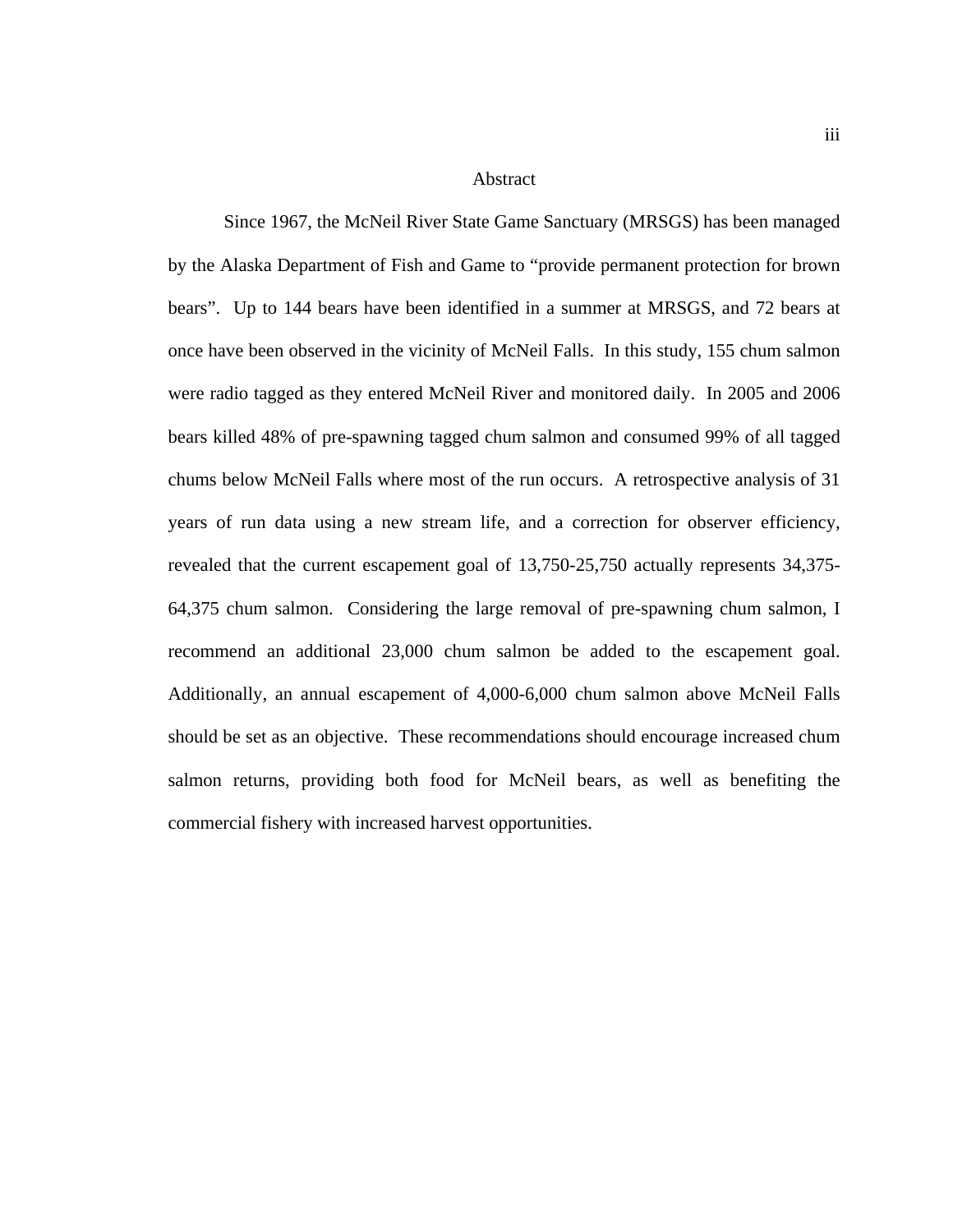### Table of Contents

<span id="page-3-0"></span>

|                                                                                     | Page |
|-------------------------------------------------------------------------------------|------|
|                                                                                     |      |
|                                                                                     |      |
|                                                                                     |      |
|                                                                                     |      |
|                                                                                     |      |
|                                                                                     |      |
|                                                                                     |      |
|                                                                                     |      |
|                                                                                     |      |
| Chapter 1. Stream life of chum salmon and a retrospective analysis of escapement at |      |
|                                                                                     |      |
|                                                                                     |      |
|                                                                                     |      |
|                                                                                     |      |
|                                                                                     |      |
|                                                                                     |      |
| $1.5$ Results                                                                       | 21   |
|                                                                                     |      |
|                                                                                     |      |
|                                                                                     |      |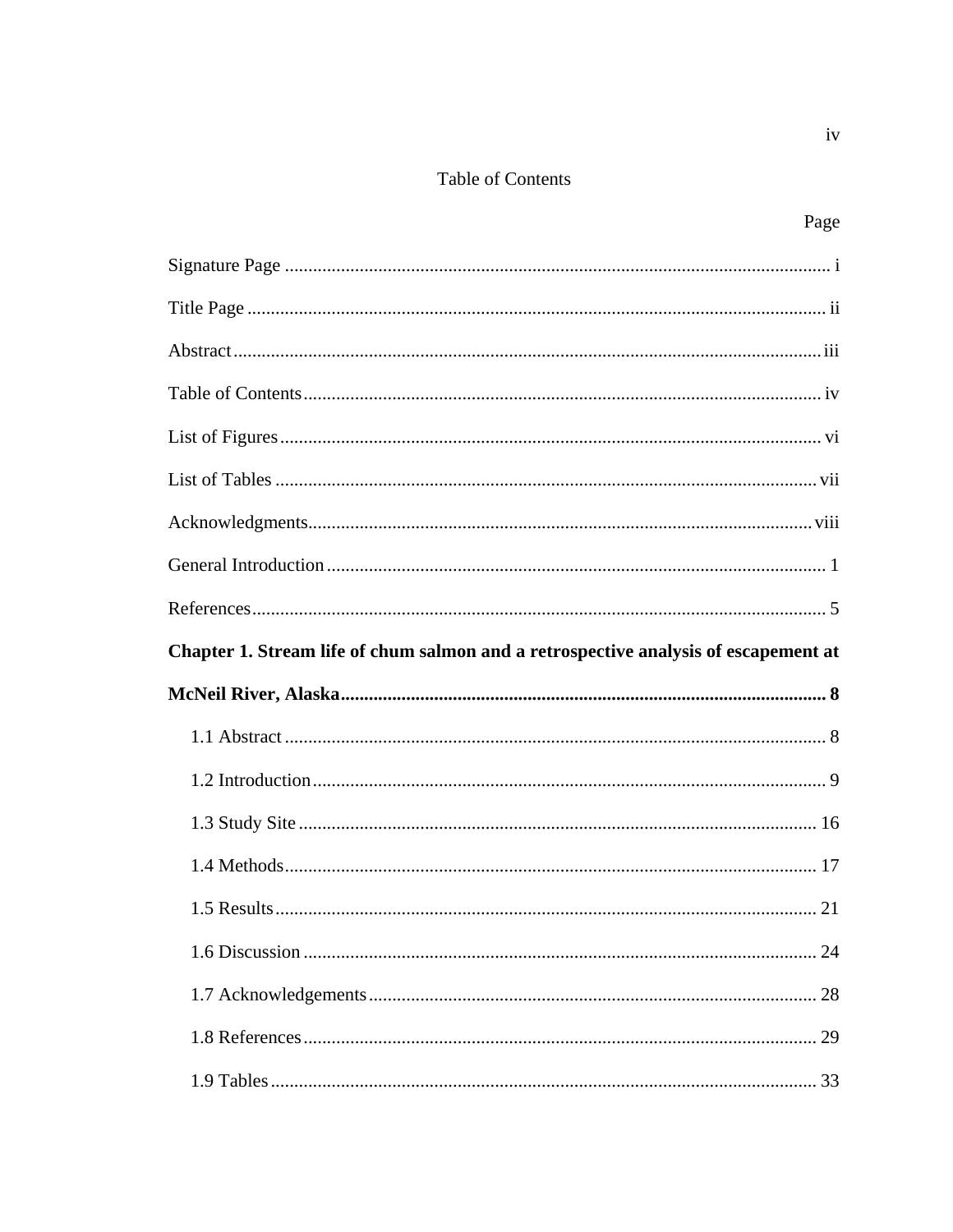| Chapter 2. Management of chum salmon for brown bears and other fish and |  |  |
|-------------------------------------------------------------------------|--|--|
|                                                                         |  |  |
|                                                                         |  |  |
|                                                                         |  |  |
|                                                                         |  |  |
|                                                                         |  |  |
|                                                                         |  |  |
|                                                                         |  |  |
|                                                                         |  |  |
|                                                                         |  |  |
|                                                                         |  |  |
|                                                                         |  |  |
|                                                                         |  |  |
|                                                                         |  |  |

 $\overline{\mathbf{v}}$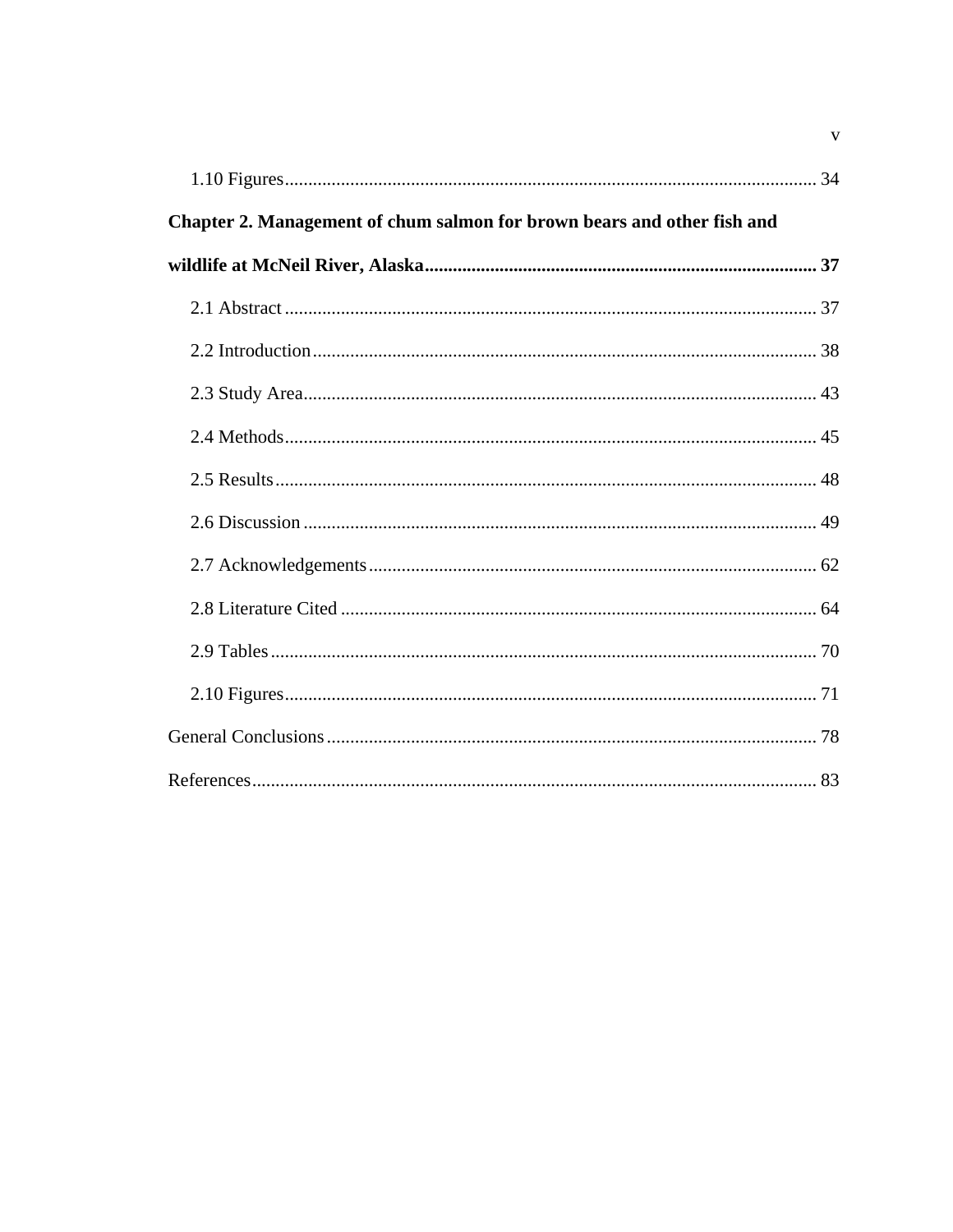## List of Figures

<span id="page-5-0"></span>

| Page                                                                                  |
|---------------------------------------------------------------------------------------|
|                                                                                       |
|                                                                                       |
| Figure 1.3. A comparison of chum salmon escapement at McNeil River, Alaska, 1976-     |
|                                                                                       |
|                                                                                       |
|                                                                                       |
| Figure 2.3. Average number of bears per day in July at McNeil Falls, Alaska. No daily |
|                                                                                       |
| Figure 2.4. Chum salmon capture rates at McNeil Falls with increasing annual          |
|                                                                                       |
| Figure 2.5. Chum salmon capture rates at McNeil Falls with increasing bear use days,  |
|                                                                                       |
| Figure 2.6. Stream-wide production (ln) of chum salmon with increasing escapement     |
|                                                                                       |
| Figure 2.7. Escapement above McNeil Falls (ln) with increasing stream-wide            |
|                                                                                       |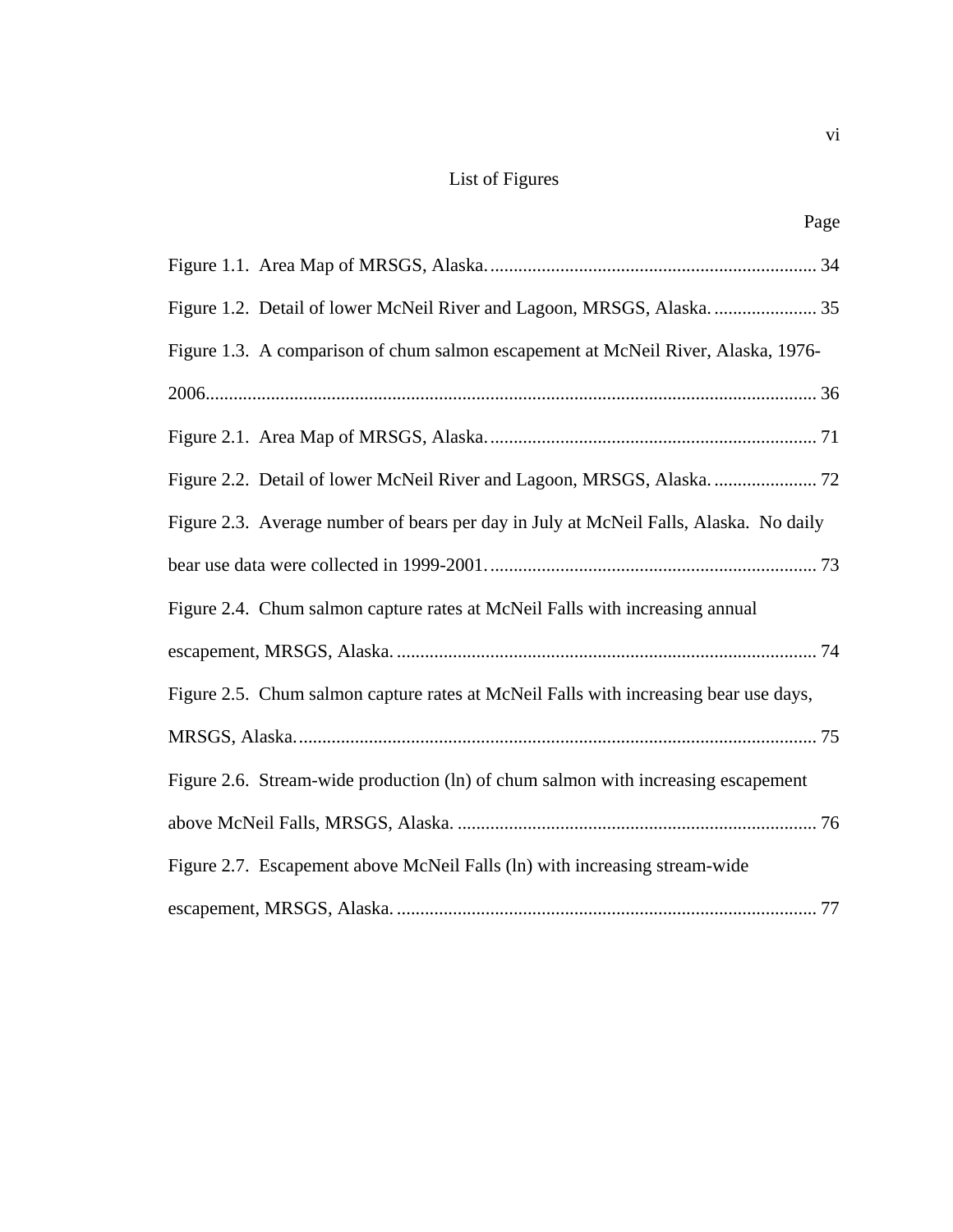## List of Tables

| I |
|---|
|---|

<span id="page-6-0"></span>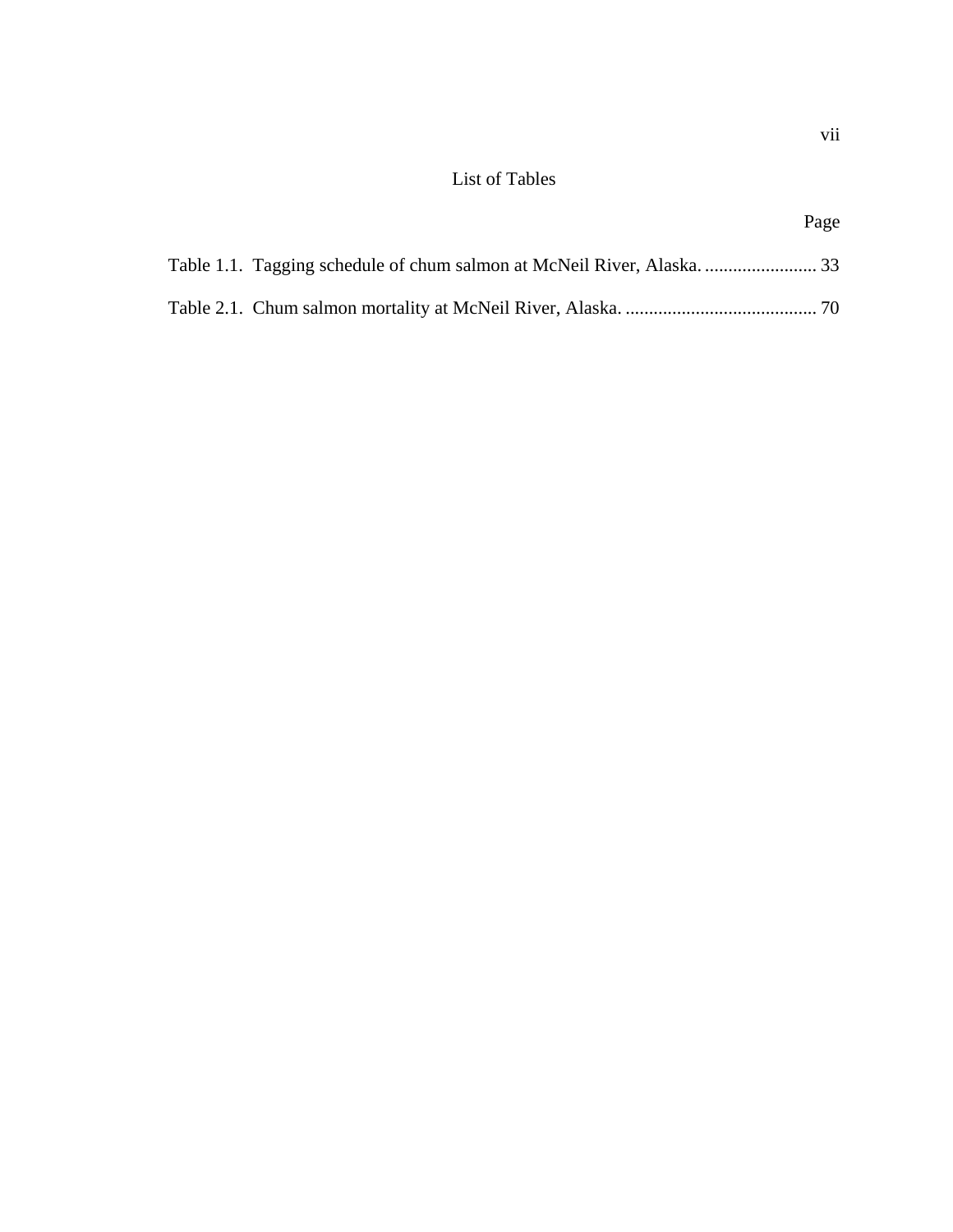#### Acknowledgments

<span id="page-7-0"></span>This project would not have been possible without the considerable financial and logistical support provided by the Alaska Department of Fish and Game (ADF&G), Divisions of Wildlife Conservation and Commercial Fisheries. Additional generous financial support was provided by the GKW Foundation, the National Park Service's National Natural Landmark Program, the Wyoming Chapter of the Wildlife Society, the Alaska Trappers Association, and the Clarence J. Rhode Scholarship. A huge thank you to Ted Otis who contributed significantly to this project through all stages, including grant writing, study design, equipment acquisition, data collection, editing, and data analysis. Without Ted's support this project could never have been conducted as quickly and efficiently as it was. I would like to thank my co-advisors Mark Wipfli and Erich Follmann for the opportunity to attend graduate school and their willingness to serve as co-advisors on my committee. The unique nature of this research required two advisors with different backgrounds, and Mark and Erich were both great in these roles. Milo Adkison, my third committee member, provided valuable guidance and editing throughout my masters research. The staff at McNeil River State Game Sanctuary were essential in the collection of data, and their support of this project. Larry Aumiller's knowledge of McNeil River and bears is truly extraordinary, and he provided important insight into how to make this project work under the unique field conditions presented at McNeil. Tom Griffin, Polly Hessing, and Doug Hill all helped in data collection and spent many hours at McNeil Falls counting bears and salmon. Additionally, Polly organized and entered all of the chum salmon capture data collected at the falls over the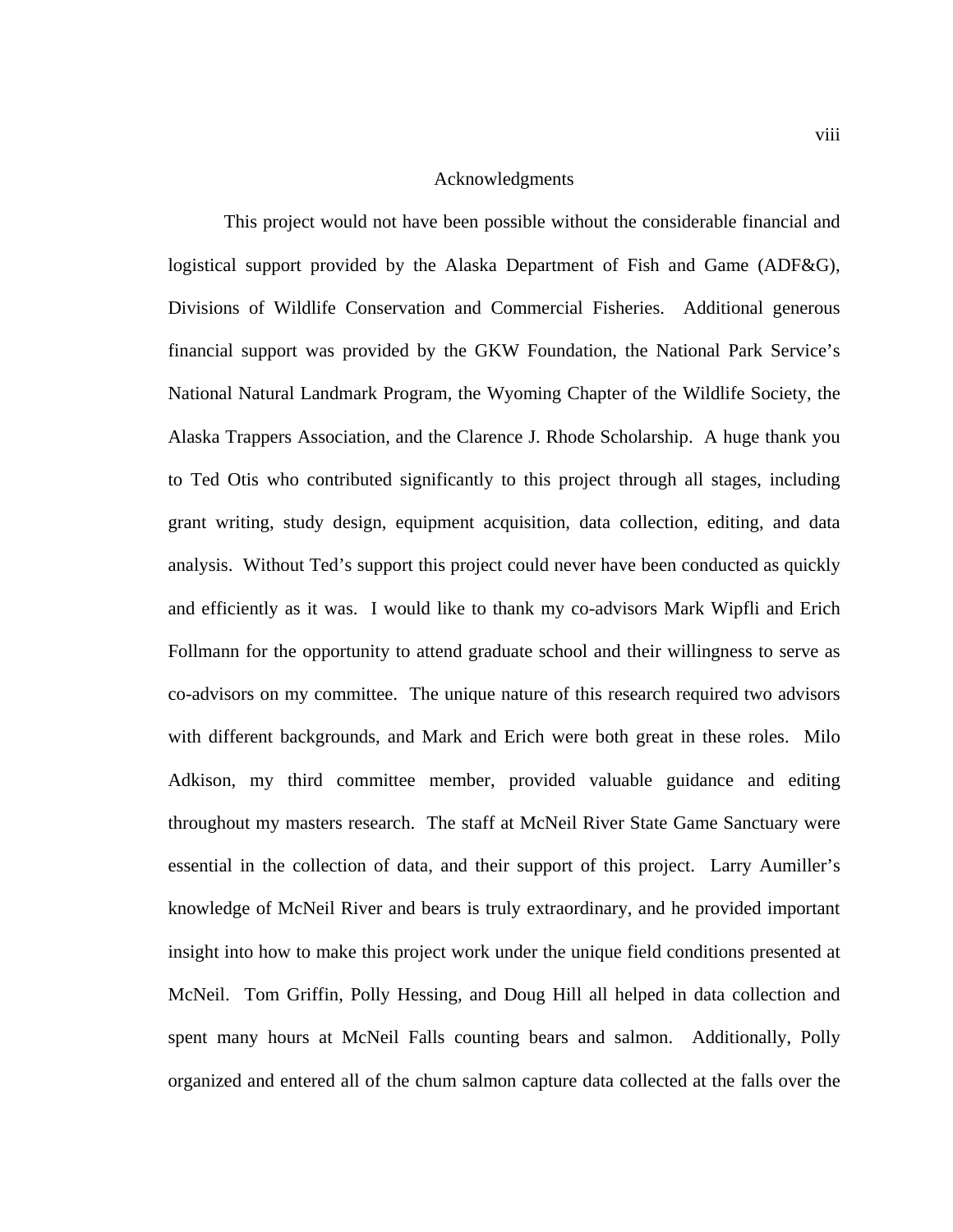years. Important administrative and managerial support came from Joe Meehan, John Hechtel, Grant Hilderbrand, Roger Seavoy, and Roy Nowlin at ADF&G Division of Wildlife Conservation. Strong support from the top always helps. Thanks to Lee Hammarstrom and Mark Dickson who spent many hours flying telemetry and aerial surveys, and the other staff in the Homer ADF&G Office who contributed to this study in various ways. Finally, and most importantly, I would like to thank my wife Kellie Peirce. She was my primary support and field assistant at McNeil and was willing to work all hours of the day in all kinds of weather, always with a smile.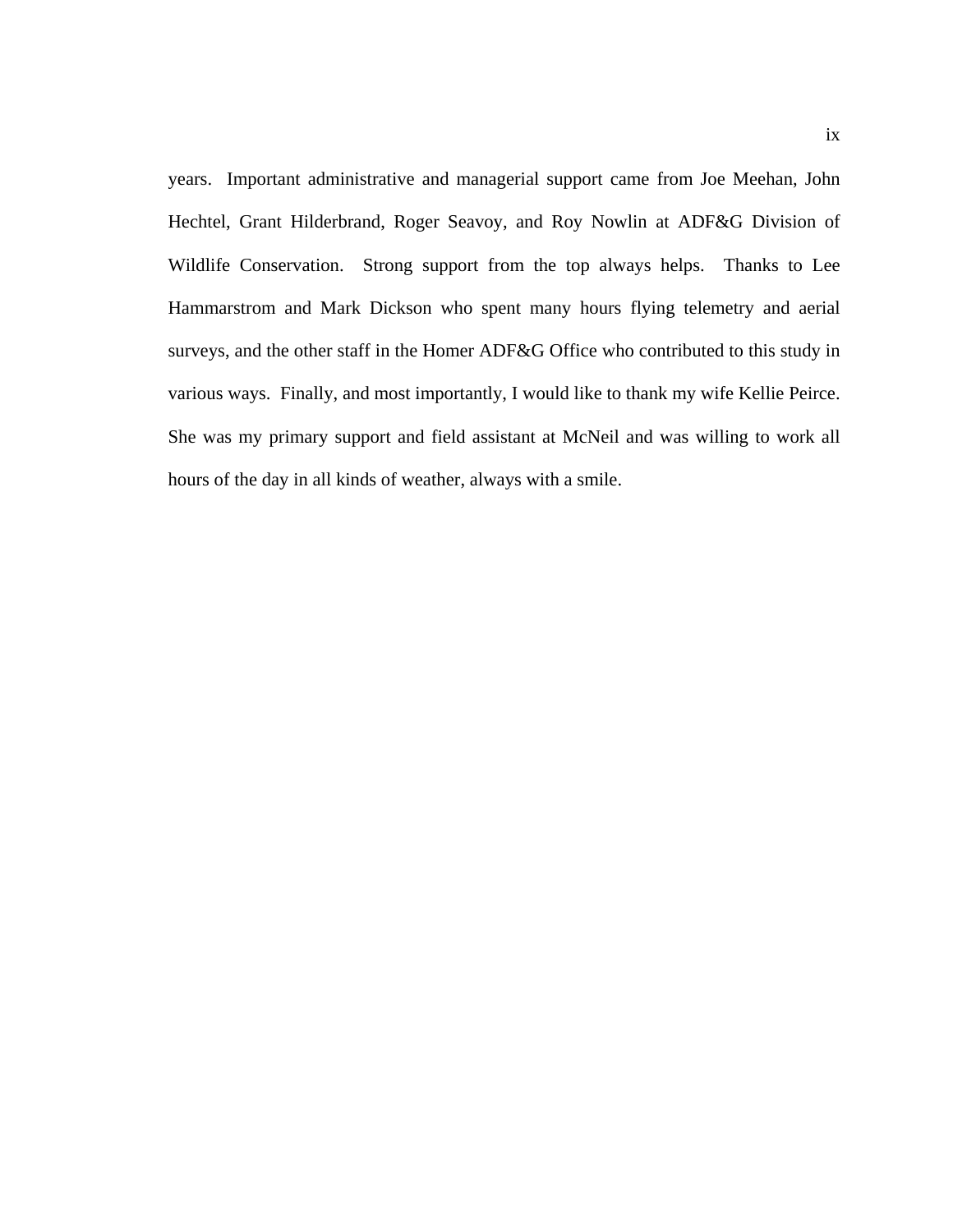#### General Introduction

<span id="page-9-0"></span>McNeil River State Game Sanctuary (MRSGS) was created by the Alaska State Legislature in 1967 to "provide permanent protection for brown bears (*Ursus arctos*) and other fish and wildlife populations and their habitats, so that these resources may be preserved for scientific, aesthetic, and educational purposes" (Alaska Department of Fish and Game 1996). When compatible with this objective other human uses such as bear viewing, commercial fishing and temporary safe anchorage are permitted (Alaska Department of Fish and Game 1996).

Chum salmon (*Oncorhynchus keta*) provide the principal food source for the extraordinarily high number of brown bears that aggregate annually at McNeil River Falls and few places in the world provide such a dramatic example of how direct the relationship between bears (*Ursus spp.*) and pacific salmon (*Oncorhynchus spp.*) can be. As many as 144 individual bears have been identified at MRSGS during a single year, and up to 72 bears have been in view at one time in the vicinity of McNeil Falls (Meehan 2003).

Bear numbers have been in decline, however, over the past 9 years. Since 1988 chum salmon returns to McNeil River have been relatively poor. Despite annual closures to commercial fishing for the past 14 years, the current escapement goal (the number of salmon that enter a river) of 13,750-25,750 chum salmon has been met only sporadically over this time. In contrast, chum salmon returns to nearby streams in the surrounding commercial fishing districts have been strong for the past 7 seasons (Hammarstrom and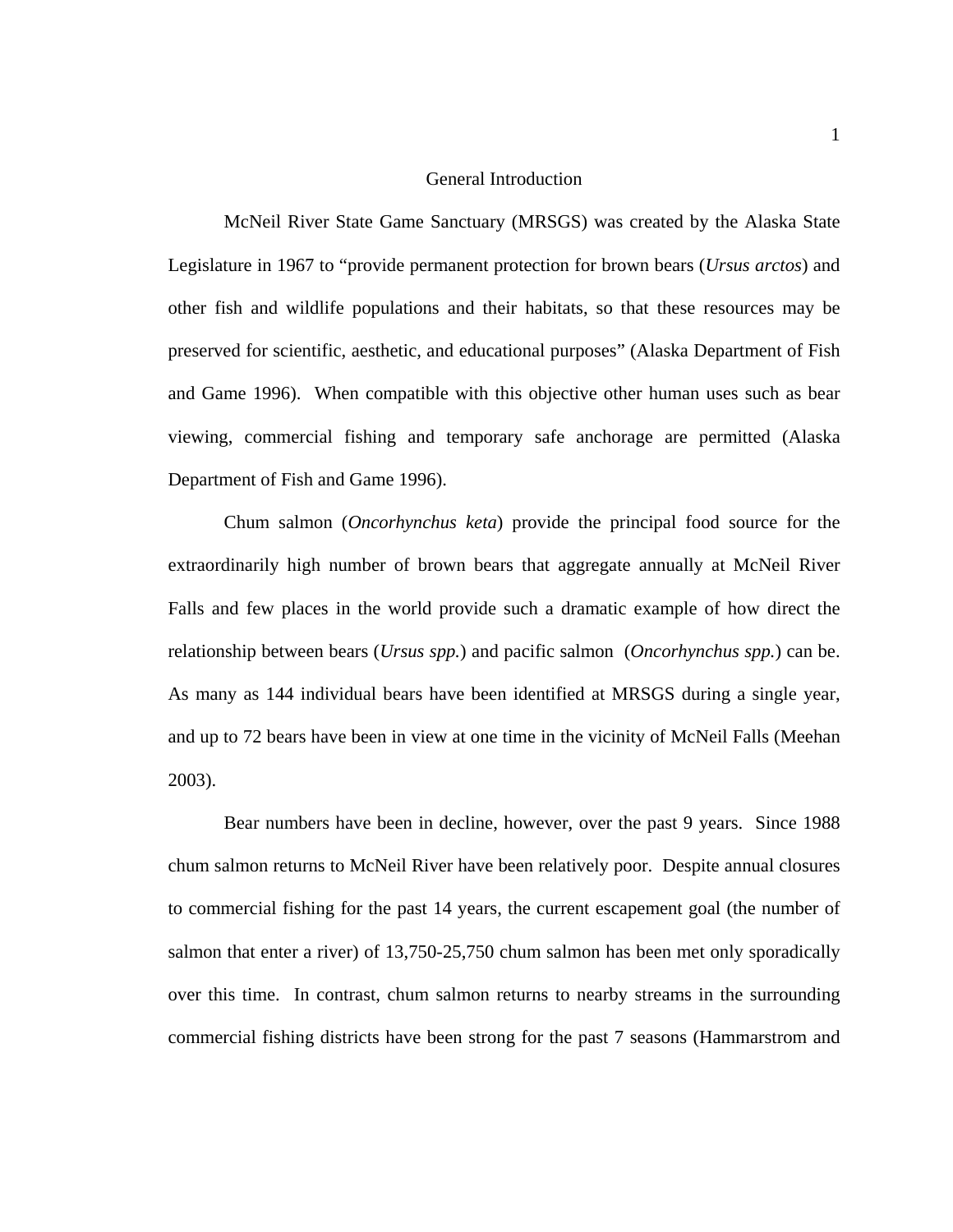Dickson 2007), suggesting poor ocean survival is not the cause for the recent low returns to McNeil River.

Assurance of a predictable and continuous food resource is an important ecological factor in maintaining consistent bear use of an area (Aumiller and Matt 1994). Salmon are relatively high in energy compared to alternative foods (Welch et al. 1997; Rode et al. 2001), and the nutritional importance of salmon to bears has been well documented (Hilderbrand et al. 1999a, 1999b; Ben-David et al. 2004; Gende and Quinn 2004; Hilderbrand et al. 2004). Brown bears with access to salmon achieve heavier body weights, produce larger litters, and are found in higher population densities than bears without access to salmon (Hilderbrand et al. 1999a, 1999b). Conversely, in bears without access to high quality food resources, such as salmon, both the age at first reproduction, and the interval between litters are increased (Bunnell and Tait 1981; Rogers 1987; Stringham 1990a, 1990b).

The availability of high quality food resources such as salmon has also been shown to be an important factor in successful denning (McCarthy 1989; Farley and Robbins 1995; Barboza et al. 1998) and can impact the timing of den emergence (Kitchinksi 1972; Schoen et al. 1987; Van Daele et al. 1993). On the Kenai Peninsula, Alaska, salmon have been shown to be the single most important resource to female brown bears as they prepare to meet the demands of both hibernation and cub production (Hilderbrand et al. 1999a).

Establishing appropriate escapement goals for individual salmon stocks comprises the foundation of sustainable salmon fisheries management (Knudsen et al. 2003). It is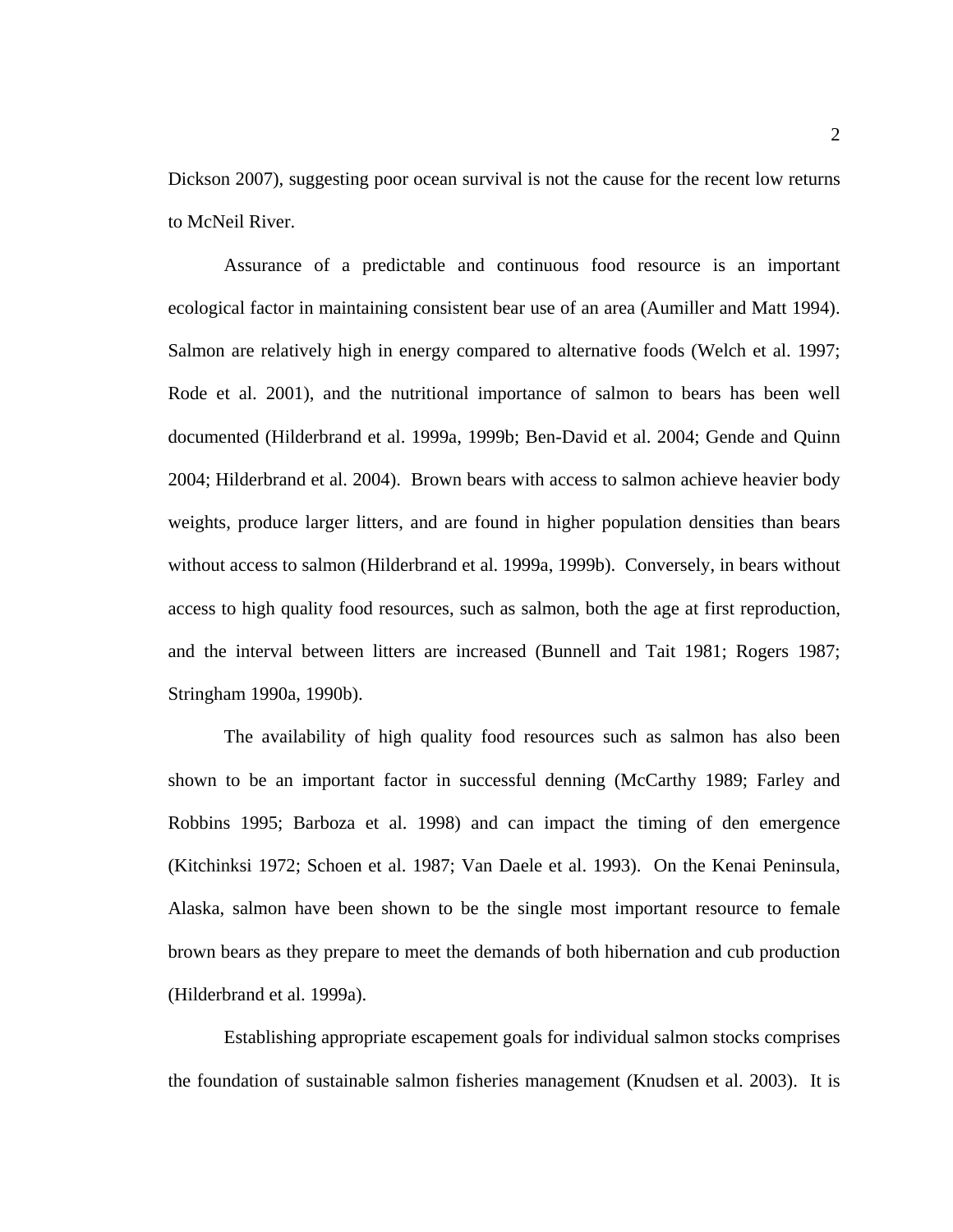important to have accurate and precise estimates of escapement in order to assess the health of salmon stocks (Lady and Skalski 1998; Manske and Schwarz 2000), set appropriate escapement goals (Bue et al. 1998), and manage salmon fisheries over the long term (Perrin and Irvine 1990; Bue et al. 1998).

Presently, annual escapement indices for McNeil River chum salmon are derived using the area-under-the-curve (AUC) method (Neilson and Geen 1981; Hill 1997; Bue et al. 1998; Hilborn et al. 1999). This method involves conducting periodic aerial surveys to count adult fish. The total fish days for the spawning season are then calculated and divided by the average number of days a live fish resides in the survey area. This trait, known as stream life, then accounts for repeat sightings of the same fish on consecutive surveys. Therefore, stream life is a key parameter in the AUC model, and, along with observer efficiency, it can have a tremendous effect on the accuracy of escapement indices (Bue et al. 1998).

While consideration of ecosystem needs is becoming increasingly recognized in the literature as an important factor in establishing sustainable escapement goals for salmon stocks (Cederholm et al. 2000; Knudsen et al. 2003; Michael 2003; Hilderbrand et al. 2004), it is difficult to find examples where this recommendation has been put into practice. Knudsen et al. (2000) argued that a shift in management is needed from a philosophy of managing individual parts to management of entire systems.

Fish stocks can not be managed successfully without taking into consideration the context of the watersheds they inhabit (Williams 2000). When the conservation of healthy ecosystems is the management objective, an allowance of salmon for wildlife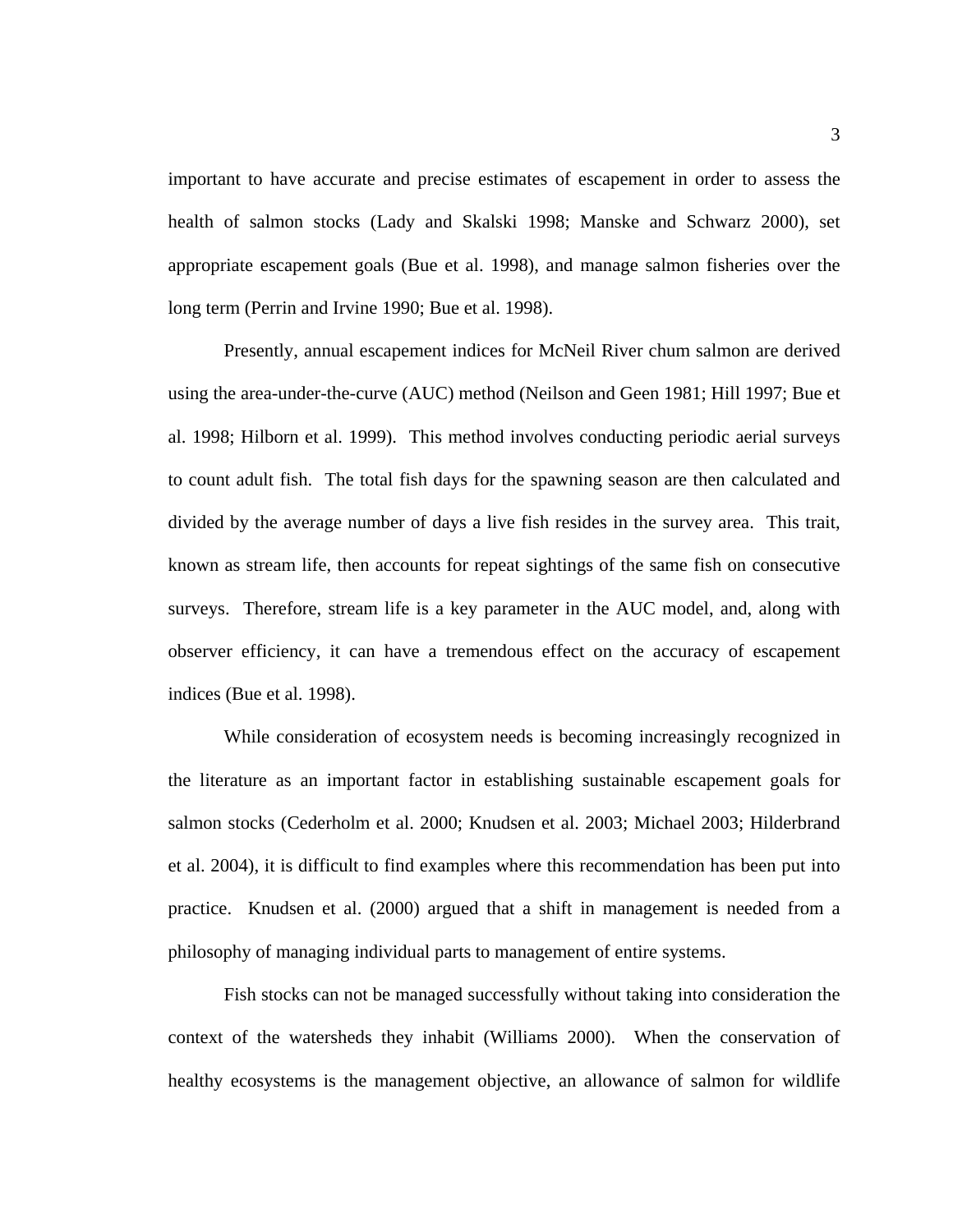should be considered (Hilderbrand et al. 2004). In this thesis I argue that effective management of the McNeil River chum salmon fishery should include the following considerations. First, brown bears represent a major source of mortality for pre-spawning chum salmon at MRSGS. Therefore, the escapement goal for McNeil River should explicitly incorporate this mortality, and a spawning escapement goal (the number of salmon that enter a river and spawn) should be established. Secondly, a minimum escapement of chum salmon above McNeil Falls is necessary to fully utilize available spawning habitat, and to encourage high stream-wide production of chum salmon.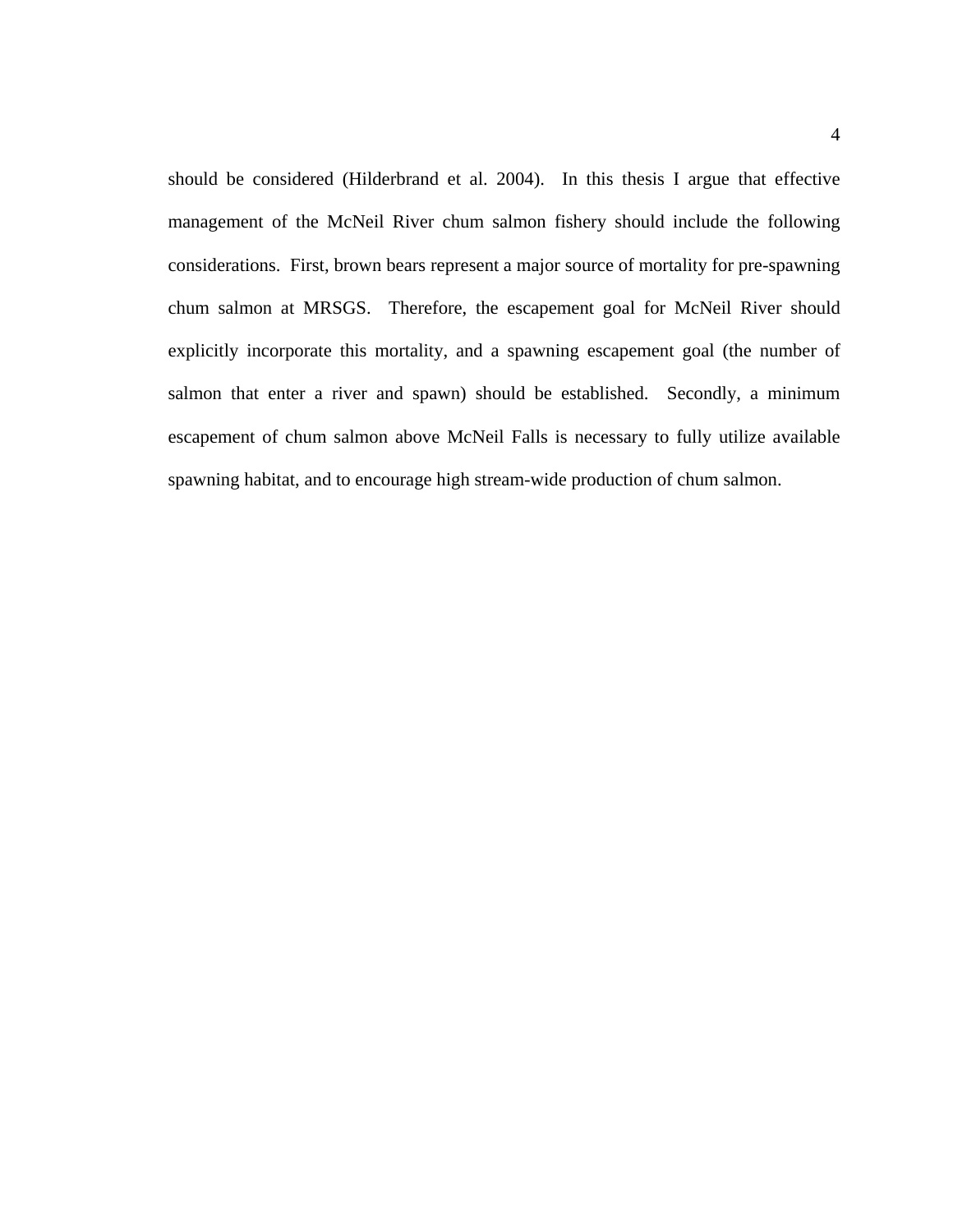#### References

<span id="page-13-0"></span>Alaska Department of Fish and Game. 1996. McNeil River State Game Refuge and State Game Sanctuary management plan. Division of Wildlife Conservation, Anchorage, Alaska.

Aumiller, L.D., and C.A. Matt. 1994. Management of McNeil River State Game Sanctuary for viewing of brown bears. International Conference of Bear Research and Management 9:51-61.

Barboza, P.S., S.D. Farley, and C.T. Robbins. 1998. Whole body urea cycling and protein turnover during hyperphagia and dormancy in growing bears (*Ursus americanus and U. arctos*). Canadian Journal of Zoology 75:2129-2136.

Ben-David, M., K. Titus, and L.R. Beier. 2004. Consumption of salmon by Alaskan brown bears: a trade-off between nutritional requirements and the risk of infanticide? Oecologia 138:465-474.

Bue, B.G., S.M. Fried, S. Sharr, D.G. Sharp, J.A. Wilcock, and H.J. Geiger. 1998. Estimating salmon escapement using area-under-the-curve, aerial observer efficiency, and stream-life estimates: the Prince William Sound pink salmon example. North Pacific Anadromous Fish Commission Bulletin 1:240-250.

Bunnell, F.L., and D.E.N. Tait. 1981. Population dynamics of bears - implications. Dynamics of Large Mammal Populations. John Wiley & Sons, Inc., New York, New York, USA.

Cederholm, C.J., and 13 coauthors. 2000. Pacific salmon and wildlife: Ecological contexts, relationships, and implications for management. Special edition technical report, wildlife-habitat relationships in Oregon and Washington. Washington Department of Fish and Wildlife, Olympia, Washington, USA.

Farley, S.D., and C.T. Robbins. 1995. Lactation, hibernation, and mass dynamics of American black and grizzly bears. Canadian Journal of Zoology 73:2216-2222.

Gende, S.M., and T.P. Quinn. 2004. The relative importance of prey density and social dominance in determining energy intake by bears feeding on pacific salmon. Canadian Journal of Zoology 82:75-85.

Hammarstrom, L.F., and M.S. Dickson. 2007. 2006 Lower Cook Inlet annual finfish management report. Alaska Department of Fish and Game, Division of Commercial Fisheries, Regional Information Report No. 2A04-01, Anchorage, Alaska.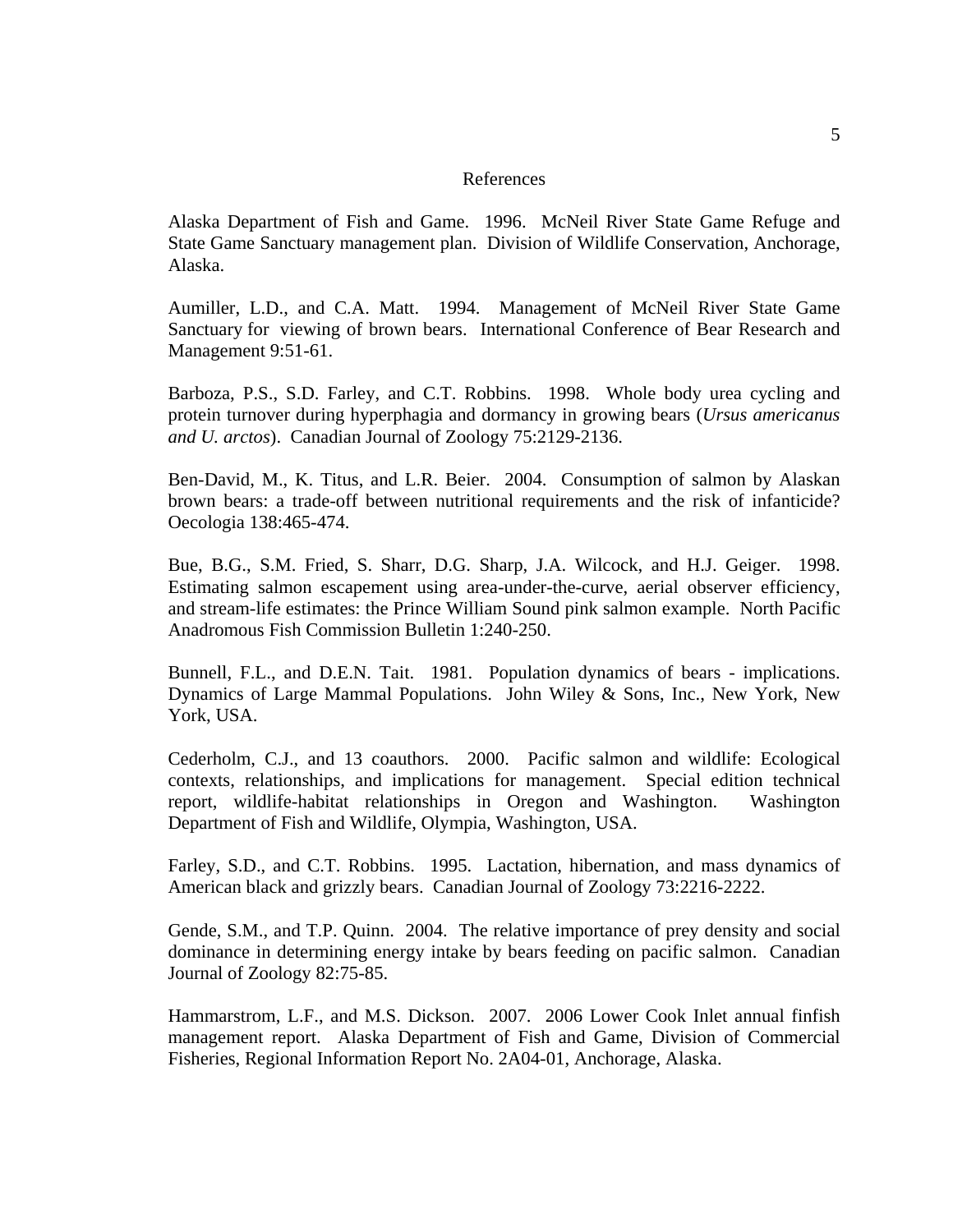Hilborn, R., B.G. Bue, and S. Sharr. 1999. Estimating spawning escapement from periodic counts: a comparison of methods. Canadian Journal of Fisheries and Aquatic Sciences 56:888-896.

Hilderbrand, G.V., S.G Jenkins, C.C. Schwartz, T.A. Hanley, and C.T. Robbins. 1999a. Effect of seasonal differences in dietary meat intake on changes in body mass and composition in wild and captive bears. Canadian Journal of Zoology 77:1623-1630.

Hilderbrand, G.V., C.C. Schwartz, C.T. Robbins, M.E. Jacoby, T.A. Hanley, S.M. Arthur, and C. Servheen. 1999b. The importance of meat, particularly salmon, to body size, population productivity, and conservation of North American brown bears. Canadian Journal of Zoology 77:132-138.

Hilderbrand, G.V., S.D. Farley, C.C. Schwartz, and C.T. Robins. 2004. Importance of salmon to wildlife: implications for integrated management. Ursus 15:1-9.

Hill, R.A. 1997. Optimizing aerial count frequency for the area-under-the-curve method of estimating escapement. North American Journal of Fisheries Management 17:461- 466.

Kitchinksi, A.A. 1972. Life history of brown bear (*Ursus arctos l.*) in north-east Siberia. International Conference of Bear Research and Management 2:67-73.

Knudsen, E.E., D.D. MacDonald, and C.R. Steward. 2000. Setting the stage for a sustainable pacific salmon fisheries strategy *in* Sustainable Fisheries Management: Pacific Salmon. Lewis Publishers, Boca Raton, Florida, USA.

Knudsen, E.E., E.W. Symmes, and F.J. Margraf. 2003. Searching for a life history approach to salmon escapement management. American Fisheries Society Symposium 34:261-276.

Lady, J.M., and J.R. Skalski. 1998. Estimators of stream residence time of pacific salmon (*Oncorhynchus spp.*) based on release-recapture data. Canadian Journal of Fisheries and Aquatic Sciences 55:2580-2587.

Manske, M., and C.J. Schwarz. 2000. Estimates of stream residence time and escapement based on capture-recapture data. Canadian Journal of Fisheries and Aquatic Sciences 57:214-246.

McCarthy, T.M. 1989. Food habits of brown bears on northern Admiralty Island, southeast Alaska. Master's thesis. University of Alaska Fairbanks, Fairbanks, Alaska.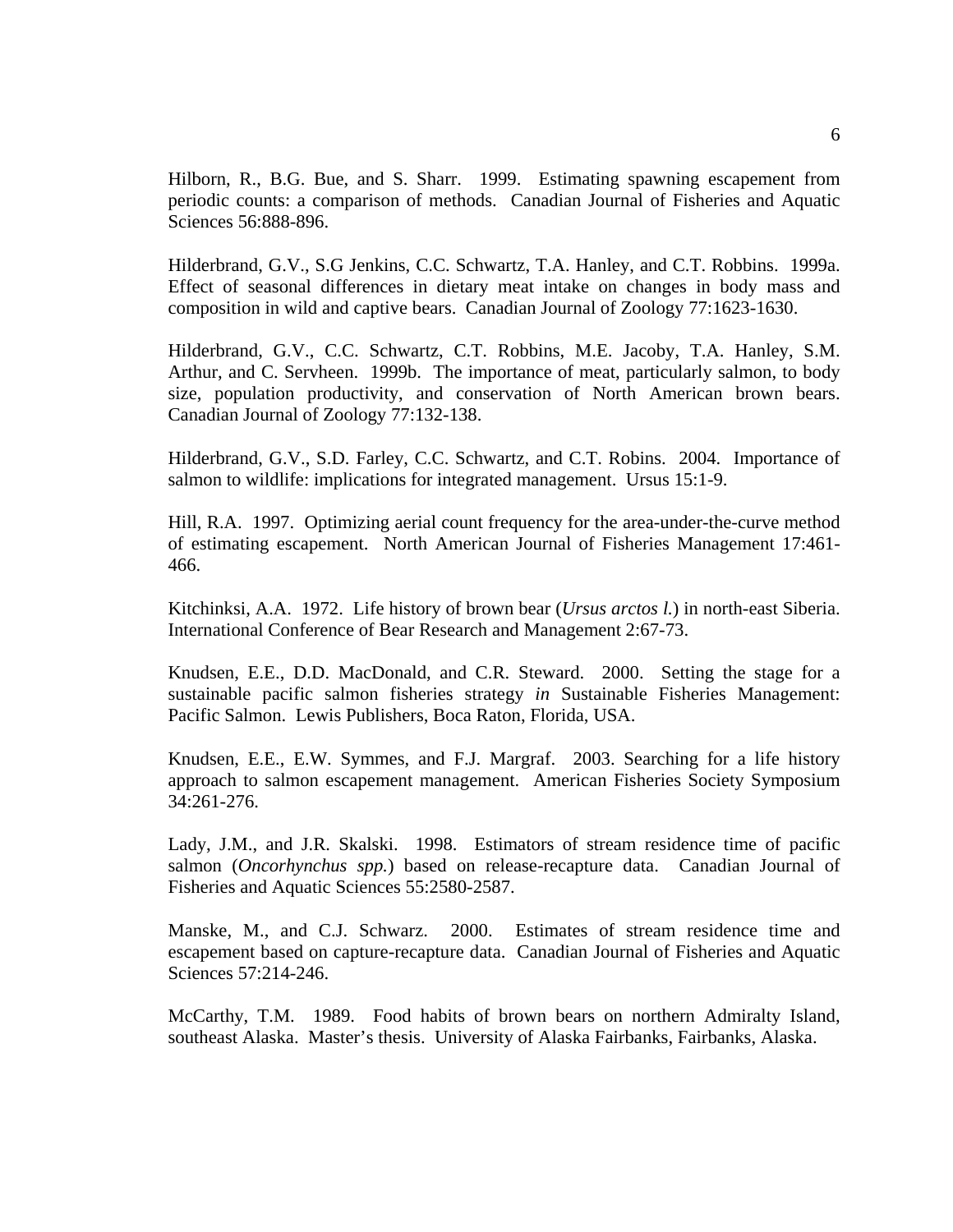Meehan, J. 2003. Status of brown bears and other natural resources in the McNeil River State Game Sanctuary and Refuge, Annual Report to the Alaska State Legislature Alaska Department of Fish and Game, Division of Wildlife Conservation, Anchorage, Alaska.

Michael, J.H. Jr. 2003. Toward new escapement goals: Integrating ecosystem and fisheries management goals. American Fisheries Society Symposium 34:277-282.

Neilson, J.D., and G.H. Geen. 1981. Enumeration of spawning salmon from spawner residence time and aerial counts. Transactions of the American Fisheries Society 110:554-556.

Perrin, C.J., and J.R. Irvine. 1990. A review of survey life estimates as they apply to the area-under-the-curve method for estimating the spawning escapement of pacific salmon. Canadian Technical Report of Fisheries and Aquatic Sciences 1733:49 p.

Rode, K.D., C.T. Robbins, and L.A. Shipley. 2001. Constraints on herbivory by grizzly bears. Oecologia 128:62–71.

Rogers, L. 1987. Effects of food supply and kinship on social behavior, movements, and population growth of black bears in northeastern Minnesota. Wildlife Monogram 97.

Schoen, J.W., L. Beier, J.W. Lentfer, and L.J. Johnson. 1987. Denning ecology of brown bears on Admiralty and Chichagof Islands. International Conference of Bear Research and Management 7:293-304.

Stringham, S.F. 1990a. Black bear reproductive rate relative to body weight in hunted populations. International Conference on Bear Research and Management 8:425-432.

Stringham, S.F. 1990b. Grizzly bear reproductive rate relative to body size. International Conference on Bear Research and Management 8:433-443.

Van Daele, L.J., V.G. Barnes, and R.B. Smith. 1993. Denning characteristics of brown bears on Kodiak Island, Alaska. International Conference of Bear Research and Management 8:257-267.

Welch, C.A., J. Keay, K.C. Kendall, and C.T. Robbins. 1997. Constraints on frugivory by bears. Ecology 78:1105-1119.

Williams, J.E. 2000. The status of anadromous salmonids: lessons in our search for sustainability *in* Sustainable Fisheries Management: Pacific Salmon. Lewis Publishers, Boca Raton, Florida, USA.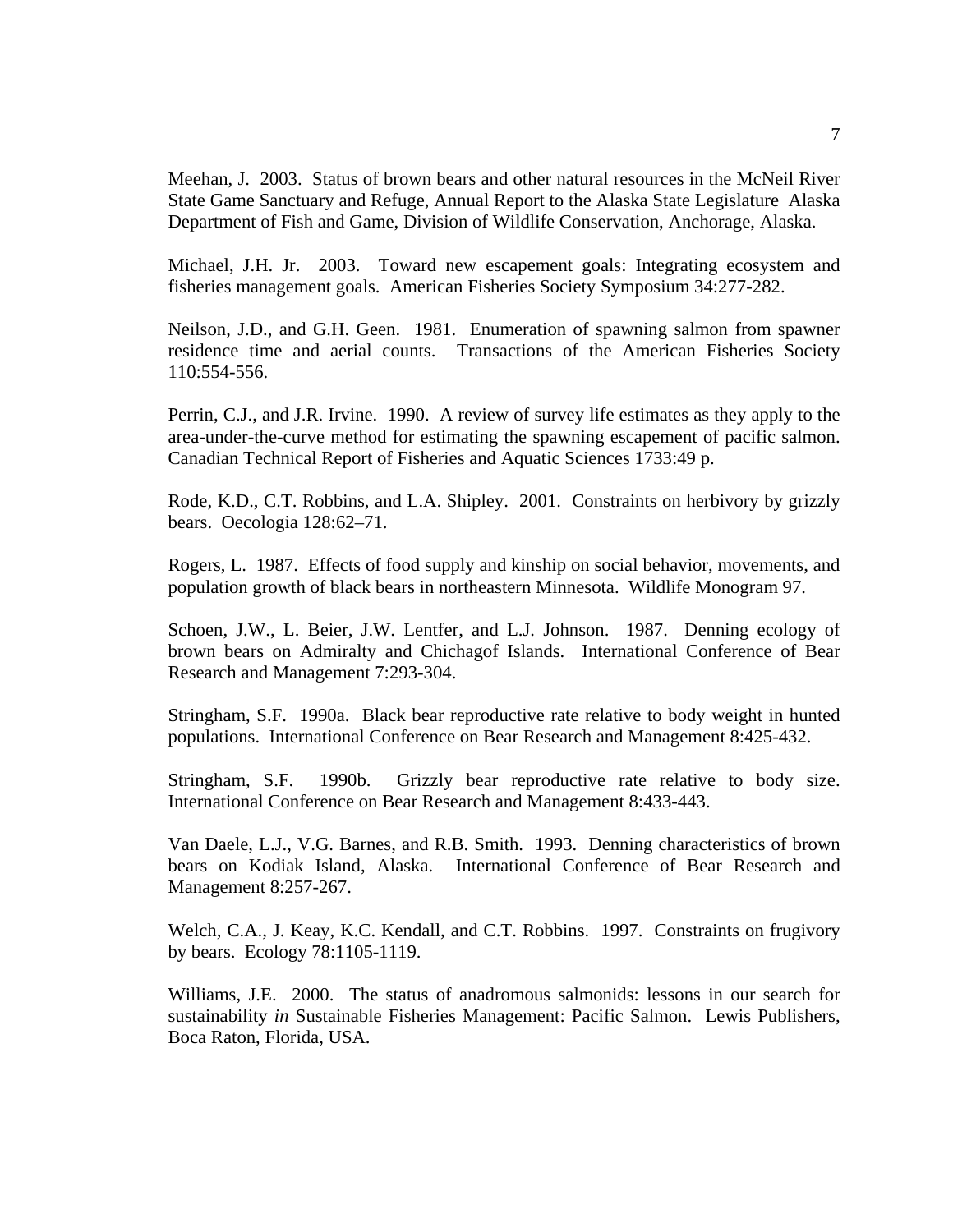# <span id="page-16-0"></span>**Chapter 1. Stream life of chum salmon and a retrospective analysis of escapement at McNeil River, Alaska[1](#page-16-1)**

#### 1.1 Abstract

 $\overline{a}$ 

It is important to have accurate and precise estimates of escapement in order to assess the health of salmon stocks (*Oncorhynchus spp.*), determine spawning escapement, set appropriate escapement goals, and manage salmon fisheries over the long term. The area-under-the-curve (AUC) method is a common technique used to estimate escapement from periodic aerial surveys when more precise methods (e.g., weir or sonar) are not economically or logistically feasible. AUC calculations can provide accurate estimates of escapement; however, they are highly sensitive to errors in estimates of both stream life and observer efficiency. We used a new technique, radio telemetry, to determine the stream life of chum salmon (*Oncorhynchus keta*) at McNeil River, a high density brown bear (*Ursus arctos*) area in Alaska. Over two seasons 155 chum salmon were tagged and tracked from the time they entered McNeil River, until they died, or left the river. The average stream life for McNeil River chum salmon was 13.8 d, a 21% reduction from the old estimate of 17.5 d previously used in the AUC model. A retrospective analysis of 31 years of run data using the new estimate of stream life and an observer efficiency

<span id="page-16-1"></span><sup>&</sup>lt;sup>1</sup> Peirce, J.M., E.O. Otis, M.S. Wipfli and E.H. Follmann. 2007. Stream life of chum salmon and a retrospective analysis of escapement at McNeil River, Alaska. Prepared for submission in Transactions of the American Fisheries Society.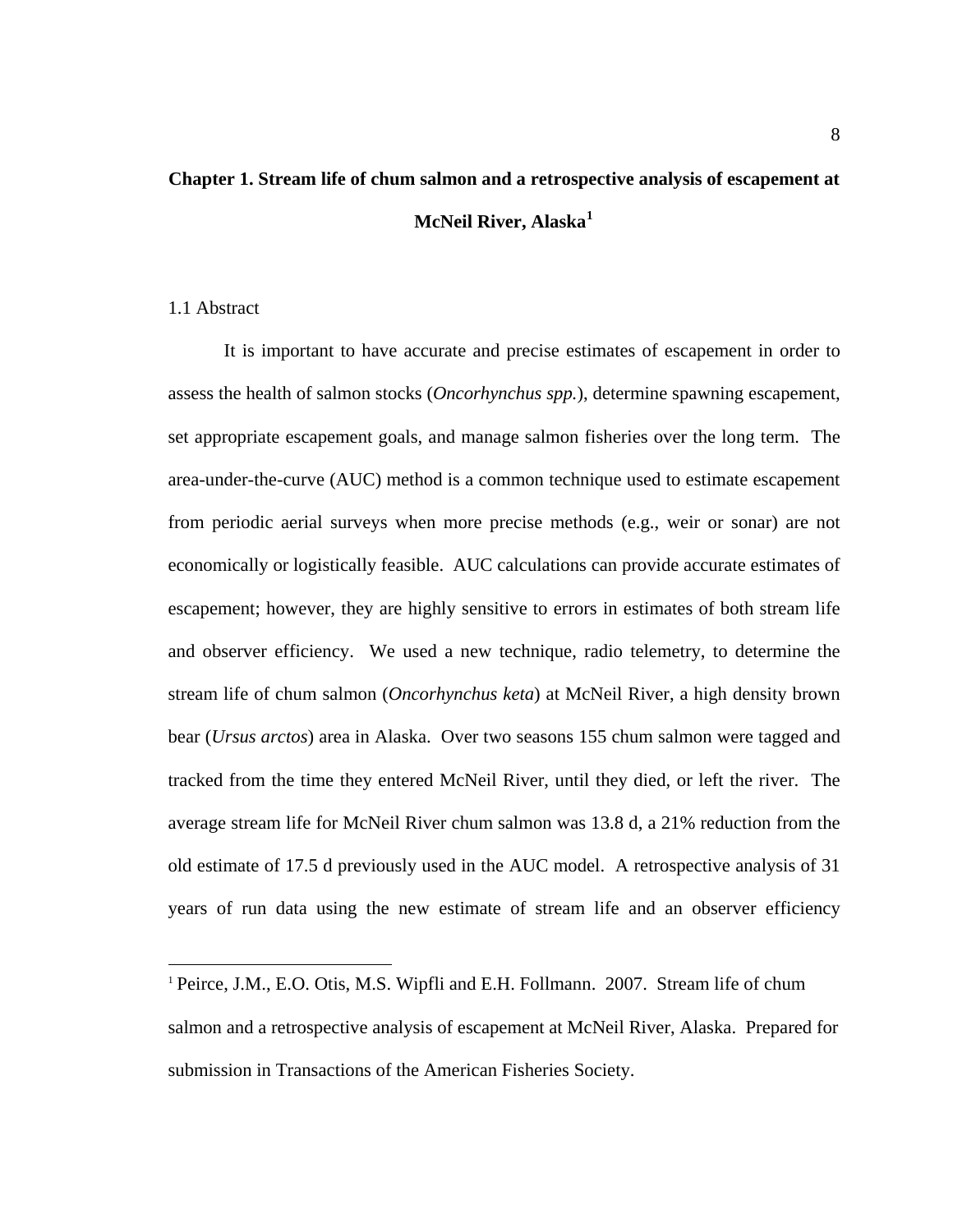<span id="page-17-0"></span>correction factor suggest that escapements at McNeil River have been underestimated by nearly 250%. These analyses indicate that the current escapement goal of 13,750-25,750 actually represents 34,375-64,375 chum salmon and provide important insight into the magnitude of pre-spawning mortality caused by bears.

#### 1.2 Introduction

The term escapement has been used loosely in fisheries management. English et al. (1992) defined it as the number of mature salmon (*Oncorhynchus spp.*) that escape marine fisheries and enter a freshwater system. Lady and Skalski (1998) defined escapement as the number of salmon that return to a river and spawn. This is an important distinction, and is appropriate in situations where in-river mortality of salmon is high. While both definitions are important, the use of the term escapement is often meant to imply the number of successful spawners. However, as this is not always clear we will use the term escapement when referring to the total number of salmon which enter a river, and spawning escapement when referring to the total number of salmon which enter a river and successfully spawn.

Establishing appropriate escapement goals for individual salmon stocks comprises the foundation of sustainable salmon fisheries management (Knudsen et al. 2003) and requires an understanding of spawning escapement. It is important to have accurate and precise estimates of escapement in order to assess the health of salmon stocks (Lady and Skalski 1998; Manske and Schwarz 2000), determine spawning escapement, set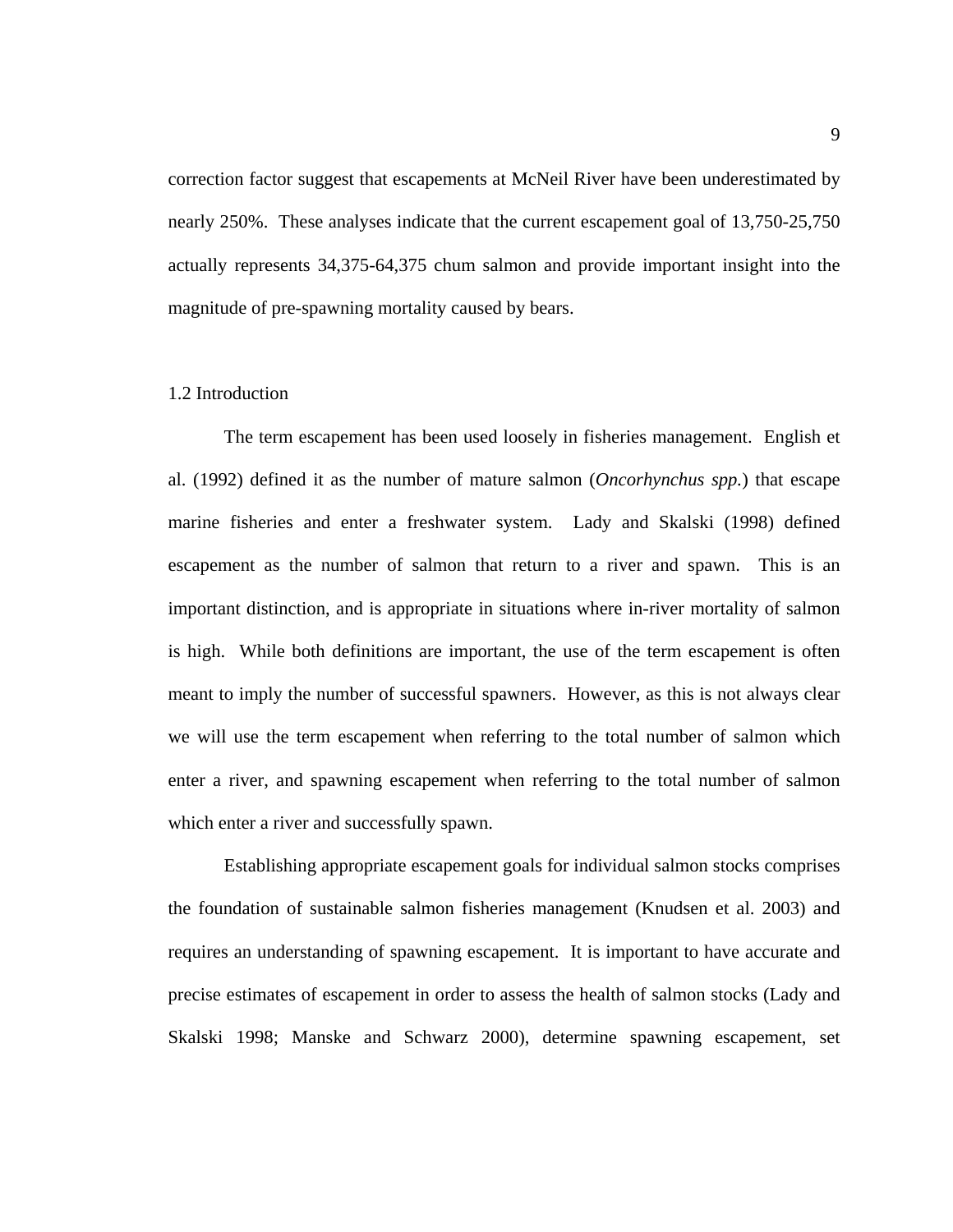appropriate escapement goals (Bue et al. 1998; Jones et al. 1998), and manage salmon fisheries over the long term (Perrin and Irvine 1990; Bue et al. 1998).

The most reliable estimates of escapement are derived from mark-recapture programs, counts at fish-ways and weirs (Neilson and Geen 1981) or using sonar. However, because of the large number of streams in Alaska, especially in remote areas, it is neither economically nor logistically feasible to count fish using these methods for every stream. Therefore, other techniques must be employed, and the abundance of salmon in many streams in Alaska is estimated using aerial counts (Bevan 1961; Neilson and Geen 1981).

During these aerial surveys salmon are enumerated on several occasions to obtain a series of counts (Su et al. 2001). Each count then represents an estimate of how many salmon were in a stream at the time of the survey and not the escapement for the entire season (Su et al. 2001). This is because some fish will have died before the survey, others will not yet have entered (Su et al. 2001), and still others may have been counted multiple times. Thus, a method must be used to convert these counts into escapement estimates (Su et al. 2001).

Gangmark and Fulton (1952) proposed a method to estimate total escapement based on multiple counts. They multiplied the total number of sockeye salmon (*Oncorhynchus nerka*) counted by the number of days in the spawning season and then divided this by the life expectancy in the stream of spawning sockeye salmon (Gangmark and Fulton 1952).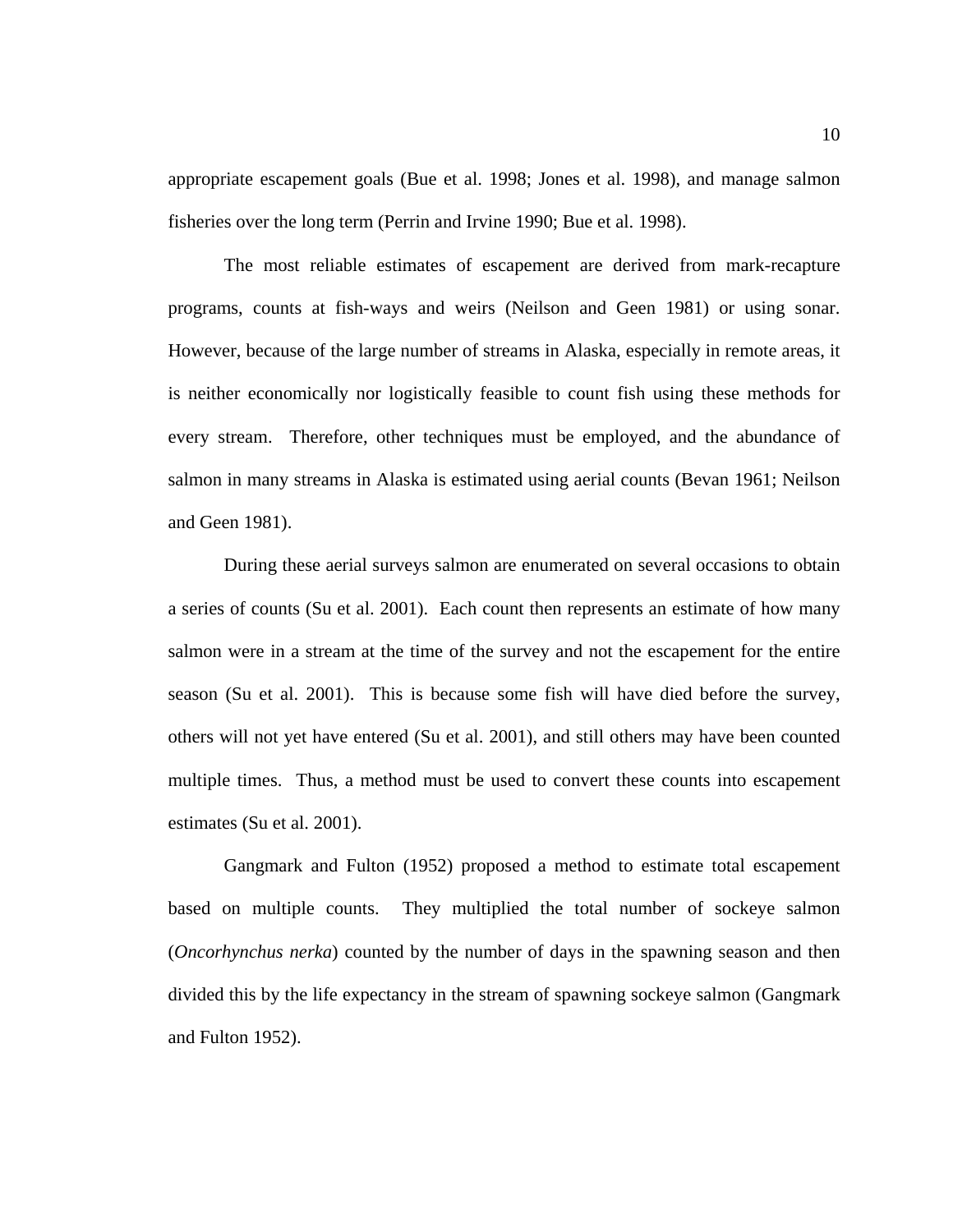Neilson and Geen (1981) greatly improved upon this method and report plotting a curve of the number of salmon counted by date. The area under this curve was then integrated to arrive at total fish days. This number would be equal to total escapement if all salmon lived for one day. However, salmon live for more than one day, and Neilson and Geen (1981) divided total fish days by a life expectancy value. Neilson and Geen (1981) also demonstrated that life expectancy decreases with arrival date and early-run fish tend to live longer than late-run fish. Therefore, they attempted to further improve upon Gangmark and Fulton's (1952) methodologies by using two life expectancy values when calculating their escapement estimates.

Area-under-the-curve (AUC) estimates of escapement, as this method has become known, are well documented (Pirtle 1977; Ames 1984; English et al. 1992; Irvine et al. 1993; Hill 1997; Bue et al. 1998; Hilborn et al. 1999; Parken et al. 2003). Using the AUC method, the numbers of observable salmon in streams are counted during periodic aerial surveys to arrive at total fish days (English et al. 1992). The escapement curve typically starts at zero fish on day zero and ends at zero fish at some time later (English et al. 1992). The total escapement is then estimated by dividing cumulative fish days by the estimated mean number of days that an individual fish is thought to spend in the survey area (stream life) and a correction factor for observer efficiency (how many fish did the observer under- or over-count) (Bue et al. 1998; Hilborn et al. 1999).

The term "stream life" has been used in a variety of ways in the literature and with various definitions. Labels have included residence time, survey life, stream life, breeding life, turn-overtime and average lifespan (Perrin and Irvine 1990). Perrin and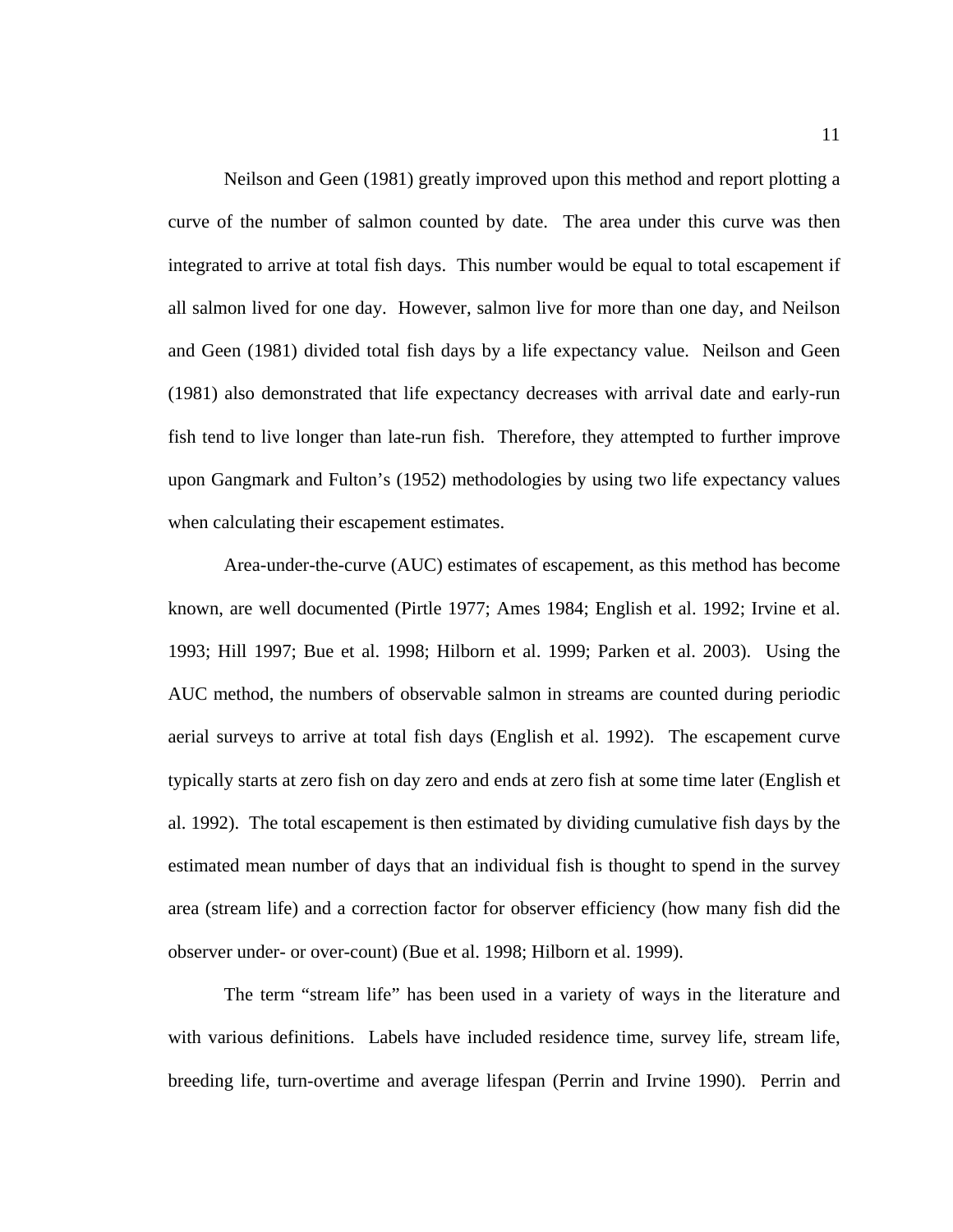Irvine (1990) preferred the term survey life because it had broad spatial limits and could apply to survey areas as small as a redd, or as large as an entire stream and then be termed stream life (how long an individual salmon was alive in the entire river after entering fresh water).

Most of the variations in the use of these terms refers to differences in survey designs, or are simply different names for the same approach (Perrin and Irvine 1990). The differences in definitions are not trivial, however. Therefore, it is important to define the survey area and select the appropriate measure of survey life (English et al. 1992). As we were able to survey the entire drainage, we will use the term stream life for this study and define it as the average number of days salmon were alive in McNeil River. Additionally, to avoid confusion we will use the term stream life when speaking generally of other research from this point forward.

Aerial surveys provide only an index of escapement when there is a lack of supporting data such as accurate estimates of stream life and observer efficiency (Otis and Hasbrouck 2004). Indices of escapement are therefore a measurement on a numeric scale that provides information only about the relative level of the escapement (Otis and Hasbrouck 2004). These measurements provide a ranking of escapement magnitude across years but in and of themselves provide no information on the total number of fish in the escapement (Otis and Hasbrouck 2004).

AUC models provide estimates of escapement from year to year, but can be highly biased based on observer efficiency, stream life and the number and periodicity of aerial surveys (Neilson and Geen 1981; Perrin and Irvine 1990; Hill 1997; Bue et al.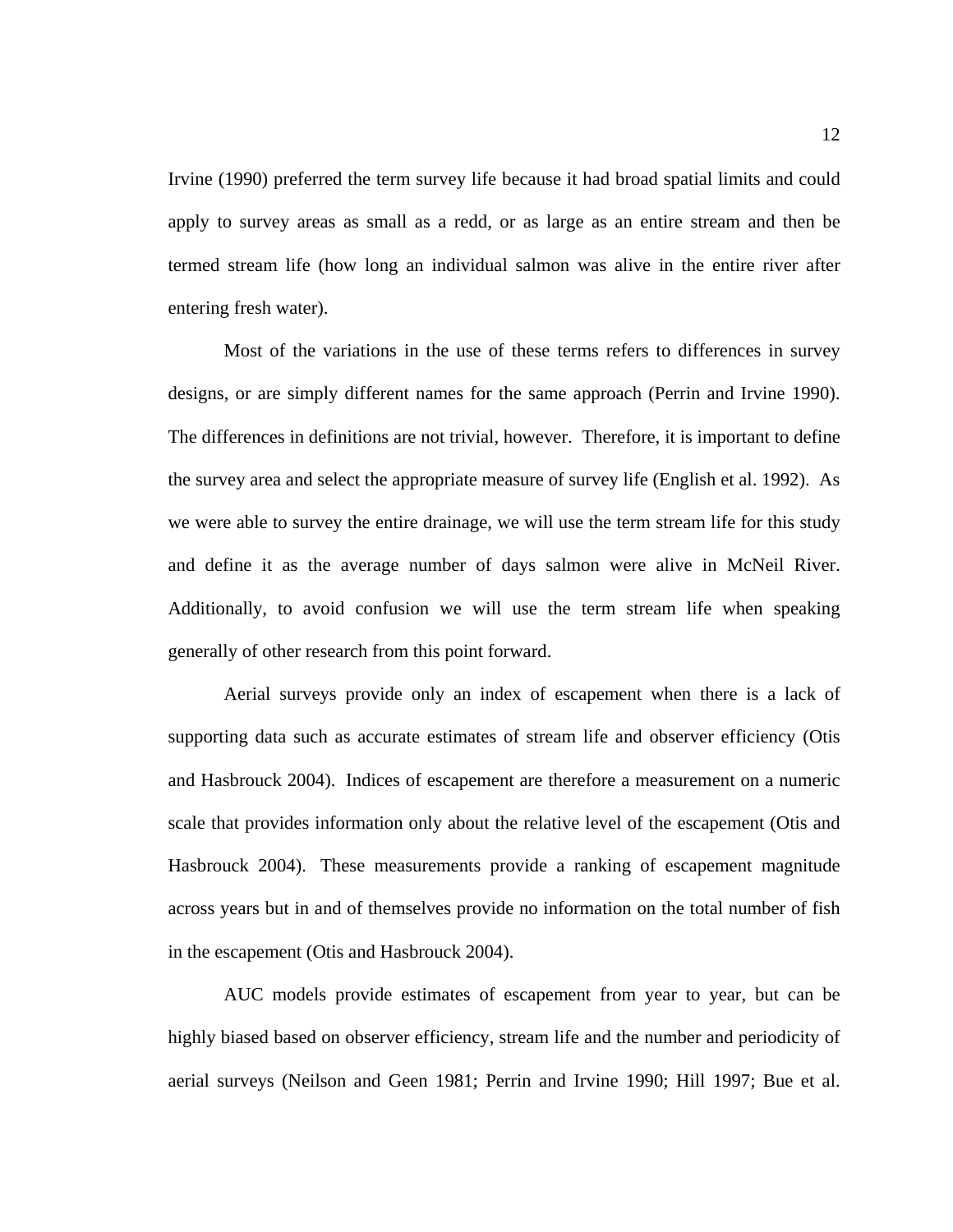1998). Factors that can affect observer efficiency include water clarity, turbulence and depth, surveyor experience (English et al. 1992), riparian cover and light conditions. Factors that may affect stream life include water temperature, discharge, run timing, distance to spawning grounds, intra- and inter-specific competition at high spawner densities (Ames 1984; Perrin and Irvine 1990; English et al. 1992) and in-river mortality from predators such as bears (*Ursus spp.*). Factors that can affect periodicity of aerial surveys include weather constraints, aircraft availability and budgets for survey flights. Hill (1997) found the precision of AUC estimates decreased as the interval between flights increased due to the inability of limited surveys to capture the true shape of the escapement curve.

Bue et al. (1998) also investigated biases in the AUC model. They found that a correction factor for observer efficiency provided the single greatest improvement in AUC escapement estimates when compared to known weir counts. When observer efficiency was combined with a stream-specific stream life, AUC estimates were within 10% of known weir counts in Prince William Sound, Alaska (Bue et al. 1998). Irvine et al. (1993) also noted the importance of observer efficiency corrections in AUC calculations when fish were counted visually.

Stream life is important because it adjusts aerial surveys to account for fish that were counted in the previous survey and those that had died since the last survey (Thomas and Jones 1984). Stream life is often extrapolated across streams because of a lack of resources to conduct stream-specific estimates (Perrin and Irvine 1990). Studies have shown, however, that stream life can vary considerably not only among streams, but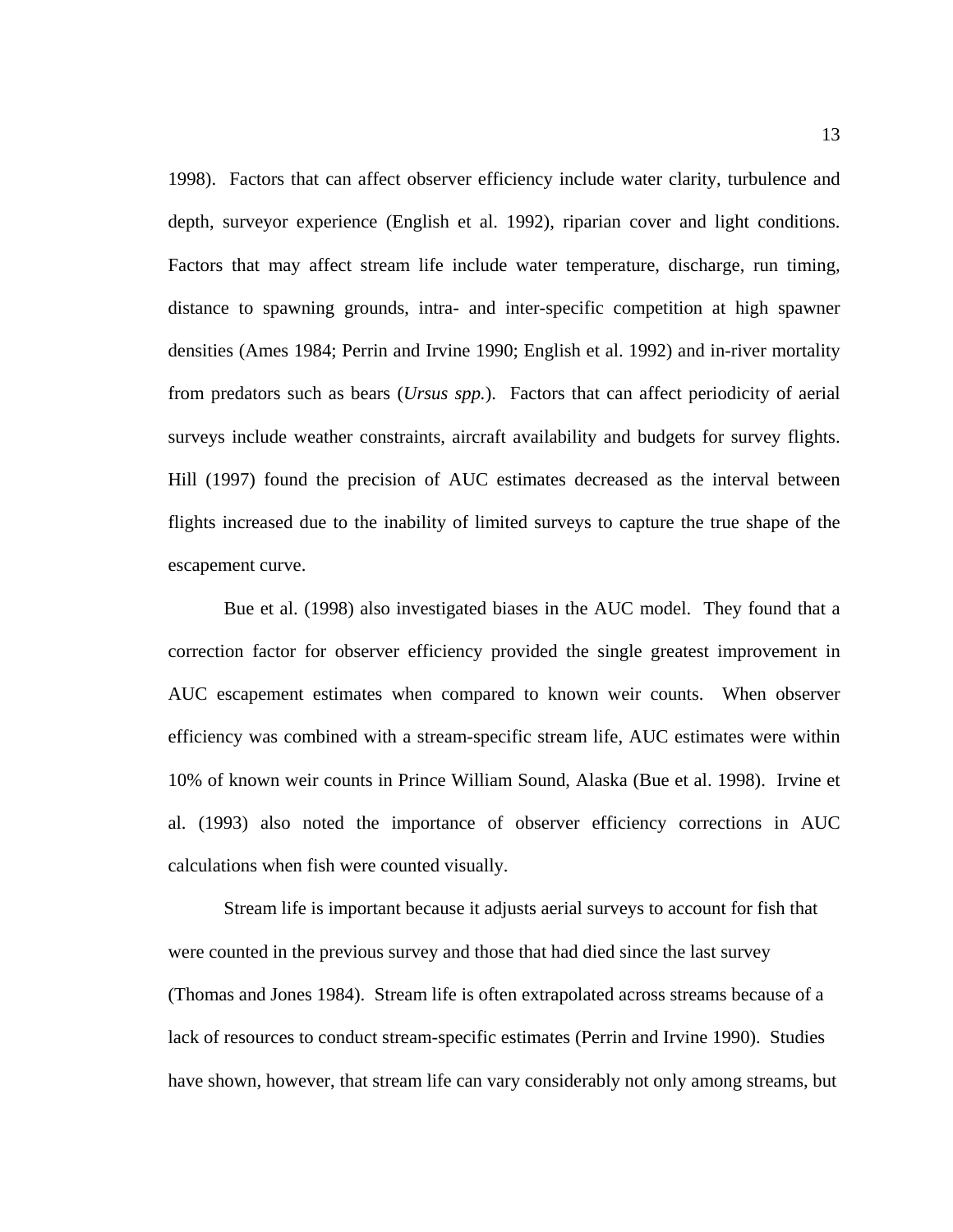also within an individual stream from year to year (Thomas and Jones 1984; Bocking et al. 1988; Perrin and Irving 1990; Irving et al. 1993).

Values in the literature for stream life of chum salmon (*Oncorhynchus keta*) are highly stream-specific. Thomas and Jones (1984) reported an average stream life of 20.8 d for chum salmon in Traitors River in southeast Alaska with a range of 10-33 d. At Katlin Creek in southeast Alaska, chums had a stream life of 20.5 d (Thomas and Jones 1984). On two short creeks in southeast Alaska, Gende (2002) found chum salmon stream life averaged 10.1 d with a range of 8-21 d. Perrin and Irvine (1990) conducted a thorough review of other studies and estimated the average stream life for chums to be 11.9 d, but recommended stream life be determined on stream-specific basis.

McNeil River State Game Sanctuary (MRSGS) was created by the Alaska State Legislature in 1967 to "provide permanent protection for brown bears (*Ursus arctos*) and other fish and wildlife populations and their habitats, so that these resources may be preserved for scientific, aesthetic, and educational purposes" (Alaska Department of Fish and Game 1996). When compatible with this objective, other human uses, such as bear viewing, fishing, and temporary safe anchorage are permitted (Alaska Department of Fish and Game 1996). Chum salmon provide the principal food source for the extraordinarily high number of brown bears that aggregate annually at McNeil River Falls, and few places in the world provide such a dramatic example of how direct the relationship between bears and salmon can be. As many as 144 individual bears have been identified at MRSGS during a single year and up to 72 bears have been in view at one time in the vicinity of the falls in July (Meehan 2003).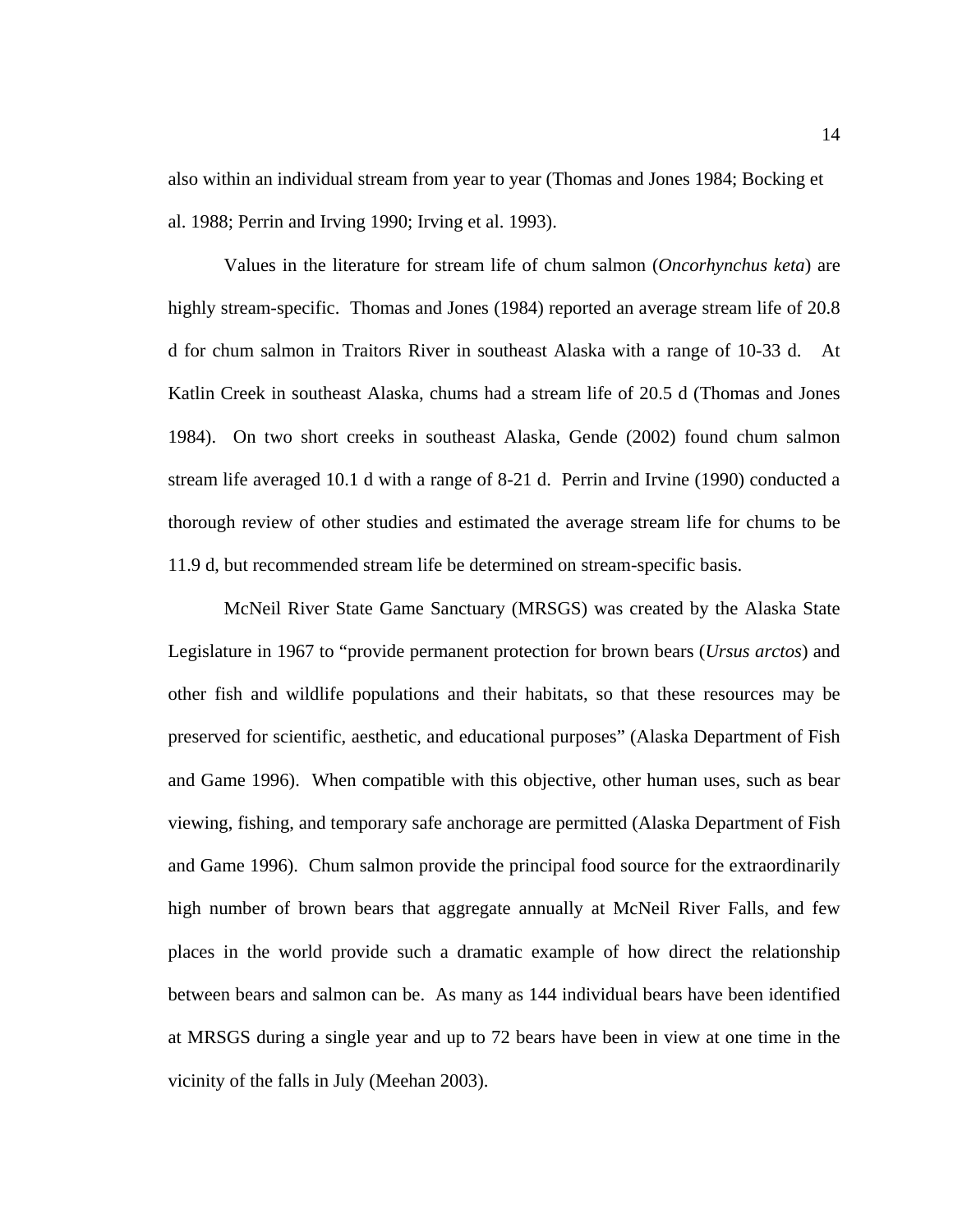Brown bear numbers at MRSGS have been in decline, however, over the past 9 years. Chum salmon returns to McNeil River have been relatively poor, and despite annual closures to commercial fishing, the current escapement goal of 13,750 – 25,750 chum salmon has been met only 6 times in the last 18 years (Hammarstrom and Dickson 2007). In contrast, chum salmon returns to nearby streams in the surrounding commercial fishing districts have been strong for the past 7 seasons (Hammarstrom and Dickson 2007), suggesting poor ocean survival is not the cause for the recent low returns to McNeil River.

Presently, annual escapement for McNeil River chum salmon is indexed using the AUC model, but with no correction for observer efficiency. Additionally, a generic 17.5 d stream life factor is currently being used for McNeil River, as well as all Lower Cook Inlet chum salmon systems. This stream life was thought to have been derived from studies of pink salmon (*Oncorhynchus gorbuscha*) conducted on Kodiak Island in the 1960's (A. S. Davis, Alaska Department of Fish and Game retired, personal communication). However, the true source of this stream life estimate is somewhat of an enigma. No matter what the source of this estimate of stream life, McNeil River represents a relatively unique situation with far higher in-river predation than other area streams. Therefore, in an attempt to better understand escapement at McNeil River we investigated the stream life for chum salmon there. In this paper we present a new technique for estimating stream life using radio telemetry. Finally, we retrospectively analyzed 31 years of escapement data using a new stream life value as well as an observer efficiency correction factor.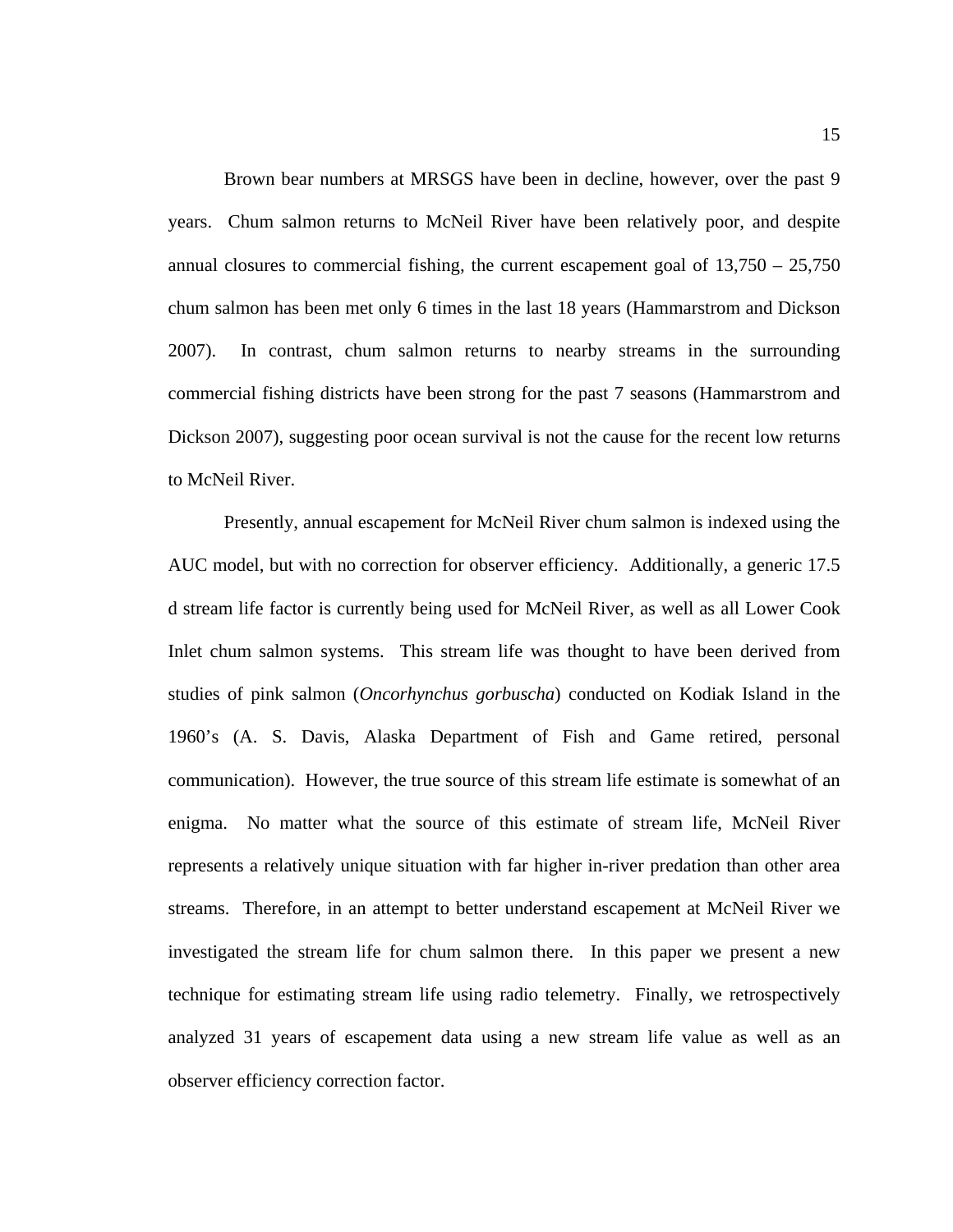<span id="page-24-0"></span>1.3 Study Site

MRSGS is located along the shores of Kamishak Bay on the Alaska Peninsula, approximately 340 km southwest of Anchorage and 160 km west of Homer (Figure 1.1). MRSGS encompasses both the McNeil River and Mikfik Creek drainages and is approximately 51,800 ha. Immediately to the north of MRSGS is the McNeil River State Game Refuge. To the south and west are Katmai National Park and Preserve, and to the east is the Kamishak Special Use Area.

Kamishak Bay is characterized by extreme tidal fluctuations ranging from  $+7$  to -1.5 m in height. McNeil Lagoon is formed by a long spit which nearly separates it from McNeil Cove and the larger Kamishak Bay (Figure 1.2). A channel approximately 50 m wide enters the lagoon from the cove, and all salmon enter the system through this narrow point. McNeil River and Mikfik Creek both drain into the lagoon, which is flooded at high tide and channeled mud flats at low tide. The McNeil River run is primarily chum salmon and occurs in late June to early August, while the earlier Mikfik Creek run in June is composed almost entirely of sockeye salmon.

 McNeil River is a fourth order stream which originates from two main branches. One branch is glacially-fed and the other lake-fed. From the confluence of these two branches, downstream to the lagoon, the river is 20.7 km long. The distance from the headwaters of the glacially-fed branch to the lagoon is 36.6 km. The distance from the outlet of McNeil Lake to the lagoon is 25.5 km. Discharge data are limited, but typical June flows are between 27-36  $m<sup>3</sup>$  per second. There is high quality chum salmon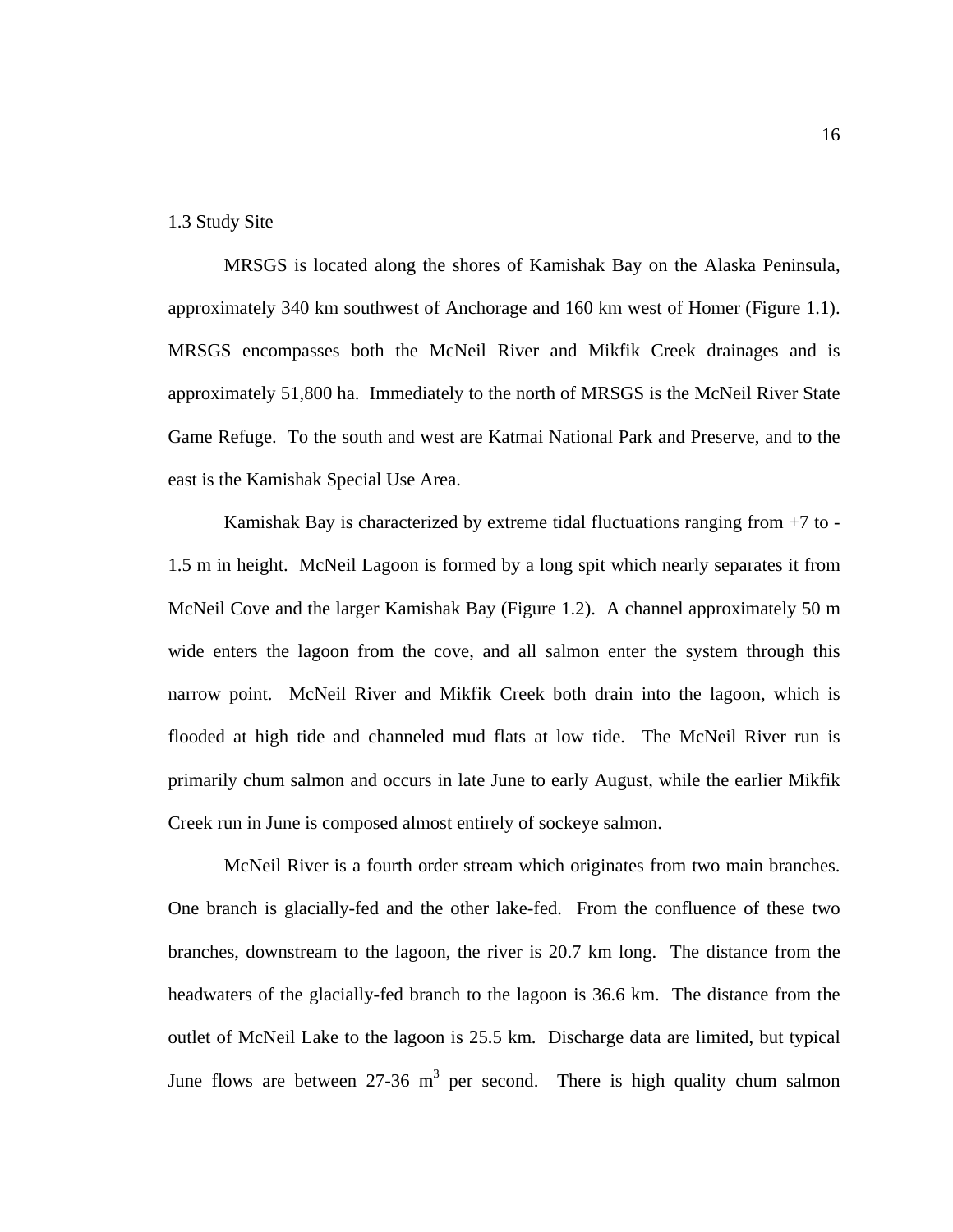<span id="page-25-0"></span>spawning habitat available below the confluence of the two branches, in the lower 20 km of the river. However, virtually all of the chum salmon and bear activity occurs below the falls in the lowest 1.6 km of McNeil River and around the lagoon itself. A short series of steep rapids (McNeil Falls) impedes the upstream migration of chum salmon and during the peak of the run in July both chums and bears are concentrated in this area. The majority of the chum salmon do not successfully ascend the falls and instead drop into the lower river and tidally influenced areas to spawn. At this time in early August bear activity switches downstream to follow the movements of the spawning chums.

#### 1.4 Methods

Chum salmon were captured, radio tagged and monitored from late June through mid August in 2005 and 2006. Advanced Telemetry Systems (ATS) Model #F1845 esophageal radio transmitters with mortality signals on frequencies between 150 and 153 MHz were used to tag 155 fish. Chum salmon were captured using rod and reel at the end of the spit and tagged as soon as they entered McNeil Lagoon. In order to ensure chum salmon were marked at the beginning of their stream life, only fresh chums were tagged, as determined by the presence of sea lice and minimal fresh water marking.

After a chum salmon was captured, it was briefly held in a rubber mesh landing net that was submerged in water for the duration of the handling. One person held the fish by the caudal peduncle and under the pectoral fins and rolled the fish onto its right side. A second person recorded length and sex and removed four scales from the left side for aging. If the chum salmon was determined to be fresh, a radio tag was inserted using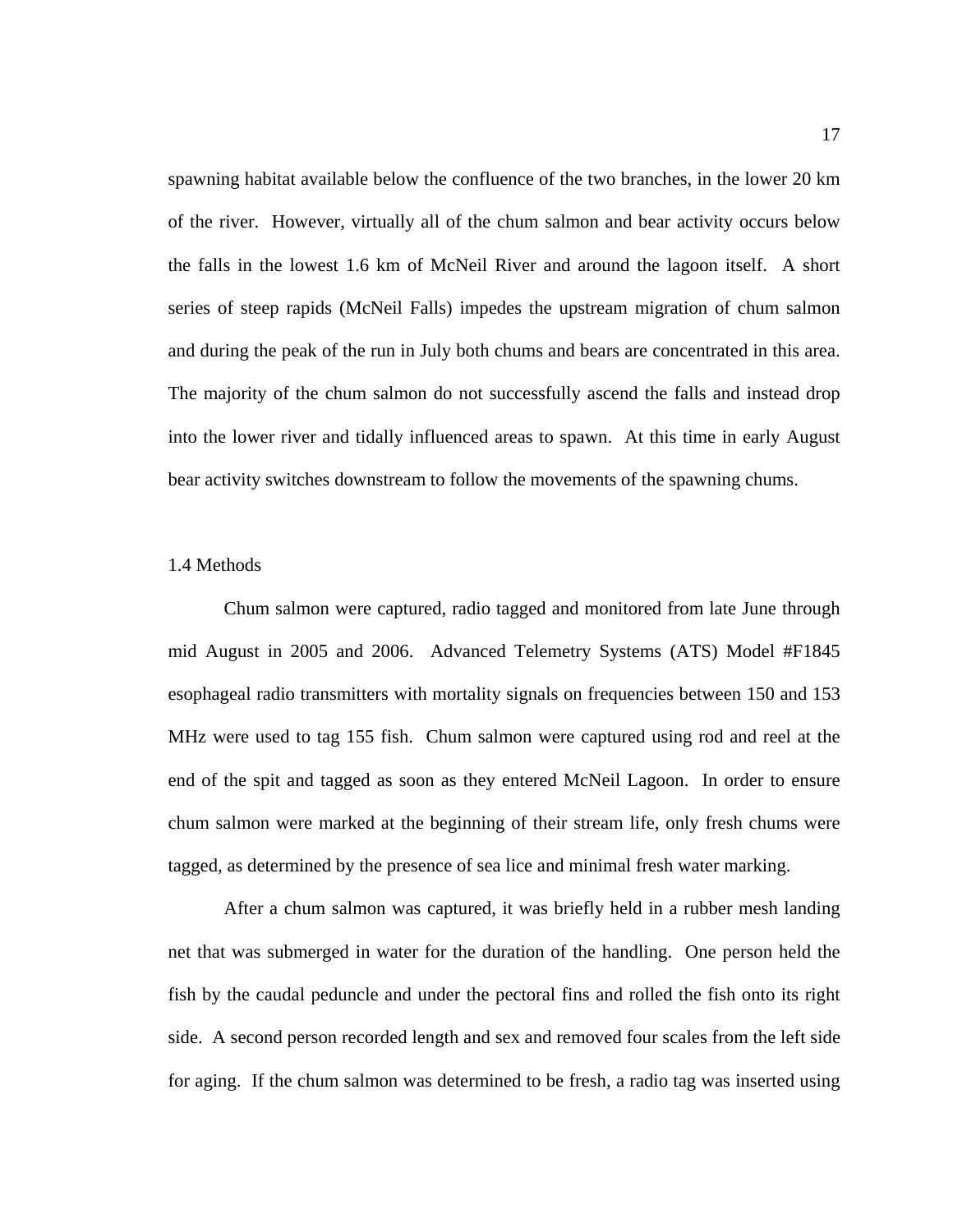a hollow 30 cm long piece of PVC tubing, with a 7 mm diameter (Eiler 1995). Each fish remained submerged during the entire handling process. No anesthesia was used, and after tagging all fish were immediately released into calm water (Eiler 1995). Capture times were approximately three minutes from the time of hooking until landing. Handling time, including tag insertion, lasted an additional three minutes on average. These procedures were reviewed and approved by the University of Alaska Fairbanks Institutional Animal Care and Use Committee (IACUC Assurance 05-40).

Salmon at different stages of the run have been shown to have different stream lives, with early-run fish living longer than late-run fish (Ames 1984; Thomas and Jones 1984; Perrin and Irvine 1990; McPhee and Quinn 1998). Therefore, an attempt was made to tag fish in proportion to historic run timing. Capture efforts were divided into five, 1 week periods, beginning 24 June and ending 28 July, with a tagging goal established for each week that was based on historic run timing (Table 1.1). Tags recovered in a serviceable condition from dead fish were redeployed as soon as possible to increase sample size. Each week equal numbers of males and females were tagged.

Radio-tagged fish were monitored via two remote data logger stations, daily manual ground tracking, and twice weekly (weather dependent) aerial tracking flights using ATS Model R4500 receivers.

Remote data logger stations were used to monitor for mortality signals 24 h every day. One was positioned at the end of the spit and the other 200 m upstream of McNeil Falls. Both data logger stations were constructed as follows. A 3.1 m high aluminum pole was attached to a custom-welded, water-proof and bear-resistant aluminum box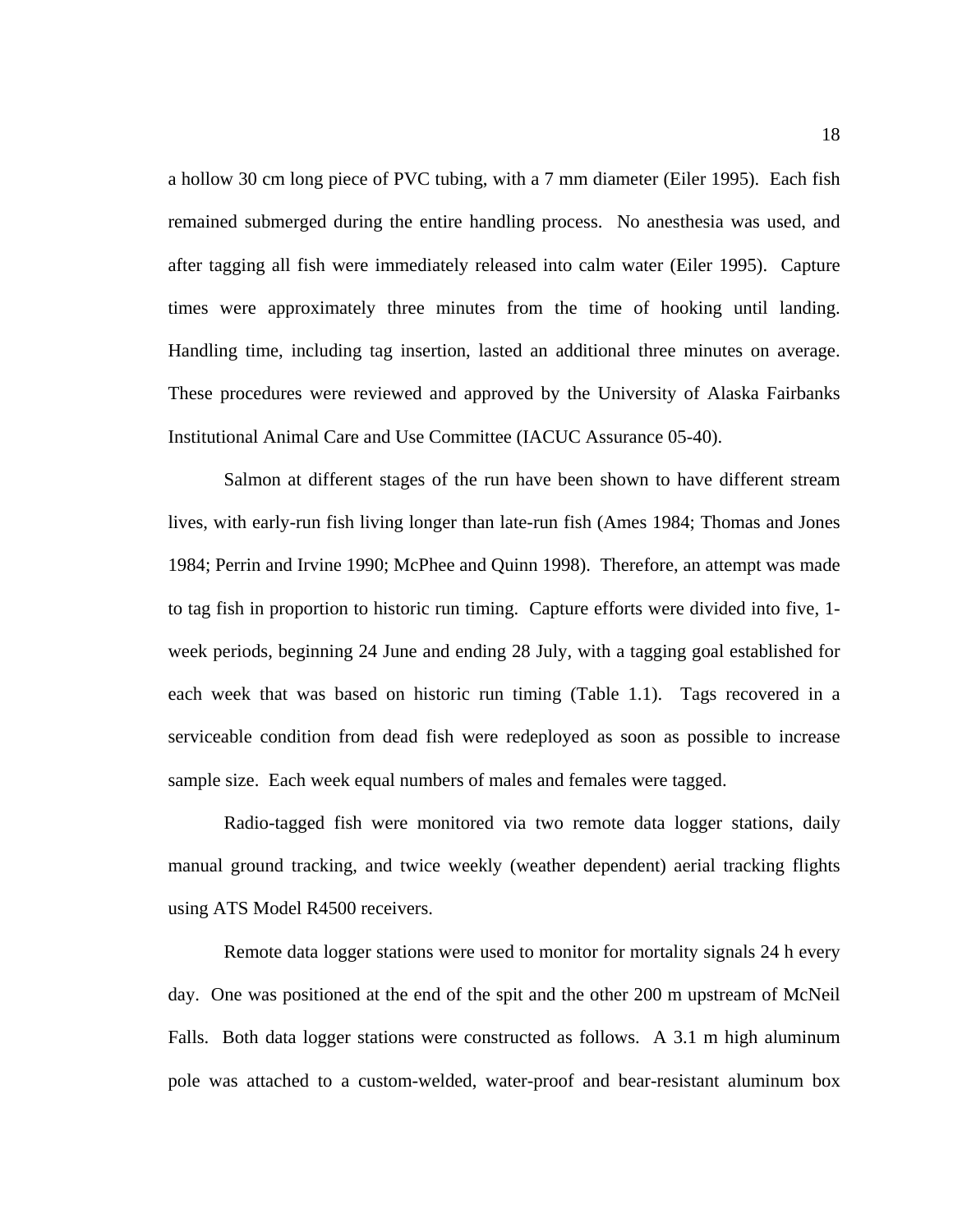measuring 0.6 x 0.5 x 0.3 m in size. Two, 4-element yagi antennas were attached to the pole with antenna #1 positioned in a downstream orientation and placed 1.7 m above the ground. Antenna #2 was oriented upstream and attached 3 m above the ground. Yarn was tied to the yagi elements to prevent bald eagles (*Haliaeetus leucocephalus*) from landing on them and causing damage.

Each aluminum box housed two absorbed glass mat (AGM) 12-volt batteries, an ATS Model R4500 receiver, associated wire connections and a solar charging regulator. Two solar panels (BP Model 275LLL, with 75W, 17V, 14.5 A, and 36 cells) were used to recharge the 12-volt batteries at each station. Finally, a 2-strand polywire electric fence (5 m x 4 m) was placed around each station to deter bears. The fences were electrified using 4-volt, solar charged units for power (Shock Inc. Model SS-440).

During daily ground tracking a 3-element folding yagi antenna and ATS Model R4500 receiver were used to locate all dead fish with transmitters below the falls. The transmitters were then recovered as soon as possible.

Aerial tracking flights were used to locate all chum salmon that successfully ascended the falls, and monitor them to determine live-dead status. Tracking flights were also used to help locate missing transmitters which were not detected in the survey area (McNeil River and Lagoon).

An individual chum salmon had to remain active (i.e. no mortality signal) for 24 h post tagging to be used in the analysis of stream life. The stream life for each individual fish that met this criterion was then determined by measuring the interval in hours between tagging and time of mortality, or when it permanently left the survey area. Time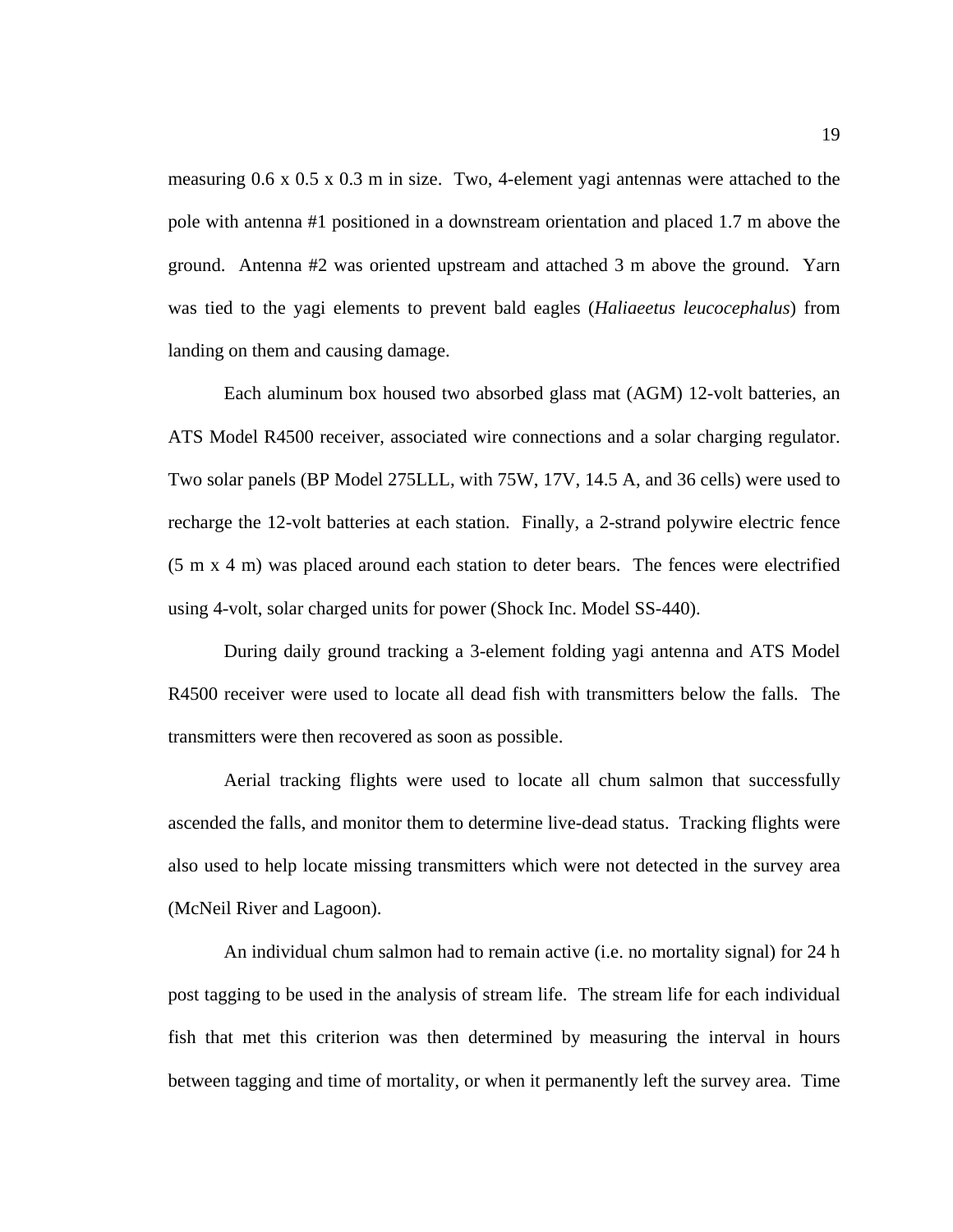of mortality or permanent departure from the survey area was determined using all available telemetry data. For chum salmon above the falls, the time of mortality was interpolated as half way between the last flight in which an individual was alive and the first flight in which the fish was determined to be dead. Stream life data points were then averaged for all fish above or below the falls by year. An overall stream life for each year was determined by weighting the above and below falls stream life values based on aerial survey cumulative counts for each stream reach. A straight average was then taken between the two years to determine the overall stream life for McNeil River.

Escapement indices  $(\hat{E})$  from 1976-2006 were retrospectively analyzed using aerial survey data from those years, our new stream life value, and an observer efficiency correction factor of 0.47. The observer efficiency correction factor was derived using known weir counts of salmon, compared to the counts of aerial surveyors (E. Otis, Alaska Department of Fish and Game, unpublished data). These same surveyors currently enumerate chum salmon at McNeil River. All AUC calculations followed Bue et al. (1998) methodologies as follows,

$$
\hat{E} = \frac{\hat{A}}{\hat{S}\hat{B}}
$$

where  $\hat{A}$  is an estimate of the area under the escapement curve,  $\hat{S}$  is an estimate of stream life, and  $\hat{B}$  is an estimate of observer efficiency.

$$
\hat{A} = \sum_{i=2}^{n} \frac{(t_i - t_{i-1})(C_i + C_{i-1})}{2}
$$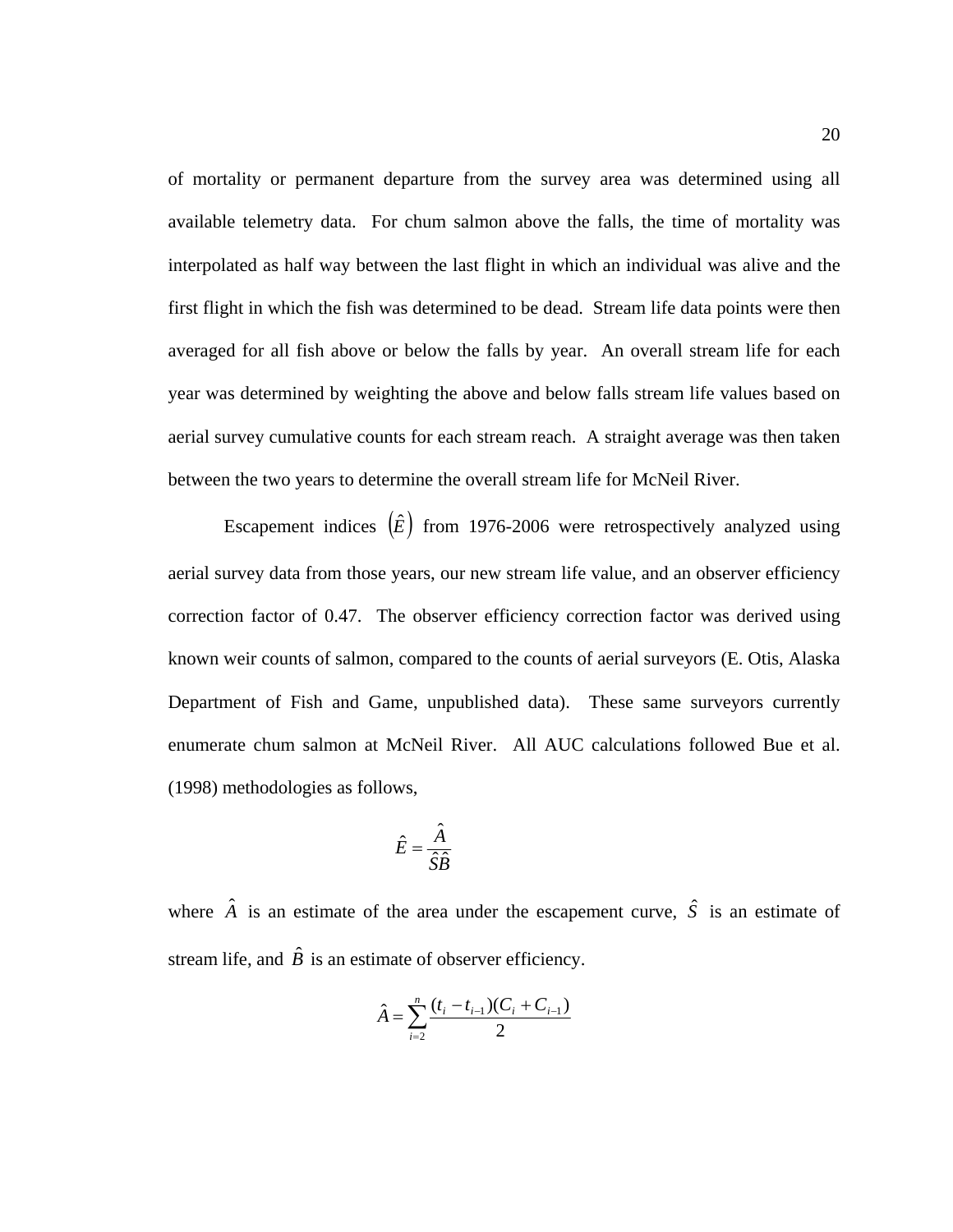<span id="page-29-0"></span>where  $t_i$  was the survey date and  $C_i$  was the number of salmon observed on the  $i<sup>th</sup>$  survey. When chum salmon were present on the first survey the parameter  $\hat{A}$  prior to the first survey was estimated as,

$$
\hat{A}_{\text{first}} = \frac{C_{\text{i}} \hat{S}}{2}
$$

When chum salmon were visible on the last survey  $\hat{A}_{\text{last}}$  was estimated as,

$$
\hat{A}_{\mathit{last}}=\frac{C_{\mathit{last}} \hat{S}}{2}
$$

#### 1.5 Results

All chum salmon were tagged fresh. In 2005 chums remained permanently in the survey area on average 7.1 h after tagging. In 2006 chum salmon remained permanently in the survey area 5 h after tagging. This strongly indicates that once chums enter McNeil Lagoon they remain in the system and do not move in and out for several days, which would have biased our estimates of stream life.

 In 2005, 70 adult chum salmon were fitted with esophageal radio transmitters. Of those 70, 43 were active (i.e. no mortality signal) for more than 24 h and were used in the stream life analysis. Only three fish, or 7% of chums tagged, migrated above McNeil Falls in 2005. The stream life for these three fish ranged from 11.7-22.4 d and averaged 18.1 d (SE=3.25). The average stream life for fish that remained below the falls was 10.7 d (n=40, SE=0.63). Based on aerial survey cumulative counts by stream reach, 90% of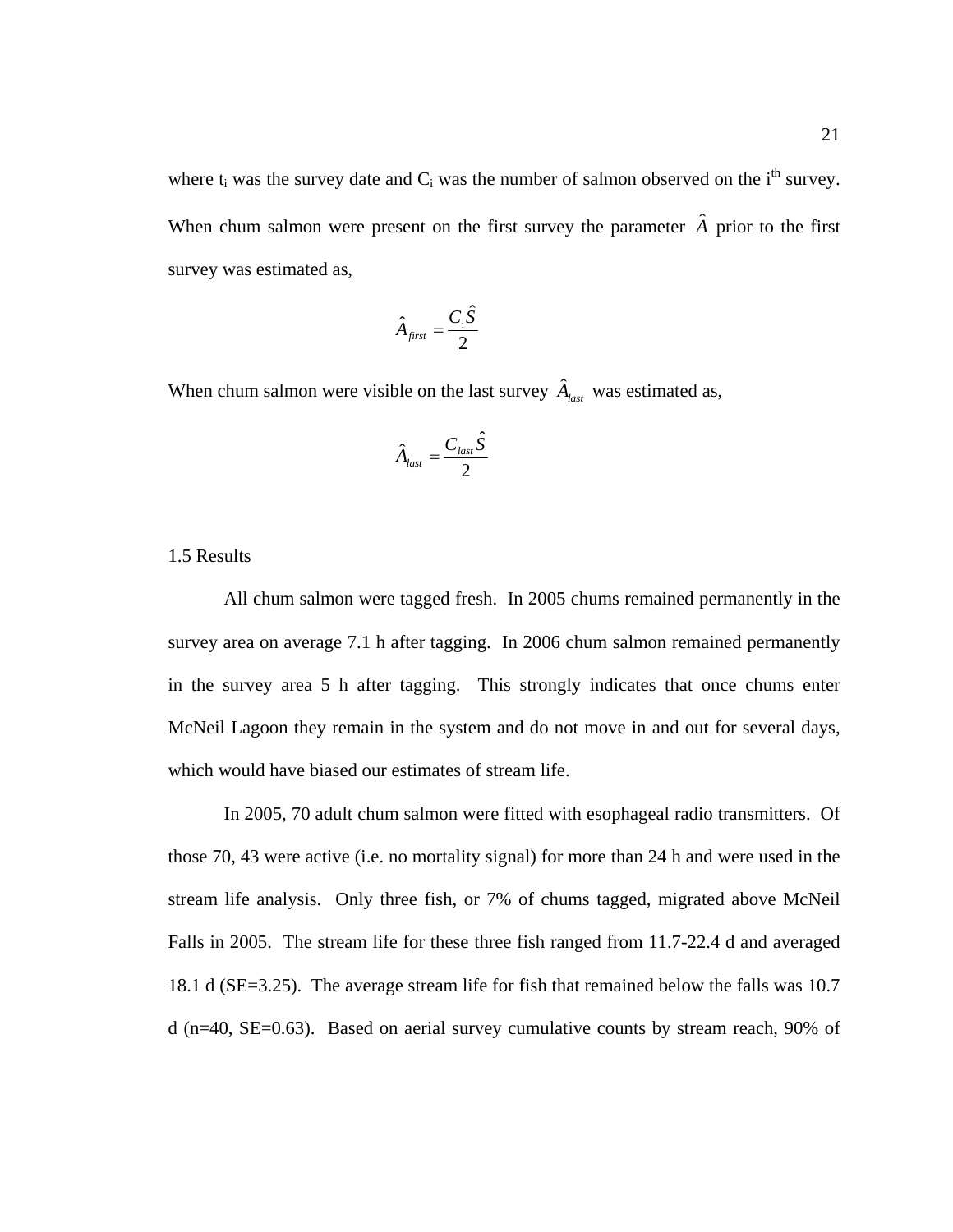the run remained below the falls and the overall weighted stream life in 2005 was 11.5 d  $(n=43)$ .

 In 2006, 85 adult chum salmon were radio tagged. Of those, 62 lived for more than 24 h and were used in the stream life analysis. A greater percentage of tagged fish (n=17, 27%) ascended the falls in 2006, and the stream life for these fish was 25.7 d (SE=1.40). The average stream life for fish below the falls  $(n=45)$  was 14.4 d (SE=1.09). Based on aerial survey cumulative survey counts by stream reach, 85% of the run remained below the falls, and the weighted average stream life for the entire river in 2006 was 16.1 d (n=62).

Over both seasons a total of 155 chum salmon were fitted with radio transmitters. Of these only one salmon carcass was recovered before it had been consumed by bears or by harbor seals (*Phoca vitulina*). Seven tags went completely missing in 2005 and four in 2006. In 2005, 52 tags with no associated carcass were recovered, and 11 others were located but not recovered. In 2006, 49 tags with no associated carcass were recovered, and 32 others were located but not recovered. Tags which were located but not recovered were either in deep parts of the river, in areas where it was not safe to retrieve them, in areas where we would have displaced bears, or were too far above the falls to reach on foot.

The mean stream life for chum salmon above the falls for both years was 21.9 d  $(n=20)$ . Below the falls, mean stream life was 12.6 d  $(n=85)$ . Overall stream life for the two seasons was 13.8 d ( $n=105$ ). We found no significant relationship between date of stream entrance and stream life for fish below the falls (2005, n=40,  $R^2$ =0.02, p=0.43;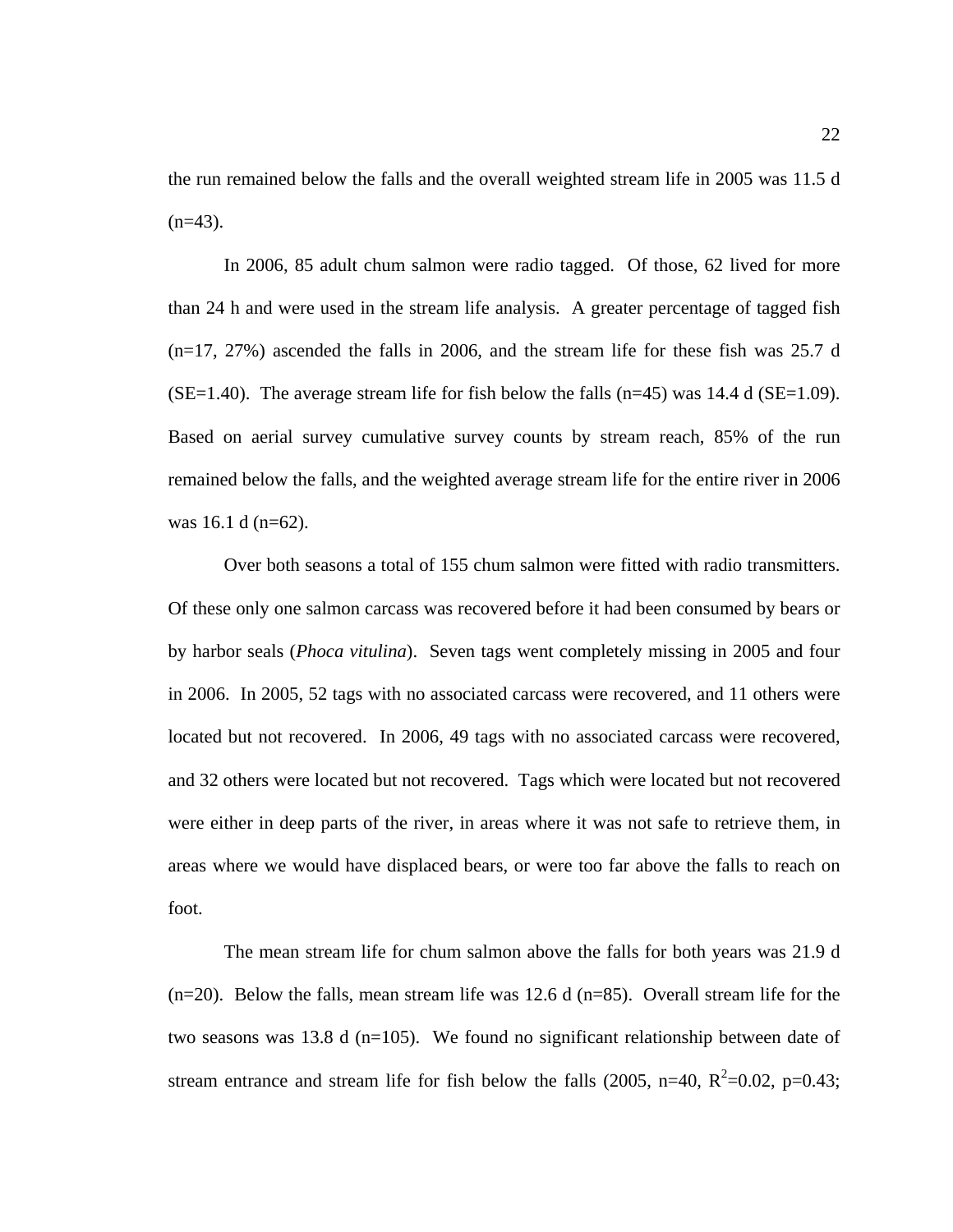2006, n=45,  $R^2$ =0.00, p=0.84) or above the falls (2005, n=3,  $R^2$ =0.27, p=0.65; 2006,  $n=17$ ,  $R^2=0.00$ ,  $p=0.98$ ).

 From 1976-2006, aerial survey counts were generally stratified by stream reach, and counts above the falls were recorded separately from counts below the falls. Therefore, we were able to retrospectively analyze above the falls escapements for 27 out of the 31 years of data available. Using a 21.9 d stream life and an observer efficiency correction factor of 0.47 over that period, escapement above the falls varied greatly, ranging from 117-10,931 chum salmon. Below the falls, escapement was retrospectively analyzed for all 31 years. Using a 12.6 d stream life, and an observer efficiency correction factor of 0.47, estimates of escapements below the falls ranged from a low of 5,034 to a high of 127,881 chum salmon. Stream-wide escapement estimates were also retrospectively calculated for all 31 years using an average stream life of 13.8 d and an observer efficiency correction factor of 0.47. Stream-wide escapement varied from 13,188-143,935 adult chum salmon. Using the old estimate of stream life (17.5 d) and no observer efficiency correction (as was previously being done) stream-wide estimates of escapement ranged from 5,269-54,219 chum salmon. These old values are approximately 39% of the new values implying that historic escapement has been underestimated by a factor of nearly 2.5 (Figure 1.3). Most of this difference is attributable to the use of the observer efficiency correction factor which nearly doubled all estimates of escapement.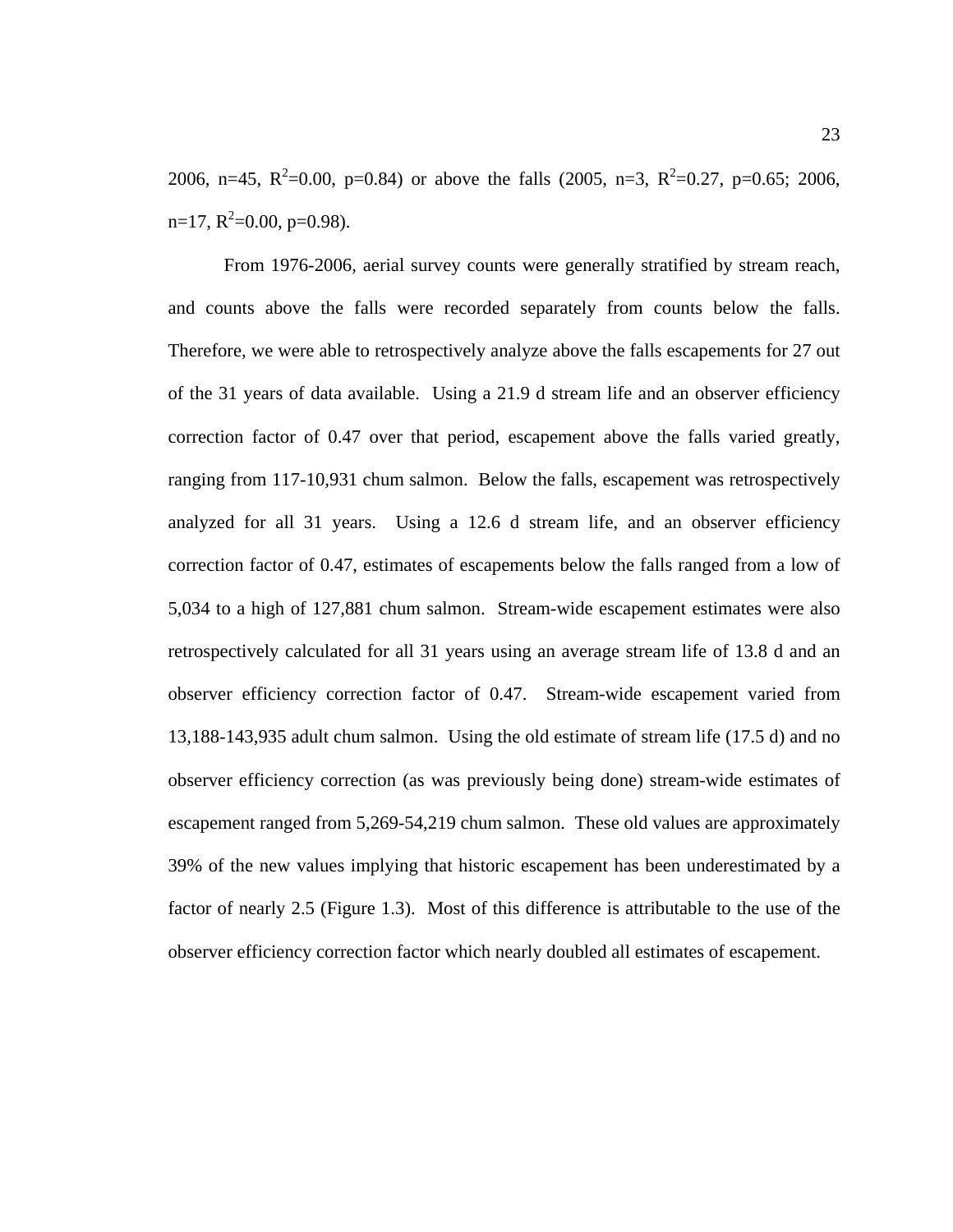#### <span id="page-32-0"></span>1.6 Discussion

Radio telemetry provides a method of studying fish ecology, but the results are meaningless if the tags cause abnormal behavior (Gray and Haynes 1979). Therefore, radio tagging studies assume tags are retained for the duration of the study and that tagged individuals represent the population being studied (Ramstad and Woody 2003).

Transmitters may affect swimming performance and thus upstream migration rates (Thorstad et al. 2000). Gray and Haynes (1979) tested esophageal and external tags to look for differences in swimming performance in chinook salmon (*Oncorhynchus tshawytscha*). They found that while upstream movements were slightly faster with the esophageal tags, there was no significant difference between the two tag types (Gray and Haynes 1979). Thorstad et al. (2000) investigated swimming performance in Atlantic salmon (*Salmo salar*) using an untagged control group compared to fish tagged with dummy small and large external transmitters and dummy implants. When they placed fish in an artificial swim chamber, they found no significant difference in endurance among the groups. However in later work, Thorstad et al. (2001) cautioned that external tags may be prone to fouling which could significantly increase drag. In addition to concerns over swimming performance however, we were also concerned with the visual cue that an external transmitter may have presented to bears.

Esophageal radio transmitters require less handling time than external radio transmitters, but, they are also susceptible to loss through regurgitation (Ramstad and Woody 2003). However, salmon have been shown to have high retention rates of up to 98% (Ramstad and Woody 2003; J. H. Eiler, National Marine Fisheries Service, personal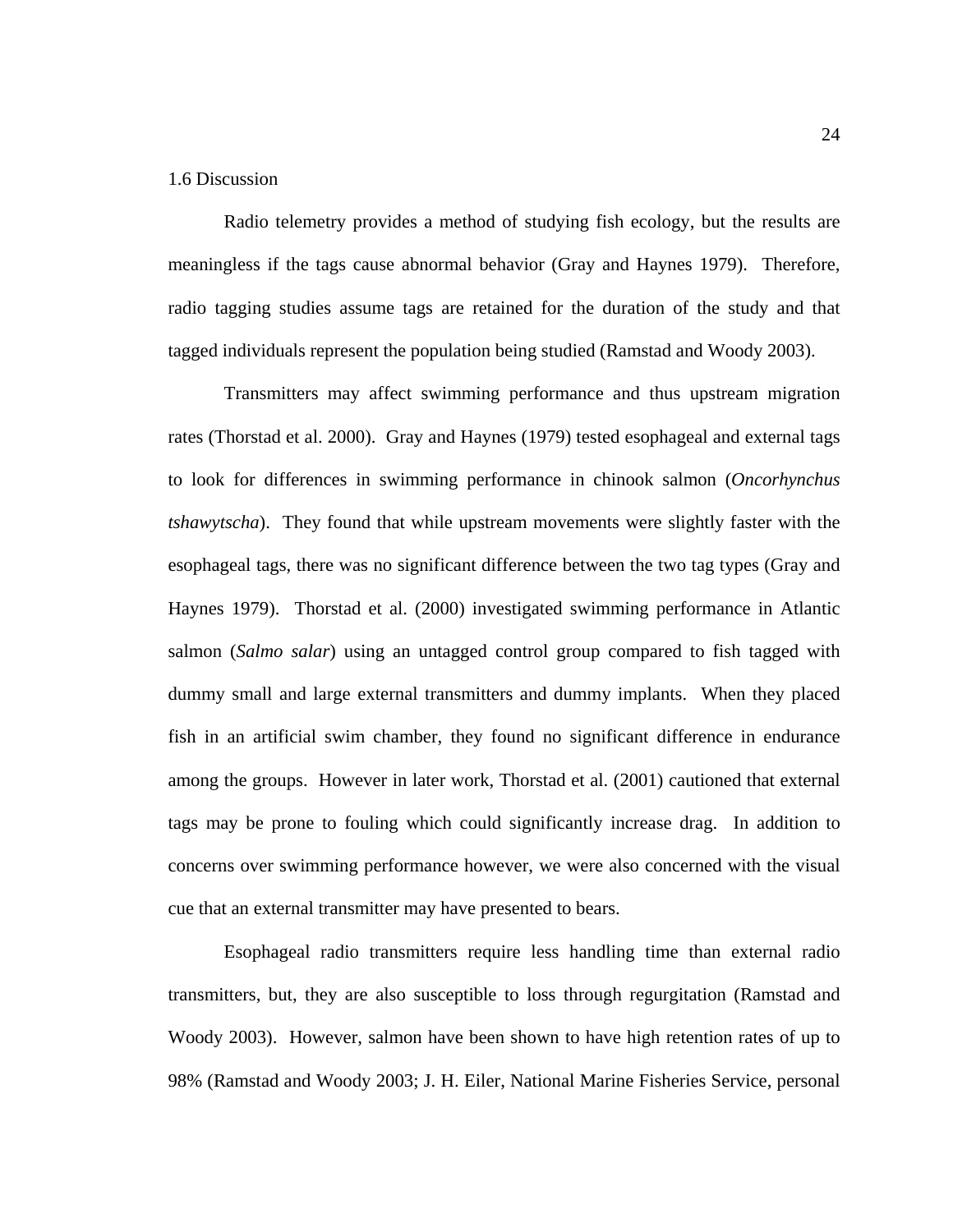communication), and there is low associated tagging mortality with esophageal transmitters (Ramstad and Woody 2003). Because of these factors, esophageal tags are preferred in studies of adult salmonids (Eiler 1990; Burger et al. 1995; Ramstad and Woody 2003), and we feel confident our choice of esophageal transmitters minimized potential biases in our stream life estimates.

In general, capture and handling of fish has been shown to cause stress and alter behavior and migration (Bendock and Alexandersdottir; 1993; Bernard et al. 1999; Makinen et al. 2000). Additionally, studies have indicated if a salmon is going to regurgitate a transmitter it is likely to do so shortly after capture (Ramstad and Woody 2003; J. H. Eiler, National Marine Fisheries Service, personal communication). To avoid these biases many researchers do not include a fish in their data analysis unless it passes a data logger some distance upstream (J. H. Eiler, National Marine Fisheries Service, personal communication). However, this was not an option at McNeil River where most spawning occurs within 1.5 km of the ocean. Therefore, to avoid biasing our estimates of stream life, due to potentially increased vulnerability to predation from handling, as well as regurgitation of transmitters, a chum salmon had to remain active for 24 h post tagging to be used in our analysis.

The importance of stream life in AUC calculations is well recognized in the literature (English et al. 1992; Irvine et al. 1993; Hill 1997; Bue et al. 1998; Lady and Skalski 1998; Hilborn et al. 1999; Manske and Schwarz 2000; Parken et al. 2003), and a variety of techniques have been employed to estimate stream life. Neilson and Geen (1981) identified individual females visually based on redd position and distinctive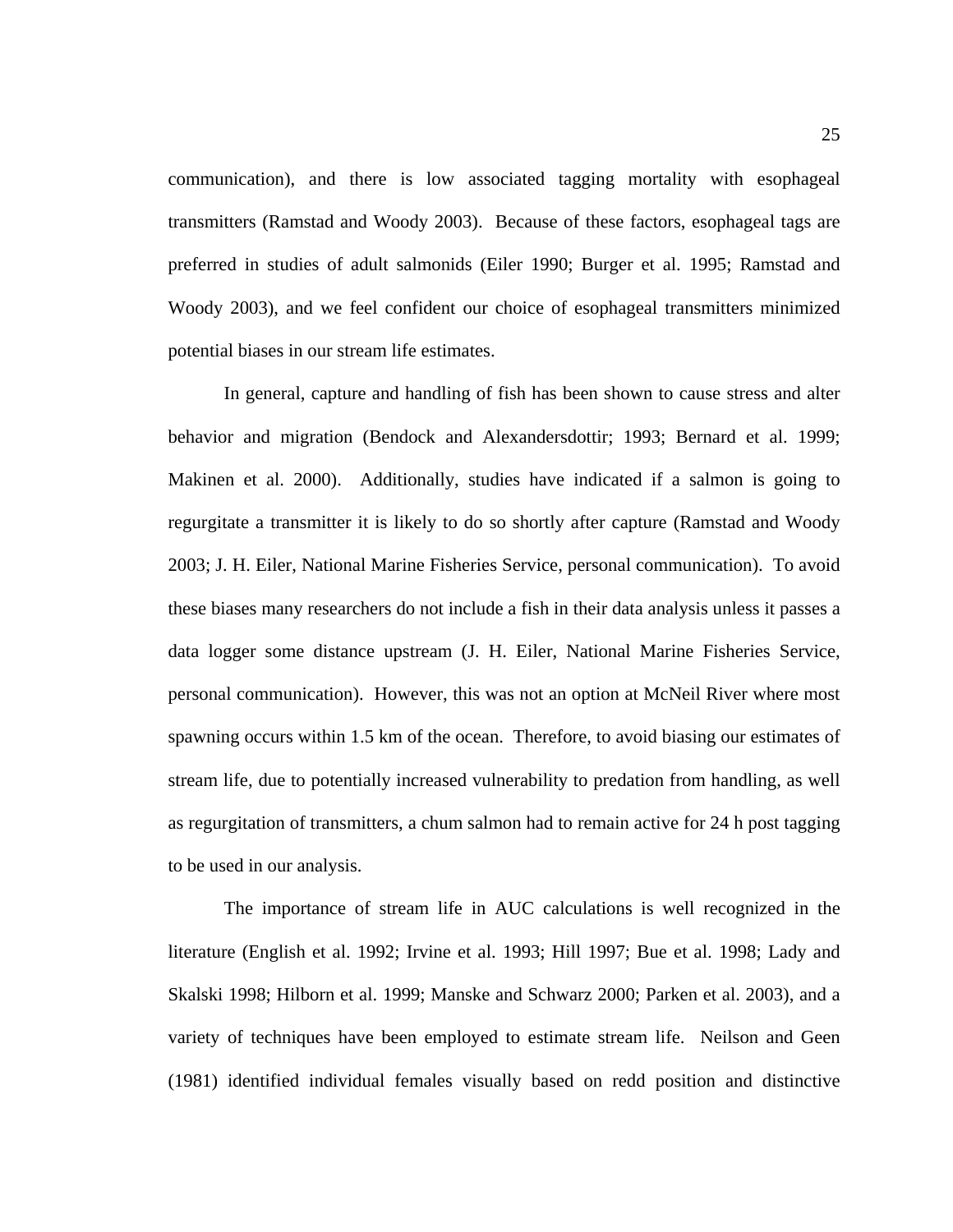markings. From these observations they estimated stream life on the spawning grounds. Eggers (1984) tried to address AUC biases by comparing the ratio of live to dead fish to estimate a correction factor for stream life.

Another common technique for estimating stream life has been to tag salmon with external visual tags, and then conduct regular foot surveys to recover tagged fish as they die (Ames 1984; Thomas and Jones 1984; Dangel and Jones 1988; Fukushima and Smoker 1997). However, this technique is not practical in many places where stream length or long upstream migrations would prevent tag recovery. At McNeil River, chum salmon moved into many inaccessible areas and migrated as far as 19.5 km upstream. Additionally, bears in the lower river ate almost every available fish, even post-spawning (Chapter 2). If only visual tags had been used, detection of dead fish would have been marginal at best and this technique would not have worked well at McNeil River or in other systems with high predation.

Stream life has also been estimated using mark-recapture models (Lady and Skalski 1998; Manske and Schwarz 2000). Using this technique fish are captured at distinct occasions and then recaptured until no more tagged fish are observed. Again this technique would not work well in rivers where salmon migrate any significant distance upstream because the recapture work required would be logistically unfeasible. In addition, in areas where bears are removing a large percentage of the salmon, such as at McNeil River, data would be highly biased because the probability of recapture would not be the same as the probability of capture.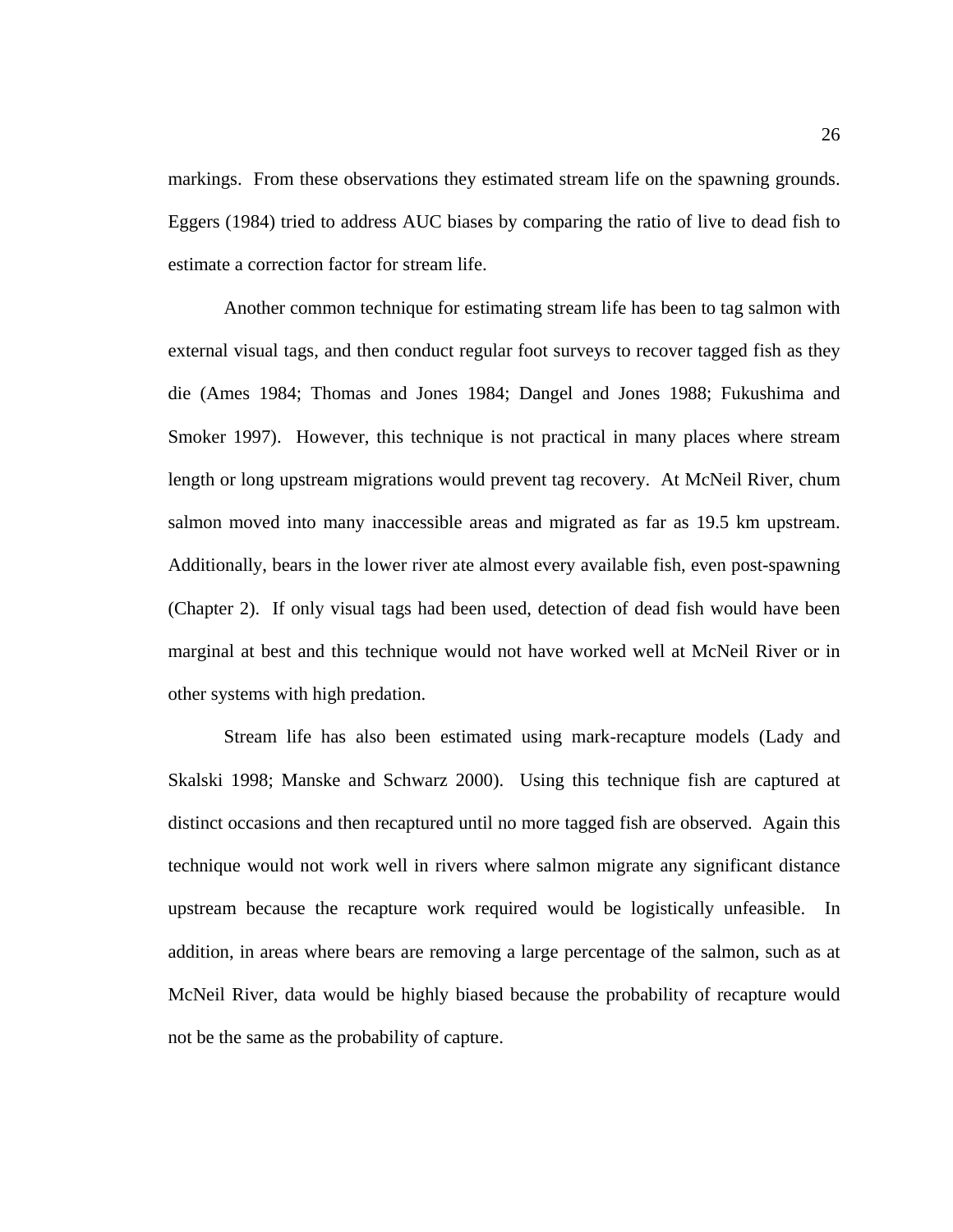Shardlow (2004) used time-lapse video equipment to determine stream life of sockeye salmon on their redds. However, this required a relatively small shallow area, conducive to video detection. In general most of the methods described above are restricted to small, shallow, short streams with limited removal of fish by predators. As this is not the case in many coastal streams, telemetry equipment then becomes a viable option to determine time of mortality and thus stream life.

The results of our retrospective analysis indicate current escapement indices for McNeil River are under representing actual escapement by approximately 250%. By refining the estimated stream life value and applying an observer efficiency correction factor in the AUC model, we have moved from an index closer to an actual estimate of escapement. Therefore, the current escapement goal of 13,750-25,750 should be recalculated and revised using our new estimates of historic escapement. Applying the same method used to derive the current escapement goal of 13,750-25,750 (Bue and Hasbrouck 1991) resulted in a new revised escapement goal of 30,000-64,000 chum salmon. It should be clearly pointed out here that this is not an increase in the suggested escapement goal, but only a more accurate reflection of the actual size of the chum salmon run in McNeil River. This new framework is important because it allows for a more complete analysis of the magnitude of bear predation at McNeil River and thus allows us to estimate an appropriate spawning escapement goal (Chapter 2).

Various techniques have been used to estimate stream life in order to improve escapement estimates using visual surveys. The methods presented in this paper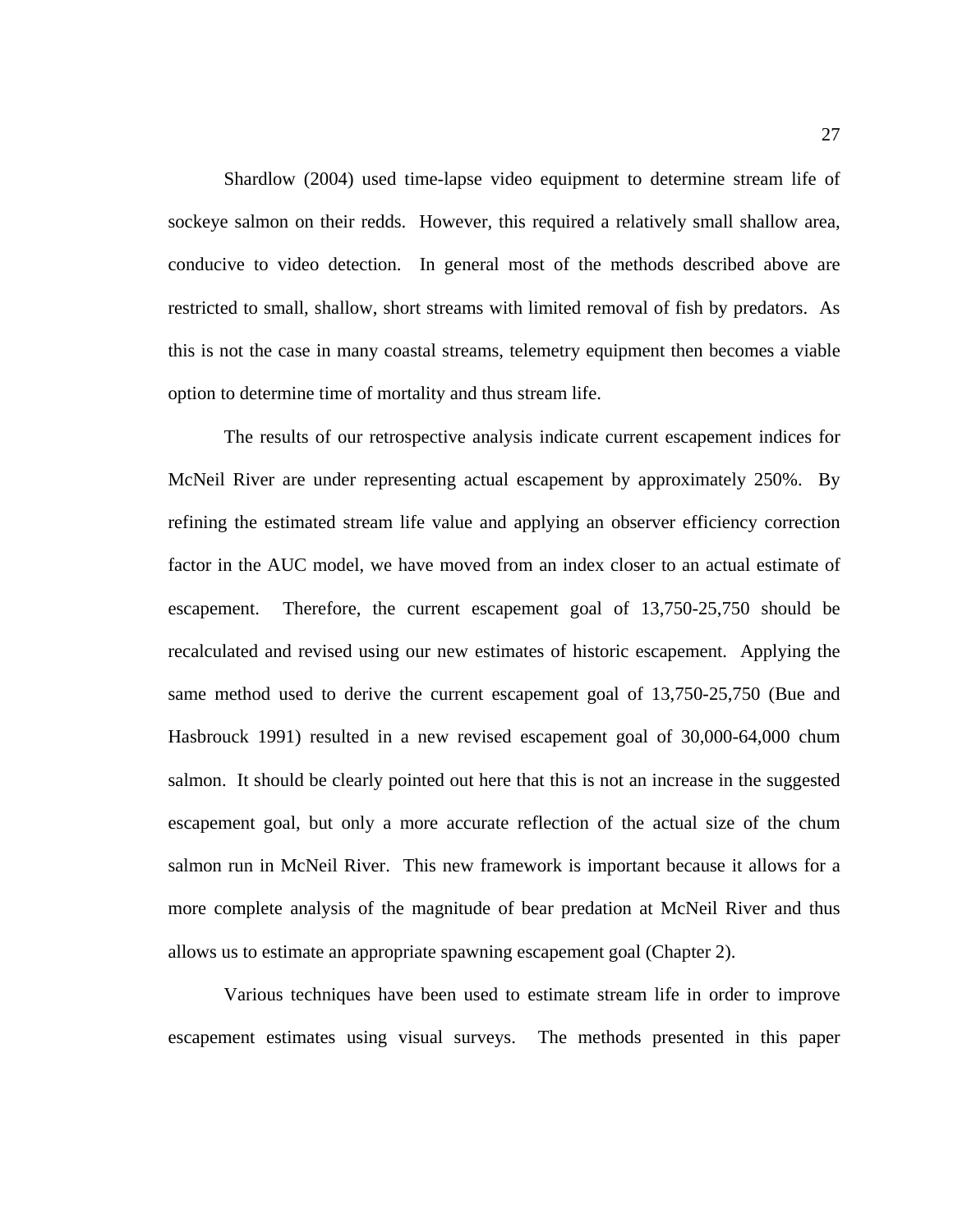demonstrate an effective technique for obtaining accurate estimates of stream life in large rivers with poor accessibility, and high removal of salmon by predators such as bears.

#### 1.7 Acknowledgements

 This project would not have been possible without the considerable financial and logistical support provided by the ADF&G, Divisions of Wildlife Conservation and Commercial Fisheries. Additional financial support was provided by the GKW Foundation, the National Park Service's National Natural Landmark Program, the Wyoming Chapter of the Wildlife Society, the Alaska Trappers Association, and the Clarence J. Rhode Scholarship. M. Adkison provided valuable editing suggestions. The staff at MRSGS were essential in data collection and their support of this project. Thank you to L. Aumiller, T. Griffin, P. Hessing and D. Hill. Important administrative and managerial support came from J. Meehan, J. Hechtel, G. Hilderbrand, R. Seavoy and R. Nowlin at ADF&G Division of Wildlife Conservation. L. Hammarstrom and M. Dickson as well as others in the Homer ADF&G Office conducted many aerial surveys without which this work would not have been possible. Finally, I would like to thank my wife and primary field assistant at MRSGS, K. Peirce for her invaluable help and support with this project.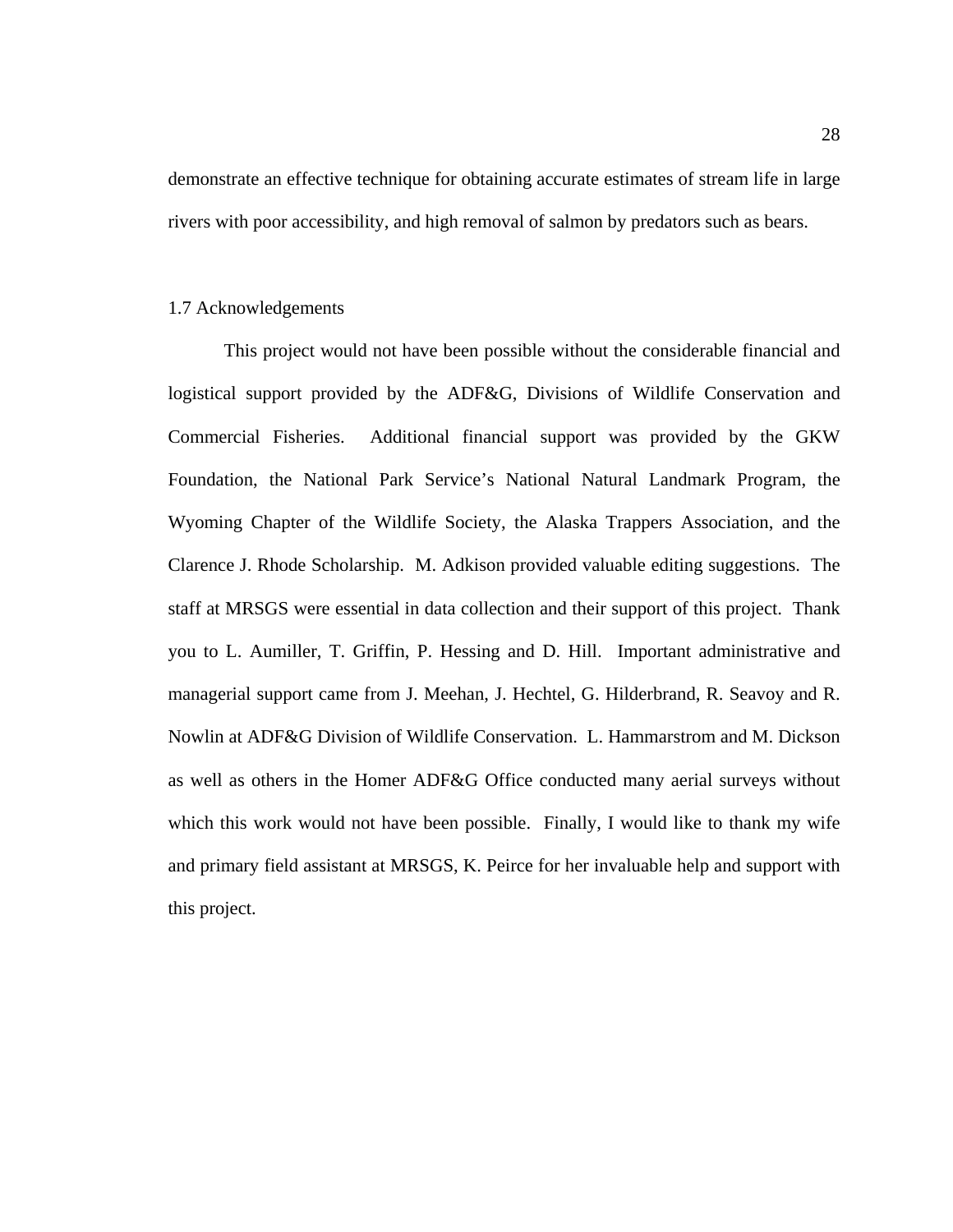#### 1.8 References

Alaska Department of Fish and Game. 1996. McNeil River State Game Refuge and State Game Sanctuary management plan. Division of Wildlife Conservation, Anchorage, Alaska.

Ames, J. 1984. Puget Sound chum salmon escapement estimates using spawner curve methodology. Canadian Technical Report of Fisheries and Aquatic Sciences 1326:133- 148.

Bendock, T., and M. Alexandersdottir. 1993. Hooking mortality of chinook salmon released in the Kenai River, Alaska. North American Journal of Fisheries Management 13:540-549.

Bernard, D.R., J.J. Hasbrouck, and S.J. Fleischman. 1999. Handling-induced delay and downstream movement of adult chinook salmon in rivers. Fisheries Research 44:37-46.

Beven, D.E. 1961. Variability in aerial counts of spawning salmon. Journal of the Fisheries Research Board of Canada 18:337-348.

Bocking, R.C., J.R. Irving, K.K. English, and M. Labelle. 1988. Evaluation of random and indexing sampling designs for estimating coho salmon (*Oncorhynchus kisutch*) escapement to three Vancouver Island streams. Canadian Technical Report of Fisheries and Aquatic Sciences 1639:95 p.

Bue, B.G., and J.J Hasbrouck. 1991. Escapement goal review of salmon stocks of upper Cook Inlet. Report to the Board of Fisheries, Anchorage, Alaska.

Bue, B.G., S.M. Fried, S. Sharr, D.G. Sharp, J.A. Wilcock, and H.J. Geiger. 1998. Estimating salmon escapement using area-under-the-curve, aerial observer efficiency, and stream-life estimates: the Prince William Sound pink salmon example. North Pacific Anadromous Fish Commission Bulletin 1:240-250.

Burger, C.V., J.E. Finn, and L. Holland-Bartels. 1995. Pattern of shoreline spawning by sockeye salmon in a glacially turbid lake: evidence for subpopulation differentiation. Transactions of the American Fisheries Society 124:1-15.

Dangel, J.R., and J.D. Jones. 1988. Southeast Alaska pink salmon total escapement and stream life studies, 1987. Alaska Department of Fish and Game, Regional Information Report Number IJ88-24, Juneau, Alaska.

Eggers, D.M. 1984. Stream life of spawning pink salmon and the method of escapement enumeration by aerial survey. Alaska Department of Fish and Game, Division of Commercial Fisheries, Juneau, Alaska.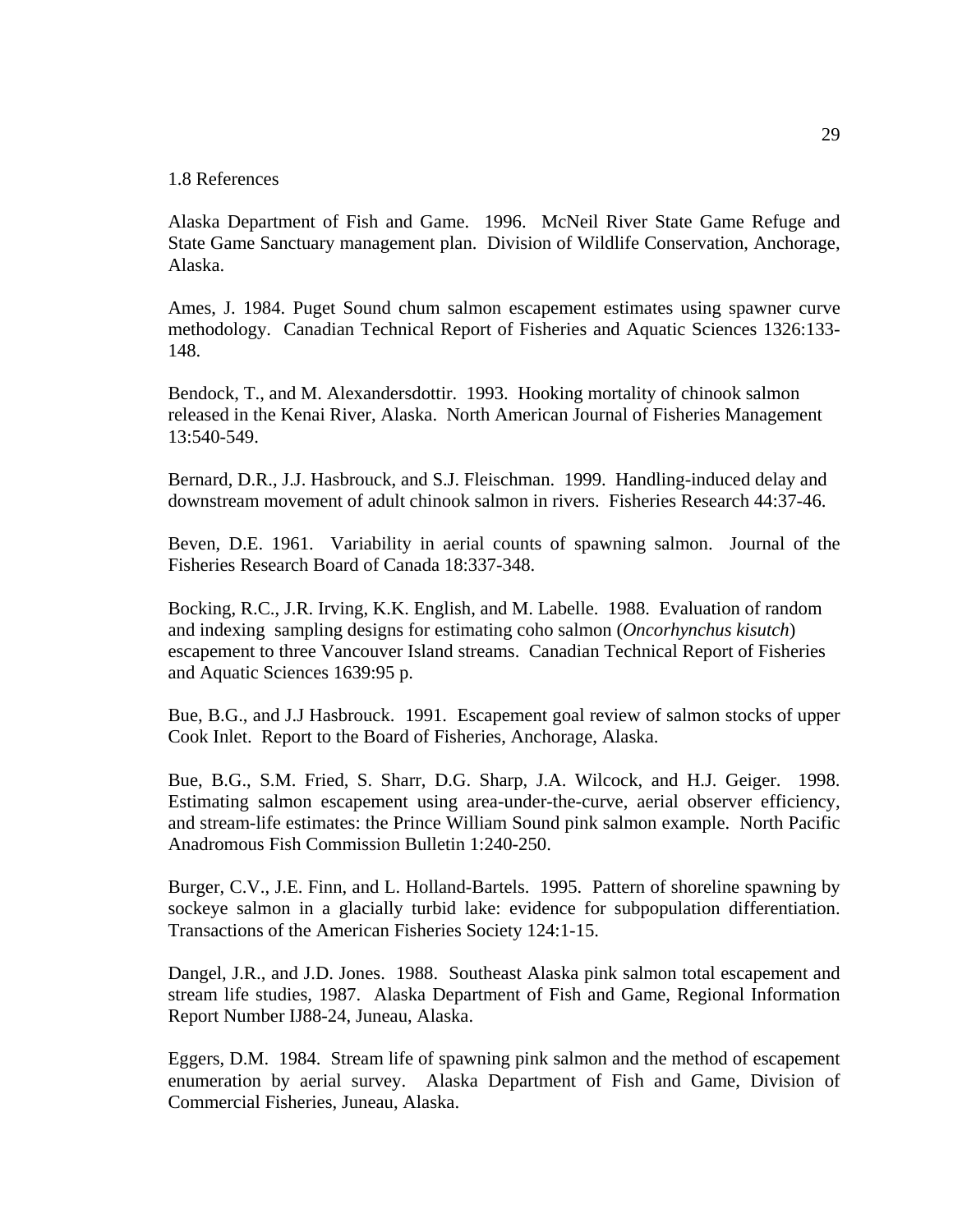Eiler, J.H. 1990. Radio transmitters used to study salmon in glacial rivers. American Fisheries Society Symposium 7:364-369.

Eiler, J.H. 1995. A remote satellite-linked tracking system for studying pacific salmon with radio telemetry. Transactions of the American Fisheries Society 124:184-193.

English, K.K., R.C. Bocking, and J.R. Irvine. 1992. A robust procedure for estimating salmon escapement based on the area under the curve method. Canadian Journal of Fisheries and Aquatic Sciences 49:1982-1989.

Fukushima, M., and W.W. Smoker. 1997. Determinants of stream life, spawning efficiency, and spawning habitat in pink salmon in the Auke Lake system, Alaska. Canadian Journal of Fisheries and Aquatic Sciences 54:96-104.

Gangmark, H.A., and L.A. Fulton. 1952. Status of Columbia River blueback salmon runs, 1951. United States Fish and Wildlife Service Special Scientific Report Fisheries.

Gende, S.M. 2002. Foraging behavior of bears at salmon streams: intake, choice, and the role of salmon life history. Doctoral dissertation. University of Washington, Seattle, Washington.

Gray, R. H., and J.M. Haynes. 1979. Spawning migration of adult Chinook salmon (*Oncorhynchus tshawytscha*) carrying external and internal radio transmitters. Journal of the Fisheries Research Board of Canada 36:1060-1064.

Hammarstrom, L.F., and M.S. Dickson. 2007. 2006 Lower Cook Inlet annual finfish management report. Alaska Department of Fish and Game, Division of Commercial Fisheries, Regional Information Report No. 2A04-01, Anchorage, Alaska.

Hilborn, R., B.G. Bue, and S. Sharr. 1999. Estimating spawning escapement from periodic counts: a comparison of methods. Canadian Journal of Fisheries and Aquatic Sciences 56:888-896.

Hill, R.A. 1997. Optimizing aerial count frequency for the area-under-the-curve method of estimating escapement. North American Journal of Fisheries Management 17:461- 466.

Irvine, J.R., J.F.T. Morris, and L.M. Cobb. 1993. Area-under-the-curve salmon escapement estimation manual. Canadian Technical Report of Fisheries and Aquatic Sciences 1932:84 p.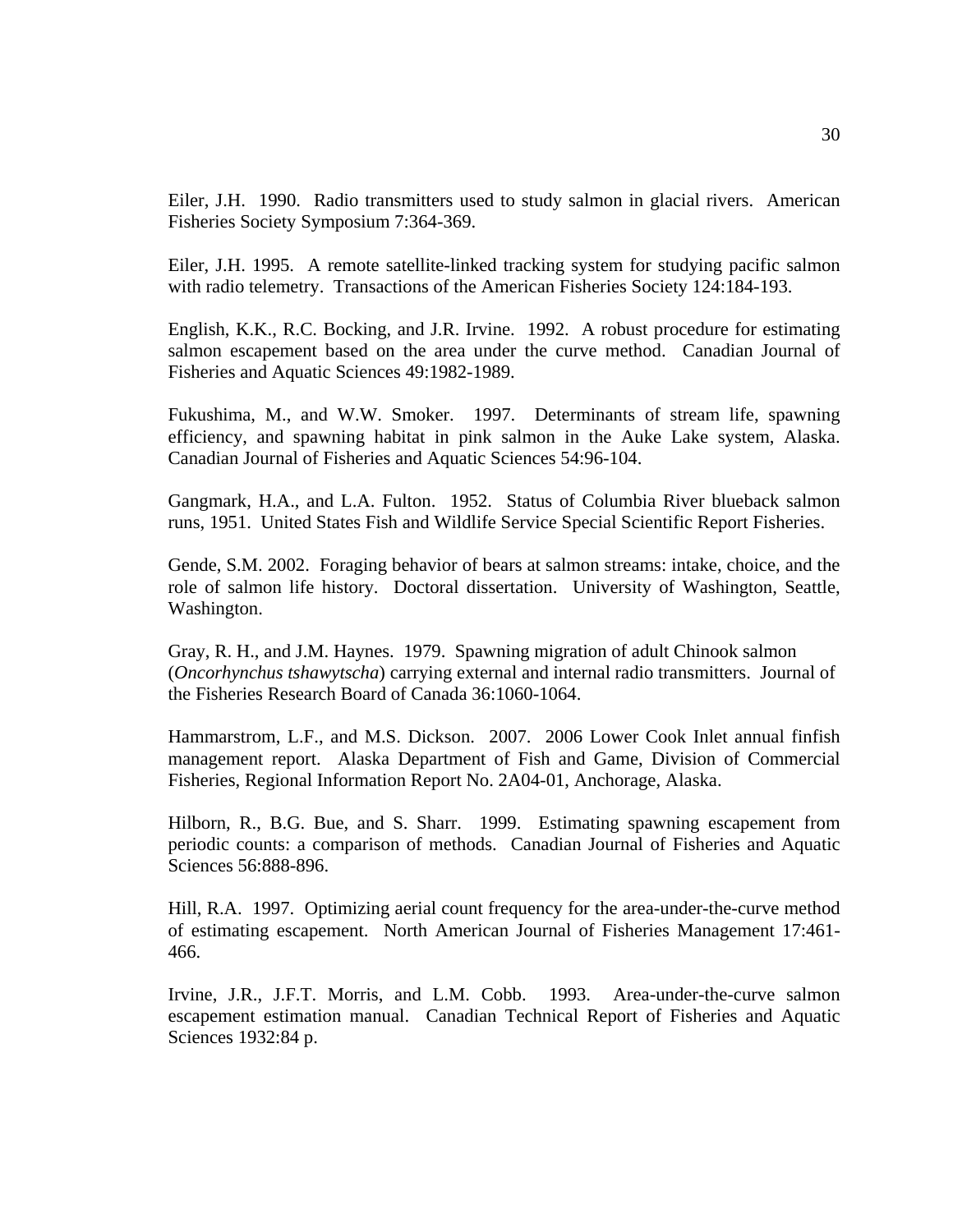Jones, E.L., T.J. Quinn, and B.W. Van Alen. 1998. Observer accuracy and precision in aerial and foot survey counts of pink salmon in a Southeastern Alaska stream. North American Journal of Fisheries Management 18:832-846.

Knudsen, E.E., E.W. Symmes, and F.J. Margraf. 2003. Searching for a life history approach to salmon escapement management. American Fisheries Society Symposium 34:261-276.

Lady, J.M., and J.R. Skalski. 1998. Estimators of stream residence time of pacific salmon (*Oncorhynchus spp.*) based on release-recapture data. Canadian Journal of Fisheries and Aquatic Sciences 55:2580-2587.

Makinen, T.S., E. Niemela, K. Moen, and R. Lindstrom. 2000. Behaviour of gill-net and rod-captured Atlantic salmon (*Salmo salar*) during upstream migration and following radio tagging. Fisheries Research 45:117-127.

Manske, M., and C.J. Schwarz. 2000. Estimates of stream residence time and escapement based on capture-recapture data. Canadian Journal of Fisheries and Aquatic Sciences 57:214-246.

McPhee, M.V., and T.P. Quinn. 1998. Factors affecting the duration of nest defense and reproductive lifespan of female sockeye salmon, *Oncorhynchus nerka*. Environmental Biology of Fishes 51:369-375.

Meehan, J. 2003. Status of brown bears and other natural resources in the McNeil River State Game Sanctuary and Refuge, Annual Report to the Alaska State Legislature. Alaska Department of Fish and Game, Division of Wildlife Conservation, Anchorage, Alaska.

Neilson, J.D., and G.H. Geen. 1981. Enumeration of spawning salmon from spawner residence time and aerial counts. Transactions of the American Fisheries Society 110:554-556.

Otis, E.O., and J.J. Hasbrouck. 2004. Escapement goals for salmon stocks in Lower Cook Inlet, Alaska. Alaska Department of Fish and Game, Special Publication No. 04- 14, Anchorage, Alaska.

Parken, C.K., R.E. Bailey, and J.R. Irvine. 2003. Incorporating uncertainty into areaunder-the-curve and peak count salmon escapement estimation. North American Journal of Fisheries Management 23:78-90.

Perrin, C.J., and J.R. Irvine. 1990. A review of survey life estimates as they apply to the area-under-the-curve method for estimating the spawning escapement of pacific salmon. Canadian Technical Report of Fisheries and Aquatic Sciences 1733:49 p.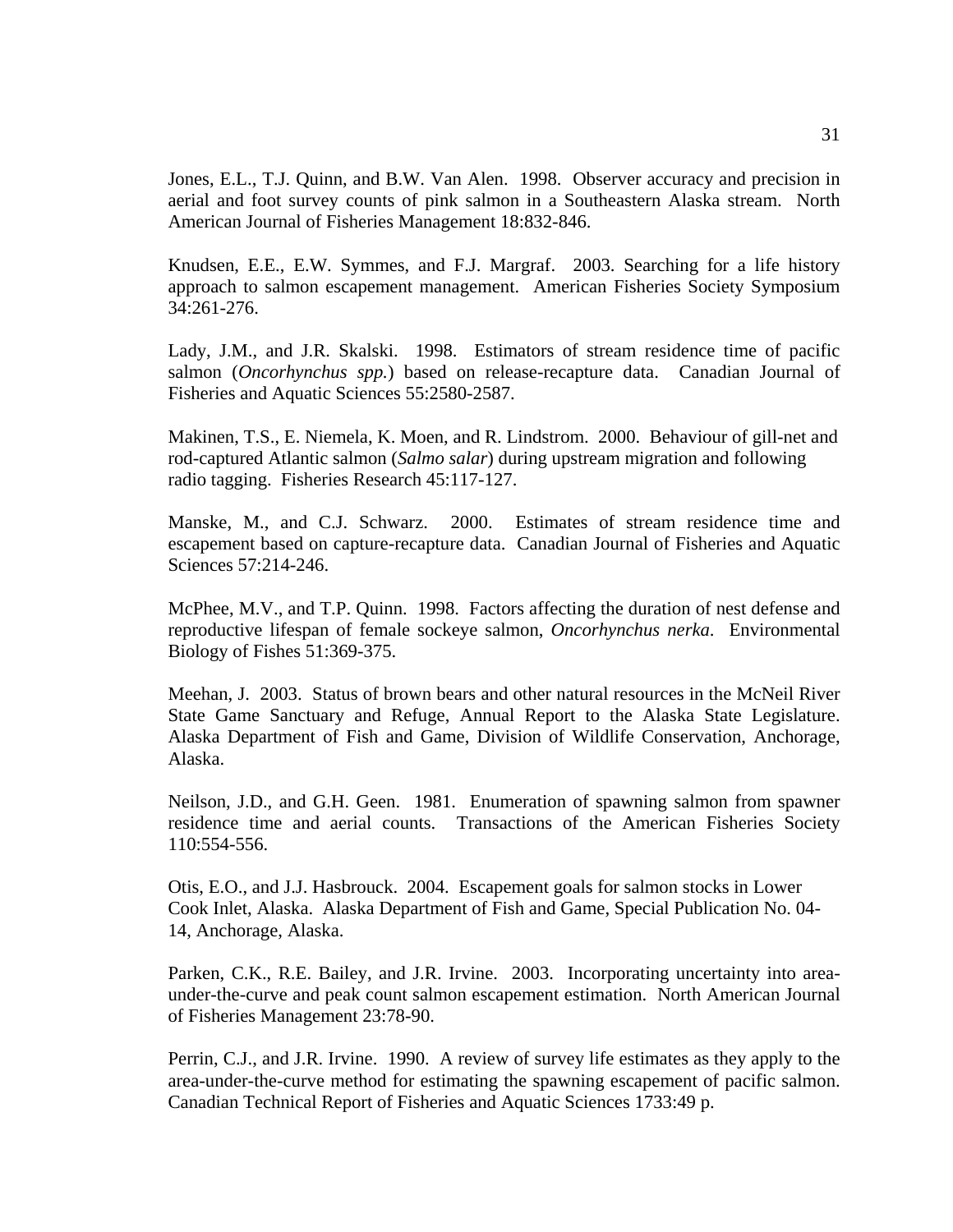Pirtle, P.B. 1977. Historical pink and chum salmon estimated spawning escapement from Prince William Sound, Alaska streams 1960-1975. Alaska Department of Fish and Game, Technical Data Report Number 35, Juneau, Alaska.

Ramstad, K.M., and C.A. Woody. 2003. Radio tag retention and tag-related mortality among adult sockeye salmon. North American Journal of Fisheries Management 23:978- 982.

Shardlow, T. 2004. Using time-lapsed video to estimate survey life for area-under-thecurve methods of escapement estimation. North American Journal of Fisheries Management 24:1413-1420.

Su, S., M.D. Adkison, and B.W. Van Allen. 2001. A hierarchical Bayesian model for estimating historical salmon escapement and escapement timing. Canadian Journal of Fisheries and Aquatic Sciences 58:1648-1662.

Thomas, G.J., and J.D. Jones. 1984. Southeastern Alaska pink salmon (*Oncorhynchus gorbuscha*) stream life studies 1983. Alaska Department of Fish and Game, Information Leaflet No. 236, Juneau, Alaska.

Thorstad, E.B., F. Okland, and B. Finstad. 2000. Effects of telemetry transmitters on swimming performance of adult Atlantic salmon. Journal of Fish Biology 57:531-535.

Thorstad, E.B., F. Okland, and T.G. Heggberget. 2001. Are long term negative effects from external tags underestimated? Fouling of an externally attached telemetry transmitter. Journal of Fish Biology 59(4):1092-1094.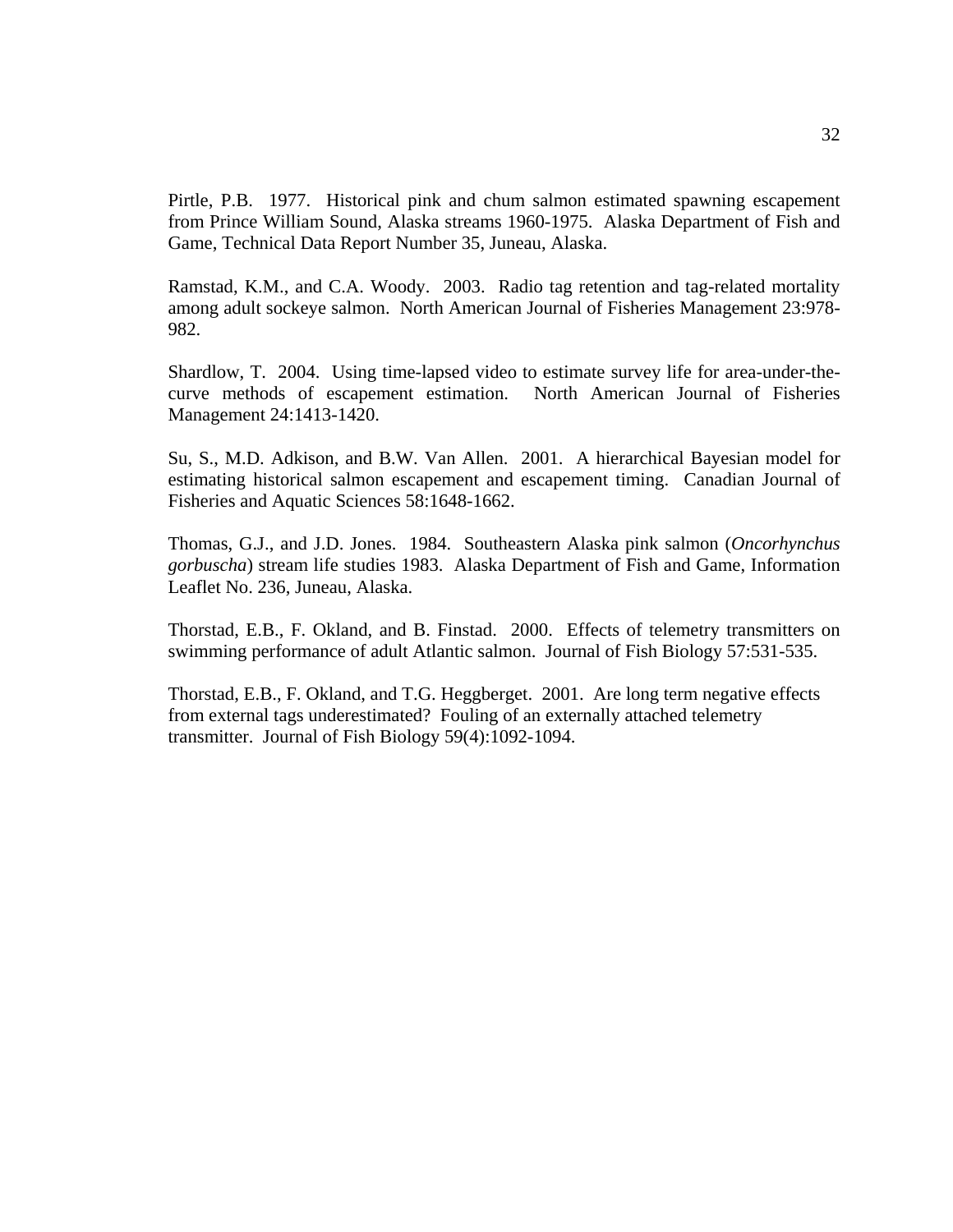# 1.9 Tables

| Date           | # of Tags in<br>2005 | $#$ of tags in<br>2006 | % of Tags<br>Deployed | Cumulative<br>Total |
|----------------|----------------------|------------------------|-----------------------|---------------------|
| $24 - 30$ June |                      | 10                     | 14%                   | 14%                 |
| $1-7$ July     | 15                   | 21                     | 30%                   | 44%                 |
| $8-14$ July    | 19                   | 26                     | 38%                   | 82%                 |
| $15-21$ July   |                      | 10                     | 14%                   | 96%                 |
| $22-28$ July   |                      |                        | 4%                    | 100%                |

Table 1.1. Tagging schedule of chum salmon at McNeil River, Alaska.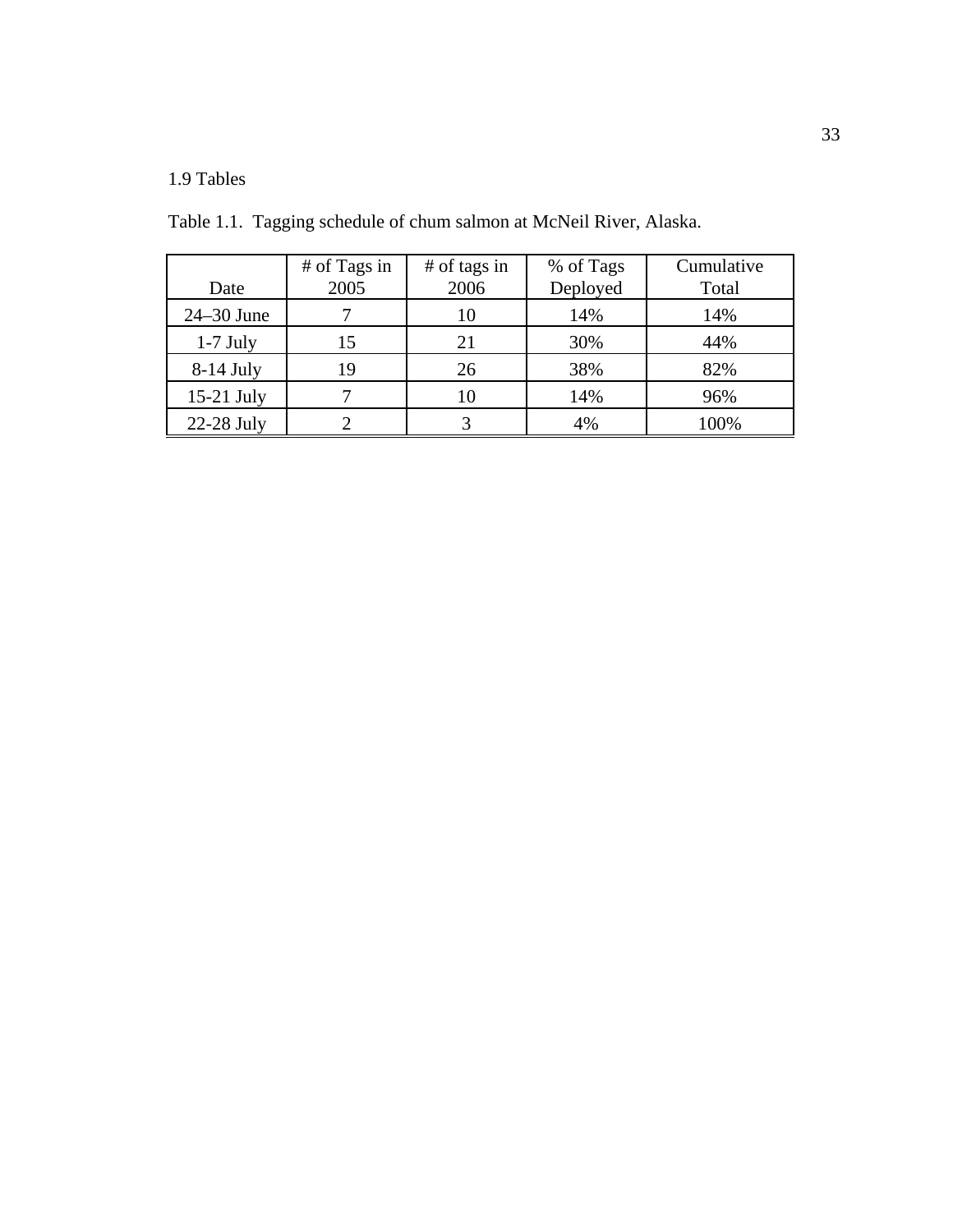# 1.10 Figures



Figure 1.1. Area Map of MRSGS, Alaska.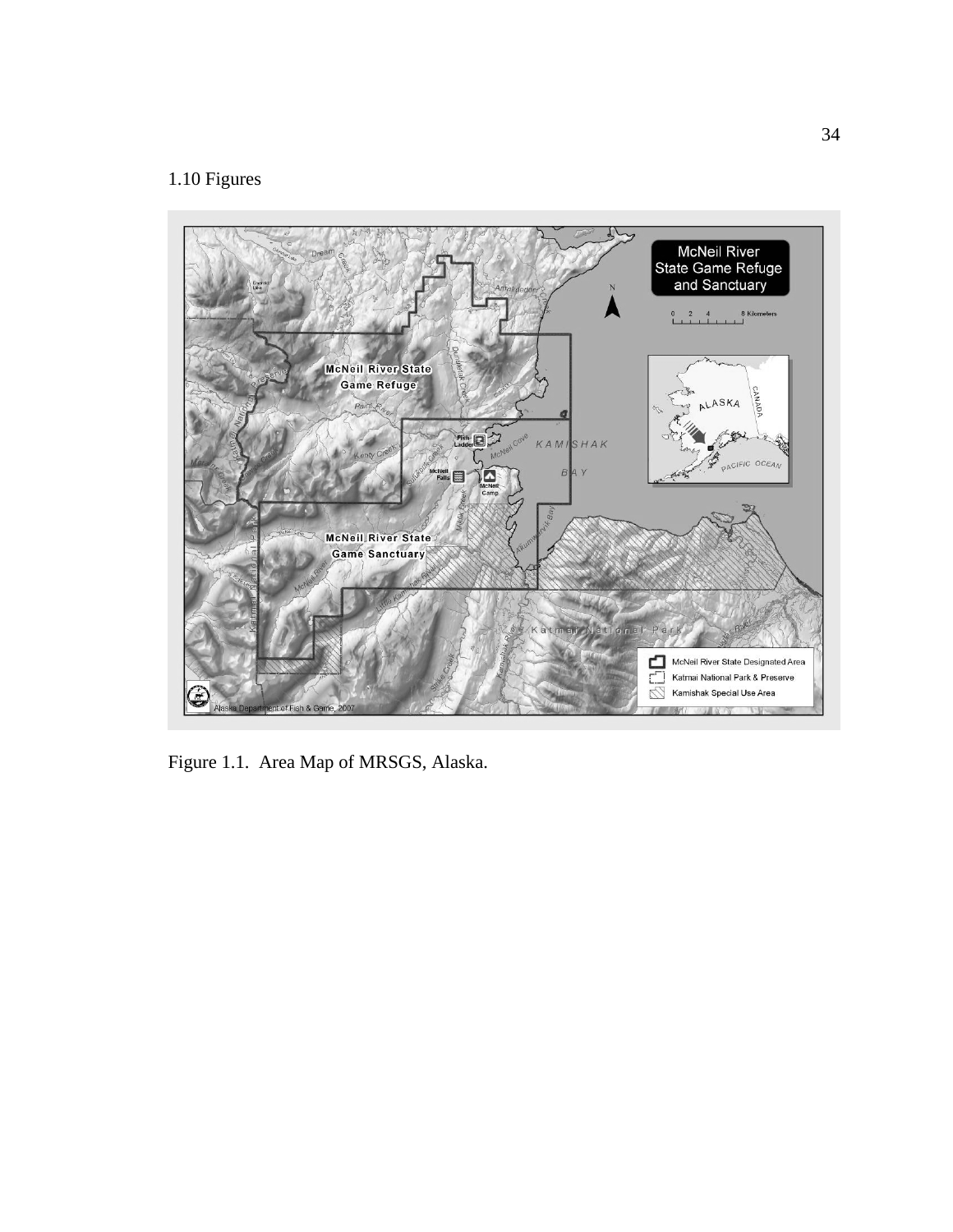

Figure 1.2. Detail of lower McNeil River and Lagoon, MRSGS, Alaska.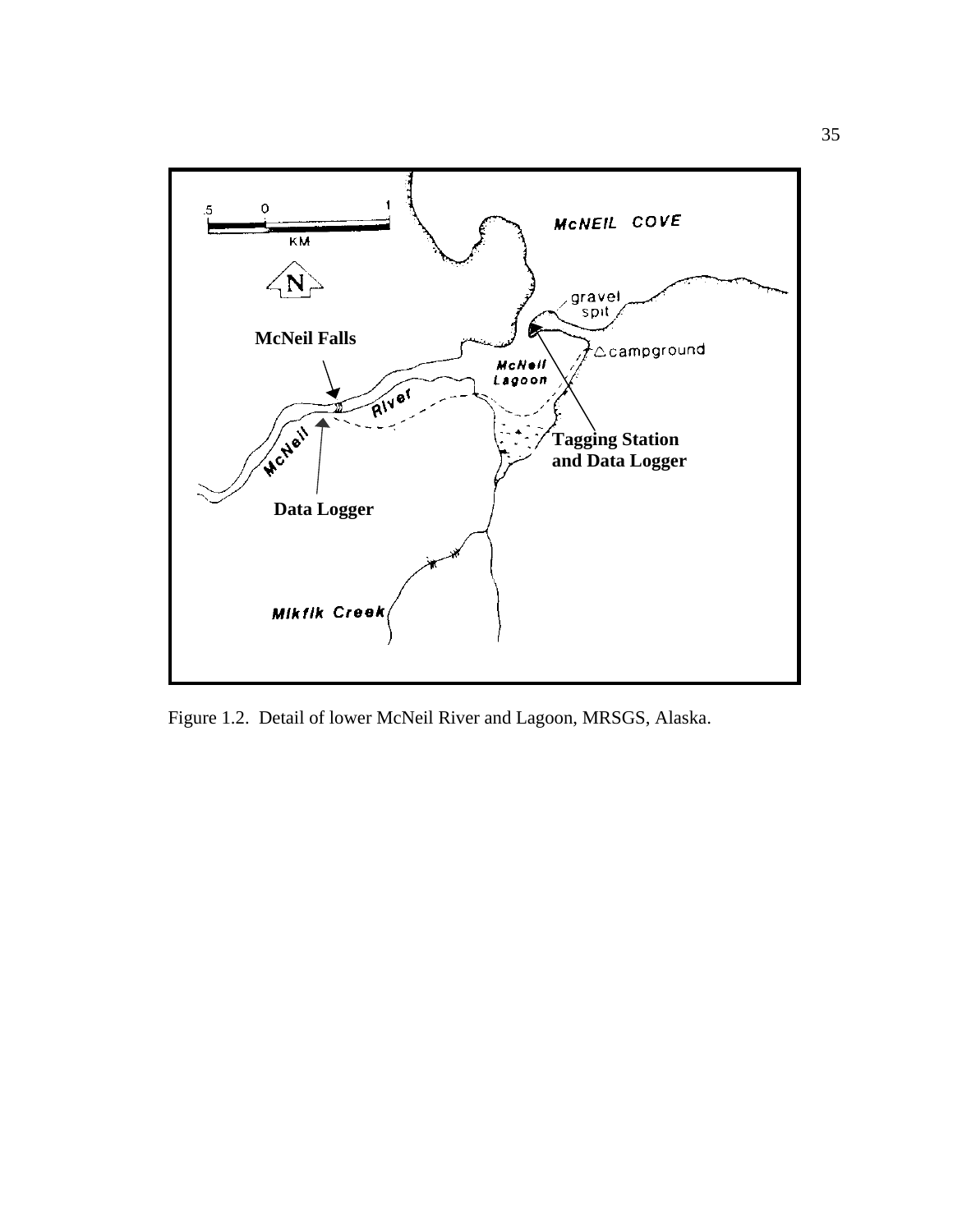

Figure 1.3. A comparison of chum salmon escapement at McNeil River, Alaska, 1976- 2006.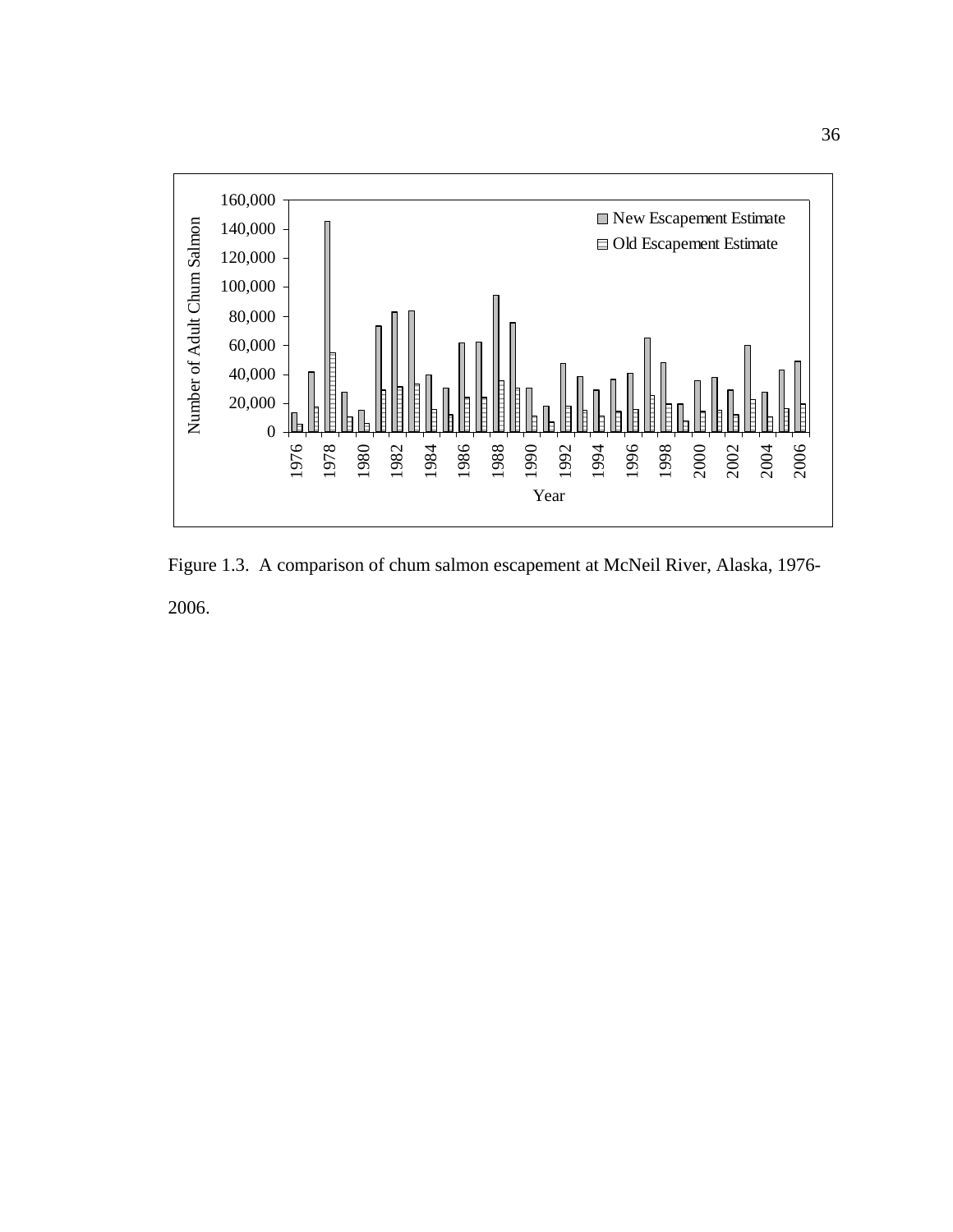# **Chapter 2. Management of chum salmon for brown bears and other fish and wildlife at McNeil River, Alaska[1](#page-45-0)**

### 2.1 Abstract

1

 Salmon (*Oncorhynchus spp.*) are an important food resource for many wildlife species in Alaska, including bears (*Ursus spp.*). Since 1967, the McNeil River State Game Sanctuary has been managed by the Alaska Department of Fish and Game to provide permanent protection for brown bears (*Ursus arctos*). Few places in the world provide such a dramatic example of how direct the relationship between bears and salmon can be. Chum salmon (*Oncorhynchus keta*) provide the principal food resource for the extraordinarily large number of brown bears that gather annually along lower McNeil River. Up to 144 bears have been identified in one year and 72 have been seen at once in the vicinity of McNeil Falls. However, consistently low chum salmon escapements into McNeil River since 1988 have led to annual closures of the commercial fishery and are implicated as a factor contributing to a recent decline in bear numbers at McNeil Falls. In 2005 and 2006, 155 chum salmon were radio tagged and tracked daily to monitor time and cause of death. Chum salmon capture rates by bears at McNeil Falls were also recorded over the same time period. Below the falls, we estimated bears

<span id="page-45-0"></span><sup>&</sup>lt;sup>1</sup> Peirce, J.M., E.O. Otis, M.S. Wipfli and E.H. Follmann. 2007. Management of chum salmon for brown bears and other fish and wildlife at McNeil River, Alaska. Prepared for submission in Ursus.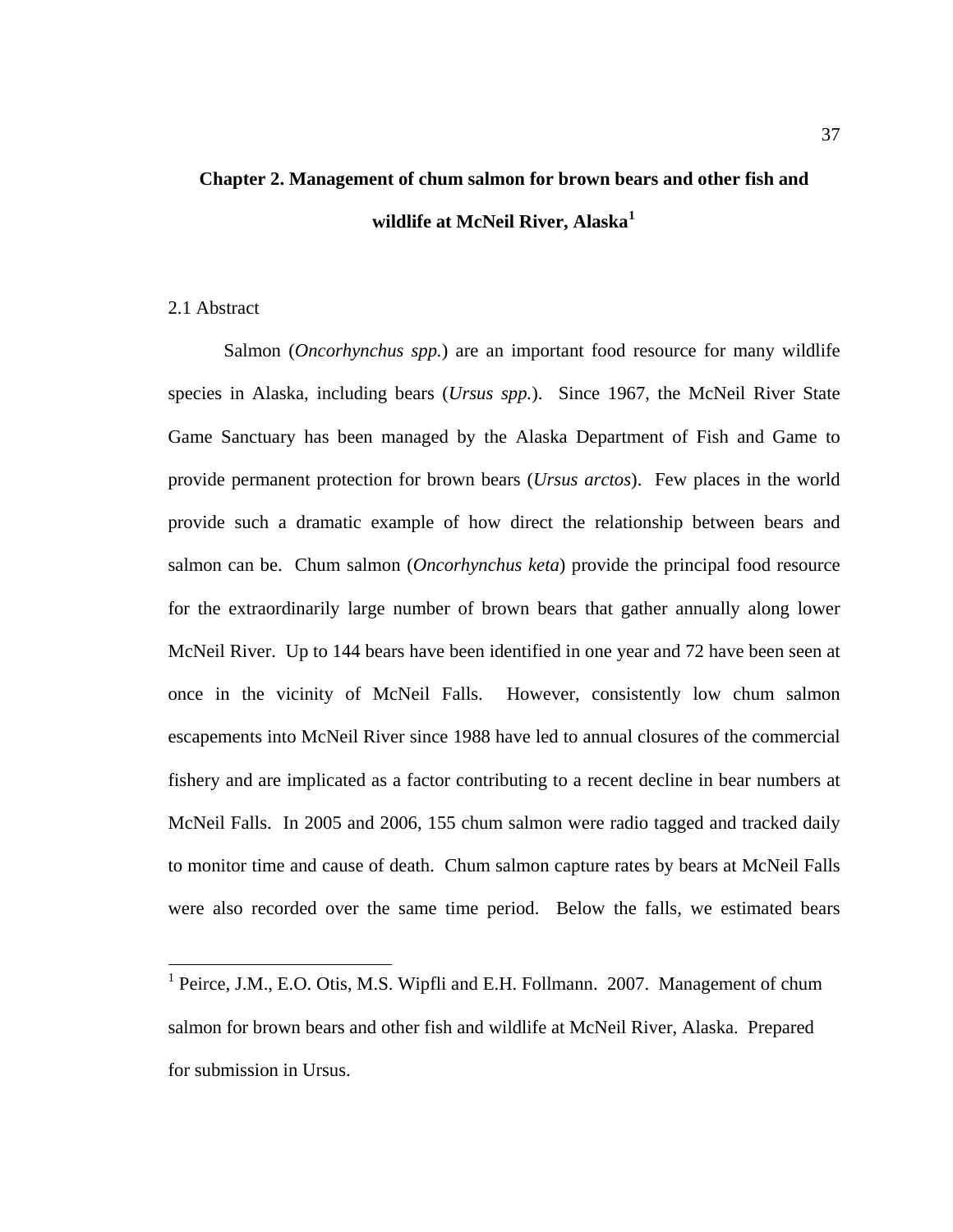consumed 99% of all tagged fish, killing 48% of them before they spawned. We recommend an additional 23,000 chum salmon be added to the escapement goal at McNeil River to account for this pre-spawning mortality. Obtaining optimal spawning escapement should both ensure a reliable food resource for McNeil River bears as well as maintain high chum salmon productivity. Finally, this project may also serve as a model for other systems throughout Alaska where salmon escapement goals may not be adequately accounting for broader wildlife and ecosystem needs.

#### 2.2 Introduction

McNeil River State Game Sanctuary (MRSGS) has gained fame because of its uniquely high concentration of brown bears (*Ursus arctos*) (Sellers and Aumiller 1994). MRSGS was created by the Alaska State Legislature in 1967 to "provide permanent protection for brown bears and other fish and wildlife populations and their habitats, so that these resources may be preserved for scientific, aesthetic, and educational purposes" (Alaska Department of Fish and Game 1996). When compatible with this objective, other human uses, such as bear viewing, fishing, and temporary safe anchorage are permitted (Alaska Department of Fish and Game 1996). For example, when human visitation in the early 1970's was found to be having an adverse effect on the number of bears, a permit system was established to limit visitation (Faro 1974). MRSGS is currently managed by the Alaska Department of Fish and Game (ADF&G) Division of Wildlife Conservation to maintain a high concentration of brown bears and provide for bear viewing opportunities (Aumiller and Matt 1994).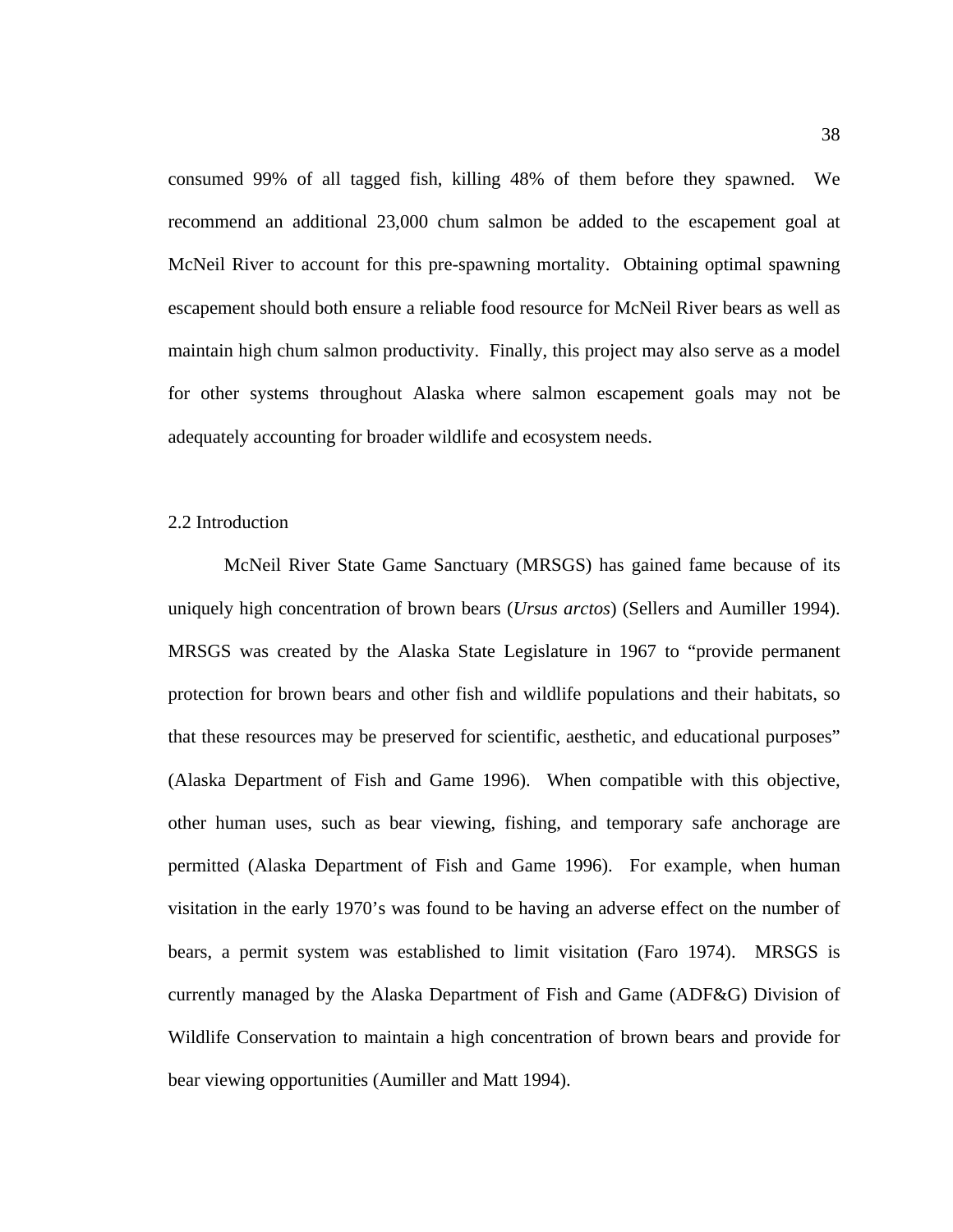Chum salmon (*Oncorhynchus keta*) provide the principal food source for the extraordinarily large number of brown bears that aggregate annually at McNeil River Falls. Few places in the world provide such a dramatic example of how direct the relationship between bears (*Ursus spp.*) and salmon (*Oncorhynchus spp.*) can be. As many as 144 individual bears have been identified at MRSGS during a single year and up to 72 bears have been in view at one time in the vicinity of the falls in July (Meehan 2003).

Predator-prey relationships are fundamentally important ecological processes because of their consequences for community structure (Paine 1966, Sanford 1999), biodiversity (Henke and Bryant 1999), and life history evolution of both predators and prey (Stearns 1994, Gende 2002). The identification and understanding of such processes is of growing importance as anthropogenic pressure on ecosystems increases (Gende 2002).

Aquatic and terrestrial ecosystems are usually studied separately by different researchers (Willson and Halupka 1995). In some regions, however, it is clear that the ecological interactions between the two ecosystems are central to regional ecology (Willson and Halupka 1995). Willson and Halupka (1995) submitted that interactions between anadromous fish and terrestrial wildlife are important to regional biodiversity and deserve a far greater consideration in land management schemes, fisheries management practices, ecosystem management plans, and studies of ecosystems than they have received in the past.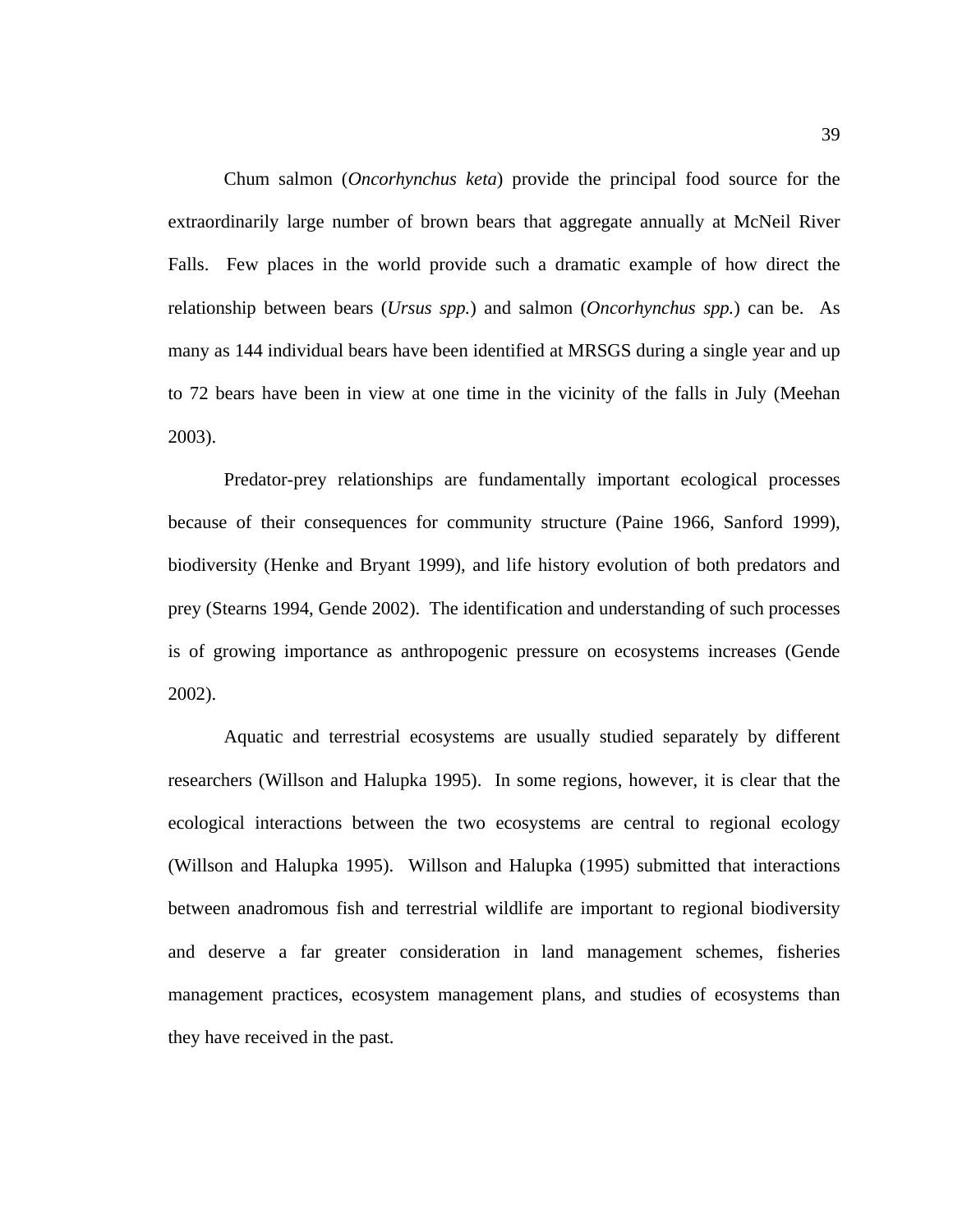When salmon migrate from the ocean to their natal streams to spawn they transport marine nutrients to freshwater and terrestrial ecosystems (Wipfli et al. 1998, Hilderbrand et al. 2004). Wipfli et al. (2003) found a positive relationship between the presence of salmon carcasses and growth rates of juvenile salmonids. Wipfli et al. (1998, 1999) also found increased spawner densities resulted in increased lower trophic level productivity which benefited juvenile salmonids and ultimately freshwater salmon production.

Food webs involving salmon and predators are complex and important (Willson et al. 1998). Salmon have been suggested as a keystone species (Willson and Halupka 1995, Knudsen et al. 2000), and the importance of the predator-prey relationship between bears and salmon in ecosystem processes is receiving increased study (Gende 2002).

Perhaps the most important mechanism for dissemination of salmon nutrients to terrestrial ecosystems is by bear predation (Gende 2002). Bears can distribute large amounts of salmon biomass throughout the riparian zone in 2 major ways. First, bears often carry them into the uplands, where the salmon may be only partially consumed, or second, via the deposition of digested fish in urine and feces (Gende 2002). Hilderbrand et al. (1999a) showed the importance of brown bears as a vector of marine derived nutrients to riparian areas and estimated that an average female brown bear on the Kenai Peninsula deposits 37.3 kg of marine derived nitrogen into the terrestrial ecosystem each year.

In addition to the ecological consequences of bear-salmon interactions, the functional importance of salmon to bears has been recently quantified (Gende 2002).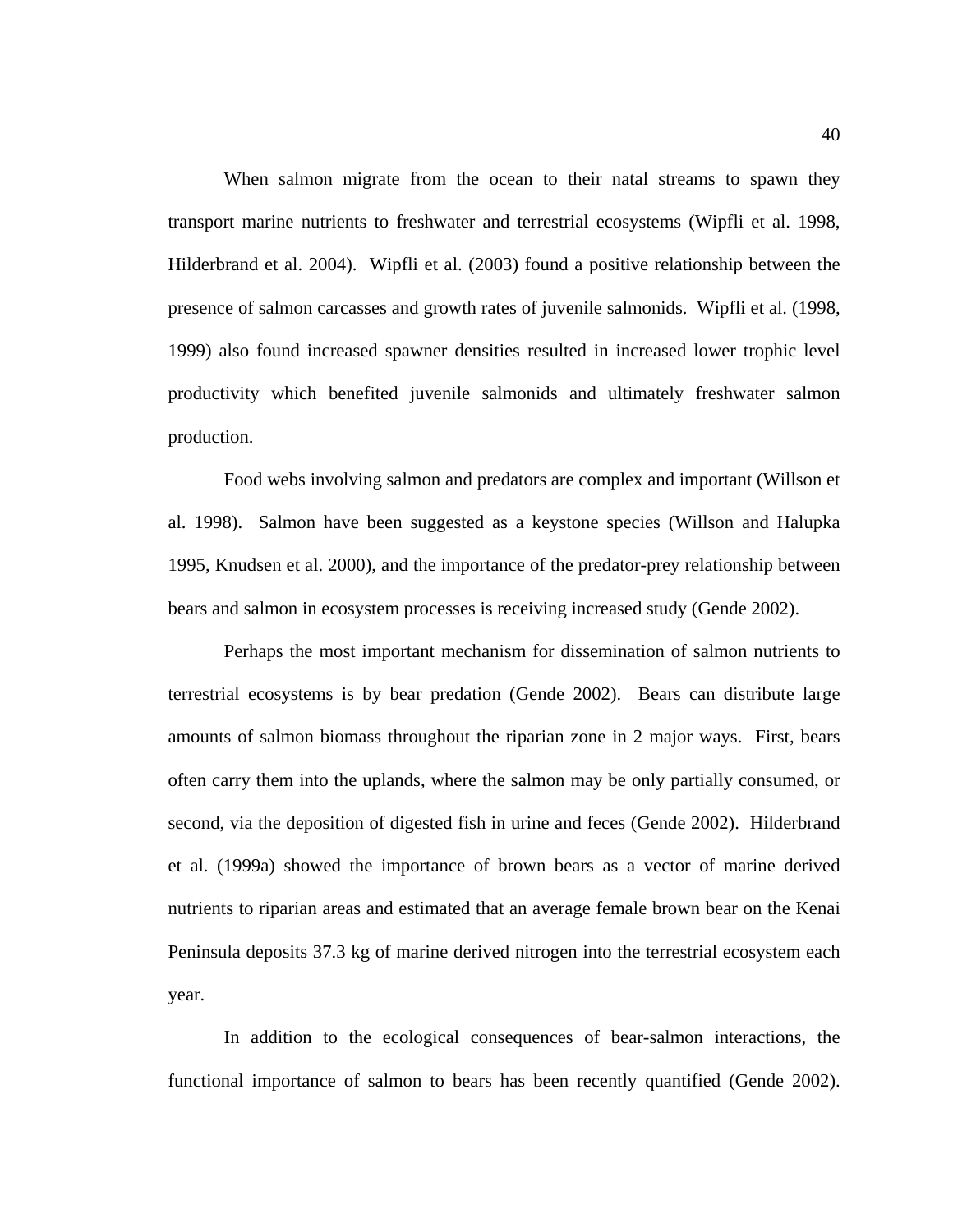Salmon are relatively high in energy compared to alternative foods (Welch et al. 1997, Rode et al. 2001) and the nutritional importance of salmon to bears is well documented (Hilderbrand et al. 1999b and 1999c, Ben-David et al. 2004, Gende and Quinn 2004, Hilderbrand et al. 2004). The availability of high quality food resources, such as salmon, has been shown to be an important factor in successful denning (McCarthy 1989, Farley and Robbins 1995, Barboza et al. 1998) and can impact the timing of den emergence (Kitchinksi 1972, Schoen et al. 1987, Van Daele et al. 1993). On the Kenai Peninsula, Alaska, salmon have been shown to be the single most important resource to female brown bears as they prepare to meet the demands of hibernation and cub production (Hilderbrand et al. 1999b).

Brown bears with access to salmon achieve heavier body weights, produce larger litters, and are found at higher population densities than bears without access to salmon (Hilderbrand et al. 1999c). Conversely, in bears without access to high quality food resources, such as salmon, both the age at first reproduction, and the interval between litters are increased (Bunnell and Tait 1981, Rogers 1987, Stringham 1990a and 1990b).

Chum salmon returns to McNeil River have been poor and, despite annual closures to commercial fishing, the management goal for escapement (the total number of salmon that enter the river) has been met only 6 times in the last 18 years (Hammarstrom and Dickson 2007). The original decline of chum salmon at McNeil River in the late 1980's coincided with a general decrease of chum salmon in many Cook Inlet streams. These low returns persisted for a decade; however chum salmon escapements to nearby streams in the surrounding Kamishak District have now been strong for the past 7 seasons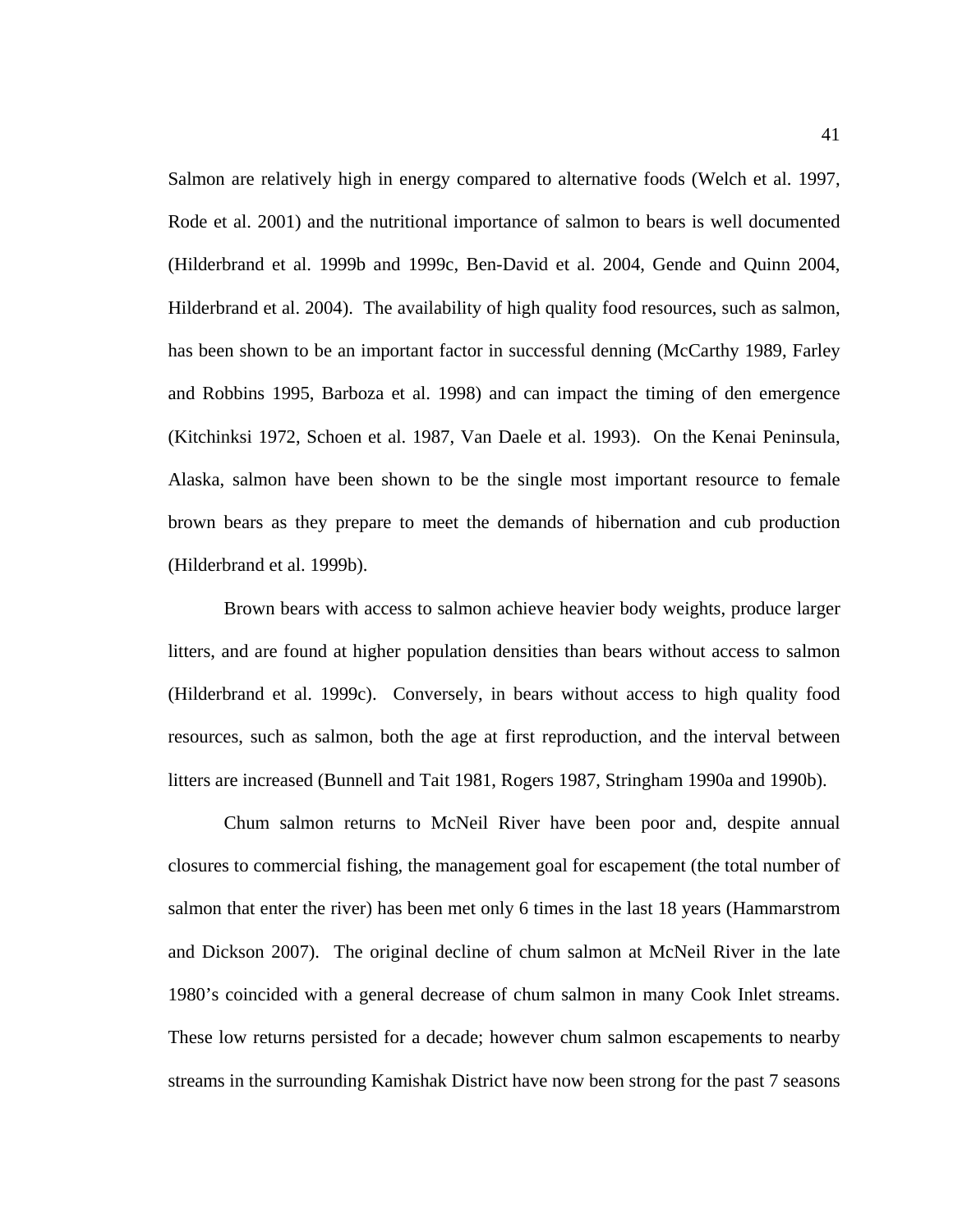(Hammarstrom and Dickson 2007). This suggests poor ocean survival is not the cause for the recent low returns to McNeil River.

Assurance of a predictable and continuous food resource is an important factor in maintaining consistent bear use of an area (Aumiller and Matt 1994, Peirce and Van Daele 2006). Concurrent with reduced chum salmon returns, bear numbers at MRSGS have also declined. In 2005 bear index counts fell below the minimum bear threshold criterion (MBTC) for the  $7<sup>th</sup>$  consecutive season. The MBTC was established in 1993 (ADF&G 1993) to provide a systematic method to objectively measure and monitor bear activity at McNeil Falls.

Establishing appropriate escapement goals for individual salmon stocks comprises the foundation of sustainable salmon fisheries management (Knudsen et al. 2003) and requires an understanding of spawning escapement (the number of salmon that enter a river and spawn). Traditional approaches to establishing escapement goals rely on spawner-recruit models. These models generally focus on identifying escapement levels that produce a theoretical maximum sustainable yield (MSY) (Hilderbrand et al. 2004), and are based on the ratio of spawning adults to the number of recruits from the spawning cohort which return in subsequent years. While such models can be informative, their effectiveness relies on a long time series of accurate data (e.g., age data for brood tables, accurate measures of escapement, and pre-spawning mortality), which are not always available. Spawner-recruit models also may not adequately account for the potential nutrient feedback to juvenile salmon production made possible by escapements larger than MSY-based models recommend (Knudsen et al. 2003). Furthermore, traditional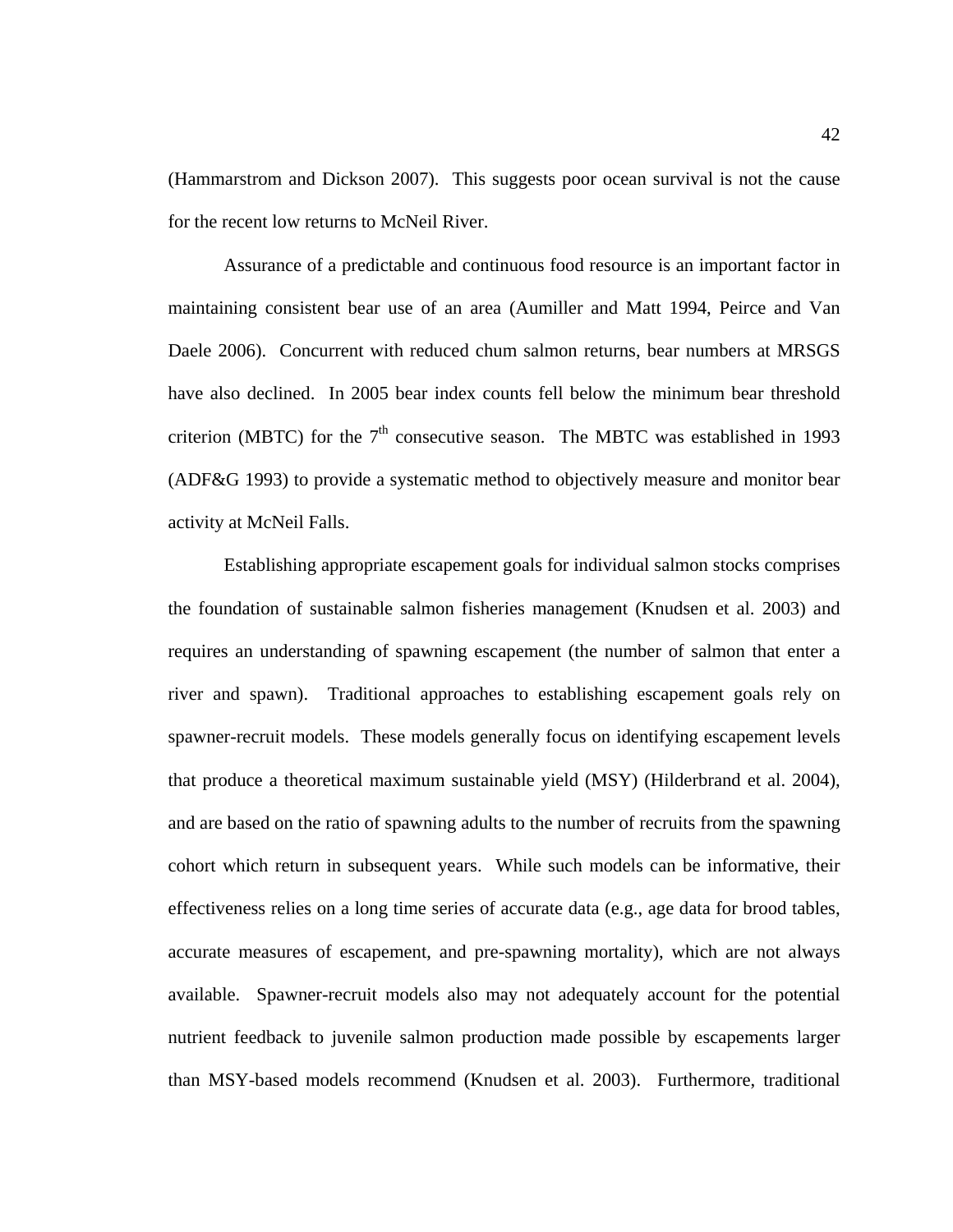models do not directly account for the ecosystem benefits provided by surplus spawners (Cederholm et al. 2000, Quinn and Buck 2000).

While consideration of ecosystem needs is becoming increasingly recognized as an important factor in establishing sustainable escapement goals for salmon stocks (Cederholm et al. 2000, Knudsen et al. 2003, Michael 2003, Hilderbrand et al. 2004), it is difficult to find examples where this recommendation has been put into practice. Knudsen et al. (2000) argued that a shift in management is needed from a philosophy of managing individual parts to management of entire systems.

Fish stocks are unique and cannot be managed successfully without taking into consideration the context of the watersheds they inhabit (Williams 2000). Where the conservation of healthy ecosystems is the management objective, an allowance of salmon for wildlife should be considered (Hilderbrand et al. 2004). In this paper we argue that effective management of the McNeil River chum salmon fishery should include the following considerations. First, brown bears represent a major source of mortality to prespawning chum salmon at MRSGS. Therefore, the escapement goal for McNeil River should explicitly incorporate this mortality. Second, a minimum escapement above McNeil Falls may be necessary to ensure high production of chum salmon as well as provide a reliable food resource for brown bears and other fish and wildlife at MRSGS.

#### 2.3 Study Area

Located along the shores of Kamishak Bay on the Alaska Peninsula, MRSGS is approximately 340 km southwest of Anchorage and 160 km west of Homer (Figure 2.1).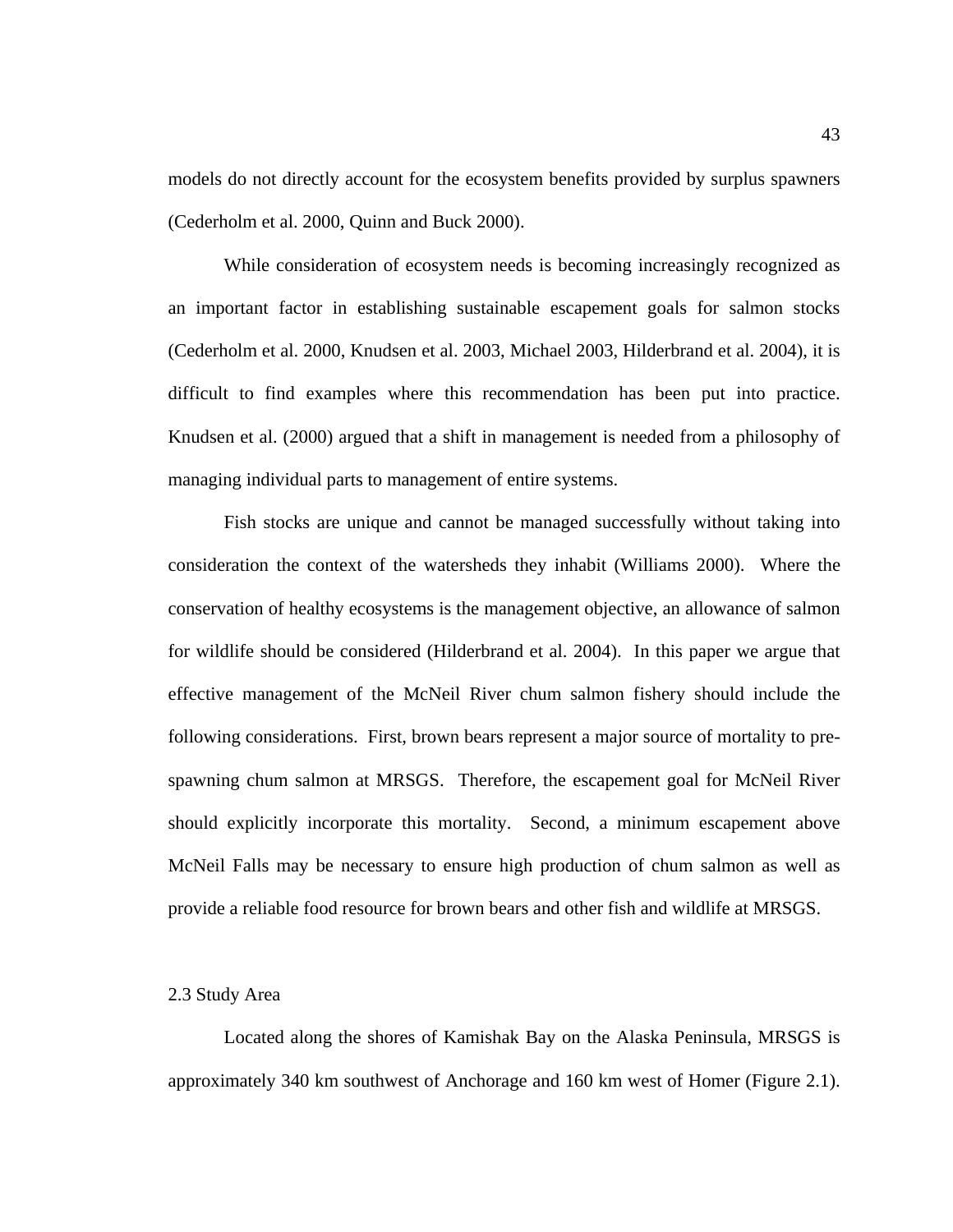MRSGS encompasses both the McNeil River and Mikfik Creek drainages and is approximately 51,800 ha. Immediately to the north of MRSGS is the McNeil River State Game Refuge. To the south and west are Katmai National Park and Preserve, and to the east is the Kamishak Special Use Area.

 McNeil River originates from two branches, one glacially-fed and the other lakefed. From the confluence of these two branches, downstream to McNeil lagoon, the river is 20.7 km long. There is high quality chum salmon spawning habitat available below the confluence in the lower 20 km of the river. The distance from the headwaters of the glacially-fed branch to the lagoon is 36.6 km. The distance from the outlet of McNeil Lake to the lagoon is 25.5 km.

Virtually all of the human and bear activity occurs in the lower 1.5 km of Mikfik Creek, McNeil River and around McNeil Lagoon and Cove. McNeil Lagoon is formed by a long spit which nearly separates it from McNeil Cove and the larger Kamishak Bay (Figure 2.2). McNeil River and Mikfik Creek both drain into the lagoon which is flooded at high tide and channeled mud flats at low tide.

Bears begin to arrive at MRSGS in late May and concentrate their feeding activities on the protein rich sedge (*Carex lyngbeii*) flats until the Mikfik Creek run of sockeye salmon (*Oncorhynchus nerka*) begins in early June. In late June to early July bear activity gradually shifts to the larger McNeil River for the chum salmon run which lasts into mid August. During the peak of the chum salmon run in mid to late July, bears are concentrated in the vicinity of McNeil Falls, 1.6 km upstream of the lagoon. Here salmon are made vulnerable by a cascading series of rapids formed from eroded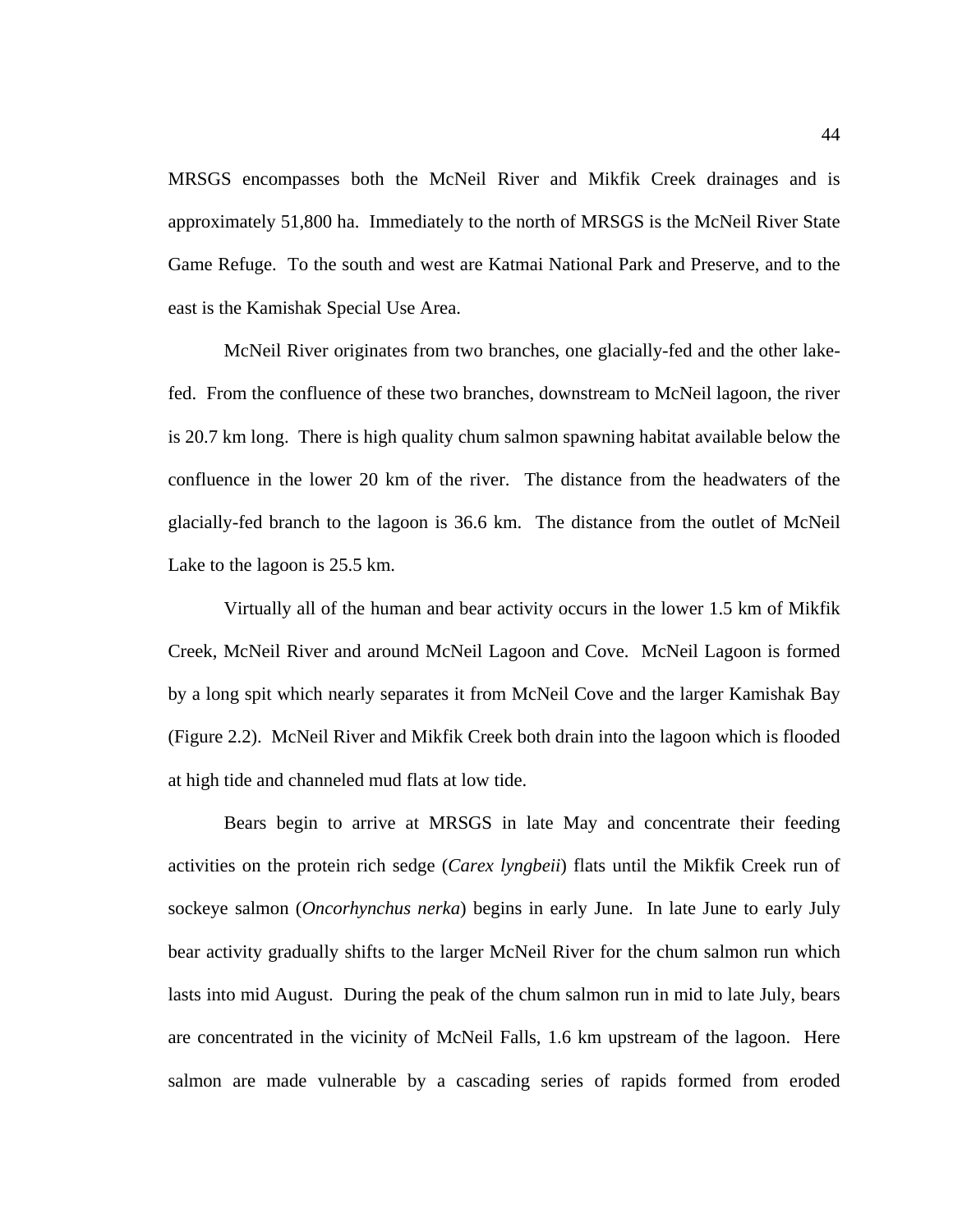conglomerate rock as they rest in pools or attempt to ascend the falls. By late July to early August chum salmon which have not successfully ascended the falls begin to drop back to lower McNeil River, including the tidally influenced areas to spawn. The activity of bears follows the chums and they shift their fishing effort from the falls to the shallow spawning grounds. During both the sockeye and chum salmon runs, salmon are heavily preyed upon in the lagoon and cove by harbor seals (*Phoca vitulina*) at high tide, and bears at low tide. By late August most chum salmon have spawned and died, and bear activity at MRSGS substantially diminishes (personal observations).

## 2.4 Methods

Field work was conducted June through August in 2005 and 2006. Individual bears were visually identified by distinguishing characteristics and behavior, and bear use days at McNeil Falls were recorded. This included the total number of adult males, adult females, adult females with offspring and sub adults. Every individual bear observed on any given day represented 1 bear use day. For example, if the same bear was present at the falls 2 days in a row that would represent 2 bear use days.

From approximately 5 July to 5 August during both field seasons, daily observations were made at McNeil River Falls to estimate the number of chum salmon captured by bears at the falls. Chum salmon captured by bears were recorded during continuous half hour scans from approximately 12:00-19:00 hours daily. In total, the number of chum salmon captured by bears at the falls has been recorded for 16 of the past 31 years using similar methods (P. Hessing, ADF&G retired, unpublished data).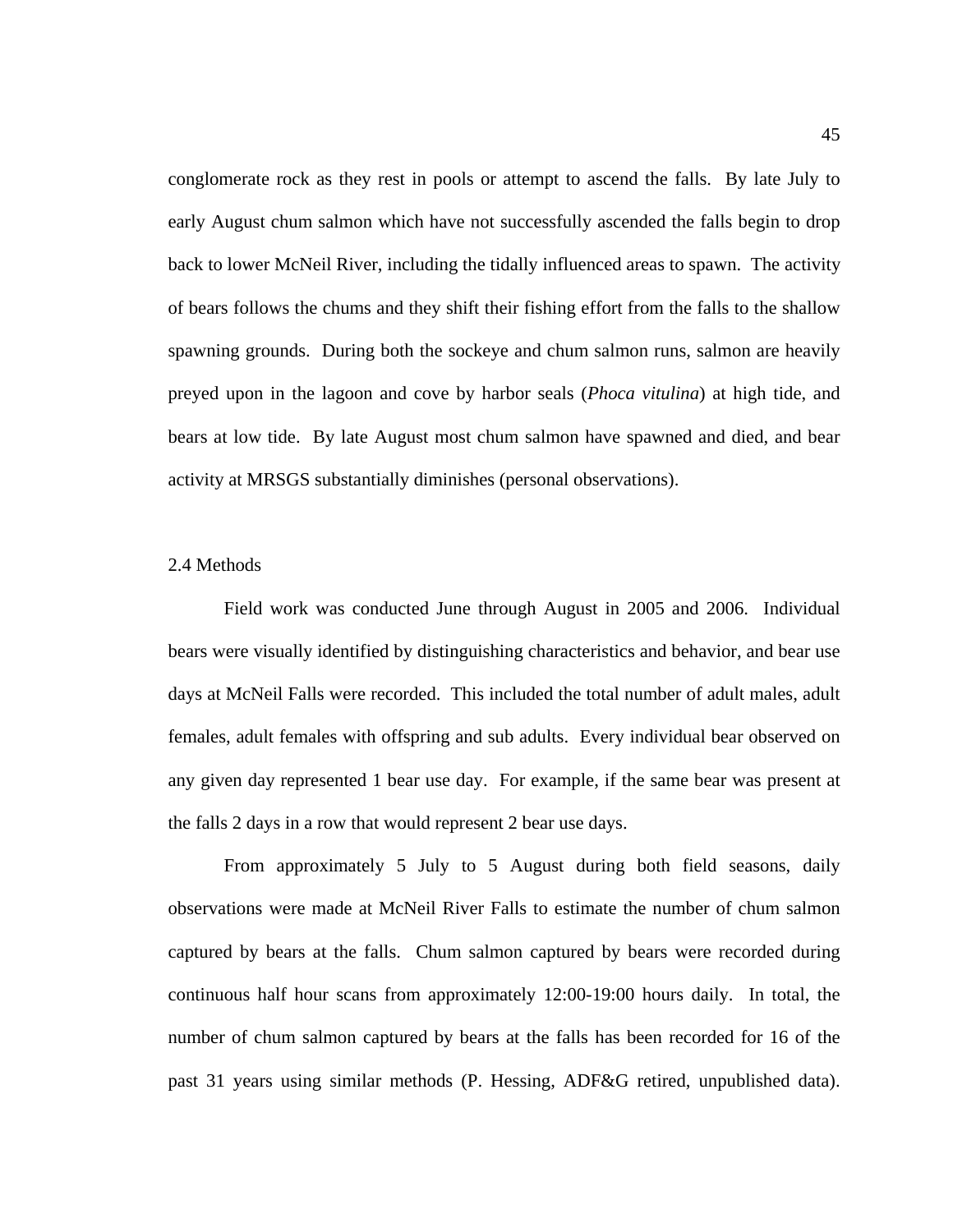These data allowed us to estimate the minimum number of pre-spawning chum salmon captured at the falls for those years. For each year the average hourly catch rate was multiplied by 14 h to estimate a minimum number of fish removed per day. This was then multiplied by 30 days to provide a conservative, estimated seasonal total of chums removed at the falls. A long term average removal at the falls was then calculated for the 16 years of data available.

Chum salmon were captured at the end of the spit using rod and reel, and fitted with ATS esophageal radio transmitters with mortality signals (Chapter 1). All chums were tracked daily using a 3-element folding yagi antenna and an ATS R4500 receiver. Transmitters were recovered from dead fish as soon as possible. Only salmon that lived for  $> 24$  h post tagging were used for analysis (Chapter 1). A high priority is placed on not disturbing bears at MRSGS and, when combined with safety issues, it was not always possible to recover transmitters immediately.

Whether a tagged chum salmon was eaten by bears or harbor seals, the radio transmitter was all that was recoverable (except in 1 case). Therefore, the cause of death for each radio tagged fish was based on the location of the transmitter when it was recovered, and any other available evidence. Cause of death was categorized as bear, unknown (bears or seals) or post-spawning senescence. In cases where only a transmitter was found, we used the following assumptions to determine whether or not the fish had spawned. The average stream life of McNeil chum salmon above the falls was 21.9 days (Chapter 1) and all fish above the falls that lived longer than 20 days were assumed to have spawned. All fish above the falls that lived at least 7 days and died after 15 July,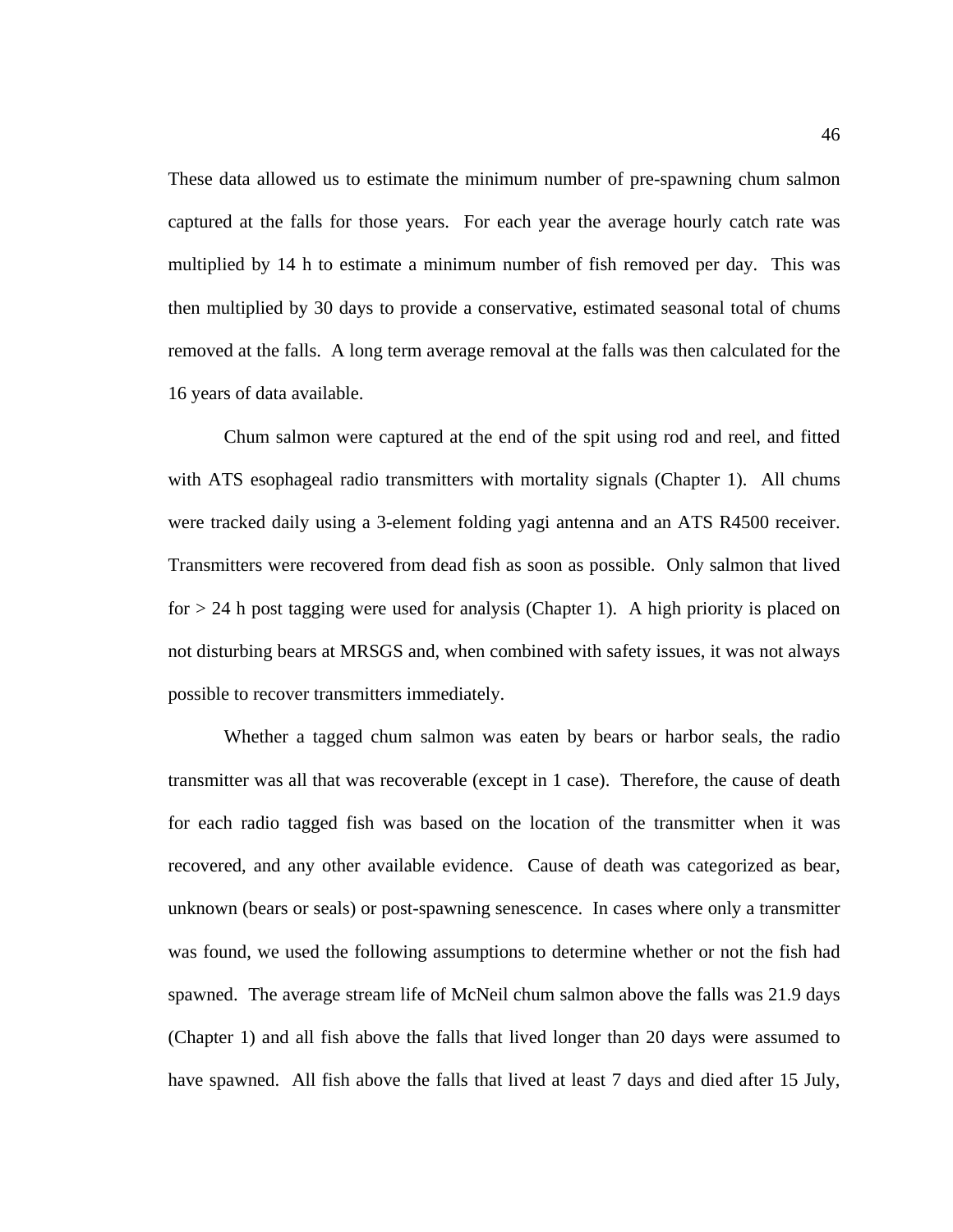the approximate date of the onset of spawning, were also assumed to have spawned. All other fish were considered to have been killed by a bear prior to spawning.

Chum salmon do not spawn at the falls, so all fish that died at the falls were assumed to be pre-spawning fish that were killed by bears. All chums below the falls that lived longer than 20 days were assumed to have spawned. All fish below the falls that died after 25 July, and lived more than 7 days were considered to have spawned. All other fish below the falls were considered to have been killed prior to spawning.

Individual bear identifications have been recorded at MRSGS since 1969, and data for bear use days were available from 1976 to 2006. Chum salmon escapement has been monitored since 1959, and consistently collected aerial survey data sufficient to estimate annual escapements were available from 1976 to 2006 (Chapter 1). To evaluate how important upriver spawning was to stream-wide production of chum salmon, we regressed the total number of chum salmon that escaped above the falls against streamwide total returns in subsequent years. Stream-wide returns in subsequent years were based on 8 years of age composition data for McNeil River chum salmon, and we assumed that 40% of all fish return as 4 year olds, 57% as 5 year olds and 3% as 6 year olds. Finally, a Ricker stock recruit model was used as a comparison to the new recommended escapement goal for McNeil River. The stock recruit analysis used spawning escapement data (total escapement minus 48% pre-spawning mortality) from 1976-1992.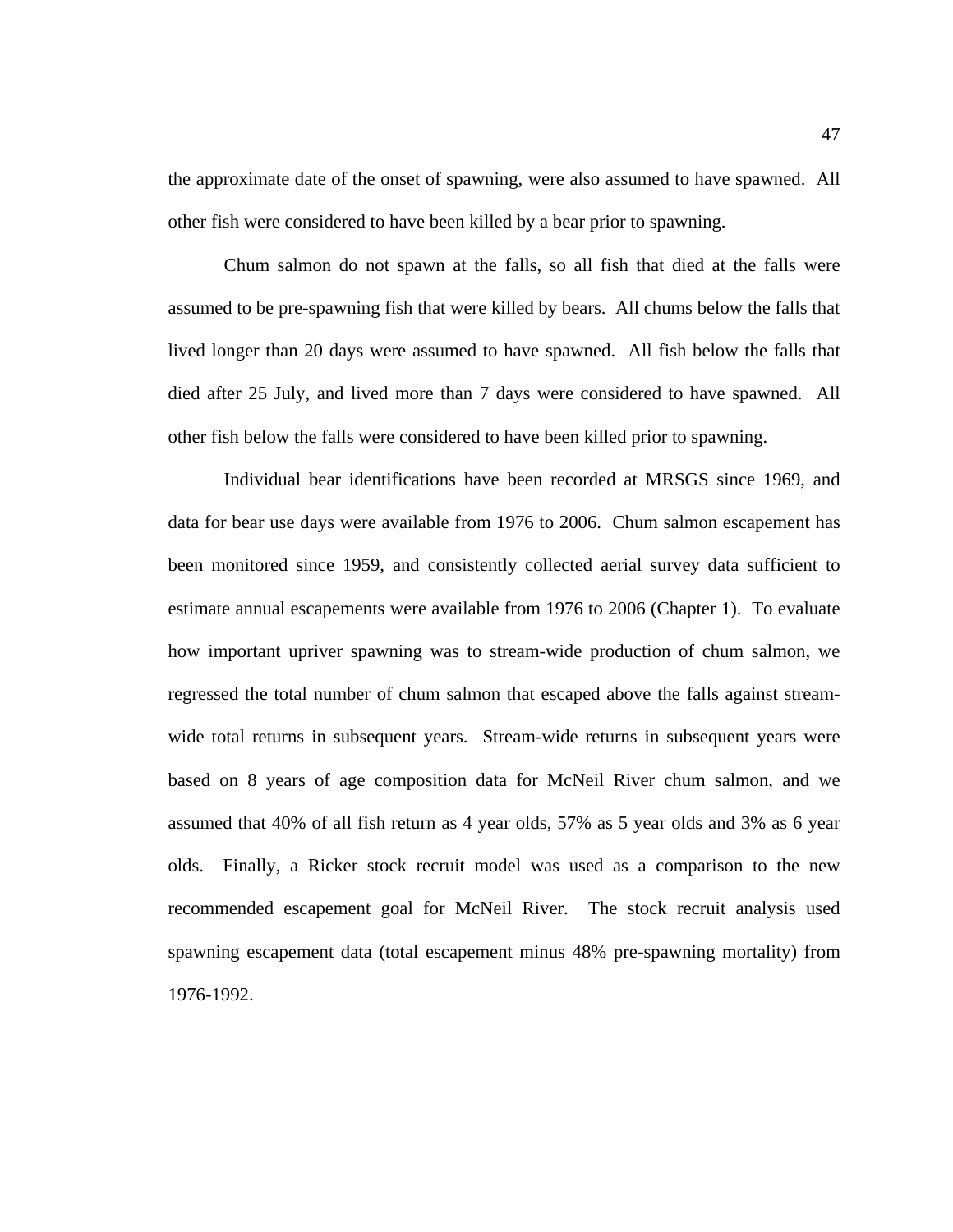## 2.5 Results

 Bear use days at McNeil Falls were similar in 2005 and 2006. In 2005 there were 804 bear use days at McNeil Falls during the month of July. Observations were recorded over 28 days for an average use of 29 bears per day. In 2006, 665 bear use days were recorded over 25 days for an average bear use of 27 bears per day. The last year average bear use days were this low was in 1983 (Figure 2.3).

 In 2005, 2,332 adult chum salmon were observed being captured by bears at the falls in 167 h of observation (14 chums/hour). In 2006, 2,504 adult chum salmon were observed being captured by bears at the falls in 147.5 h of observation (17 chums/hour). Simple linear regression showed a positive relationship between catch rates and annual total escapement (n=16,  $R^2$ =0.46, p<0.01). A positive relationship was also found between catch rates and bear use days at the falls in July (n=16,  $R^2=0.64$ , p<0.01) (Figures 2.4 and 2.5). For the 16 years of data available at the falls the estimated number of pre-spawning chums captured ranged from 4,720-19,309 and averaged 23% of the total escapement.

In 2005, 97% of the tagged chum salmon that remained below the falls were consumed by bears and seals. In 2006, 100% of the tagged chum salmon that remained below the falls were consumed by bears and seals (Table 2.1). In the 2 seasons of this study, only 1 male chum salmon was found spawned out and the overall consumption rate of tagged fish below the falls was 99%. Except in 1 case it was not possible to determine if fish above the falls were also consumed, as we were not able to reach most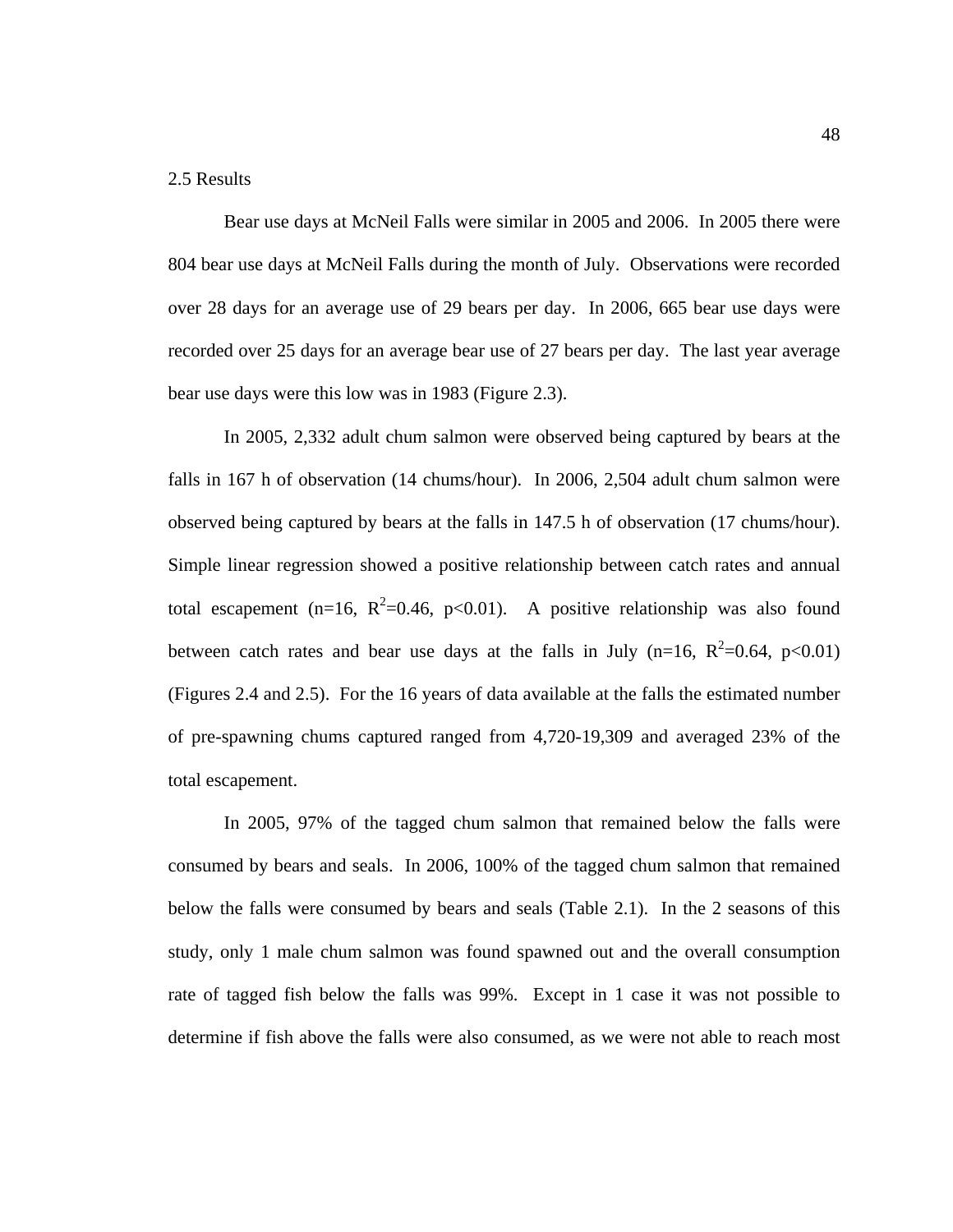upstream areas on foot. Therefore, using the aforementioned assumptions, we estimated what percentage of the total run was killed prior to spawning.

In 2005, we estimated that 60% of the tagged chum salmon (n=42) spawned. In 2005, we estimated that 100% of the tagged fish that ascended the falls (n=3) spawned whereas only 56% of tagged fish below the falls  $(n=39)$  spawned. In 2006 there was again an estimated 60% spawning success stream-wide for all tagged chum salmon  $(n=62)$ , with 88%  $(n=45)$  and 49%  $(n=17)$  spawning success above and below the falls, respectively. For both years, the percentage of tagged chum salmon spawning successfully was 60% stream-wide, and 90% and 52%, above and below the falls, respectively (Table 2.1).

 Stream-wide production of chum salmon showed a positive correlation with increased escapement above the falls (Figure 2.6), and escapement above the falls was positively correlated with increased in-river escapement (Figure 2.7).

A Ricker stock recruit model using estimates of spawning escapement showed a spawning escapement of 18,000-37,000 should result in the greatest production of adult chum salmon in McNeil River. The current revised escapement goal at McNeil River is 30,000-64,000 chum salmon (Chapter 1).

#### 2.6 Discussion

Bears represent the largest and most widely distributed terrestrial predator of salmon (Reimchen 2000), and they can have a large impact on salmon returns (Shuman 1950) in local streams. Salmon consumption rates by bears vary greatly depending on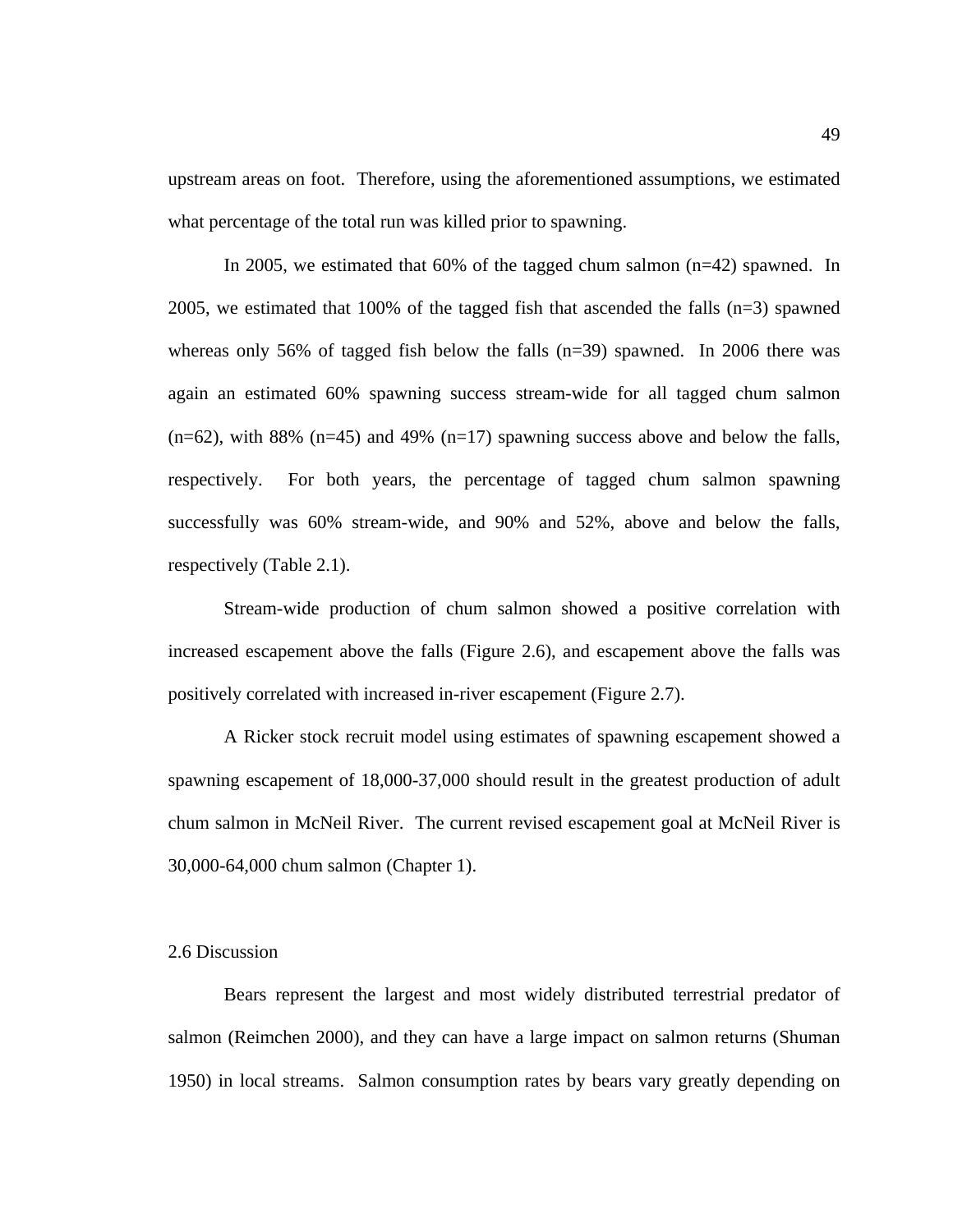the size of the stream and the numbers of bears and salmon (Reimchen 2000). For example, Shuman (1950) reported that bears killed 31% of pre-spawning salmon in Moraine Creek on Kodiak Island, Alaska. Clark (1959) estimated bear take of salmon from all Kodiak streams ranged from 1%-30% of the total escapement. Gard (1971) estimated 32%-79% of salmon were killed by bears, with 13%-17% of females killed prespawning in a tributary of Karluk Lake, also on Kodiak Island. Frame (1974) estimated that 18 black bears (*Ursus americanus*) ate 15% of all pre-spawning female chums in Olsen Creek, Prince William Sound, Alaska.

In more recent work, Quinn and Kinnison (1999) estimated 71% of the salmon they examined near Illiamna Lake, Alaska, were killed by bears, while only 29% had died of senescence. Quinn et al. (2001) found over 13 years, 46% of pre-spawning salmon were killed in Hansen Creek and over 12 years 37% were killed in Pick Creek, both in Bristol Bay, Alaska. Reimchen (2000) estimated 74% of the entire run in a small coastal stream in British Columbia was consumed by bears. Ruggerone et al. (2000) estimated 44%-54% of all female salmon in Hansen Creek, Alaska were killed by bears prior to spawning, and Dickerson et al. (2002) found that predation accounted for 97% of pre-spawning mortality on Himmel Creek, in Southeast Alaska.

Various techniques have been used in the past to investigate the pre-spawning mortality of salmon caused by bears. Shuman (1950) used data from a weir where all salmon were counted as they passed upstream. Salmon that died and washed back down to the weir were examined to see if they had been killed pre-spawning, or died postspawning. If more than half the eggs were left in a fish then it was recorded as having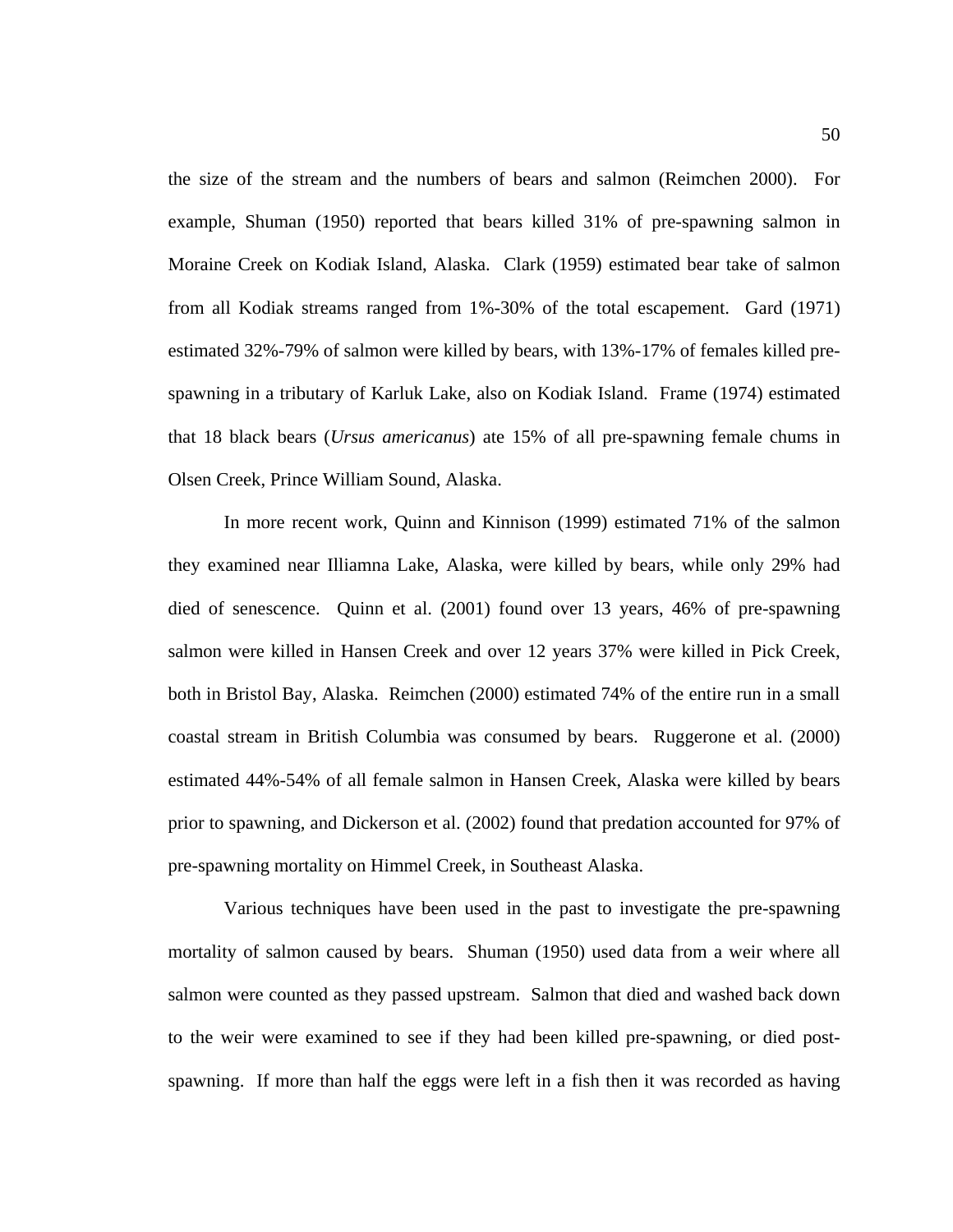died pre-spawning. If Shuman was unclear as to the cause of death it was recorded as "natural causes".

Frame (1974) was able to observe 98% of the entire salmon spawning area at Olsen Creek, and he could visually determine the sex and spawning status of each fish caught by bears. Gard (1971) conducted stream walks and investigated all dead salmon up to 100 m from the bank to determine cause of death. He defined an un-spawned sockeye female as one with more than 1100 eggs. Using egg count as a measure of spawning status is highly biased, however, as bears will often preferentially consume eggs.

Marking salmon and then recovering carcasses has also been a common technique for estimating bear-caused mortality. Hanson (1992) marked salmon with stainless steel jaw bands and then recovered carcasses to determine if they had spawned. Quinn et al. (2001, 2003) marked salmon with unique disc tags. Investigators then walked the streams daily to recover salmon and determine if each fish had died of senescence or been killed by bears.

These techniques were possible only because bears were high-grading (consuming only certain parts) salmon and leaving body parts. Additionally, it must be recognized that all of these techniques underestimated actual bear-related mortality because some of the salmon were completely eaten or carried into upland areas and not found. We faced an even greater challenge at MRSGS where, in the 2 years of this study, 99% of all tagged fish below the falls had been consumed entirely by the time we located them. Because there was usually no carcass to recover, we were not able to determine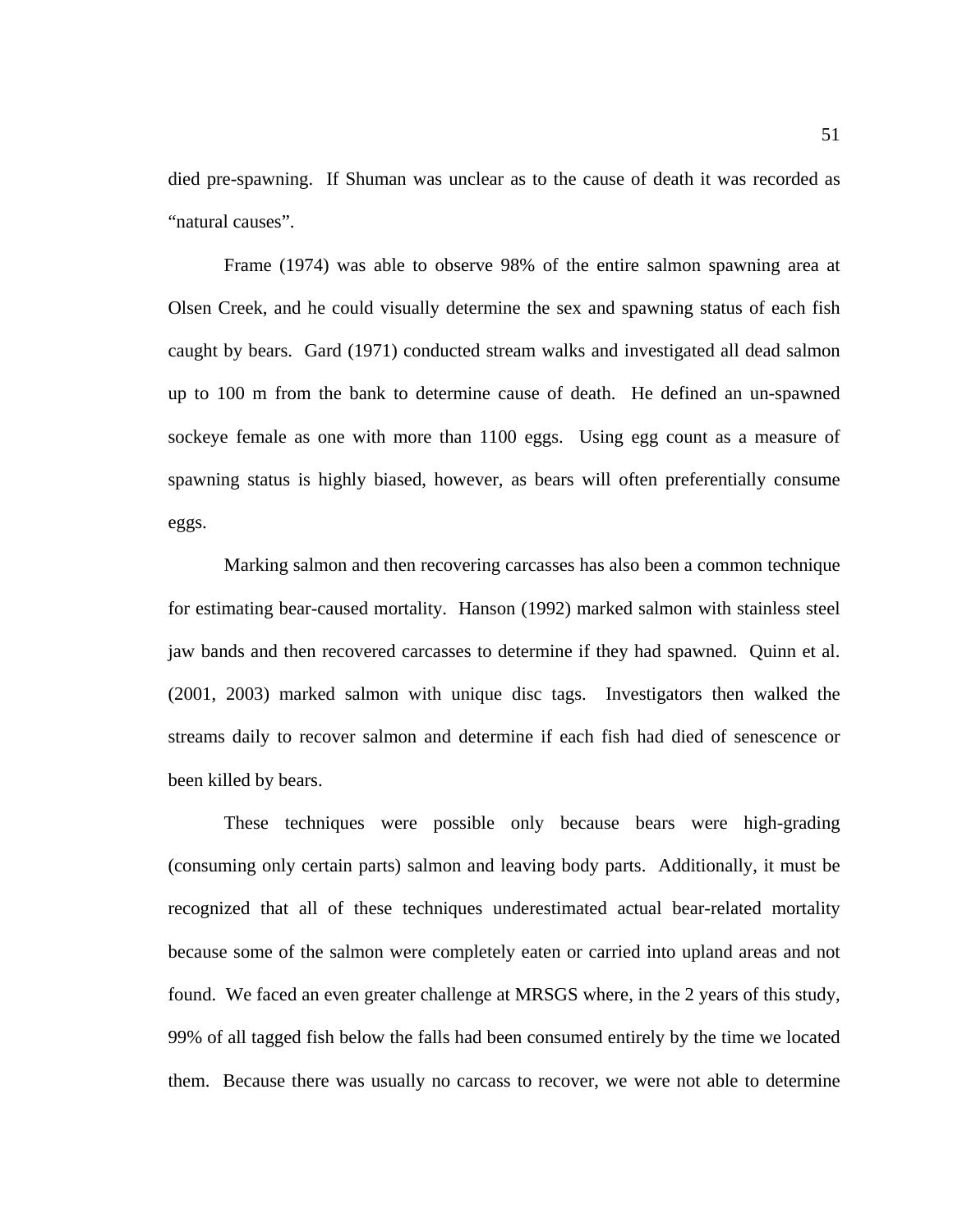spawning status by physical examination. It was only through the use of radio telemetry that we were able to estimate each tagged salmon's final fate. Our tagged chums were typical of the situation along McNeil River where carcasses are rarely found. With the intensive fishing of the lower river by bears, and the limited salmon availability in recent years, pre- and post-spawning salmon alike were captured and consumed entirely.

Complete consumption of carcasses by bears can be indicative of scarce salmon resources (Quinn and Buck 2000) or difficulty in capturing them due to river size (Gende et al. 2004). In many instances though, such as where there is easy access to salmon, the majority of carcasses are not fully consumed, and bears are highly selective (Quinn and Buck 2000, Gende et al. 2004). As the availability of salmon decreased, Gende et al. (2001) found that bears consumed larger portions of each fish they captured. Conversely, when availability was high they consumed less biomass per captured fish, but instead targeted energy rich fish (those that had not spawned) and energy rich parts (eggs in females and brains in males). In years of high salmon abundance, bears at McNeil River have also been commonly observed high-grading, and there are more salmon carcasses and parts scattered along the river (L.D. Aumiller, ADF&G retired, personal communication).

Even when feeding on a highly digestible and easily acquired food such as salmon, bears will modify their consumption choices to maximize lipid intake (Gende 2002). By selectively consuming high lipid body parts they are able to put on additional fat when salmon are abundant (Gende 2002). Gende (2002) speculated that high-grading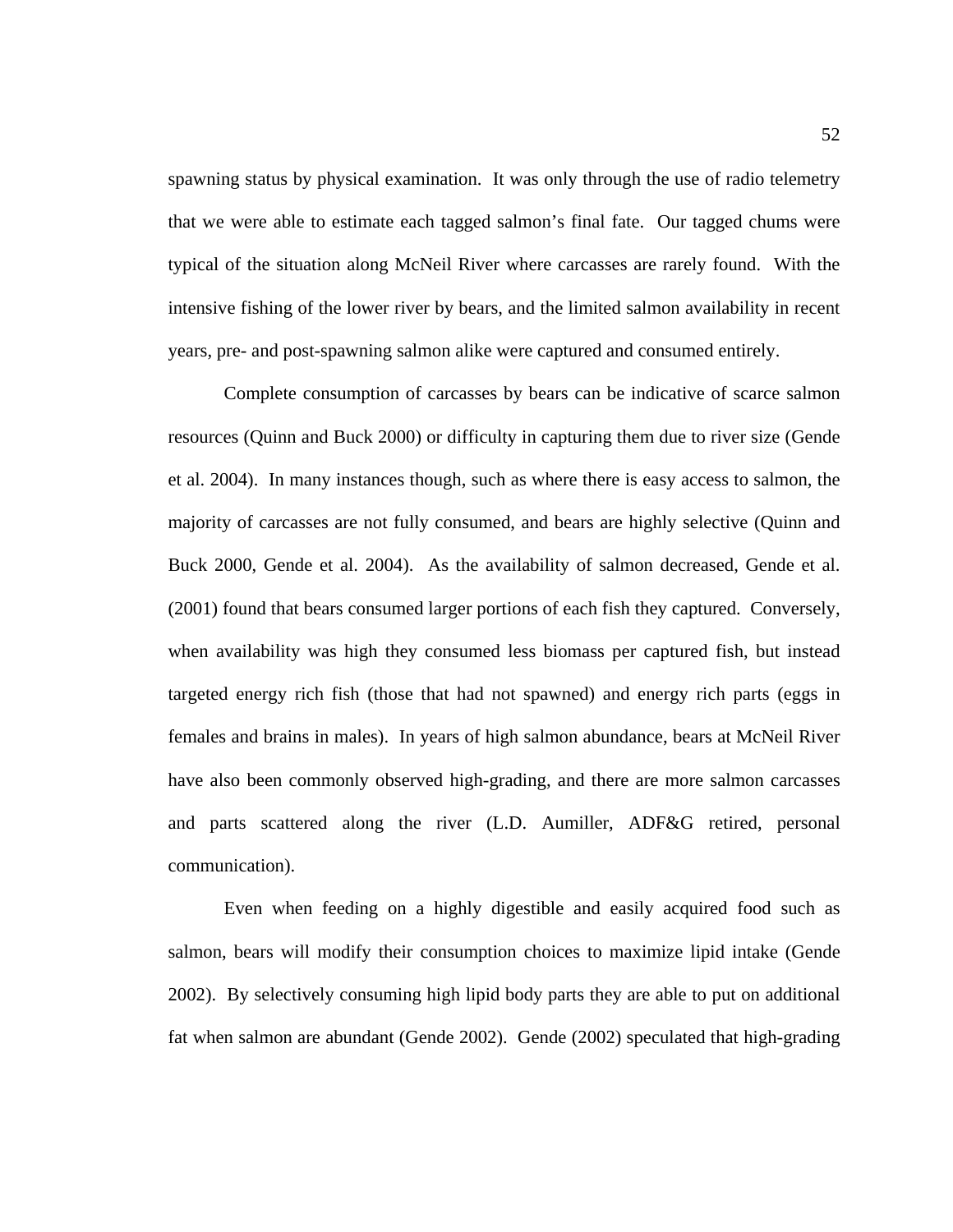may be due to gut fill; i.e. bears can only eat so much, and therefore they optimize foraging behavior by avoiding low energy parts.

Gende (2002) measured nutritional values of chum salmon and found eggs had the highest lipid content of any body part, followed by brains and finally muscle tissue. Skin, another high lipid content component of salmon, was not measured. Gende et al. (2004) showed that chum salmon contain up to 85% more lipid and 40% more protein when they enter a stream than at senescence. Collectively, the energy content of chum salmon at entrance into fresh water was 5.2 and 5.5 kj/g, but decreased to 3.2 and 3.5 kj/g at senescence (a loss of about 37%) for males and females, respectively (Gende 2002).

The maintenance cost of an active 160 kg female brown bear is 42,000 kj per day (Gende 2002). Assuming 95% of a salmon carcass is digestible and a conversion efficiency of 90% (Pritchard and Robbins 1990, Farley and Robbins 1995), Gende (2002) calculated consumption of a 3.6 kg female chum salmon just entering fresh water would yield 18,800 kj. An average senescent female chum with a mass of 2.8 kg would yield 9300 kj. Thus a bear would need to eat nearly twice as many senescent chums (4.2) as fresh chums (2.1) to meet daily maintenance needs (Gende 2002). McNeil River chum salmon are similar in size to those studied by Gende (2002), have a short migration and should therefore be similar in energy value.

Gende (2002) estimated selective consumption of chum roe from an average 4 kg female would yield 800 g of eggs, worth approximately 5608 kj. Considering a typical bear can consume 12-20% of its body weight daily (Hilderbrand et al. 1999b), Gende (2002) went on to estimate a 160 kg female could therefore consume 19-32 kg of biomass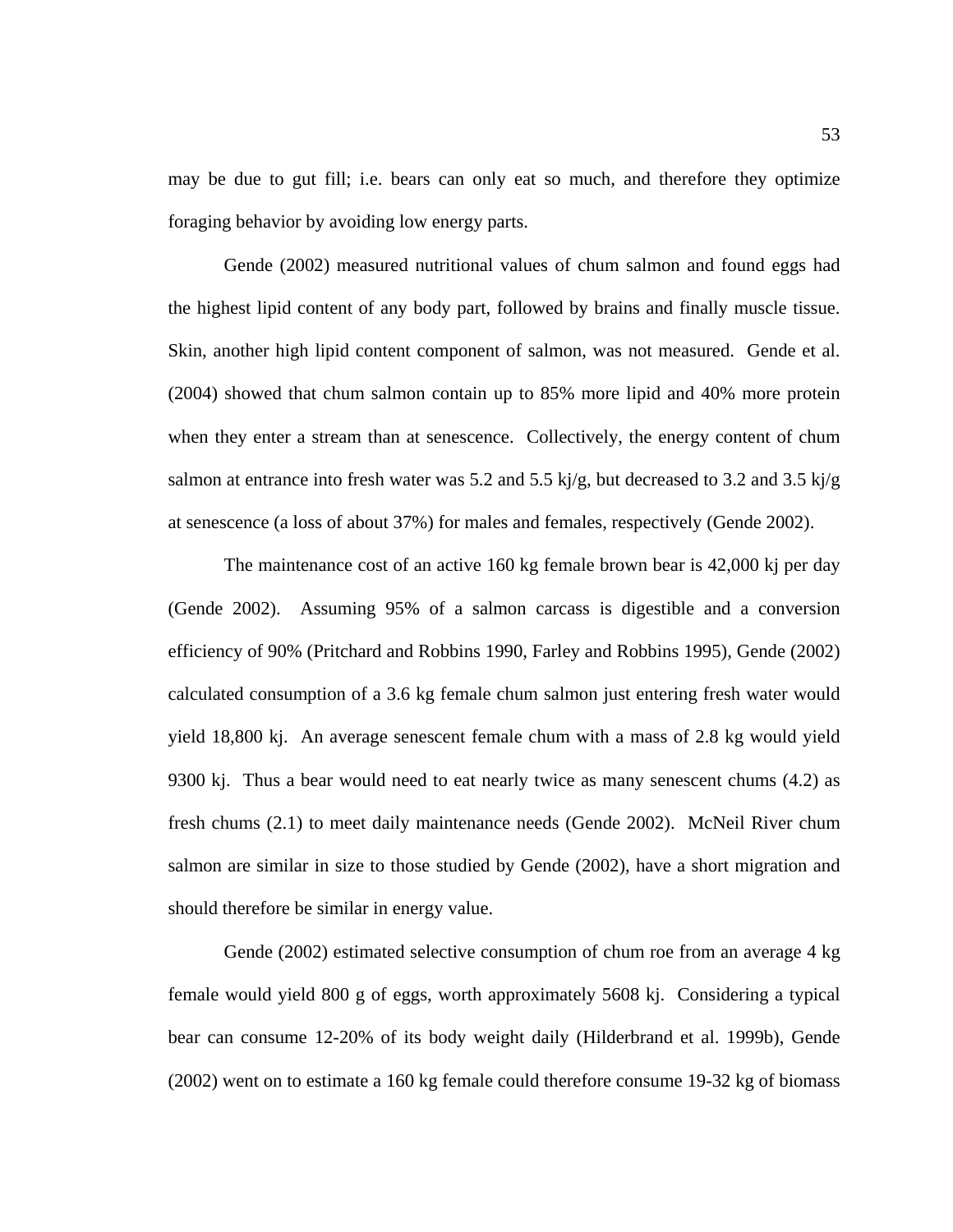per day. If high-grading, and consuming only roe, this female would need to kill 23-40 female chums, and would realize an intake of 123,000 kj or almost 300% of maintenance (Gende 2002). At McNeil River large males weighing 450 kg are common. Using these same values a single large adult male eating only roe could consume 67-112 females per day. Observations of bears at the falls corroborate these calculations and, on 27 July 1987, 1 large male was observed killing and partially consuming 90 individual chum salmon (L.D. Aumiller, ADF&G retired, personal communication).

We used 3 approaches to estimate the number of pre-spawning chum salmon removed annually from McNeil River. The first was based on information collected on the Kenai Peninsula by Hilderbrand et al. (2004). In this study they estimated 1,003 kg of salmon were consumed by brown bears/year. This was then multiplied by the total number of bears in the study area to estimate the biomass (kg) of salmon consumed per season. The biomass consumed per season was divided by the average weight of a sockeye salmon to arrive at total fish. Total fish were then divided by 55% which Hilderbrand et al. (2004) assumed to be the average amount of each salmon consumed. From this they estimated a population of 262 bears could eat 128,000 3.7 kg sockeye with 92% of them being pre-spawning.

In the summer of 1997, 144 individual bears were identified at MRSGS. Using Hilderbrand et al.'s (2004) example, these bears at McNeil could have consumed 60,398, 4 kg pre-spawning chum salmon. Assuming no high-grading as has been the case in recent years at McNeil, this number would have been closer to 33,219, 4 kg pre-spawning chum salmon. Using historic bear use data and this approach, an average of 21,655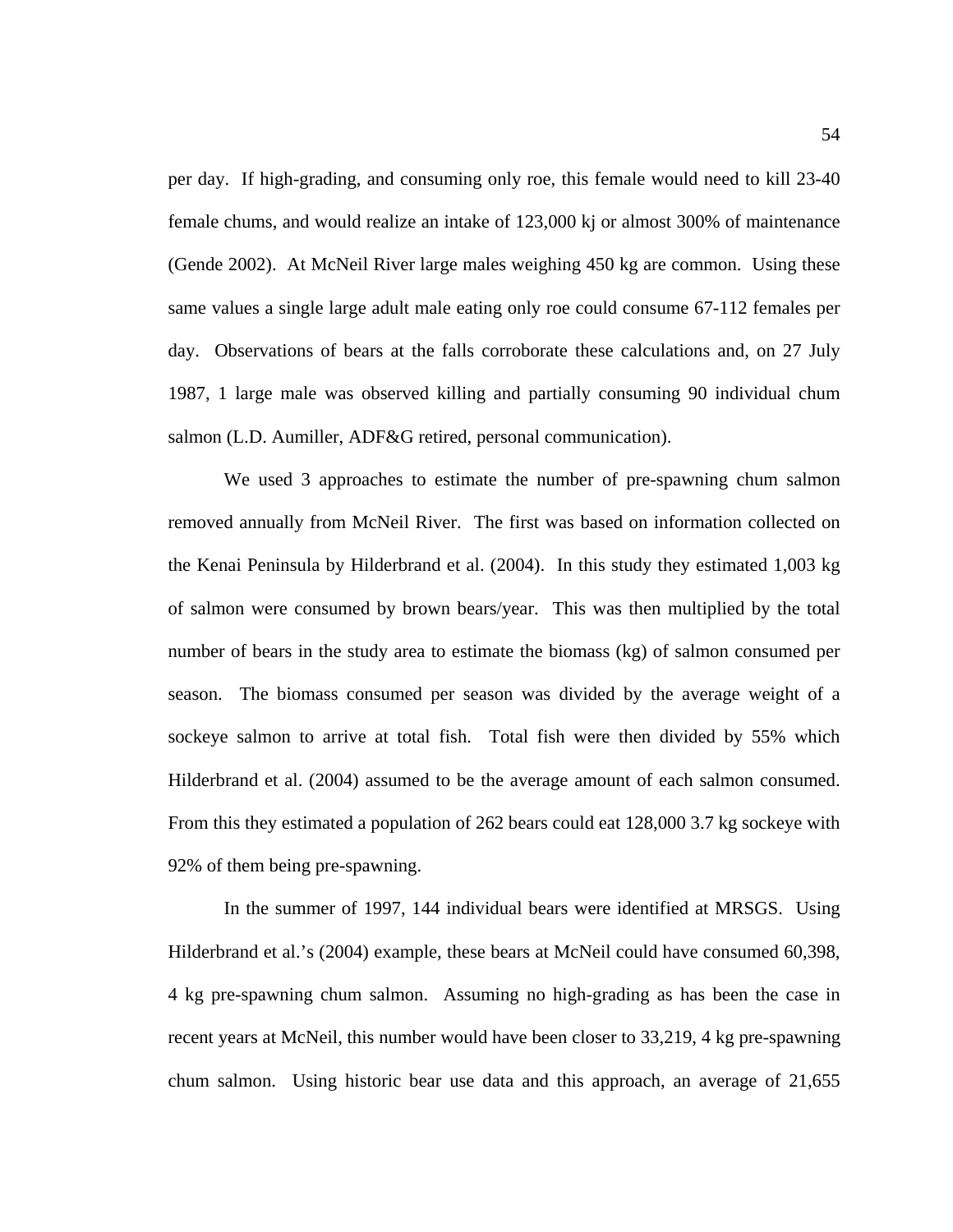(range 13,380-33,219) pre-spawning chum salmon were removed from McNeil River from 1976-2006. These calculations provide a useful, but, coarse comparison as Hilderbrand et al.'s (2004) data were based entirely on females. At McNeil there are many large male bears who can consume considerably more biomass. Additionally, the McNeil season is only 1.5 months long compared to 2.5 months in Hilderbrand et al.'s (2004) work (G.V. Hilderbrand, ADF&G, personal communication).

The second approach to estimating the number of pre-spawning salmon removed annually was based on direct observations of chum salmon captured at McNeil Falls. In 2005 and 2006 an estimated 5,864 and 7,130 pre-spawning chums were captured respectively. Data were also available for 14 additional years, and the long term average removal of pre-spawning chum salmon at McNeil Falls over 16 years was 23% (range 13%-44%). This represents only a portion of the pre-spawning mortality, however, as a considerable number of chums were also removed from other areas of the lower river and lagoon. Using historic escapement data from 1976-2006 and an annual removal of 23%, we estimate bear-induced mortality at the falls alone averaged 11,081 pre-spawning chum salmon (range 3,033-33,335).

The third approach to estimate the number of pre-spawning chum salmon removed used the telemetry data collected as part of this research. This estimate encompassed the entire river, and suggests that 48% of the all chums below the falls were removed by bears prior to spawning in 2005 and 2006. At this level of removal an average of 23,127 pre-spawning chum salmon below the falls were removed per year from 1976-2006 (range 6,330-69,568).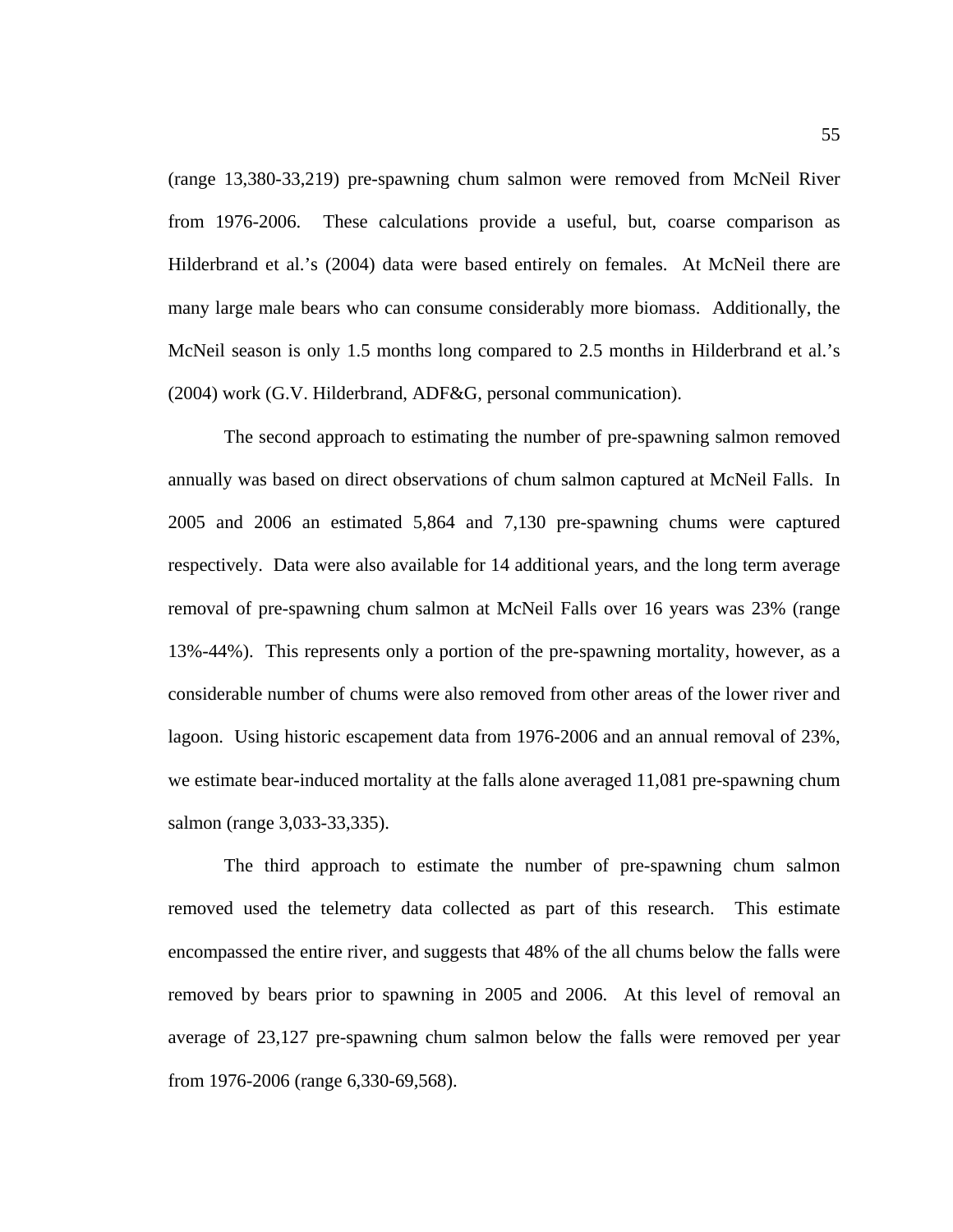Chum salmon are strong swimmers, but are not particularly strong leapers, and are usually found below the first barrier of any significance (Salo 1991). They prefer areas of upwelling for spawning (Salo 1991) and a preliminary investigation of spawning habitat in the lower 19 km of McNeil River revealed considerable suitable habitat is available above McNeil Falls (E. Otis, ADF&G, personal communication). While the vast majority of chum salmon are confined to the 1.6 km of river below McNeil Falls only about half of that area,  $\sim 860$  m (52,000 m<sup>2</sup>), is suitable for spawning. This represents only a small proportion of the spawning habitat available in McNeil River and the vast majority (~95%) of available spawning habitat exists above McNeil Falls.

Schroder (1973) investigated optimal spawner densities for chum salmon in a controlled channel and reported optimal densities of 1.7  $m^2$ /female or 0.6 females/ $m^2$ . Given the estimated amount of spawning habitat available below the falls, this suggests that 31,200 chums may be the optimal density of spawners, and, with increasing densities there may not be an increase in successful egg deposition.

While the overall contribution of spawners above the falls vs. below the falls is difficult to determine with currently available data, it is quite clear that chum salmon spawning below the falls are faced with significant challenges. Although chum salmon regularly spawn in intertidal areas, survival of eggs and alevins has been shown to decrease from the upper to lower areas of the intertidal zone (Salo 1991). Chum and pink (*Oncorhynchus gorbuscha*) salmon both spawn in the same areas below McNeil Falls and because chums return earlier than pinks, there is likely considerable interspecific redd superimposition. Additionally, early-run chum salmon are more likely to have their redds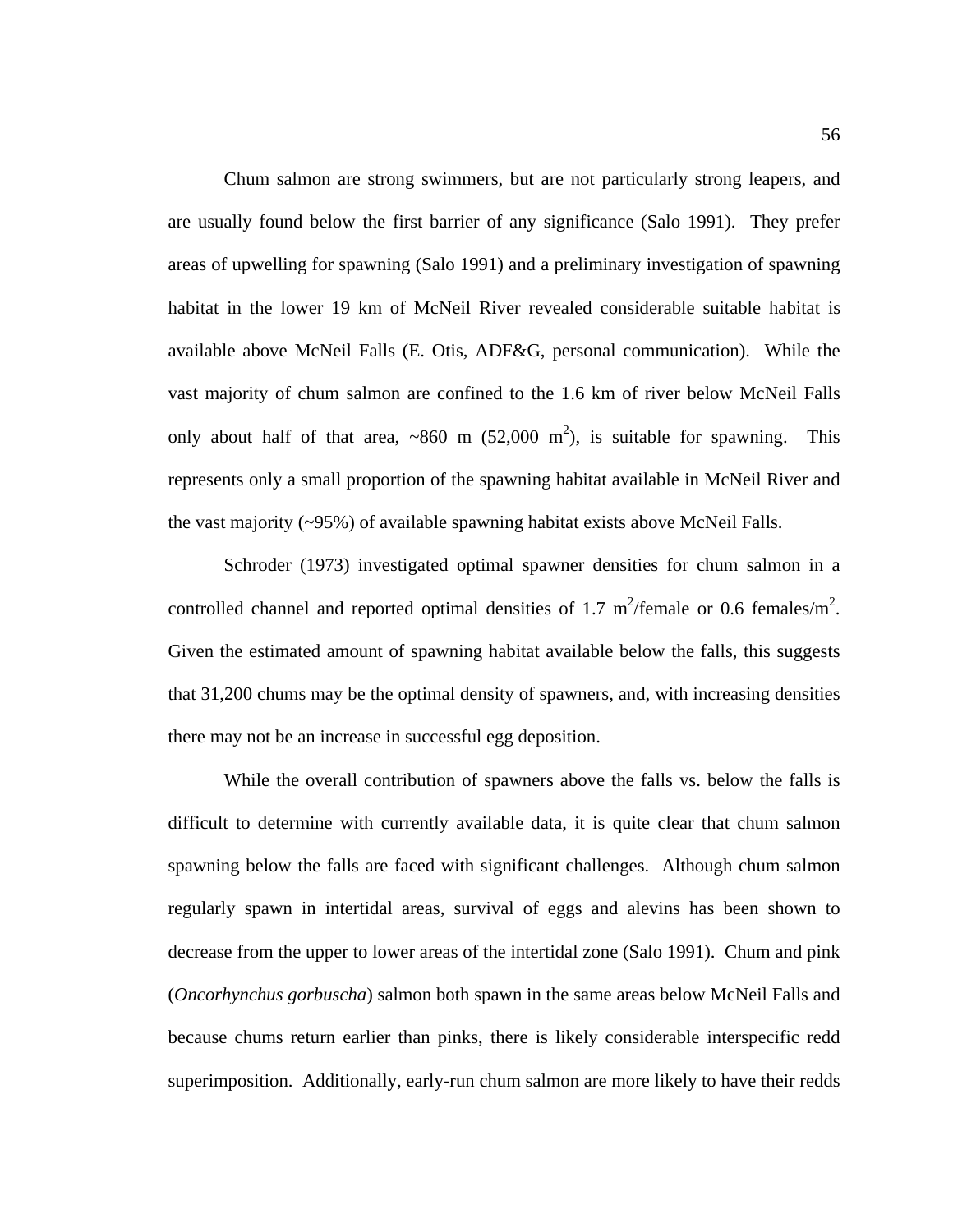reused by another female (McPhee and Quinn 1998), and at high spawner densities female chums have been shown to retain more eggs (Salo 1991). Even disregarding the substantially higher predation rates observed below the falls, these factors alone suggest that the potential production of salmon below the falls may be much lower than that above the falls.

There is heavy predation on chum salmon by bears in both freshwater and intertidal areas below McNeil Falls. Additionally, at high tide there is predation from seals in the lagoon and lower river. Spawning chums are disturbed nearly continuously by fishing bears in the shallow spawning areas below the falls, which may affect egg retention and spawning success. Finally, the mechanical disturbance of the gravel by bears fishing the spawning beds, as well as by other spawning females, may cause higher egg mortality.

It is difficult to tease out what percentage of the escapement in any year may have originated from above the falls vs. below the falls. However, our retrospective analysis of reach-specific escapement revealed a significant positive relationship between the number of chum salmon that escaped above the falls and subsequent returns associated with that brood year. In the 2 years of this study 90% of the tagged chum salmon  $(n=20)$ that made it above McNeil Falls lived long enough to spawn. In contrast we estimate that only 52% of all chum salmon (n=84) below the falls lived long enough to spawn.

When considering the high bear induced mortality, high densities of spawners and limited spawning areas below the falls, it appears likely that escapement above the falls may contribute disproportionally to the stream-wide production of chum salmon at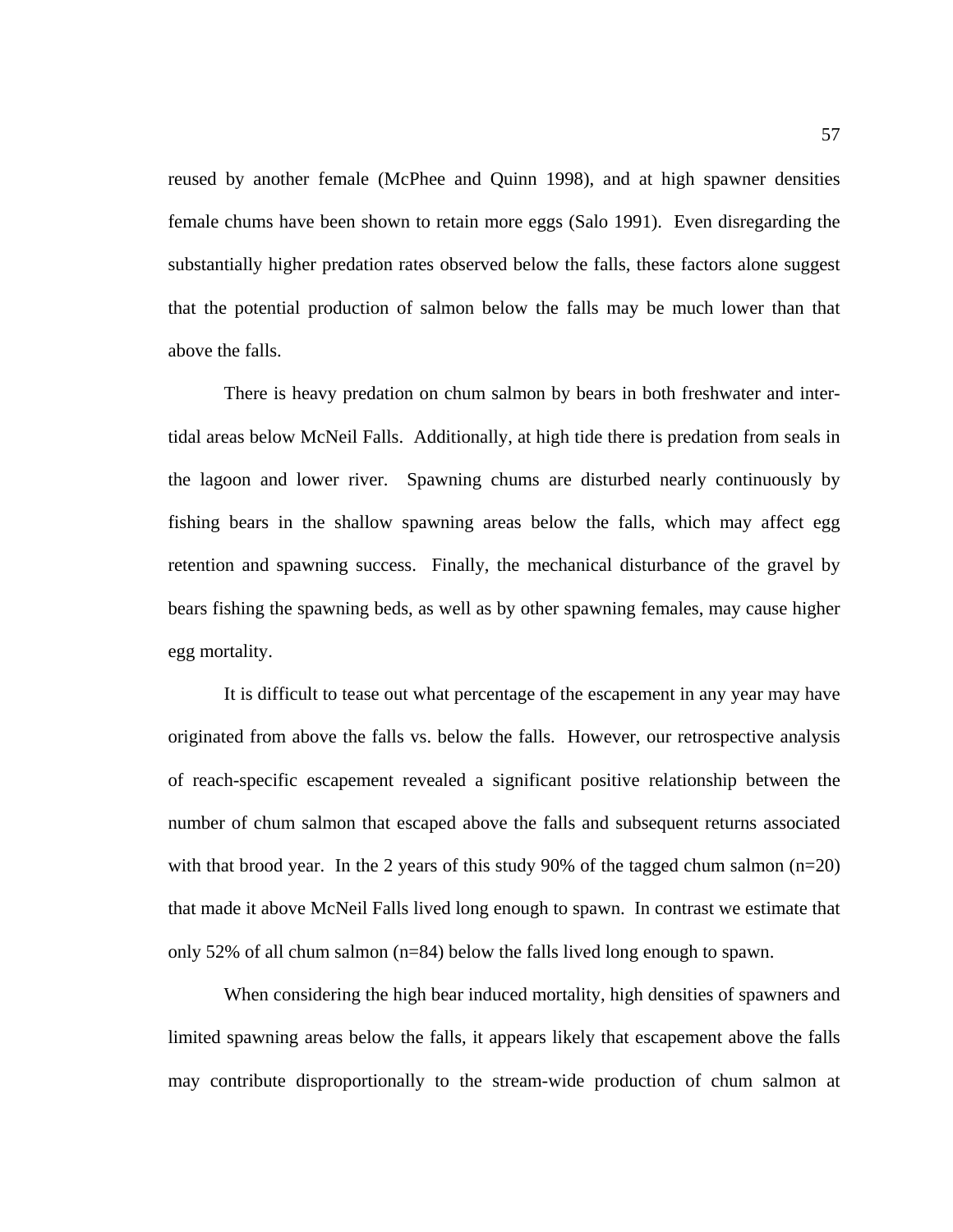McNeil River. We found that in-river escapements that included more that 4,000 chum salmon above the falls resulted in the highest total returns in subsequent years. Therefore, we recommend that an escapement above the falls of this size be considered by fisheries managers on an annual basis when a commercial fishery opening is being considered.

Values in the literature for chum salmon stream life vary considerably (Thomas and Jones 1984, Perrin and Irvine 1990, Gende 2002). Because of this, considerable efforts were invested into refining the stream life value used at McNeil River to improve escapement estimates (Chapter 1). However, at McNeil average stream life does not indicate spawning success because of high predation. Because of the high variability in stream life of chum salmon among stocks (Thomas and Jones 1984, Gende 2002, Perrin and Irvine 1990), to simply use a value from the literature to determine if a salmon at McNeil River spawned or not is inappropriate. The stream life of chums above the falls was 21.9 days (Chapter 1). Two factors likely contributed to average stream life being much higher for fish above the falls compared to fish below the falls: 1) most of the chum salmon above the falls were early-run fish which tend to live longer, and 2) predation above the falls was very low. Because so few fish above the falls were killed by bears, their average stream life may best represent the potential spawning stream life at McNeil River. Therefore, our criterion of a fish with a stream life of at least 20 days having spawned is appropriate.

Late-run salmon have been shown to have a shorter stream life than early-run salmon (Ames 1984; Thomas and Jones 1984; Perrin and Irvine 1990; Manske and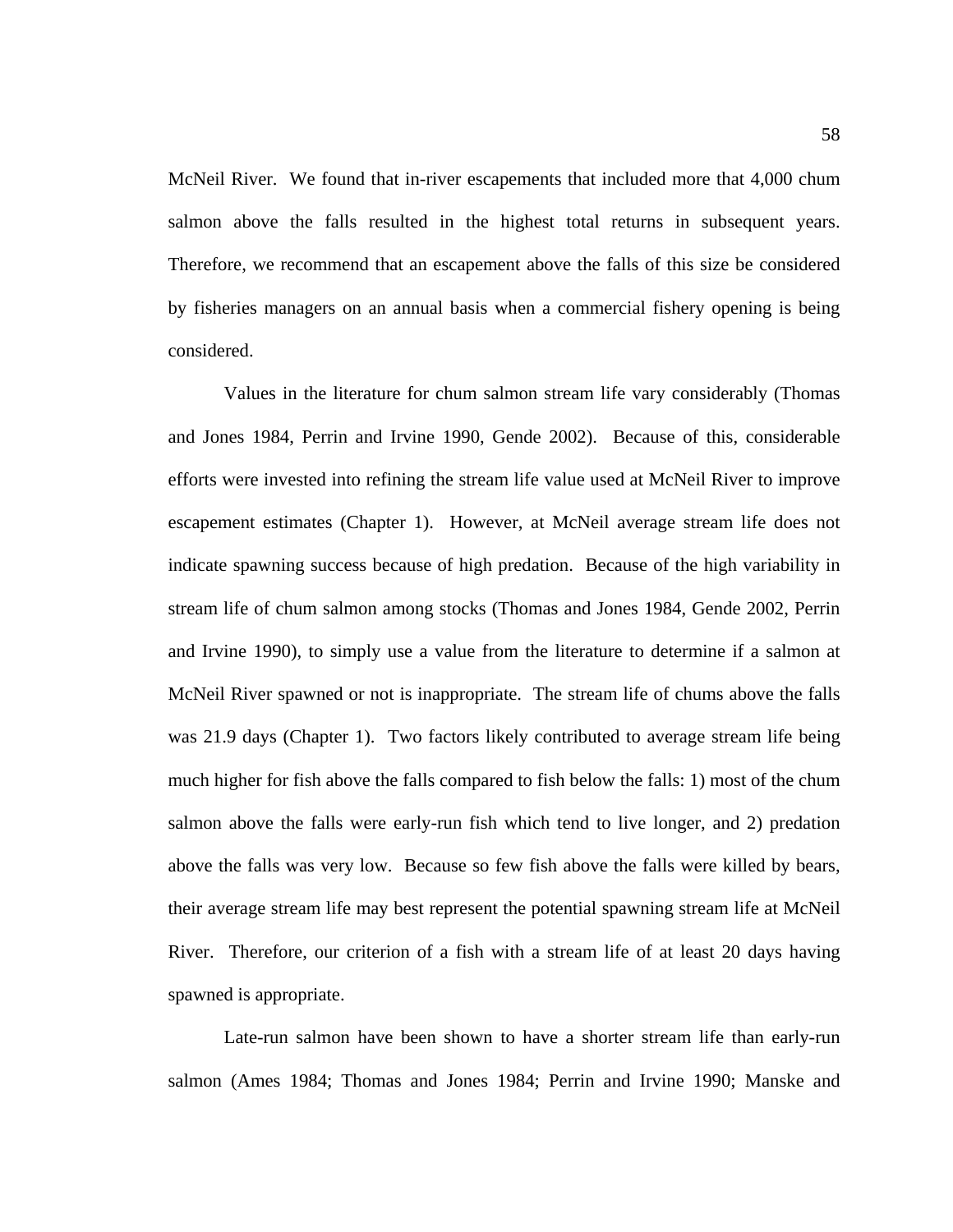Schwarz 2000) and to just use a 20 day cut off would likely over-inflate our estimates of pre-spawning mortality. Anecdotal data from hatcheries suggest chum salmon ripen and spawn within 1-2 weeks of arriving in fresh water. Therefore, we assumed all fish that lived at least 7 days, and died after the peak of spawning, spawned. While our estimates of pre-spawning mortality are based on assumptions, they are conservative assumptions. Therefore, we are confident this approach still represents a minimum level of prespawning mortality and does not over-state the extent of predation from bears.

Many of the same bears return year after year to fish at McNeil River (Luque and Stokes 1976). Not surprisingly, as escapement goes up so do catch rates, and as bear use days go up so do catch rates. The dynamics involved in forage rates, however, are more complex than this and factors such as social dominance can play an important role (Stonorov and Stokes 1972, Gende and Quinn 2004, personal observations). Therefore, estimating an upper limit of the number of salmon that can be captured by McNeil bears is difficult to do.

The relationship between bear use days and capture rates appears linear at McNeil. However, it is unlikely that there is an unlimited number of chum salmon that could be consumed as there are likely other ecological and social factors driving maximum bear densities at MRSGS. It remains to be seen what level of escapement would result in the number of chum salmon killed at McNeil by bears becoming asymptotic. It is clear, however, that this point has not been reached in recent years.

Of the 155 chum salmon tagged we recovered only 1 spawned out fish in 2 years. During extensive daily surveys on foot in the lower river and lagoon we found very few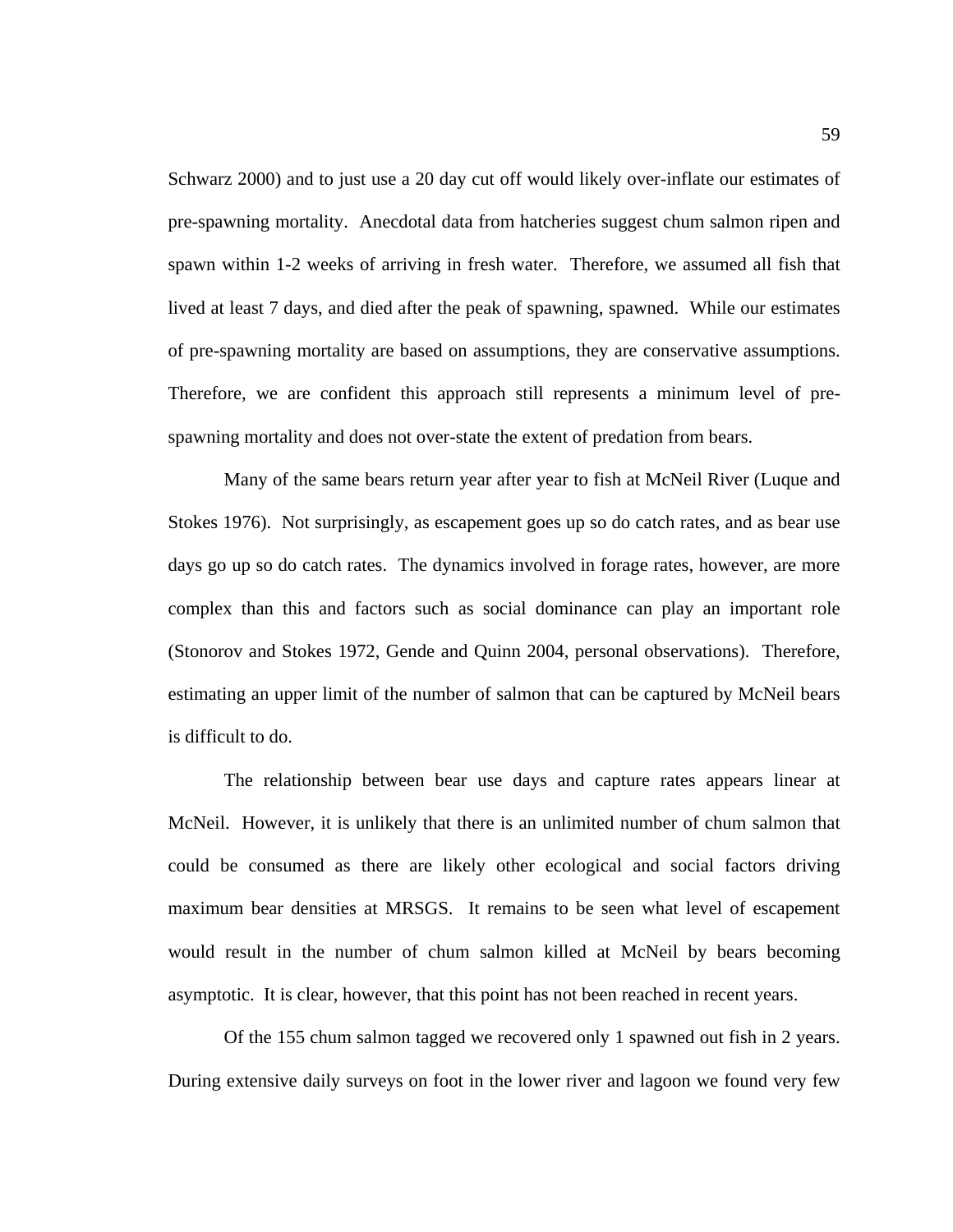spawned out salmon in general. If we did find a spawned out fish it had likely just died and it was always gone the next time we passed the site. That 99% of tagged fish below the falls were consumed pre- or post-spawning is to be strongly emphasized. Based on optimal foraging theory for bears reported by Gende (2002) and observations of highgrading in many other areas (Shuman 1950, Frame1974, Quinn and Buck 2000, Gende 2002), the lack of salmon carcasses in recent years strongly suggests that the current level of escapement is insufficient to meet bear use at McNeil.

The traditional Ricker stock recruit model resulted in a spawning escapement range of 18,000-37,000. The telemetry data collected during this study suggest that 23,000 chum salmon have been removed annually at McNeil River (95% CI 18,400- 27,800) over the past 31 years. Therefore, to achieve this level of spawning escapement would require a total escapement of 41,000-60,000. We feel however, this level of escapement is still insufficient to meet bear use at McNeil. For instance the total escapement in 2005 and 2006 was 42,588 and 48,500, respectively, and both of these years would have fallen within this range. However, we know from our telemetry data that during these 2 years 99% of all chum salmon below the falls were consumed and high-grading did not occur. This would suggest that bears potentially could remove an even much greater number of chum salmon as run size increased.

Stock recruit analyses are highly dependent on accurate estimates of spawning escapement. While we are confident in our estimate of 48% pre-spawning mortality in 2005 and 2006, escapement and bear use were similar in both these years. Therefore, incorporating our telemetry data with the 16 years of data collected at the falls into a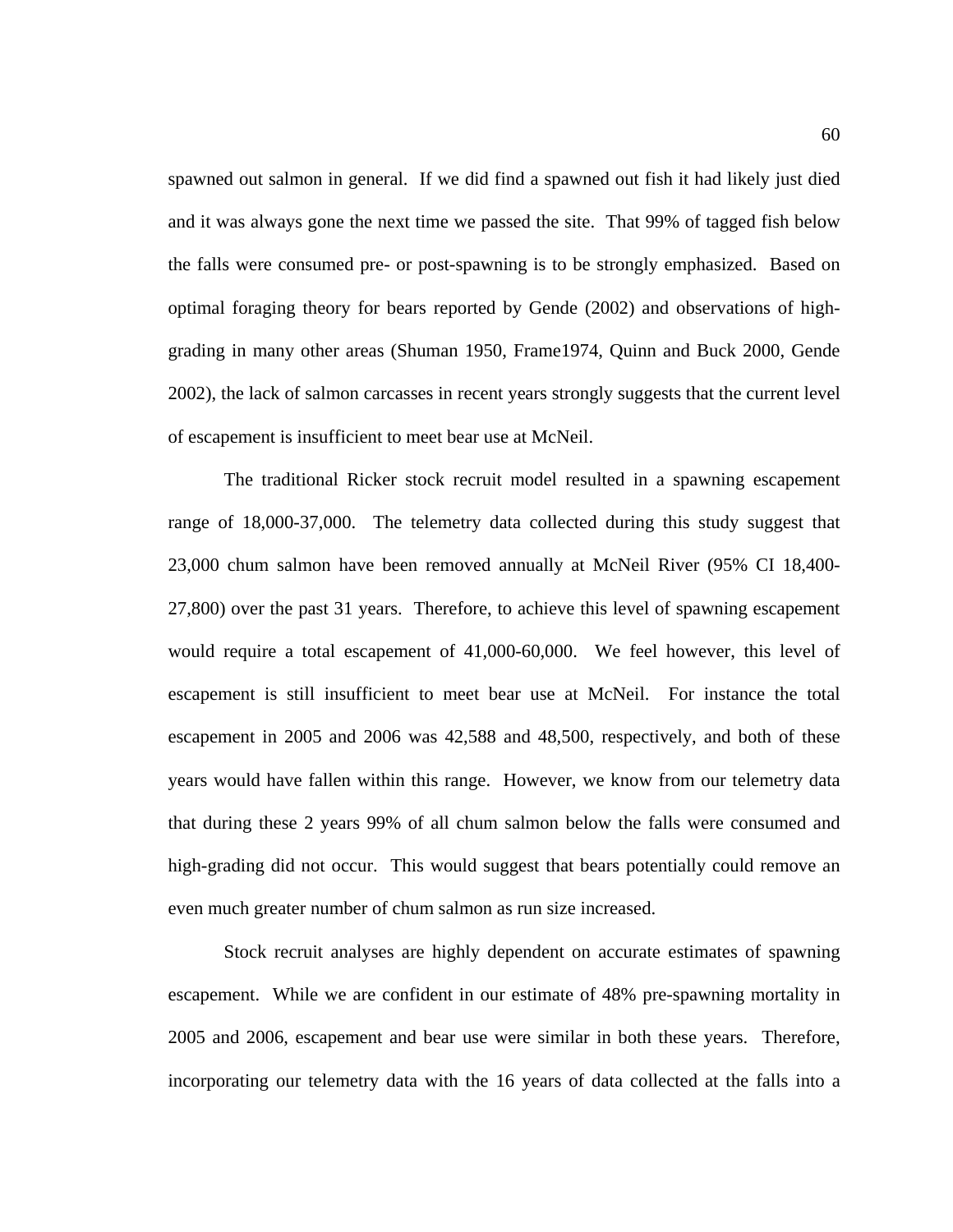predation model is recommended before the Ricker approach is used. This would account for pre-spawning mortality over a broader range of escapements and wider range of bear use.

In streams with high predation, such as the McNeil River, total in-river escapement does not represent spawning escapement. Based on a retrospective analysis of historic escapement in McNeil River the current escapement goal is 30,000-64,000 chum salmon (Chapter 1). To achieve a spawning escapement of this size an additional 23,000 chum salmon should be allowed to enter the river to explicitly account for prespawning mortality and our new recommended escapement goal is 53,000-87,000. Escapements of this size may also help seed upriver spawning areas and have historically resulted in escapements above the falls of 2,000-5,000 chum salmon.

 On the human side of the equation there are 2 major ways in which we can affect wildlife/salmon interactions: (1) by changing the availability of salmon and (2) by changing accessibility to salmon (Hilderbrand et al. 2004). Human use at McNeil River has been highly regulated since the early 1970's (Faro 1974), and as such, most bears are not prevented by humans from accessing McNeil River chum salmon. The availability of salmon then is the one major impact that humans can potentially have at MRSGS. Salmon availability at McNeil River, however, is not at all entirely within management control as other factors such as ocean conditions, river levels, and bear activity can play a significant role in year-to-year returns. There has not been a commercial fishery in 14 years at McNeil River, and our recommended escapement goal can only be achieved once runs rebuild to higher levels.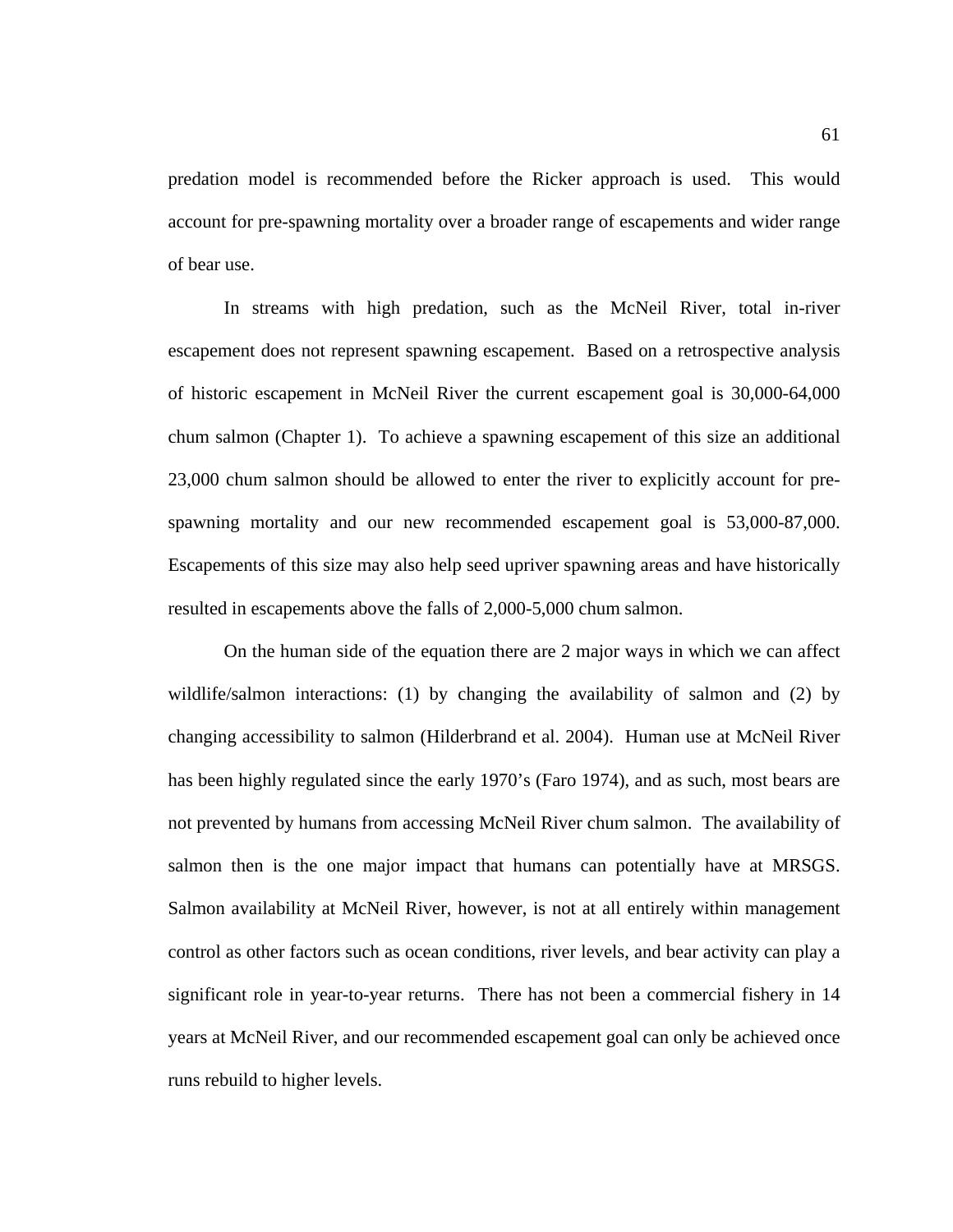Pre-spawning mortality in streams throughout Alaska and British Columbia due to predation is common (Quinn et al. 2001). Therefore, salmon and wildlife must be viewed as integral components of the same system (Willson and Halupka 1995, Willson et al. 1998, Hilderbrand et al. 2004). In this paper we have attempted to explicitly incorporate predation of chum salmon by brown bears into a revised escapement goal at McNeil River. We have provided a conservative estimate of pre-spawning mortality and recommend this be added to the current escapement goal. This will help ensure sufficient spawning escapement in McNeil River and encourage use of available spawning habitats by chum salmon above McNeil Falls. Future work on the relative contribution that spawning habitats above, and below the falls have on stream-wide chum salmon production at McNeil River, as well as factors influencing escapements above the falls, would be highly beneficial. These data would help refine the McNeil River escapement goal even further. Finally, this approach to fisheries management is not only important to the MRSGS ecosystem, but will hopefully serve as a model for similar systems throughout Alaska where escapement goals may not be adequately accounting for ecosystem needs.

#### 2.7 Acknowledgements

This project would not have been possible without the considerable financial and logistical support provided by the ADF&G, Divisions of Wildlife Conservation and Commercial Fisheries. Additional financial support was provided by the GKW Foundation, The National Park Service's National Natural Landmark Program, the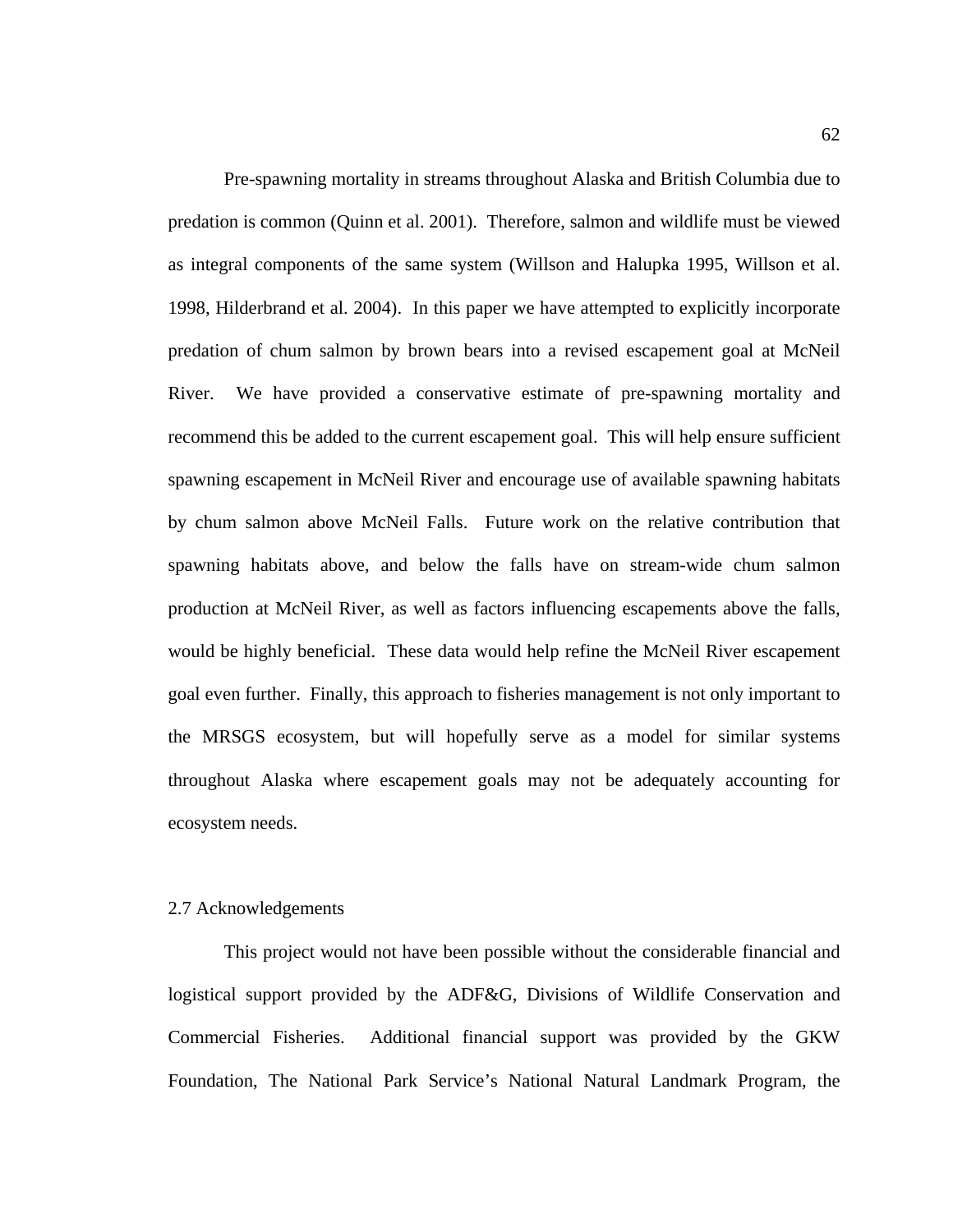Wyoming Chapter of the Wildlife Society, the Alaska Trappers Association and the Clarence J. Rhode Scholarship. M. Adkison provided valuable editing suggestions. The staff at MRSGS were essential in data collection and their support of this project. Thank you to L. Aumiller, T. Griffin, P. Hessing and D. Hill. Important administrative and managerial support came from J. Meehan, J. Hechtel, G. Hilderbrand, R. Seavoy and R. Nowlin at ADF&G Division of Wildlife Conservation. L. Hammarstrom and M. Dickson as well as others in the Homer ADF&G Office conducted many aerial surveys without which this work would not have been possible. Finally, I would like to thank my wife and primary field assistant at MRSGS, K. Peirce for her invaluable help and support with this project.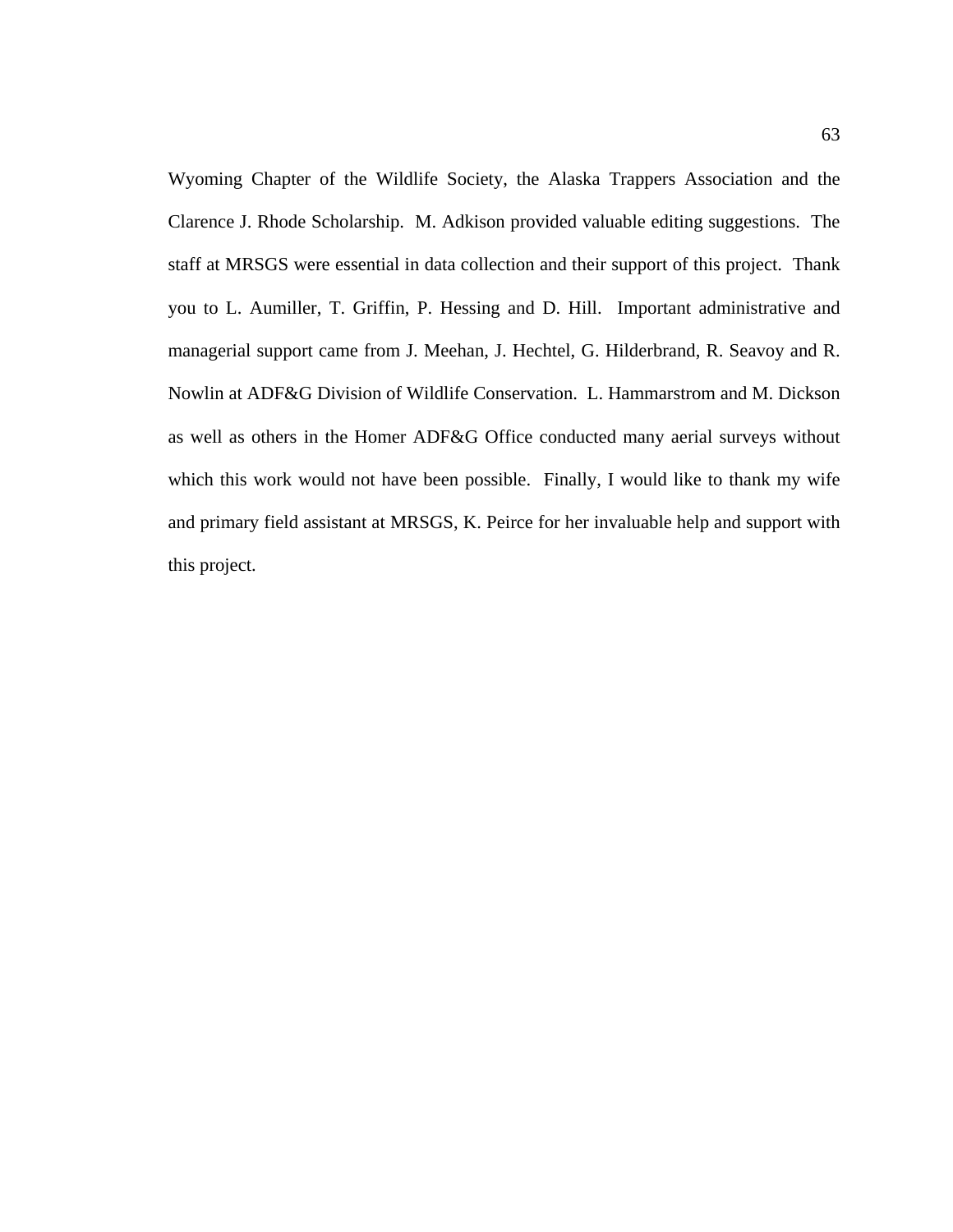### 2.8 Literature Cited

Alaska Department of Fish and Game. 1993. McNeil River State Game Sanctuary and Refuge operational management plan. Division of Wildlife Conservation, Anchorage, Alaska, USA.

Alaska Department of Fish and Game. 1996. McNeil River State Game Refuge and State Game Sanctuary management plan. Division of Wildlife Conservation, Anchorage, Alaska, USA.

Ames, J. 1984. Puget Sound chum salmon escapement estimates using spawner curve methodology. Canadian Technical Report of Fisheries and Aquatic Sciences 1326:133- 148.

Aumiller, L.D., AND C.A. Matt. 1994. Management of McNeil River State Game Sanctuary for viewing of brown bears. International Conference of Bear Research and Management 9:51-61.

Barboza, P.S., S.D. Farley, AND C.T. Robbins. 1998. Whole body urea cycling and protein turnover during hyperphagia and dormancy in growing bears (*Ursus americanus and U. arctos*). Canadian Journal of Zoology 75:2129-2136.

Ben-David, M., K. Titus, AND L.R. Beier. 2004. Consumption of salmon by Alaskan brown bears: a trade-off between nutritional requirements and the risk of infanticide? Oecologia 138:465-474.

Bue, B.G., S.M. Fried, S. Sharr, D.G. Sharp, J.A. Wilcock, AND H.J. Geiger. 1998. Estimating salmon escapement using area-under-the-curve, aerial observer efficiency, and stream-life estimates: the Prince William Sound pink salmon example. North Pacific Anadromous Fish Commission Bulletin 1:240-250.

Bunnell, F.L., AND D.E.N. Tait. 1981. Population dynamics of bears - implications. Dynamics of Large Mammal Populations. John Wiley & Sons, Inc., New York, New York, USA.

Cederholm, C.J., AND 13 coauthors. 2000. Pacific salmon and wildlife: Ecological contexts, relationships, and implications for management. Special edition technical report, wildlife-habitat relationships in Oregon and Washington. Washington Department of Fish and Wildlife, Olympia, Washington, USA.

Clark, W. K. 1959. Kodiak bear-red salmon relationships at Karluk Lake, Alaska. Transactions of the 24th North American Wildlife Conference 337-345.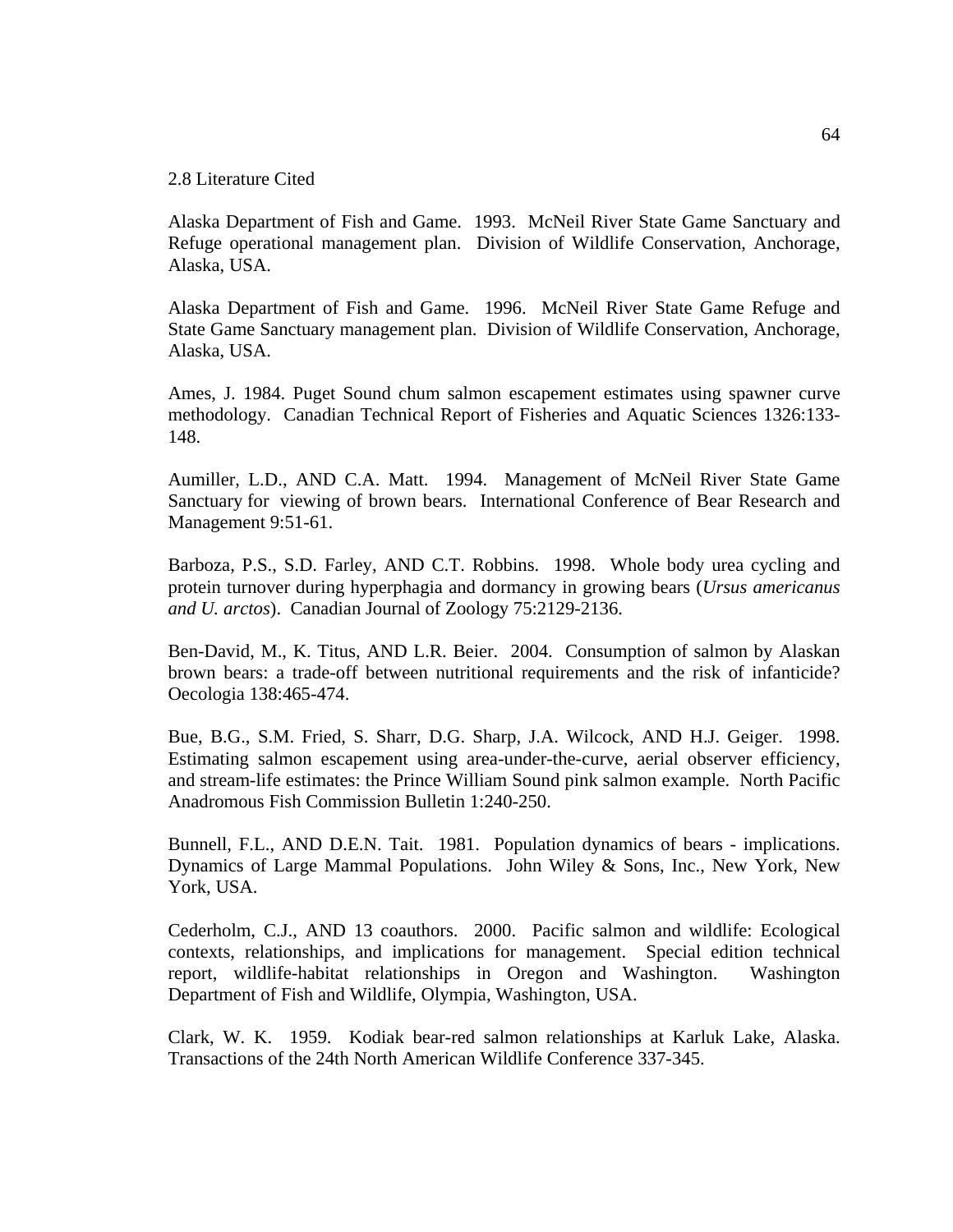Dickerson, B., T.P Quinn, AND M.F. Willson. 2002. Body Size, arrival date, and reproductive success of pink salmon, *Oncorhynchus gorbuscha*. Ethology Ecology and Evolution 14:29-44.

Farley, S.D., AND C.T. Robbins. 1995. Lactation, hibernation, and mass dynamics of American black and grizzly bears. Canadian Journal of Zoology 73:2216-2222.

Faro, J.B., AND S.H. Eide. 1974. Management of McNeil River State Game Sanctuary for nonconsumptive use of Alaskan brown bears. Proceeding of the Western Association of State Fish and Game Commissioners 54:113-118.

Frame, G.W. 1974. Black bear predation on salmon at Olsen Creek, Alaska. Zeitschrift Tierpsychol 35:23-38.

Gard, R. 1971. Brown bear predation on sockeye salmon at Karluk Lake, Alaska. Journal of Wildlife Management 35:193-204.

Gende, S.M., T.P. Quinn, T.P., AND M.F. Willson. 2001. Consumption choice by bears feeding on salmon. Oecologia 127:372-382.

Gende, S.M. 2002. Foraging behavior of bears at salmon streams: intake, choice, and the role of salmon life history. Doctoral dissertation. University of Washington, Seattle, Washington, USA.

Gende, S.M., AND T.P. Quinn. 2004. The relative importance of prey density and social dominance in determining energy intake by bears feeding on pacific salmon. Canadian Journal of Zoology 82:75-85.

Gende, S.P., T.P. Quinn, R. Hilborn, A.P. Hendry, AND B. Dickerson. 2004. Brown bears selectively kill salmon with higher energy content but only in habitats facilitating choice. Oikos 104:518-528.

Hammarstrom, L.F., AND M.S. Dickson. 2007. 2006 Lower Cook Inlet annual finfish management report. Alaska Department of Fish and Game, Division of Commercial Fisheries, Regional Information Report No. 2A04-01. Anchorage, Alaska, USA.

Hanson, R. 1992. Brown bear (*Ursus arctos*) predation on sockeye salmon (*Oncorhynchus nerka*) spawners in two tributaries of the Wood River Lake system, Bristol Bay, Alaska. Master's thesis. University of Washington, Seattle, Washington, USA.

Henke, S.E., AND F.C. Bryant. 1999. Effects of coyote removal on the faunal community in western Texas. Journal of Wildlife Management 63:1066-1081.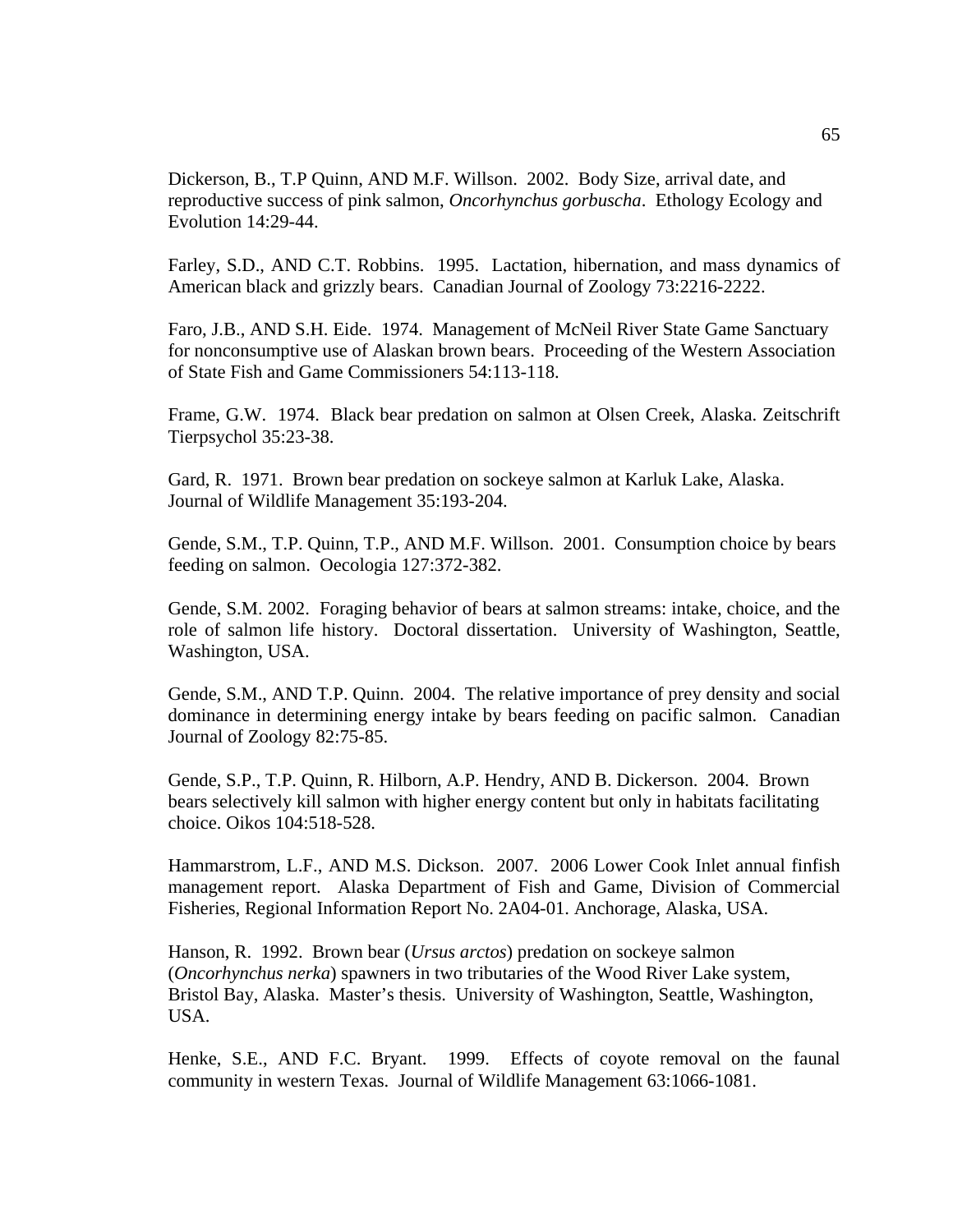Hilderbrand, G.V., T.A. Hanley, C.T. Robbins, AND C.C. Schwartz. 1999a. Role of brown bears (*Ursus arctos*) in the flow of marine nitrogen into a terrestrial ecosystem. Oecologia 121: 546-550.

Hilderbrand, G.V., S.G Jenkins, C.C. Schwartz, T.A. Hanley, AND C.T. Robbins. 1999b. Effect of seasonal differences in dietary meat intake on changes in body mass and composition in wild and captive bears. Canadian Journal of Zoology 77:1623-1630.

Hilderbrand, G.V., C.C. Schwartz, C.T. Robbins, M.E. Jacoby, T.A. Hanley, S.M. Arthur AND C. Servheen. 1999c. The importance of meat, particularly salmon, to body size, population productivity, and conservation of North American brown bears. Canadian Journal of Zoology 77:132-138.

Hilderbrand, G.V., S.D. Farley, C.C. Schwartz, AND C.T. Robins. 2004. Importance of salmon to wildlife: implications for integrated management. Ursus 15:1-9.

Kitchinksi, A.A. 1972. Life history of brown bear (*Ursus arctos l.*) in north-east Siberia. International Conference of Bear Research and Management 2:67-73.

Knudsen, E.E., D.D. MacDonald, AND C.R. Steward. 2000. Setting the stage for a sustainable pacific salmon fisheries strategy *in* Sustainable Fisheries Management: Pacific Salmon. Lewis Publishers, Boca Raton, Florida, USA.

Knudsen, E.E., E.W. Symmes, AND F.J. Margraf. 2003. Searching for a life history approach to salmon escapement management. American Fisheries Society Symposium 34:261-276.

Luque, M.H., AND A.W. Stokes. 1976. Fishing Behavior of the Alaskan brown bear, *Ursus arctos*. International Conference of Bear Research and Management 3:71-78.

Manske, M., AND C.J. Schwarz. 2000. Estimates of stream residence time and escapement based on capture-recapture data. Canadian Journal of Fisheries and Aquatic Sciences 57:214-246.

McCarthy, T.M. 1989. Food habits of brown bears on northern Admiralty Island, southeast Alaska. Master's thesis. University of Alaska Fairbanks, Fairbanks, Alaska, USA.

McPhee, M.V., AND T.P. Quinn. 1998. Factors affecting the duration of nest defense and reproductive lifespan of female sockeye salmon, *Oncorhynchus nerka*. Environmental Biology of Fishes 51:369-375.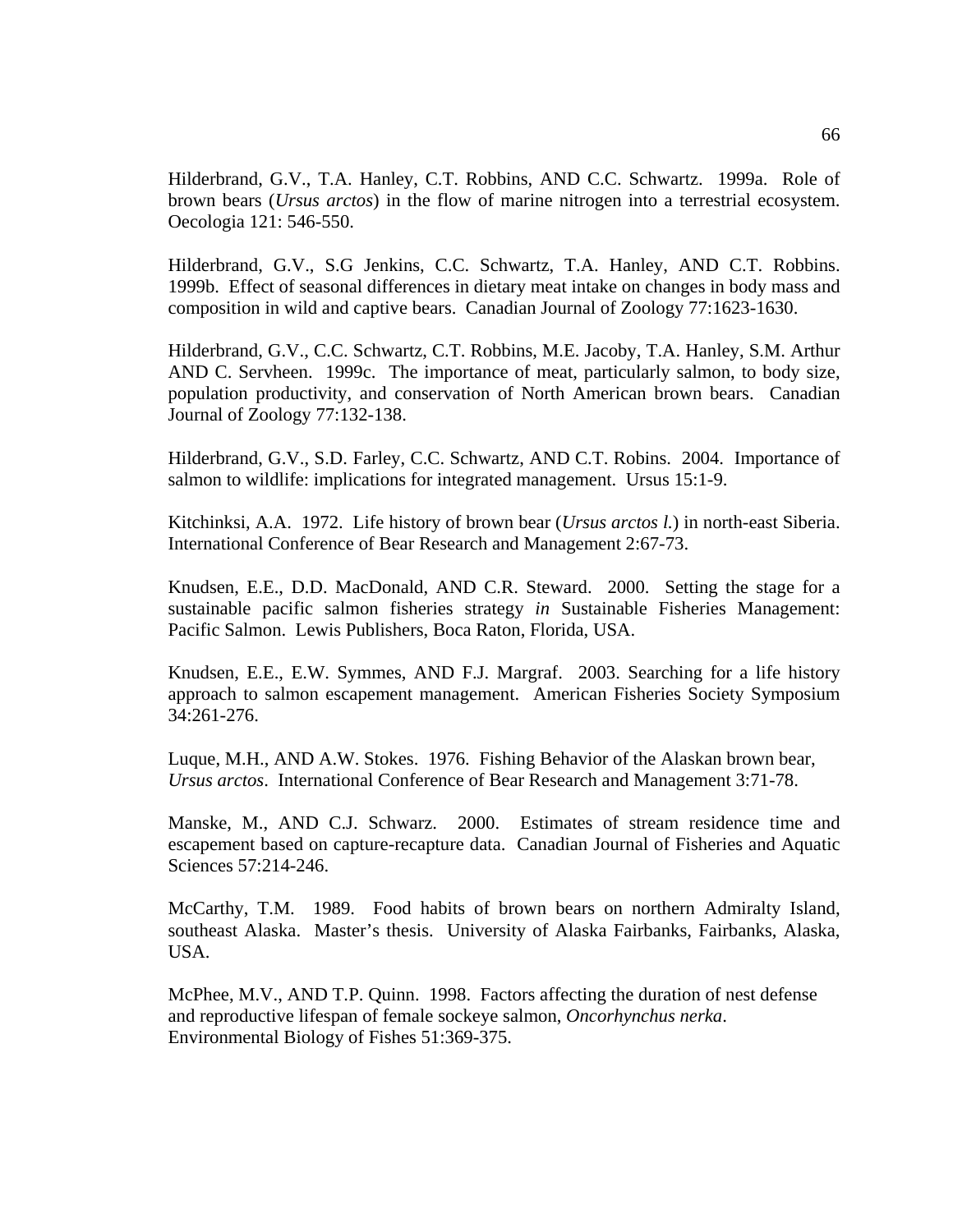Meehan, J. 2003. Status of brown bears and other natural resources in the McNeil River State Game Sanctuary and Refuge, Annual Report to the Alaska State Legislature. Alaska Department of Fish and Game, Division of Wildlife Conservation, Anchorage, Alaska, USA.

Michael, J.H. Jr. 2003. Toward new escapement goals: Integrating ecosystem and fisheries management goals. American Fisheries Society Symposium 34:277-282.

Paine, R.T. 1966. Food web complexity and species diversity. American Naturalist 100:65-75.

Peirce, K.N., AND L.J. Van Daele. 2006. Use of a garbage dump by brown bears in Dillingham, Alaska. Ursus 17:165-177.

Perrin, C.J., AND J.R. Irvine. 1990. A review of survey life estimates as they apply to the area-under-the-curve method for estimating the spawning escapement of pacific salmon. Canadian Technical Report of Fisheries and Aquatic Sciences 1733:49 p.

Pritchard, G.T., AND C.T. Robbins. 1990. Digestive and metabolic efficiencies of grizzly and black bears. Canadian Journal of Zoology 68:1645-1651.

Quinn, T.P., AND M.T. Kinnison. 1999. Size-selective and sex-selective predation by brown bears on sockeye salmon. Oecologia 121:273-282.

Quinn, T.P., AND G.B. Buck. 2000. Scavenging by brown bears, *Ursus arctos*, and glaucous-winged Gulls, *Larus galucescens*, on adult sockeye salmon, *Oncorhynchus nerka*. Canadian Field Naturalist 114:217-223.

Quinn, T.P., A.P. Hendry, AND G.B. Buck. 2001. Balancing natural and sexual selection in sockeye salmon: interactions between body size, reproductive opportunity and vulnerability to predation by bears. Evolutionary Ecology Research 3:917-937.

Quinn, T.P., S.M. Gende, G.T. Ruggerone, AND D.E. Rogers. 2003. Density-dependent predation by brown bears (*Ursus arctos*) on sockeye salmon (*Oncorhynchus nerka*). Canadian Journal of Fisheries and Aquatic Sciences 60:553-562.

Reimchen, T.E. 2000. Some ecological and evolutionary aspects of bear-salmon interactions in coastal British Columbia. Canadian Journal of Zoology 78:448-457.

Rode, K.D., C.T. Robbins, AND L.A. Shipley. 2001. Constraints on herbivory by grizzly bears. Oecologia 128:62–71.

Rogers, L. 1987. Effects of food supply and kinship on social behavior, movements, and population growth of black bears in northeastern Minnesota. Wildlife Monogram 97.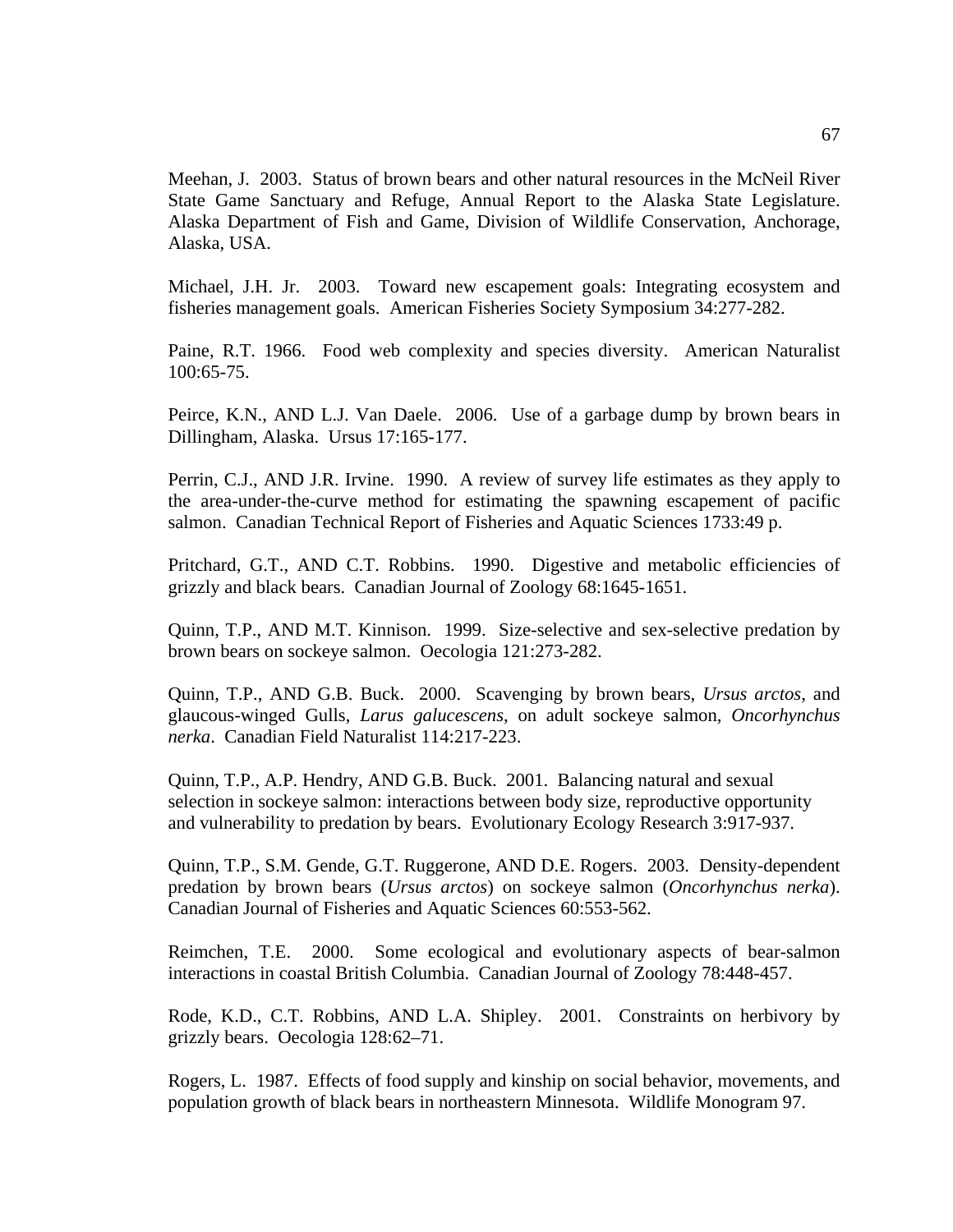Ruggerone, G.T., R. Hanson, AND D.E. Rogers. 2000. Selective predation by brown bears (*Ursus arctos*) foraging on spawning sockeye salmon (*Oncorhynchus nerka*). Canadian Journal of Zoology 78: 974-981.

Salo, E.O. 1991. Life History of chum salmon *in* Pacific Salmon Life Histories. University of British Columbia Press, Vancouver, Canada.

Sanford, E. 1999. Regulation of keystone predation by small changes in ocean temperature. Science 283:2095-2097.

Sellers, R.A., AND L.D. Aumiller. 1993. Brown bear population parameters at McNeil River, Alaska. International Conference on Bear Research and Management 2:232-242.

Schoen, J.W., L. Beier, J.W. Lentfer, AND L.J. Johnson. 1987. Denning ecology of brown bears on Admiralty and Chichagof Islands. International Conference of Bear Research and Management 7:293-304.

Schroeder, S.L. 1973. Effects of Density on the spawning success of chum salmon (*Oncorhynchus keta*) in an artificial spawning channel. Master's thesis. University of Washington, Seattle, Washington, USA.

Shuman, R.F. 1950. Bear depredations on red salmon spawning populations in the Karluk River system, 1947. Journal of Wildlife Management 14:1-9.

Stearns, S.C. 1994. The evolution of life histories. Oxford University Press, New York, New York, USA.

Stonorov, D., AND A.W. Stokes. 1972. Social behavior of the Alaskan brown bear. International Conference on Bear Research and Management 2:232-242.

Stringham, S.F. 1990a. Black bear reproductive rate relative to body weight in hunted populations. International Conference on Bear Research and Management 8:425-432.

Stringham, S.F. 1990b. Grizzly bear reproductive rate relative to body size. International Conference on Bear Research and Management 8:433-443.

Thomas, G.J., AND J.D. Jones. 1984. Southeastern Alaska pink salmon (*Oncorhynchus gorbuscha*) stream life studies 1983. Alaska Department of Fish and Game, Information Leaflet Number 236, Juneau, Alaska, USA.

Van Daele, L.J., V.G. Barnes, AND R.B. Smith. 1993. Denning characteristics of brown bears on Kodiak Island, Alaska. International Conference of Bear Research and Management 8:257-267.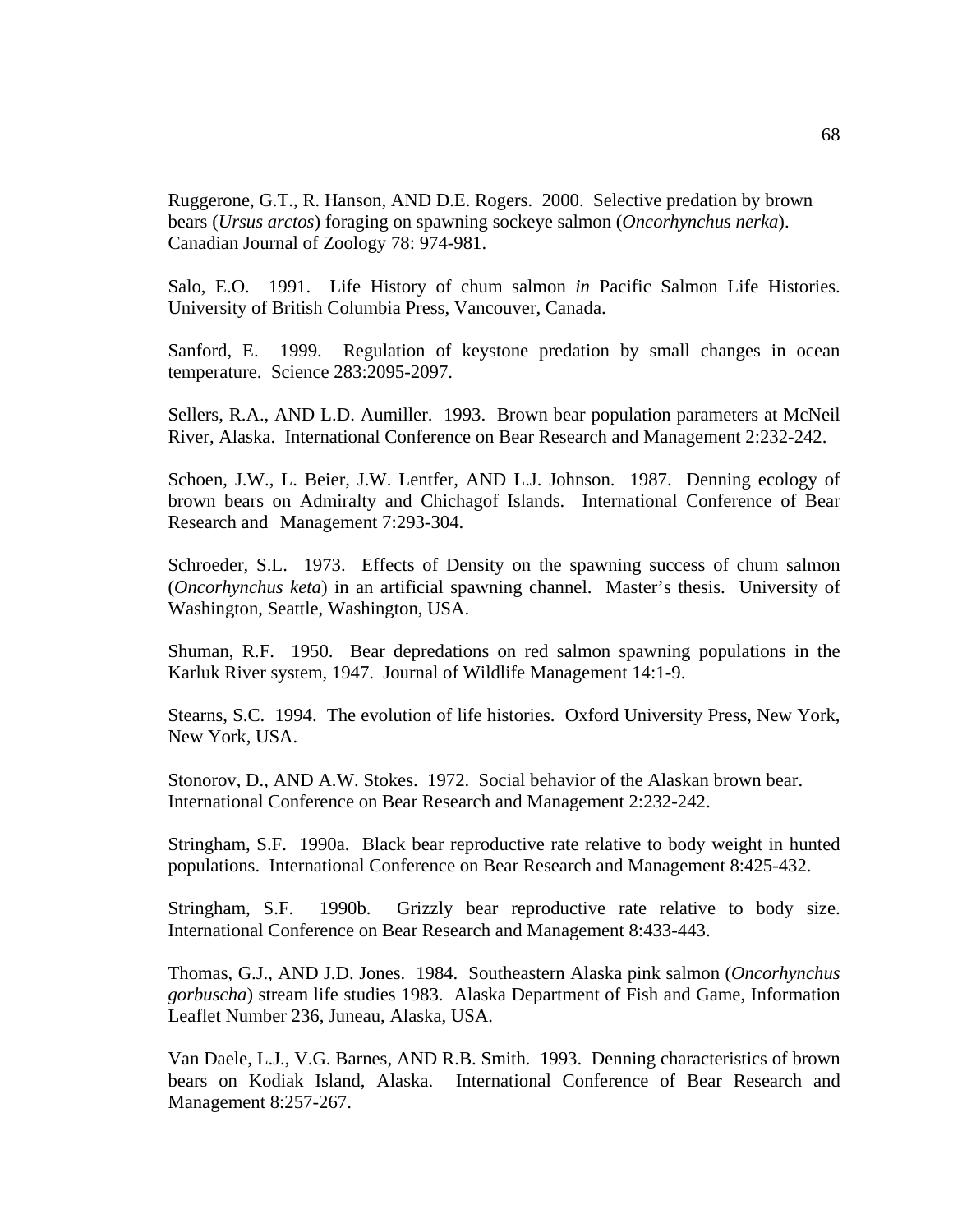Welch, C.A., J. Keay, K.C. Kendall, AND C.T. Robbins. 1997. Constraints on frugivory by bears. Ecology 78:1105-1119.

Williams, J.E. 2000. The status of anadromous salmonids: lessons in our search for sustainability *in* Sustainable Fisheries Management: Pacific Salmon. Lewis Publishers, Boca Raton, Florida, USA.

Willson, M.F., AND K.C. Halupka. 1995. Anadromous fish as a keystone species in vertebrate communities. Conservation Biology 9:489-497.

Willson, M.F., S.M. Gende, AND B.H. Marston. 1998. Fishes and the forest expanding perspectives on fish-wildlife interactions. BioScience 48:455-462.

Wipfli, M.S., J. Hudson, AND J. Caouette. 1998. Influence of salmon carcasses on stream productivity: response of biofilm and benthic macroinvertebrates in southeastern Alaska, U.S.A. Canadian Journal of Fisheries and Aquatic Sciences 55:1503-1511.

Wipfli, M.S., J.P. Hudson, D.T. Chaloner, AND J.P. Caouette. 1999. Influence of salmon spawner densities on stream productivity in Southeast Alaska. Canadian Journal of Fisheries and Aquatic Sciences 56:1600-1611.

Wipfli, M.S., J.P. Hudson, J. Caouette, AND D.T. Chaloner. 2003. Marine subsidies in freshwater ecosystems: salmon carcasses increase the growth rates of stream-resident salmonids. Transactions of the American Fisheries Society 132: 371-381.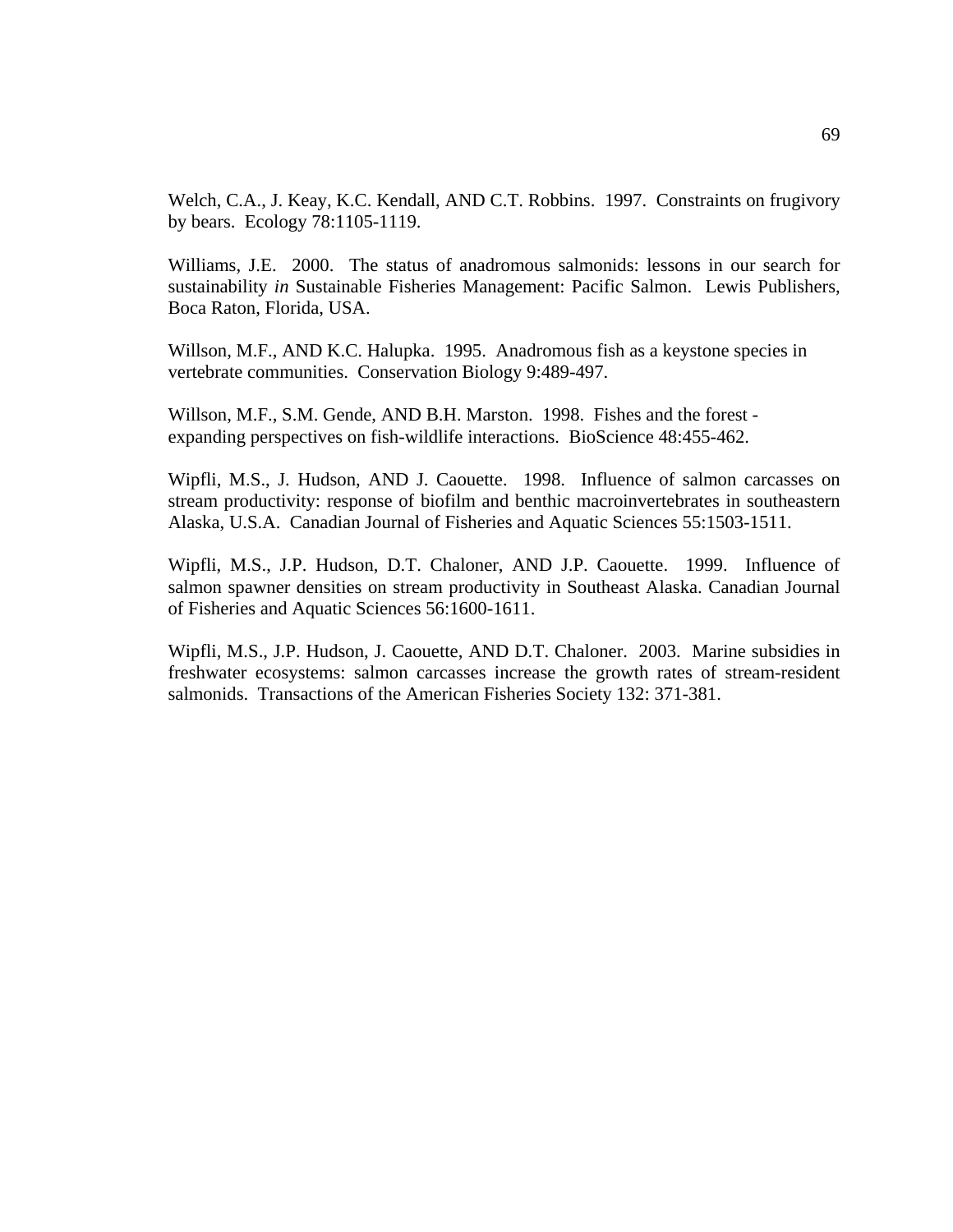## 2.9 Tables

Table 2.1. Chum salmon mortality at McNeil River, Alaska.

|                                                   | <b>Stream</b>  | <b>Above</b>     | <b>Below</b>   |
|---------------------------------------------------|----------------|------------------|----------------|
| 2005                                              | Wide           | <b>Falls</b>     | <b>Falls</b>   |
| Total number of fish tagged:                      | 42             | 3                | 39             |
| Number of tagged fish eaten by bears:             | 22             | 1                | 21             |
| Number of tagged fish eaten by bears or seals:    | 17             | 0                | 17             |
| Proportion of tagged fish that were eaten:        | 93%            | 33%              | 97%            |
| Number of tagged fish found spawned-out:          | 1              | $\Omega$         | $\mathbf{1}$   |
| Number of pre-spawning fish killed:               | 17             | 0                | 17             |
| Proportion of tagged fish killed before spawning: | 40%            | 0%               | 44%            |
| Total tagged fish assumed to spawn:               | 25             | 3                | 22             |
| Proportion of tagged fish assumed to spawn:       | 60%            | 100%             | 56%            |
|                                                   | <b>Stream</b>  | <b>Above</b>     | <b>Below</b>   |
| 2006                                              | Wide           | <b>Falls</b>     | <b>Falls</b>   |
| Total number of fish tagged:                      | 62             | 17               | 45             |
| Number of tagged fish eaten by bears:             | 43             | 2                | 41             |
| Number of tagged fish eaten by bears or seals:    | $\overline{4}$ | $\overline{0}$   | $\overline{4}$ |
| Proportion of tagged fish that were eaten:        | 76%            | 12%              | 100%           |
| Number of tagged fish found spawned-out:          | $\overline{0}$ | $\theta$         | $\theta$       |
| Number of pre-spawning fish killed:               | 25             | 2                | 23             |
| Proportion of tagged fish killed before spawning: | 40%            | 12%              | 51%            |
| Total tagged fish assumed to spawn:               | 37             | 15               | 22             |
| Proportion of tagged fish assumed to spawn:       | 60%            | 88%              | 49%            |
|                                                   | <b>Stream</b>  | <b>Above</b>     | <b>Below</b>   |
| 2005-2006                                         | <b>Wide</b>    | <b>Falls</b>     | <b>Falls</b>   |
| Total number of fish tagged:                      | 104            | 20               | 84             |
| Number of tagged fish eaten by bears:             | 65             | 3                | 62             |
| Number of tagged fish eaten by bears or seals:    | 21             | 0                | 21             |
| Proportion of tagged fish that were eaten:        | 83%            | 15%              | 99%            |
| Number of tagged fish found spawned-out:          | 1              | $\boldsymbol{0}$ | 1              |
| Number of pre-spawning fish killed:               | 42             | 2                | 40             |
| Proportion of tagged fish killed before spawning: | 40%            | 10%              | 48%            |
| Total tagged fish assumed to spawn:               | 62             | 18               | 44             |
| Proportion of tagged fish assumed to spawn:       | 60%            | 90%              | 52%            |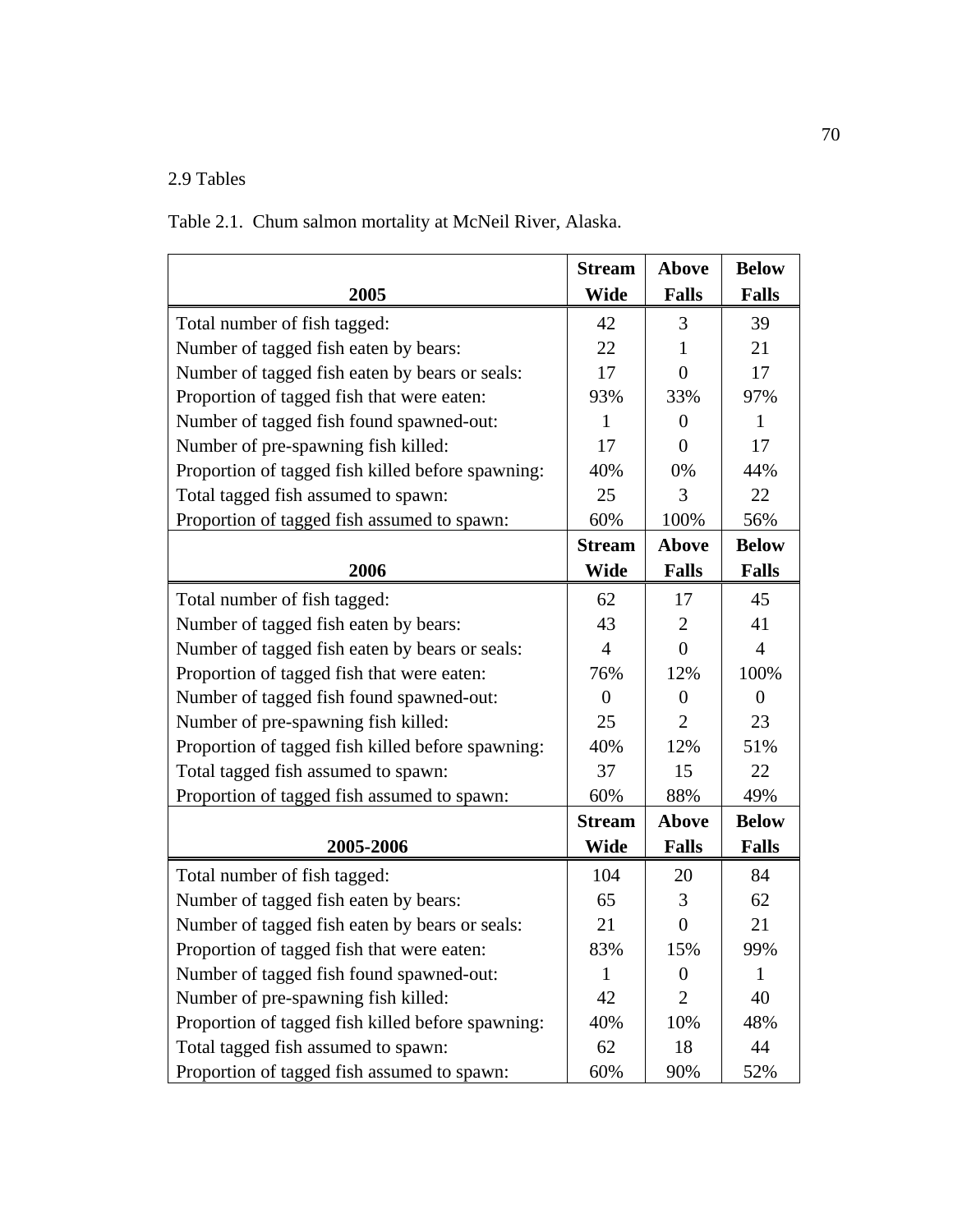# 2.10 Figures



Figure 2.1. Area Map of MRSGS, Alaska.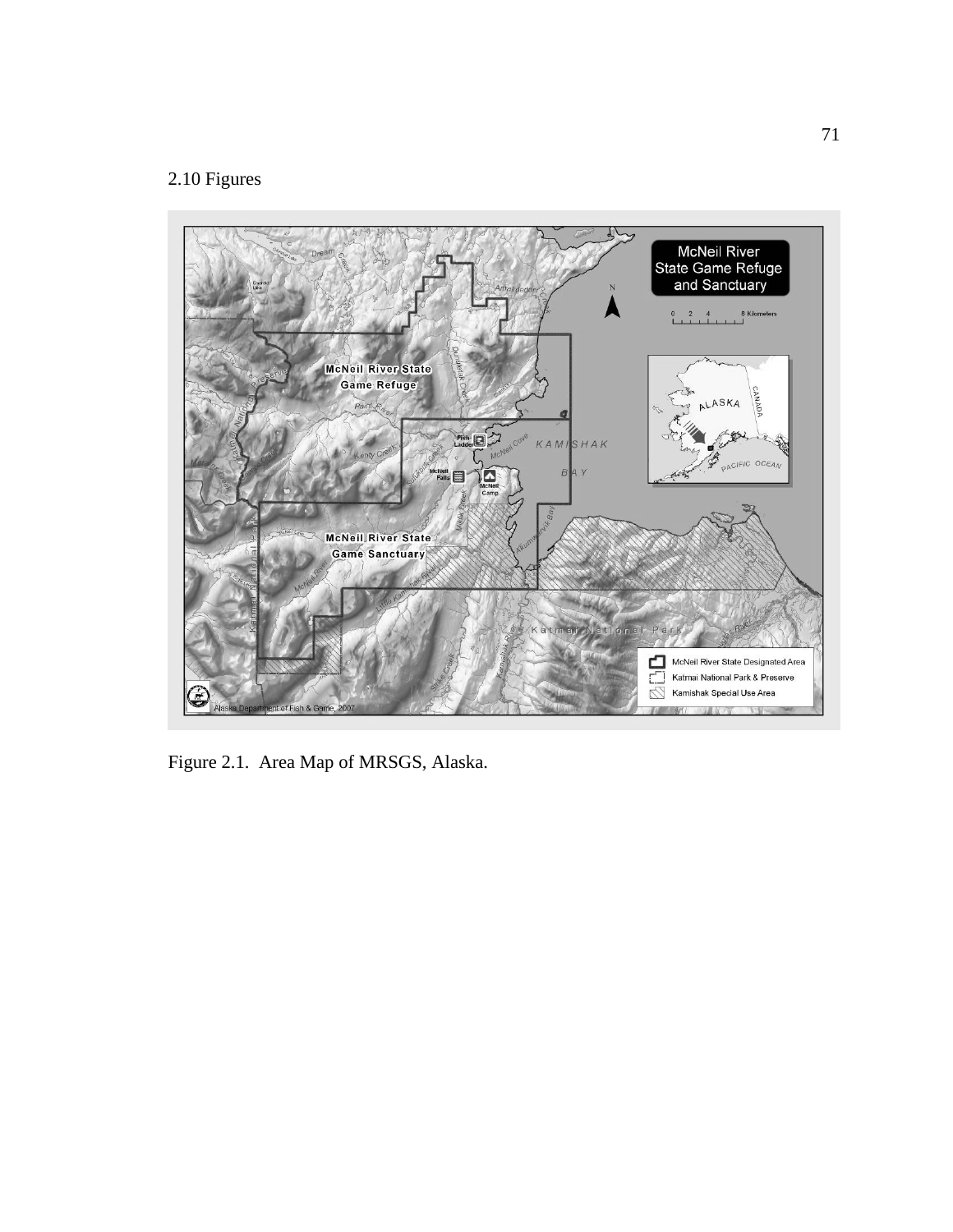

Figure 2.2. Detail of lower McNeil River and Lagoon, MRSGS, Alaska.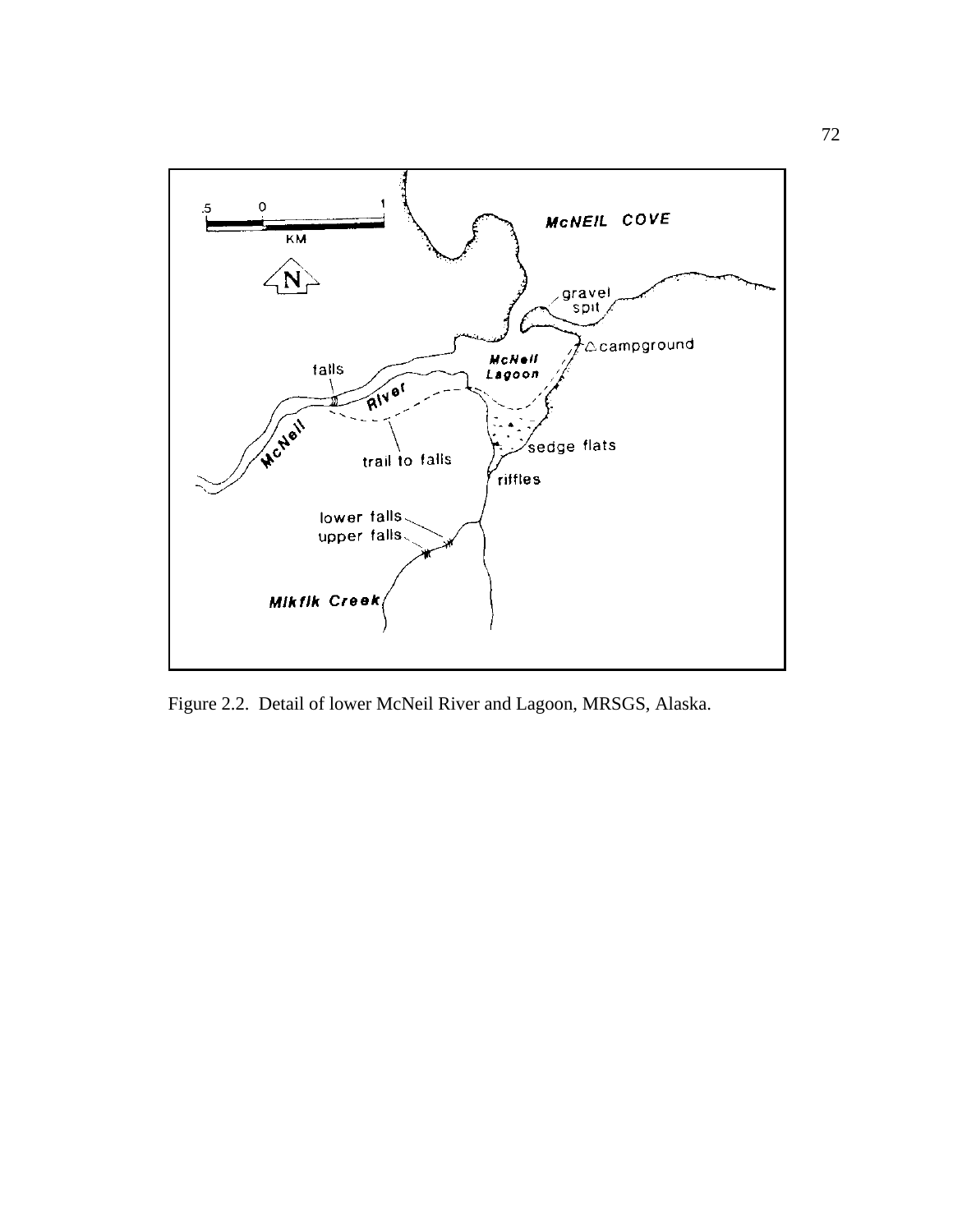

Figure 2.3. Average number of bears per day in July at McNeil Falls, Alaska. No daily bear use data were collected in 1999-2001.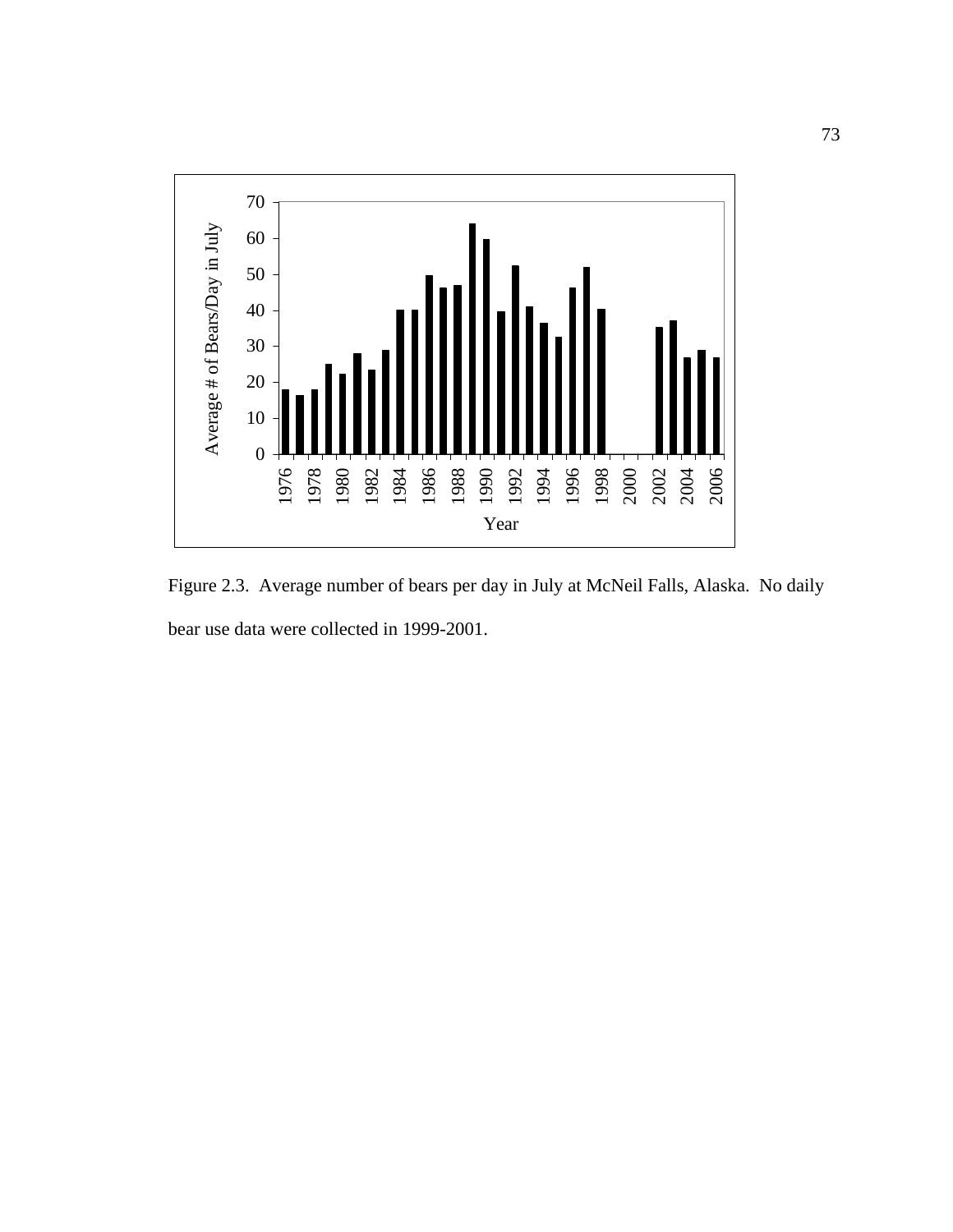

Figure 2.4. Chum salmon capture rates at McNeil Falls with increasing annual escapement, MRSGS, Alaska.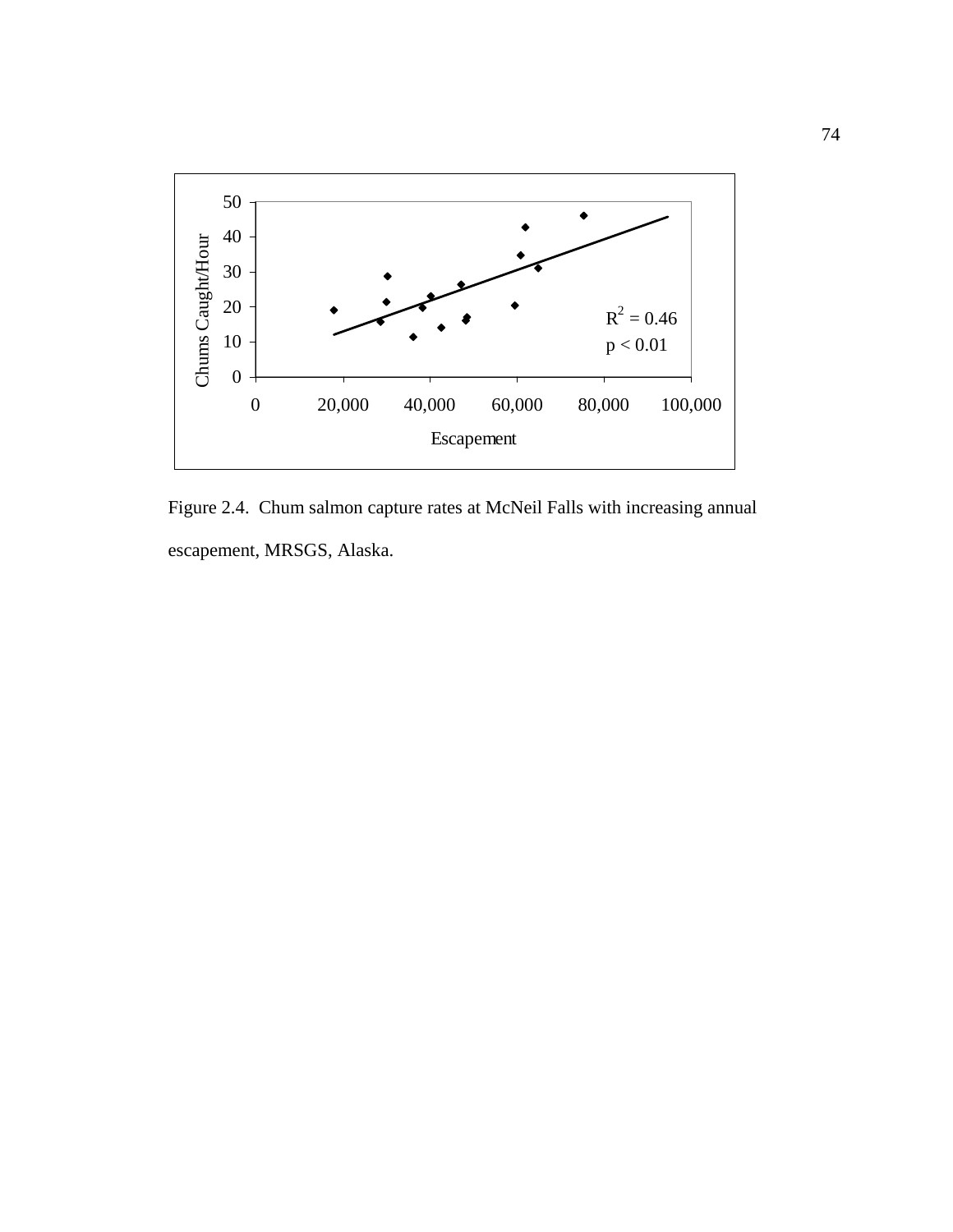

Figure 2.5. Chum salmon capture rates at McNeil Falls with increasing bear use days, MRSGS, Alaska.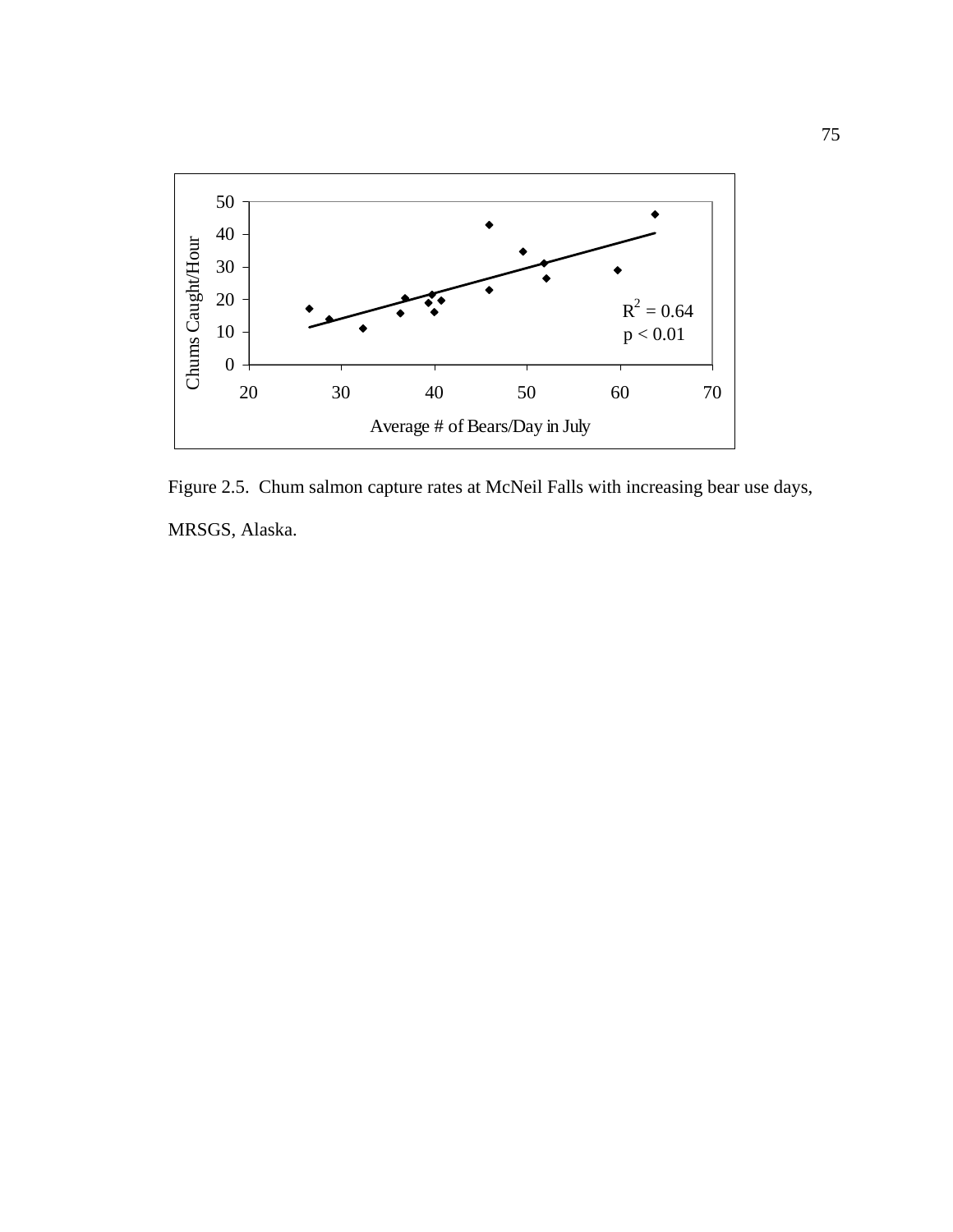

Figure 2.6. Stream-wide production (ln) of chum salmon with increasing escapement above McNeil Falls, MRSGS, Alaska.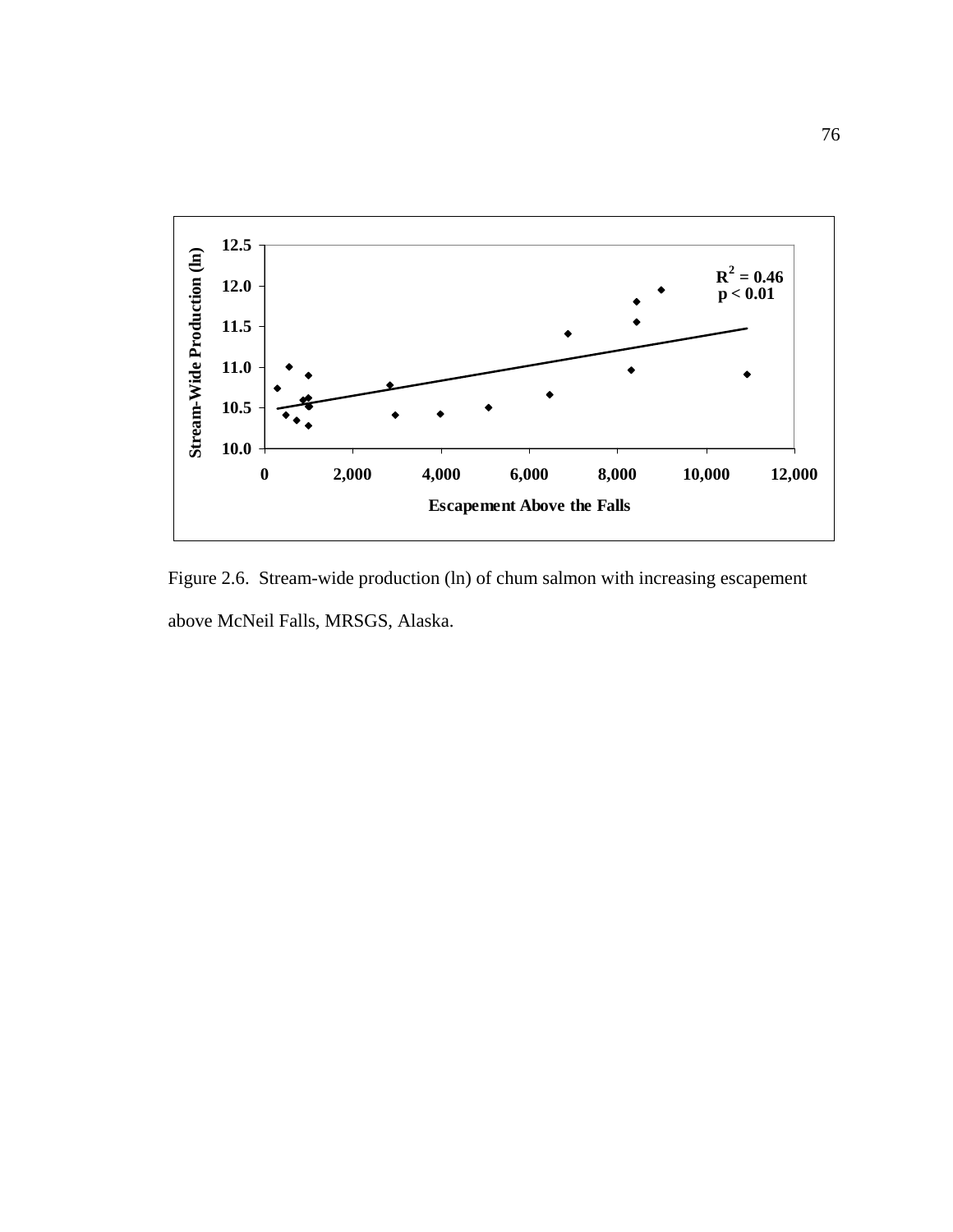

Figure 2.7. Escapement above McNeil Falls (ln) with increasing stream-wide escapement, MRSGS, Alaska.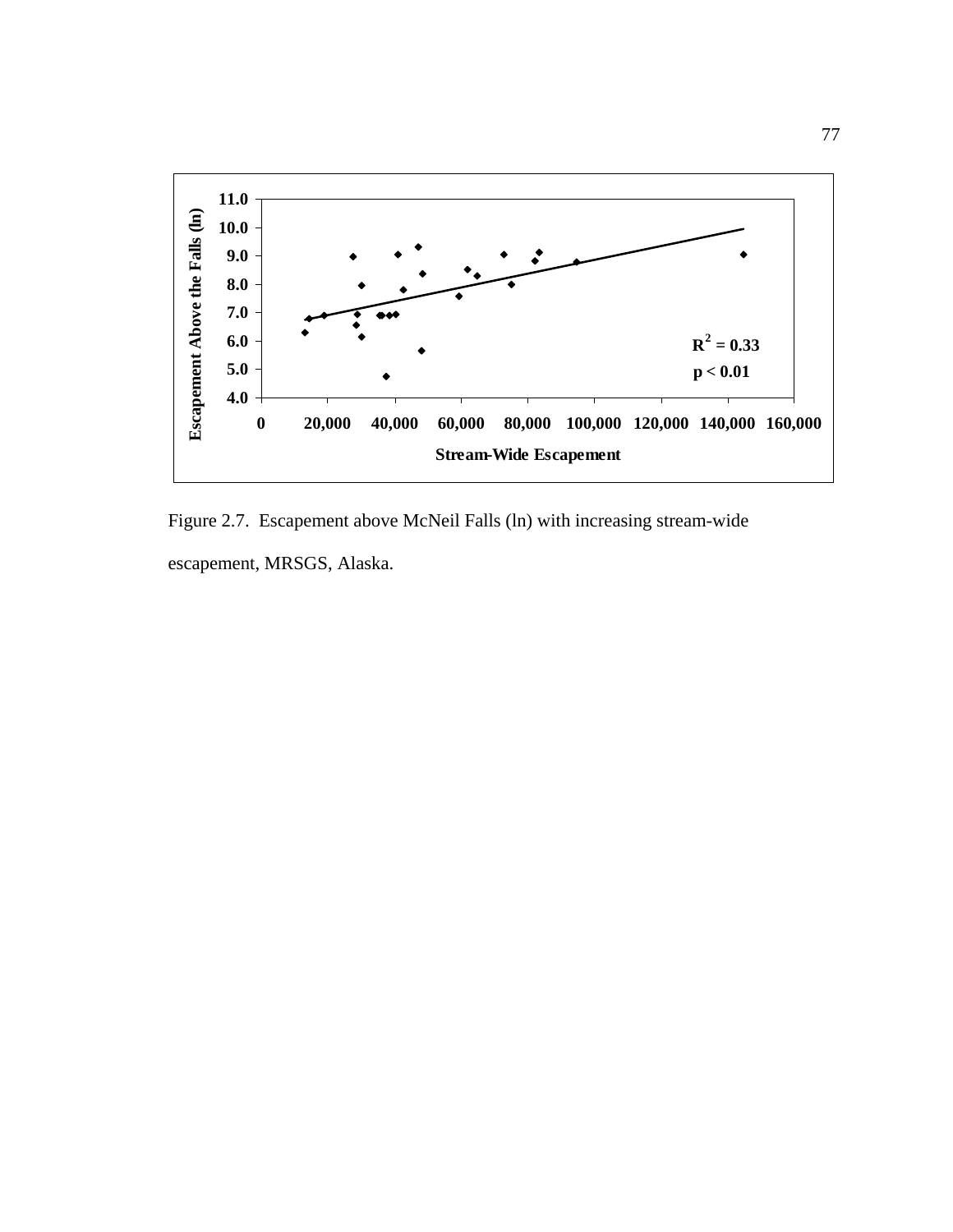### General Conclusions

The importance of stream life (the average number of days salmon live in a river) in area-under-the-curve (AUC) calculations is well recognized in the literature (English et al. 1992; Irvine et al. 1993; Hill 1997; Bue et al. 1998; Lady and Skalski 1998; Hilborn et al. 1999; Manske and Schwarz 2000; Parken et al. 2003). Values in the literature for the stream life of chum salmon are highly site-specific (Thomas and Jones 1984; Perrin and Irvine 1990; Gende 2002). Therefore, determining the stream life of chum salmon at McNeil River was a key component of the retrospective analysis of historic escapement. Many techniques which have been used in the past to estimate stream life would not have worked at MRSGS. Chum salmon in McNeil River move into many inaccessible areas and migrate as far as 20 km upstream. Additionally, bears in the lower river eat almost every available fish, even post-spawning. If radio tags had not been used, daily detection of dead fish would have been marginal at best. The methods presented in this thesis demonstrate an effective technique for obtaining estimates of stream life in larger rivers with poor accessibility and high removal of salmon by predators such as bears.

The results of the retrospective analysis indicate current escapement indices are under-estimating actual escapement by approximately 250%. Therefore, the current escapement goal of 13,750-25,750 should be revised to 30,000-64,000. This is not an increase in the escapement, only a more accurate reflection of actual escapement.

Bears can have a large impact on salmon spawning escapement (Shuman 1950) in local streams. Techniques used to investigate mortality of pre-spawning salmon by bears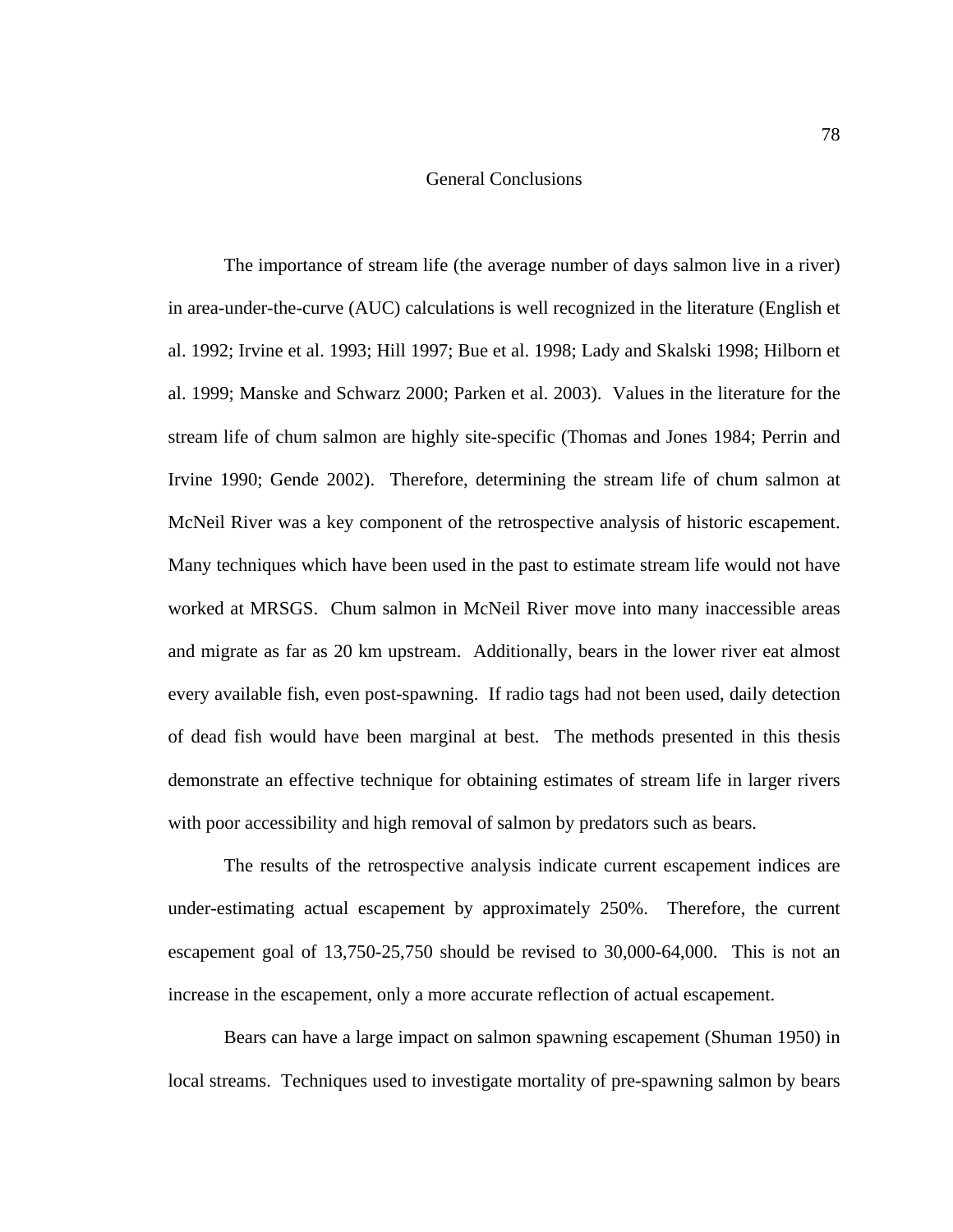have all relied on short, highly accessible streams, with carcasses available for examination. These techniques are possible, however, only when bears high-grade salmon and leave body parts. In the two years of this study at MRSGS, 99% of all tagged chum salmon below the falls were consumed entirely. It was only through the use of radio telemetry that each salmon's final fate was determinable. Because there was usually no carcass to recover we were not able to assess spawning status by examination and had to make a determination based on stream life, and time of death, relative to the peak of spawning. Our tagged chum salmon sample was highly representative of the overall situation along McNeil River, where carcasses are rarely found.

We estimated the number of pre-spawning chum salmon removed each year from McNeil River using three different techniques. Using the example from Hilderbrand et al. (2004) we estimated fish removals ranged from 14,543-36,108 with an annual average removal of 23,538 chum salmon. Using actual count data of chums captured just at the falls, average annual removal was 23%. Annual captures at the falls ranged from 3,033- 33,335 and the average annual removal was 11,081 chum salmon. Using the estimate of pre-spawning mortality below the falls suggested by telemetry data (48%), resulted in a range of 6,330-69,568 with an average of 23,127 pre-spawning chum salmon removed per year.

While the area below the falls is heavily used by chum salmon there are only ~860 m of linear river where spawning actually occurs. This represents only a small proportion of the habitat available in McNeil River, and therefore small escapements above McNeil Falls may be limiting total chum salmon returns at McNeil.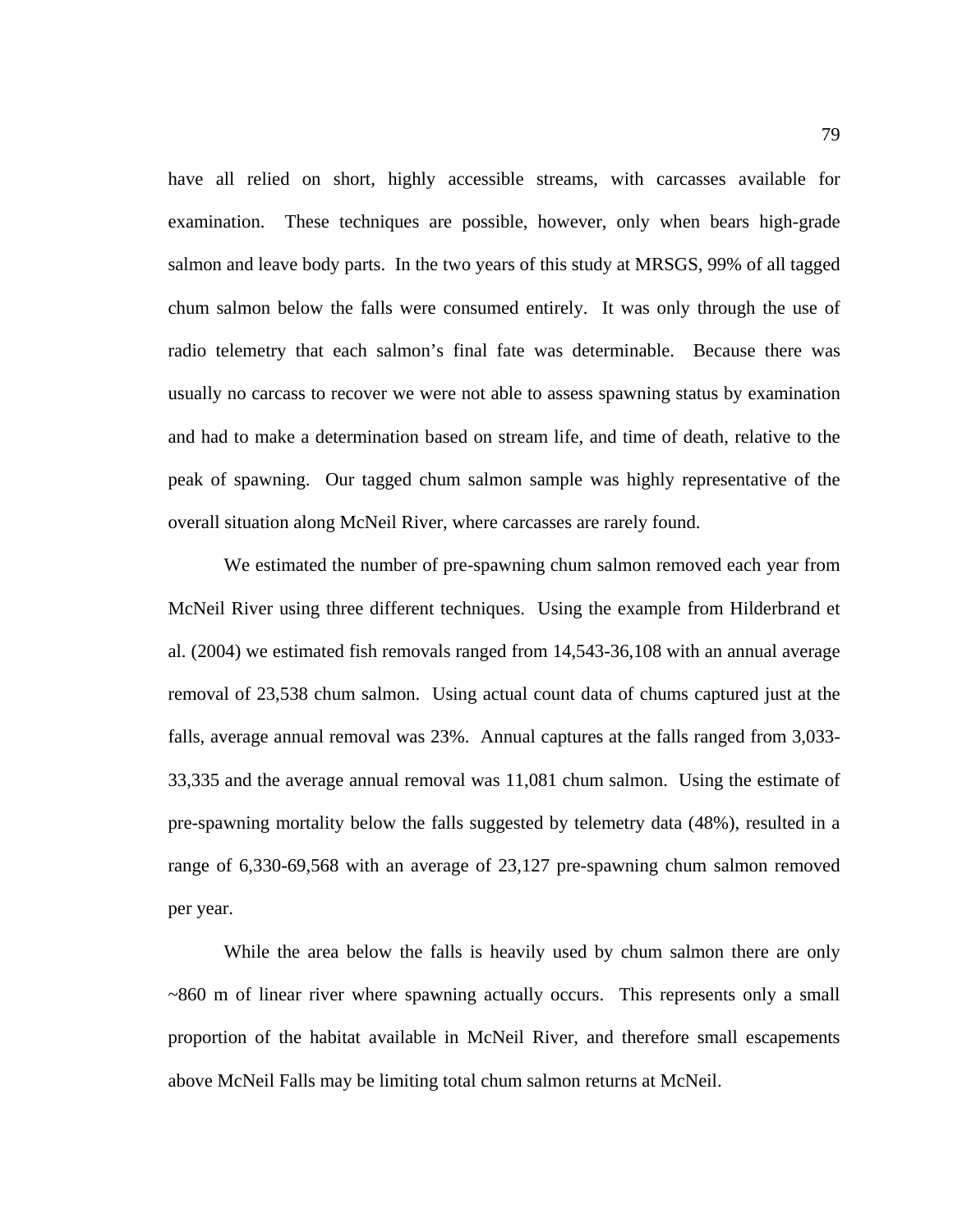Chum salmon production at McNeil River is difficult to assess, however, it is clear that fish spawning below the falls are faced with greater challenges than those spawning above the falls. We found a significant positive relationship between the numbers of chum salmon which escaped above the falls and total returns in subsequent years. In the two years of this study, we estimated that 90% of tagged chum salmon that made it above McNeil Falls lived long enough to spawn, while only 52% of chums below the falls spawned. When considering the high mortality, high densities of spawners, and limited spawning areas below the falls, it appears that encouraging above the falls escapement may be a key component to restoring and maintaining strong chum salmon runs at McNeil River.

Many of the same bears return year after year to fish at McNeil River (Luque and Stokes 1976). Not surprisingly, our data showed as escapement increased so did catch rates, and as bear numbers increased so did catch rates. However, the dynamics involved in forage rates are more complex than this, and factors such as social dominance among bears can play an important role (Stonorov and Stokes 1972; Gende and Quinn 2004; personal observations). Therefore, putting an upper limit on the number of salmon that can be captured by McNeil bears is difficult to do.

Quinn et al. (2003) found that the number of salmon killed by bears was asymptotic as salmon densities increased. At what escapement level salmon killed at McNeil River would become asymptotic still needs to be more thoroughly investigated. It is clear, however, that this point has not been reached in recent years.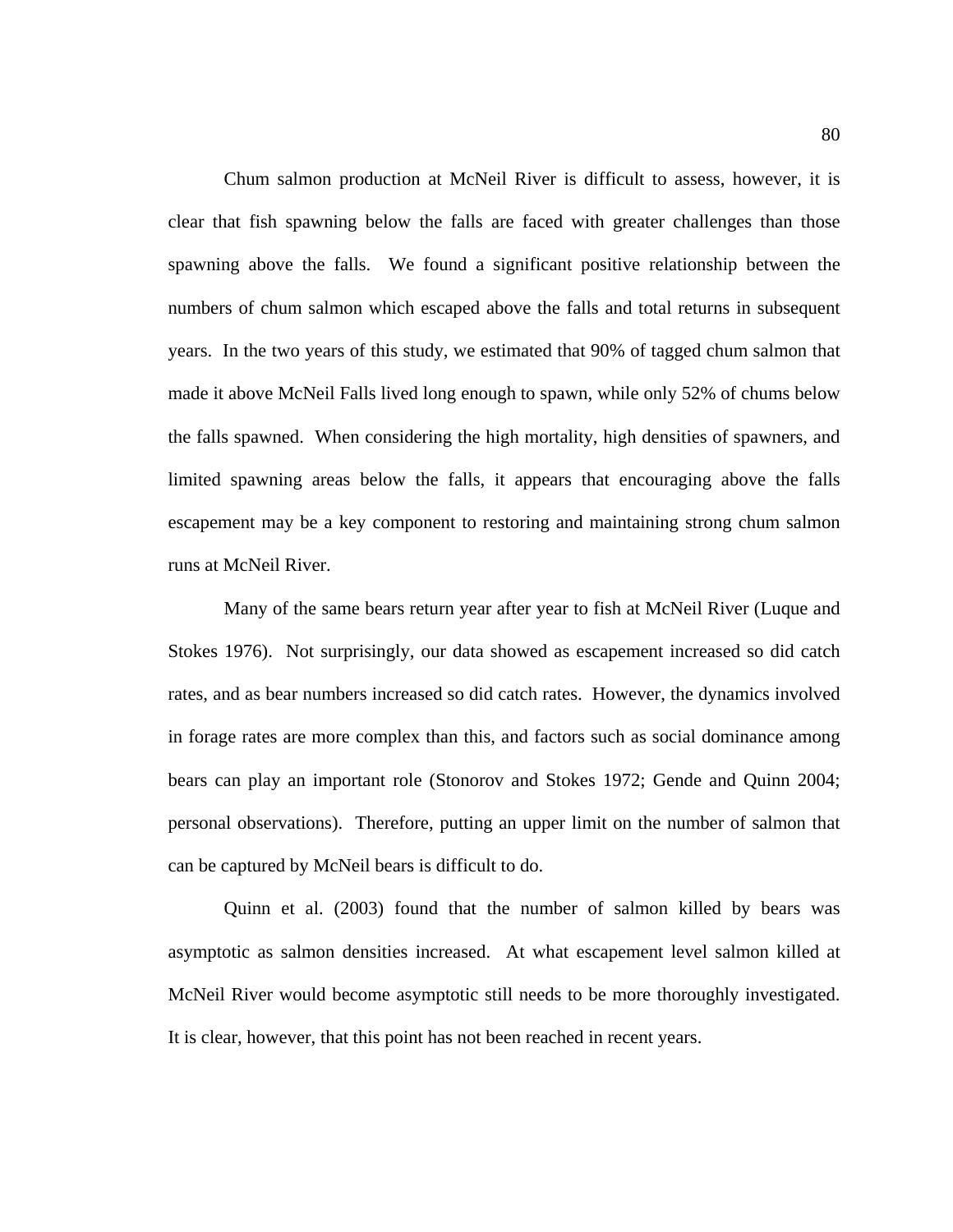Of the 155 chum salmon tagged, only one spawned out chum salmon in two years was recovered. In general, during extensive telemetry tracking in the lower river and lagoon very few spawned out salmon were found. That 99% of tagged fish below the falls were consumed is to be strongly emphasized, and the lack of salmon carcasses strongly suggests that the current level of escapement is insufficient for bears at McNeil.

The telemetry data collected during this study suggest that 23,000 chum salmon have been removed annually by bears at McNeil River (95% CI 18,400-27,800) over the past 31 years. To achieve a spawning escapement of 30,000-64,000 it is recommended the new escapement goal be set at 53,000-87,000 to explicitly account for pre-spawning mortality. This goal will help ensure sufficient spawning escapement in McNeil River and encourage the use of available spawning habitats above the falls. There has not been a commercial fishery in 14 years at McNeil River and our recommended escapement goal can only be managed for once runs rebuild on their own to higher levels.

In this thesis I have attempted to explicitly incorporate predation of chum salmon by bears into a revised escapement goal at McNeil River. Future work on the relative contribution above and below the falls spawning habitats have on stream-wide chum salmon production at McNeil River needs to be more thoroughly investigated. Additionally, stream flow gauges should be established on McNeil River to help elucidate the relationship between water levels, bear use, catch rates and total escapement on escapement above the falls. Knowing what influences escapement above the falls would be very useful to fisheries managers as they make decisions related to commercial fishery openings. As data become available a more complete predation model which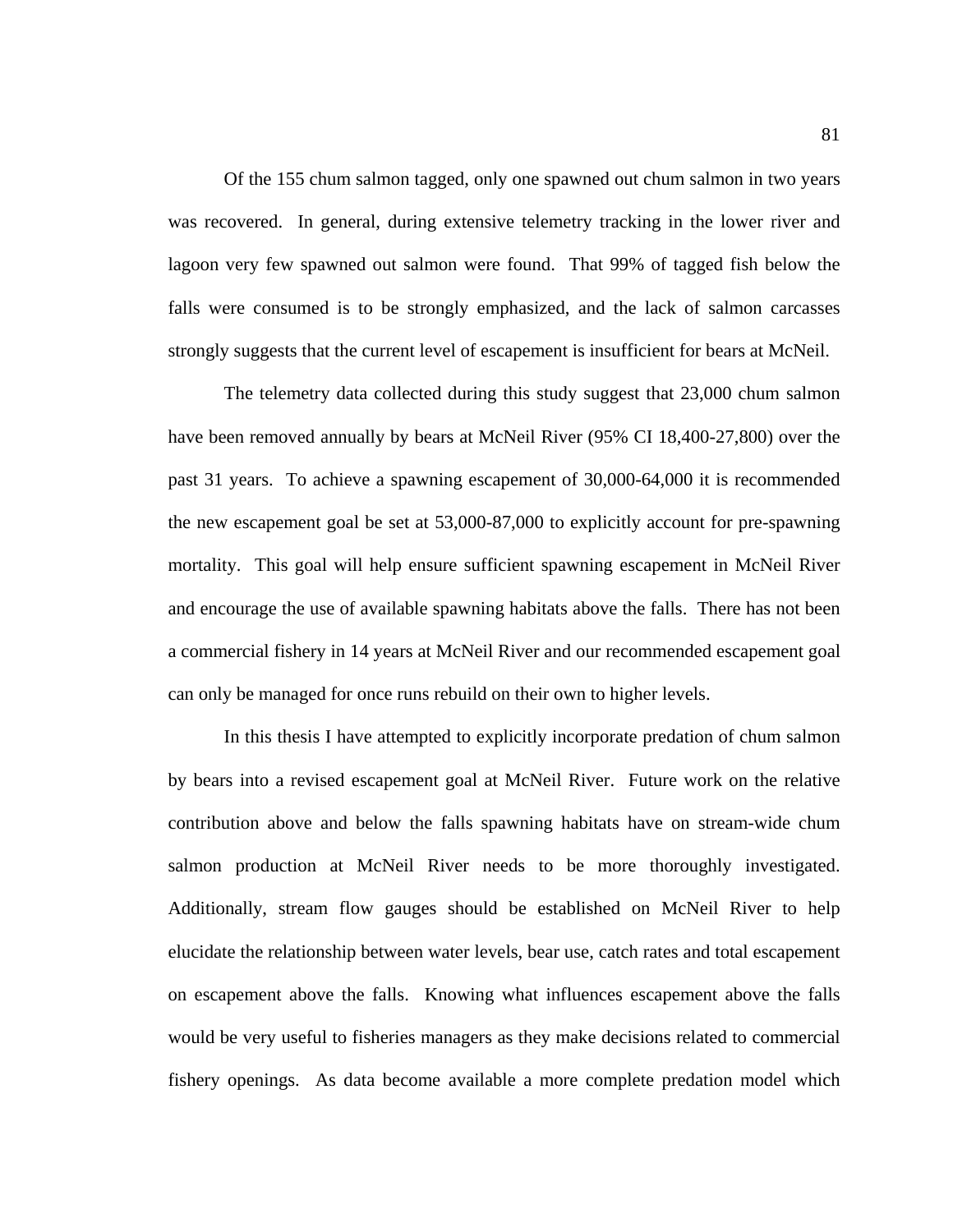encompasses wide ranges of escapement and bear use should be developed. Using this as a framework will allow the escapement goal at McNeil River to be refined even further using a Ricker stock recruit analysis. Finally, the escapement goal for Mikfik Creek should be addressed in a framework similar to this research. There is high pre-spawning mortality of sockeye salmon in this creek, and the current escapement goal there does not explicitly incorporate this mortality.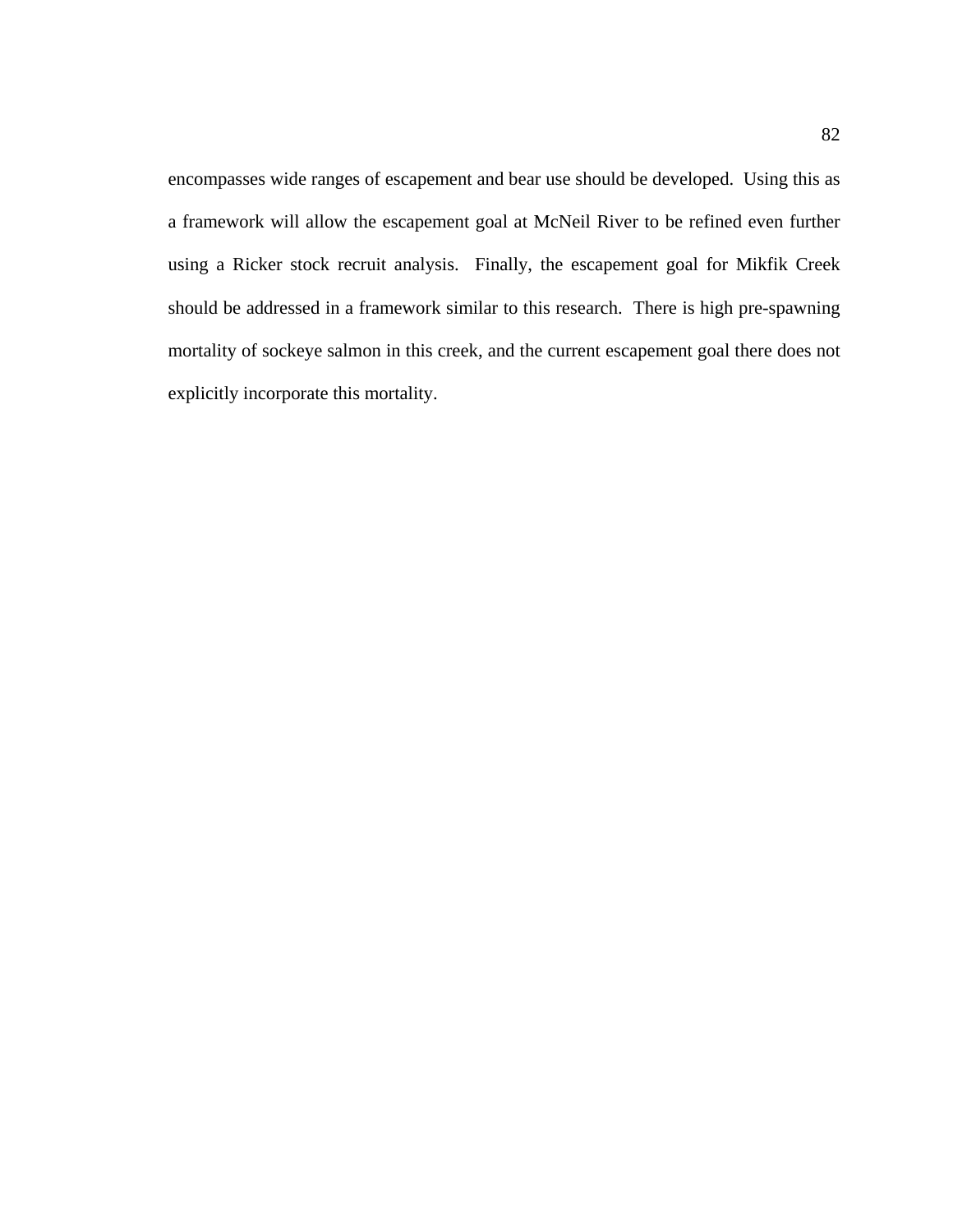#### References

Bue, B.G., S.M. Fried, S. Sharr, D.G. Sharp, J.A. Wilcock, and H.J. Geiger. 1998. Estimating salmon escapement using area-under-the-curve, aerial observer efficiency, and stream-life estimates: the Prince William Sound pink salmon example. North Pacific Anadromous Fish Commission Bulletin 1:240-250.

English, K.K., R.C. Bocking, and J.R. Irvine. 1992. A robust procedure for estimating salmon escapement based on the area under the curve method. Canadian Journal of Fisheries and Aquatic Sciences 49:1982-1989.

Gende, S.M. 2002. Foraging behavior of bears at salmon streams: intake, choice, and the role of salmon life history. Doctoral dissertation. University of Washington, Seattle, Washington.

Gende, S.M., and T.P. Quinn. 2004. The relative importance of prey density and social dominance in determining energy intake by bears feeding on pacific salmon. Canadian Journal of Zoology 82:75-85.

Hilborn, R., B.G. Bue, and S. Sharr. 1999. Estimating spawning escapement from periodic counts: a comparison of methods. Canadian Journal of Fisheries and Aquatic Sciences 56:888-896.

Hilderbrand, G.V., S.D. Farley, C.C. Schwartz, and C.T. Robins. 2004. Importance of salmon to wildlife: implications for integrated management. Ursus 15:1-9.

Hill, R.A. 1997. Optimizing aerial count frequency for the area-under-the-curve method of estimating escapement. North American Journal of Fisheries Management 17:461- 466.

Irvine, J.R., J.F.T. Morris, and L.M. Cobb. 1993. Area-under-the-curve salmon escapement estimation manual. Canadian Technical Report of Fisheries and Aquatic Sciences 1932:84 p.

Lady, J.M., and J.R. Skalski. 1998. Estimators of stream residence time of pacific salmon (*Oncorhynchus spp.*) based on release-recapture data. Canadian Journal of Fisheries and Aquatic Sciences 55:2580-2587.

Luque, M.H., and A.W. Stokes. 1976. Fishing Behavior of the Alaskan brown bear, *Ursus arctos*. International Conference of Bear Research and Management 3:71-78.

Manske, M., and C.J. Schwarz. 2000. Estimates of stream residence time and escapement based on capture-recapture data. Canadian Journal of Fisheries and Aquatic Sciences 57:214-246.